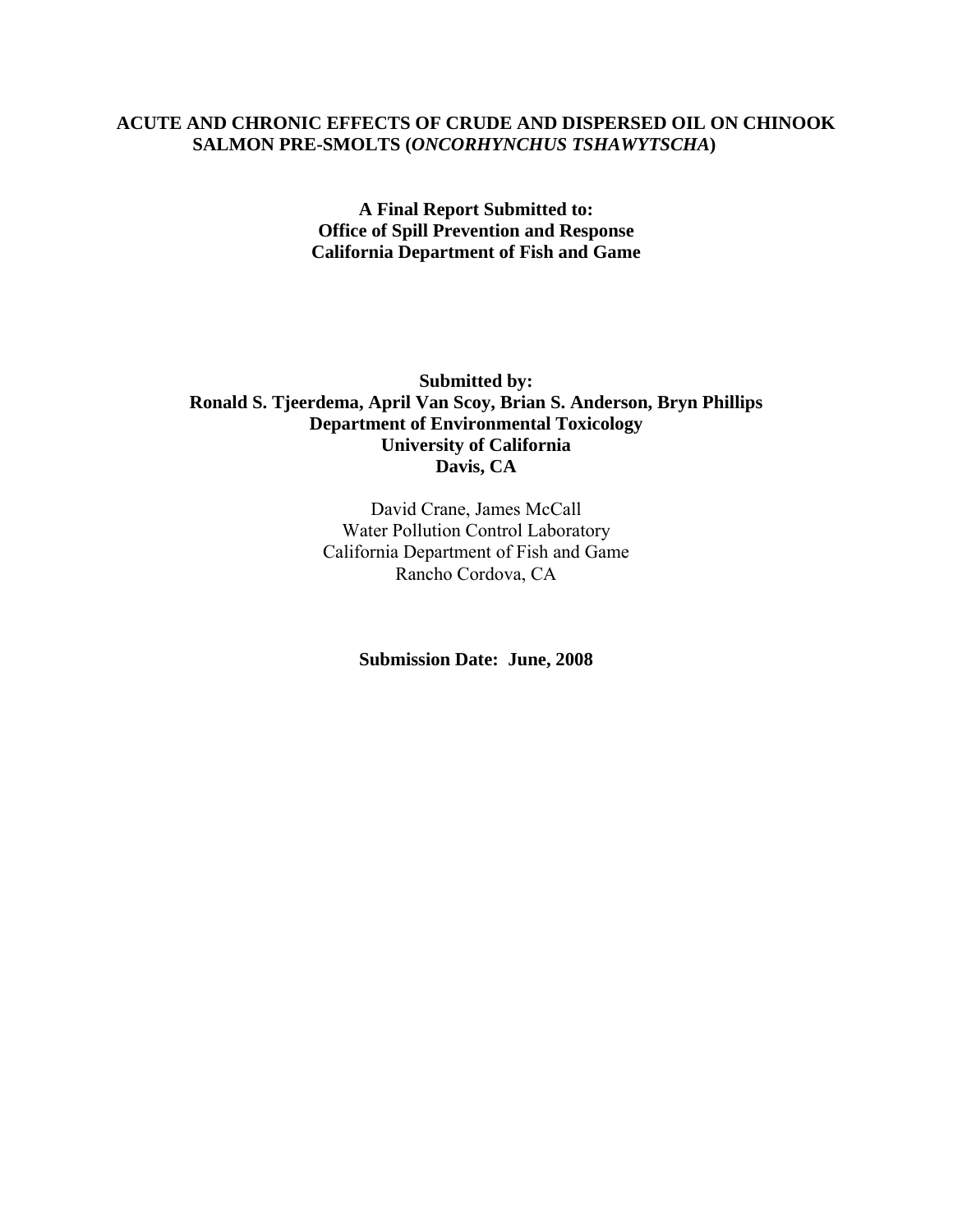#### **Abstract**

Due to the large maritime transport of crude oil from Alaska to California, there is significant potential for catastrophic spills that could seriously impact salmon populations during key periods of their migration, particularly when pre-smolts are migrating towards the San Francisco Bay from the San Pablo Bay and Suisun Bay areas. This study examined the toxic actions of the water-accommodated fraction (WAF) and chemically-dispersed fraction (CEWAF) of Prudhoe Bay Crude Oil (PBCO) on the pre-smolts of Chinook salmon (*Onchorhyncus tshawytscha*). A closed, flow-through test system for exposing salmon pre-smolts to declining concentrations of WAF or CEWAF (using the dispersant Corexit 9500) of PBCO was developed. The WAF and CEWAF were fully characterized for total hydrocarbons (THC) by gas chromatography-flame ionization detection. After exposure to various concentrations of oil or dispersed oil for 96 hours, the mean  $LC_{50}$  based on THC of the WAF tests was approximately six-fold lower than that of the CEWAF tests. The mortality results suggest that application of oil dispersants decreased the toxicity of oil. A subset of the surviving fish was then sacrificed to examine the metabolic impacts of WAF and CEWAF. After removing muscle and liver tissues from the presmolts, the tissues were flash frozen. The low molecular weight metabolites were extracted and analyzed using one-dimensional  ${}^{1}H$  and projections of two-dimensional  ${}^{1}H$ ,  ${}^{1}H$  J-resolved nuclear magnetic resonance (NMR) spectroscopy. Following spectral processing, the metabolites were examined using principal components analysis (PCA) following analysis of variance to identify the metabolic changes. Metabolomic analysis results for the 96 hour exposures showed an increase in amino acids and a decrease in important nucleotides. This suggests the breakdown of proteins for cellular repair and increased use of energy due to stress.

**Keywords**: metabolomics, Chinook salmon, pre-pre-smolts, toxicity, oil spill, dispersed oil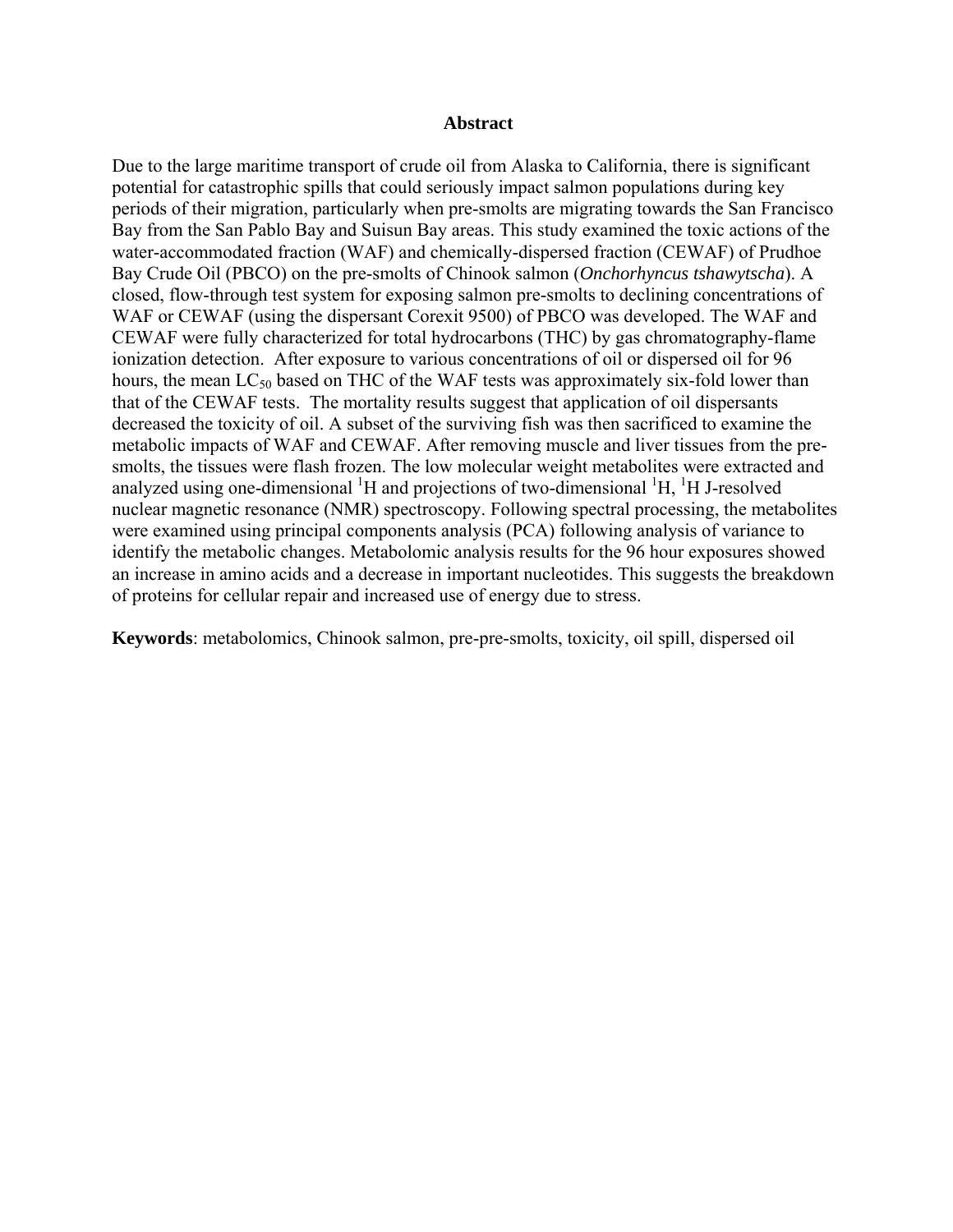#### **Acknowledgements**

We thank Tresa Veek, pathologist for the California Department of Fish and Game Nimbus Fish Hatchery for invaluable advice and care of salmon pre-smolts used in this project. We also thank the staff of the Marine Pollution Studies Laboratory, Dept. Environmental Toxicology at UC Davis. Jennifer Voorhees was the lead Research Assistant and is largely responsible for making this project a success. Sara Clark, Katie Siegler and Jason Flynn provided assistance in the exposure studies and collecting tissues for metabolomic studies. Dave Crane and Jim McCall of the California Department of Fish and Game Water Pollution Control Laboratory conducted the chemistry analysis. We also thank Michael L. Sowby for his support and advice.

Funding was provided by a grant from the California Department of Fish and Game, Office of Spill Prevention and Response.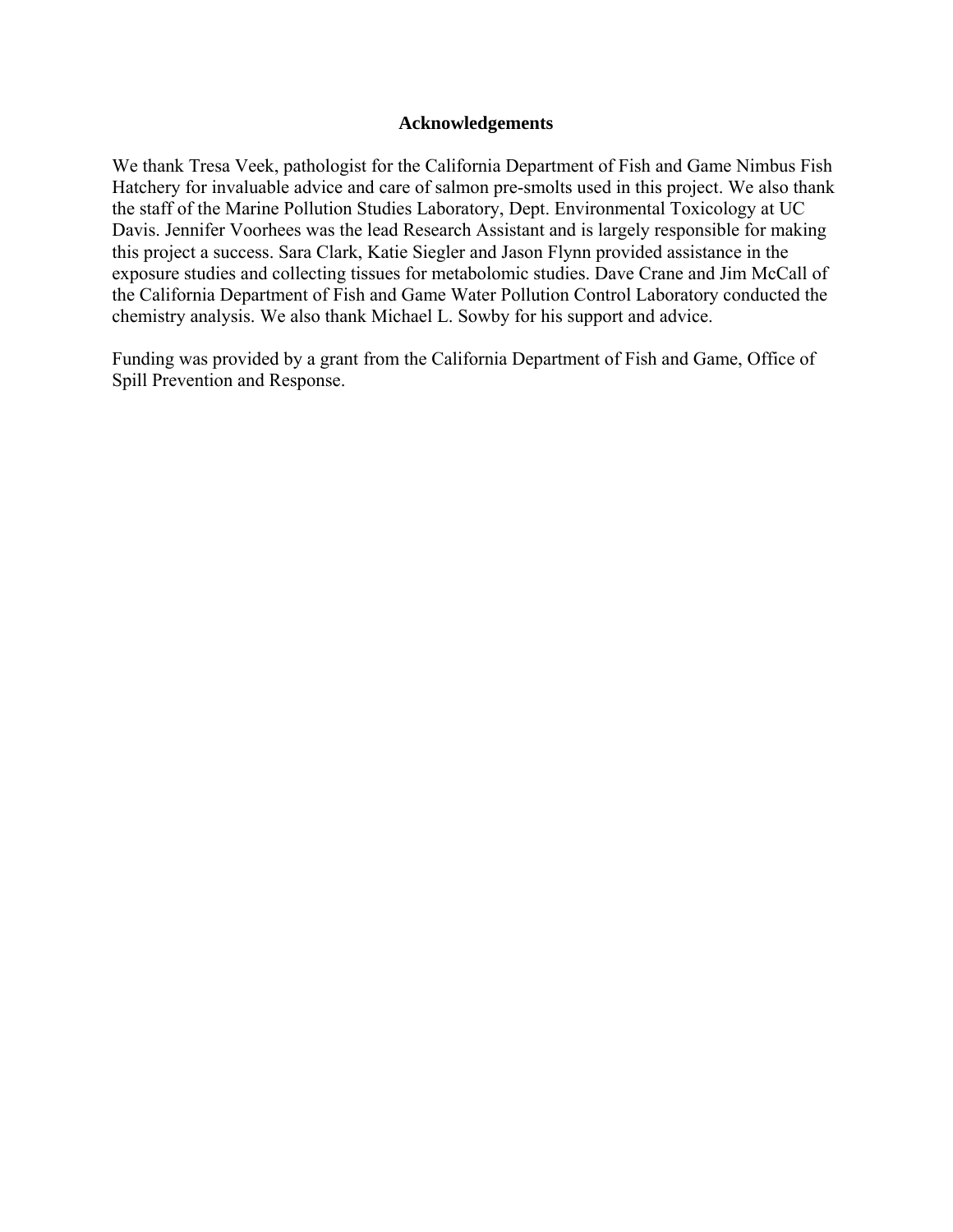| Abstract                                                                           |  |
|------------------------------------------------------------------------------------|--|
|                                                                                    |  |
|                                                                                    |  |
|                                                                                    |  |
|                                                                                    |  |
|                                                                                    |  |
|                                                                                    |  |
|                                                                                    |  |
|                                                                                    |  |
|                                                                                    |  |
|                                                                                    |  |
|                                                                                    |  |
|                                                                                    |  |
|                                                                                    |  |
|                                                                                    |  |
| 4.0 Results                                                                        |  |
|                                                                                    |  |
|                                                                                    |  |
| 4.3 NMR Spectroscopy of Metabolites from Muscle Tissues  12                        |  |
| 4.4 NMR Spectroscopy of Metabolites from Liver Tissues  14                         |  |
| 4.5 Dose-Response of Metabolic Profiles in Muscles of Pre-smolts Exposed to WAF or |  |
|                                                                                    |  |
| 4.6 Dose-Response of Metabolic Profiles in Livers of Pre-smolts Exposed to WAF or  |  |
|                                                                                    |  |
| 4.7 Specific Metabolic Changes in Muscles after Exposures  20                      |  |
|                                                                                    |  |
| 4.9 Specific Metabolic Changes in Muscles after Long-term Growth 30                |  |
| 4.10 Specific Metabolic Changes in Liver after Long-term Growth 34                 |  |
|                                                                                    |  |
|                                                                                    |  |
|                                                                                    |  |
|                                                                                    |  |
|                                                                                    |  |
|                                                                                    |  |
|                                                                                    |  |
|                                                                                    |  |
|                                                                                    |  |
|                                                                                    |  |
|                                                                                    |  |
|                                                                                    |  |
| References                                                                         |  |

# **Table of Contents**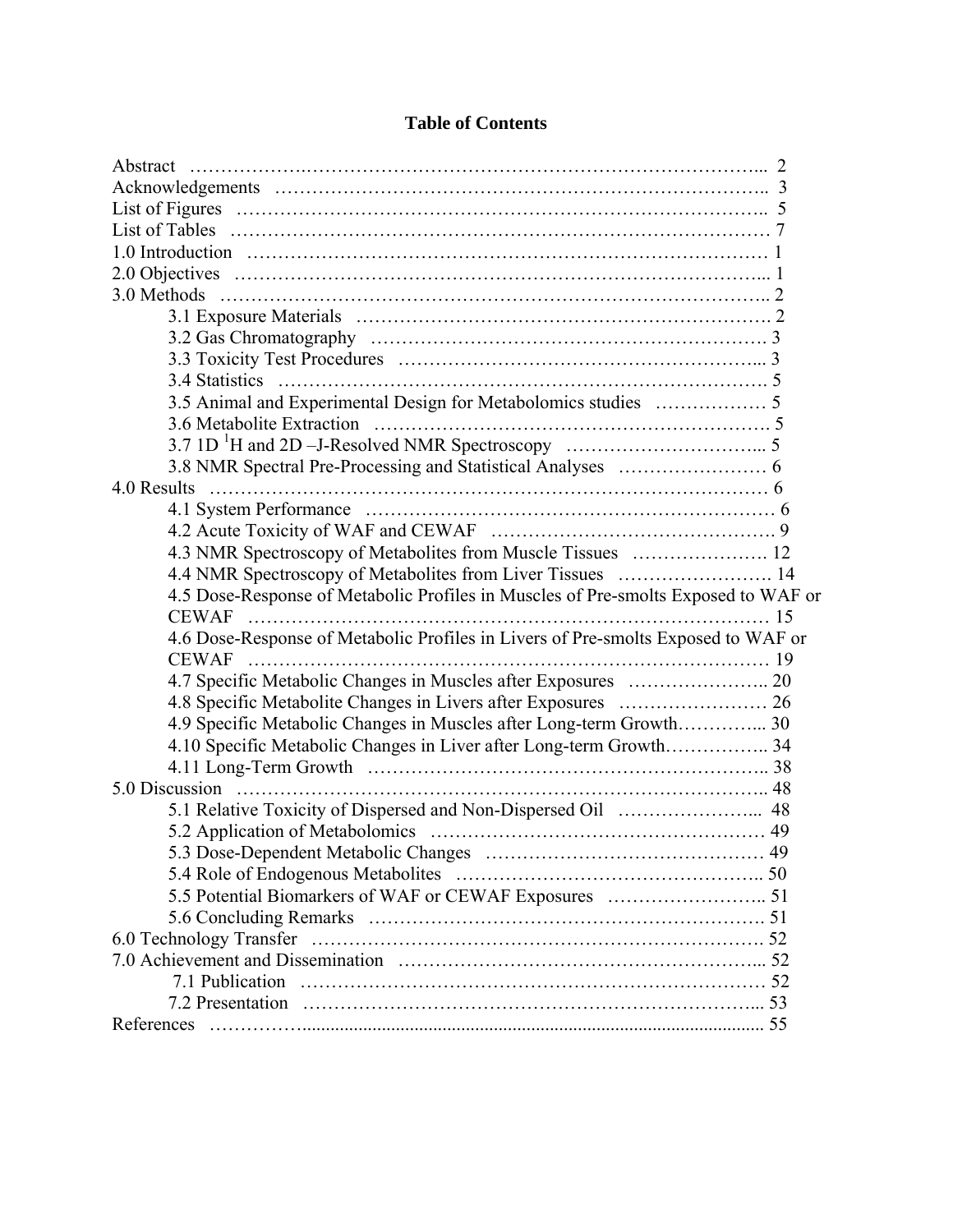## **List of Figures**

Figure 1. Salmon smolt survival in three WAF tests after 96-h (THC = total hydrocarbon content).

Figure 2. Salmon smolt survival in three CEWAF tests after 96-h (THC = total hydrocarbon content).

Figure 3. Relative concentrations of PAHs in WAF and CEWAF solutions.

Figure 4. Representative 1D <sup>1</sup>H NMR spectrum of pre-smolt muscle extracts.

Figure 5. Representative 2D-JRES spectrum of pre-smolt muscle extracts.

Figure 6. PCA scores plot from the analysis of the 1D <sup>1</sup>H NMR spectra of the muscle of salmon pre-smolts from 3 WAF tests (a: WAF 1; b: WAF 2; c: WAF 3).

Figure 7. PCA scores plot from the analysis of the 1D <sup>1</sup>H NMR spectra of the muscle of salmon pre-smolts from 3 CEWAF tests (a: CEWAF 1; b: CEWAF 2; c: CEWAF 3).

Figure 8. PCA scores plot from the analysis of the  $1D<sup>T</sup>H NMR$  spectra of the liver of salmon pre-smolts from 3 WAF tests (a: WAF 1; b: WAF 2; c: WAF 3).

Figure 9. PC1 loadings plot from the analysis of the  $1D<sup>T</sup>H NMR$  of muscle tissue from presmolts exposed to WAF. Metabolic assignments: 1. AMP, 2. ATP/ ADP, 3. histidine, 4. taurine, 5. phosphocreatine. 6. succinate, 7. glutamtate, 8. alanine, 9. lactate.

Figure 10. PC1 loadings plot from the analysis of the  $1D<sup>T</sup>H NMR$  of muscle tissue from presmolts exposed to CEWAF. Metabolic assignments: 1. AMP, 2. ATP/ ADP, 3. histidine, 4. taurine, 5. phosphocreatine. 6. succinate, 7. glutamtate, 8. alanine, 9. lactate.

Figure 11. Changes in metabolites, in muscle tissue, after 96-h WAF and CEWAF exposure, include AMP (a), ATP/ ADP (b), histidine (c), glycine (d), taurine (e), glycerophosphorylcholine (f), phosphocreatine (g), succinate (h), glutamtate (i), alanine (j), lactate (k).

Figure 12 Changes in metabolites in liver tissue, after 96-h exposure to WAF and CEWAF, include NAD+/ NADP+ (a), AMP (b), ATP/ ADP (c), formate (d), glycine (e), taurine (f), glycerophosphorulcholine (g), phosphocreatine (h), succinate (i), alanine (j), lactate (k).

Figure 13. Changes in metabolites, in muscle tissue, after long-term grow out, include AMP (a), ATP/ ADP (b), histidine (c), glycine (d), taurine (e), glycerophosphorylcholine (f), phosphocreatine (g), succinate (h), glutamtate (i), alanine (j), lactate (k).

Figure 14. Changes in metabolites, in liver tissue, after long-term grow out, include NAD+/ NADP+ (a), AMP (b), ATP/ ADP (c), formate (d), glycine (e), taurine (f), glycerophosphorulcholine (g), phosphocreatine (h), succinate (i), alanine (j), lactate (k).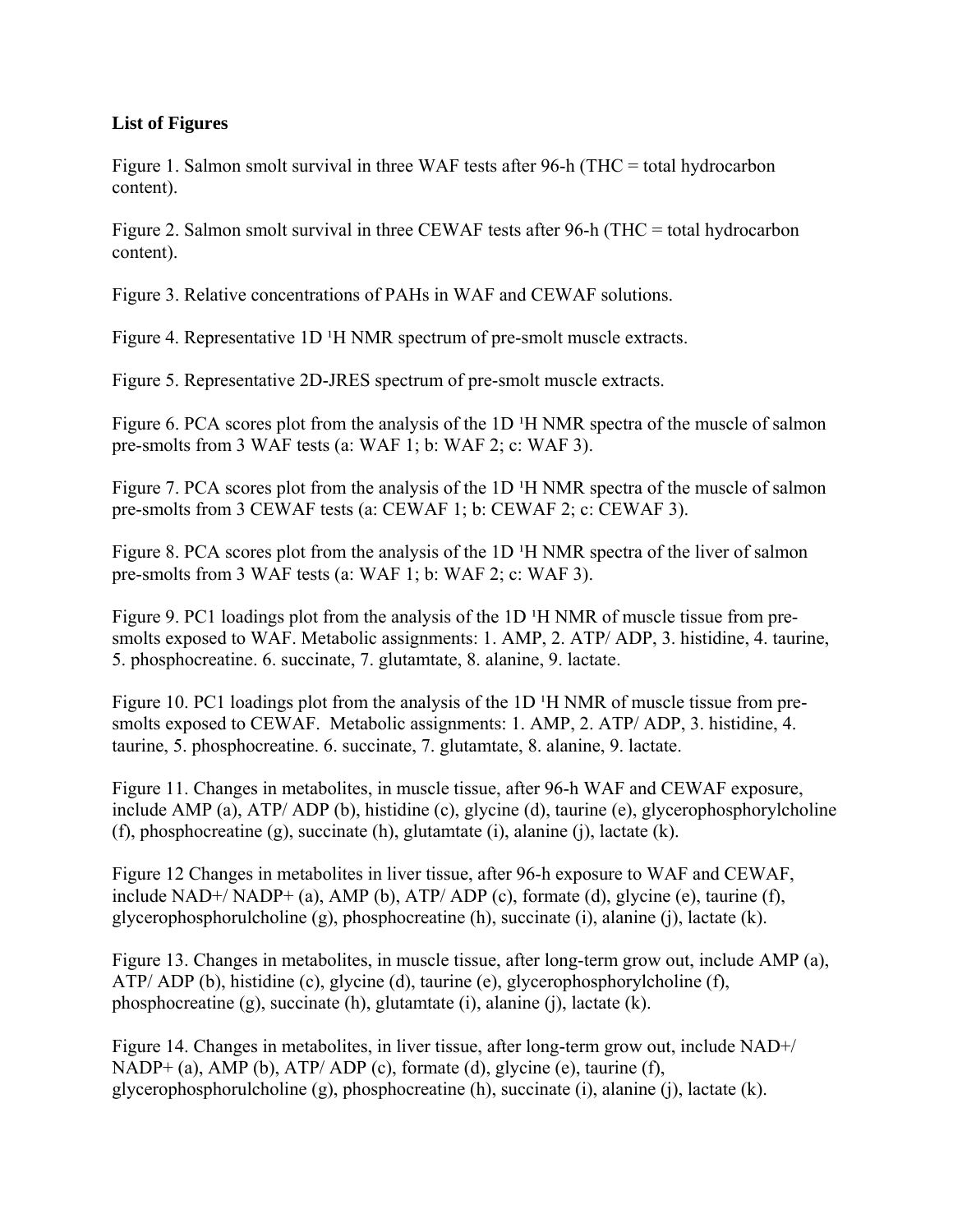Figure 15. Growth of salmon smolts 99 days after 96h exposure of pre-smolts to WAF #1.

Figure 16. Growth of salmon smolts 94 days after 96h exposure of pre-smolts to WAF #2.

Figure 17. Growth of salmon smolts 94 days after 96h exposure of pre-smolts to WAF #3.

Figure 18. Growth of salmon smolts 97 days after 96h exposure of pre-smolts to CEWAF #1.

Figure 19. Growth of salmon smolts 87 days after 96h exposure of pre-smolts to CEWAF #2.

Figure 20. Growth of salmon smolts 94 days after 96h exposure of pre-smolts to CEWAF #3.

Figure 21. Growth of salmon smolts 94 days after 96h exposure of smolts to WAF #1.

Figure 22. Growth of salmon smolts 93 days after 96h exposure of smolts to CEWAF #1.

Figure 23. Changes in metabolites, in muscle tissue, after long-term grow out of salmon smolts, include AMP (a), ATP/ ADP (b), histidine (c), glycine (d), taurine (e), glycerophosphorylcholine (f), phosphocreatine (g), succinate (h), glutamtate (i), alanine (j), lactate (k).

Figure 24. 20-L polycarbonate carboys used for WAF and CEWAF preparation and 18-L polycarbonate aquaria used for smolt exposure.

Figure 25. Avance DRX-500 NMR spectrometer.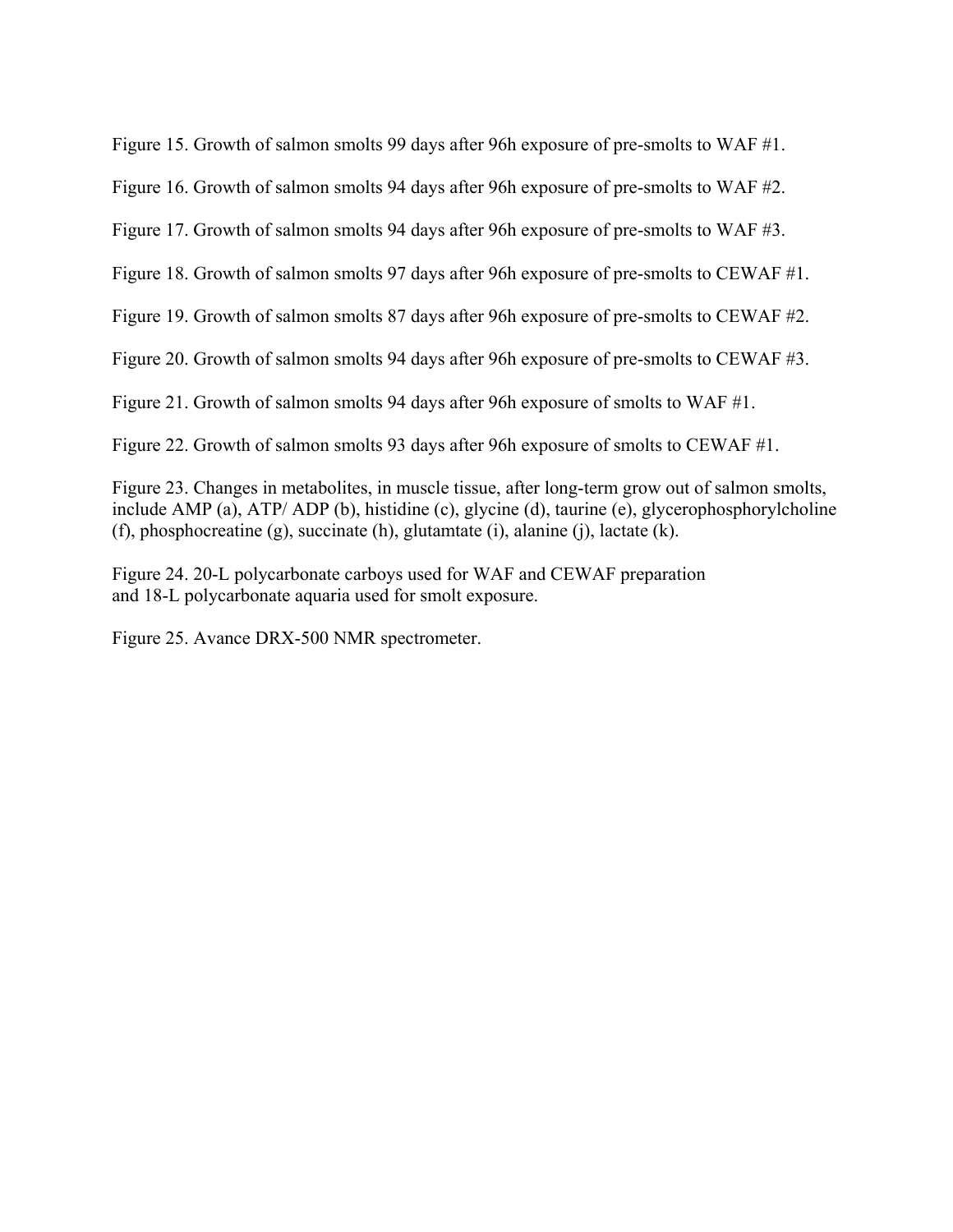#### **List of Tables**

Table 1. WAF Test #1 decline rates based on total petroleum hydrocarbon concentrations.

Table 2. WAF Test #2 decline rates based on total petroleum hydrocarbon concentration.

Table 3. WAF Test #3 decline rates based on total petroleum hydrocarbon concentrations.

Table 4. CEWAF Test #1 decline rates based on total petroleum hydrocarbon concentrations.

Table 5. CEWAF Test #2 decline rates based on total petroleum hydrocarbon concentrations.

Table 6. CEWAF Test #3 decline rates based on total petroleum hydrocarbon concentrations.

Table 7. Metabolites identified from muscle tissues of salmon pre-smolts by NMR.

Table 8. Metabolites identified from liver tissues of salmon pre-smolts by NMR.

Table 9. Metabolic changes in the muscle of pre-smolts exposed to WAF for 96-h.

Table 10. Metabolic changes in the muscle of pre-smolts exposed to CEWAF for 96-h.

Table 11. Metabolic changes in the liver of pre-smolts exposed to WAF for 96-h.

Table 12. Metabolic changes in the liver of pre-smolts exposed to CEWAF for 96-h.

Table 13. Metabolic changes in the muscle of long-term grow out pre-smolts after being exposed to WAF for 96-h.

Table 14. Metabolic changes in the muscle of long-term grow out pre-smolts after being exposed to CEWAF for 96-h.

Table 15. Metabolic changes in the liver of long-term grow out pre-smolts after being exposed to WAF for 96-h

Table 16. Metabolic changes in the liver of long-term grow out pre-smolts after being exposed to CEWAF for 96-h.

Table 17. Metabolic changes in the muscle of long-term grow out smolts after being exposed to WAF for 96-h.

Table 18. Metabolic changes in the muscle of long-term grow out smolts after being exposed to WAF for 96-h.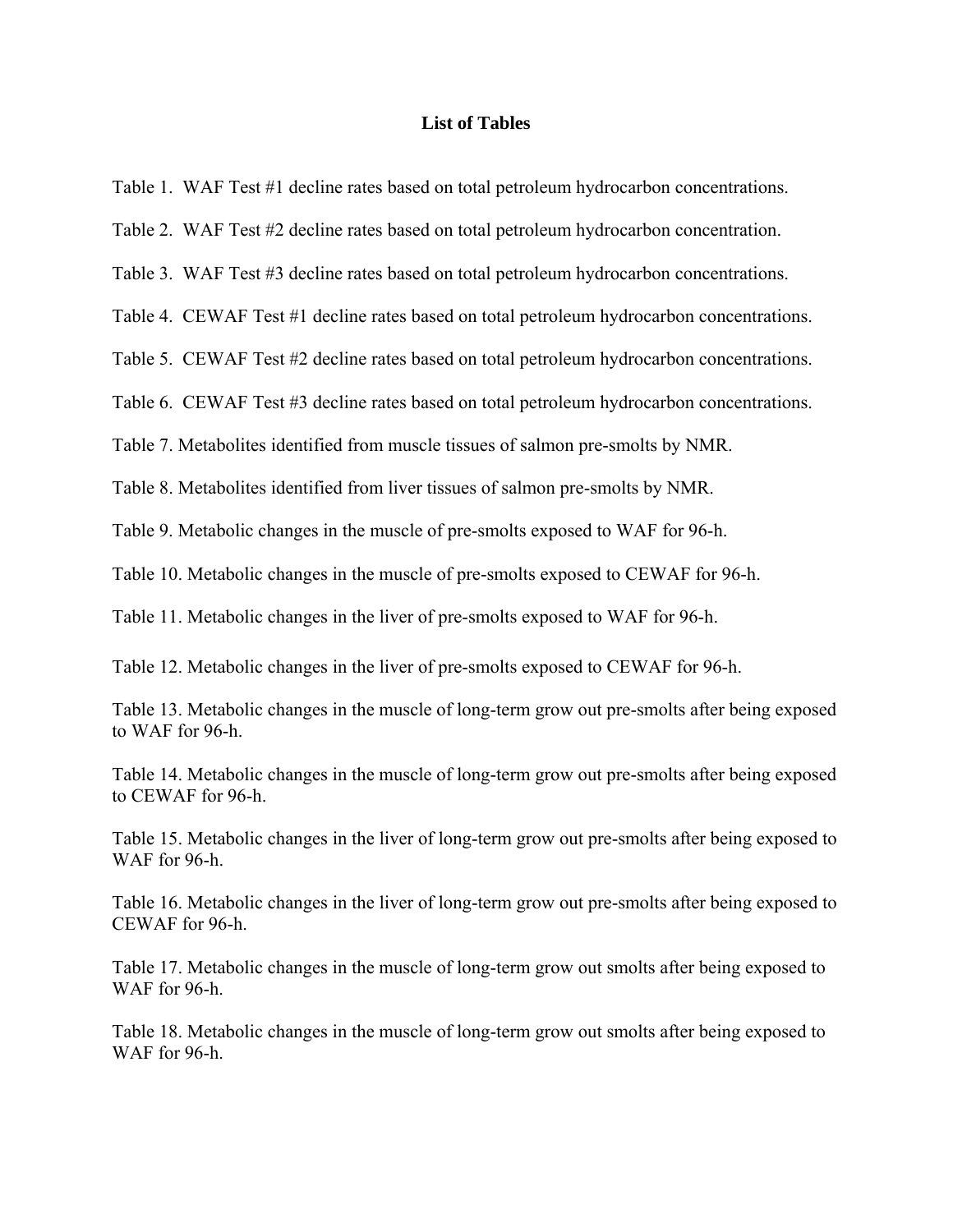### **1.0 Introduction**

Currently all salmon species, as well as migratory steelhead trout, are classified as "threatened" under the Federal Endangered Species Act. While they are struggling to recover from the combined effects of over-fishing, habitat decline and pollution, there is serious concern that marine oil spills and associated response activities near rivers of spawning importance may impact pre-smolts entering the ocean. In particular, there is concern that oil dispersant application could increase the toxicity of crude oil to pre-smolts as they adapt to seawater.

A number of studies have investigated the toxicity of oil to salmon, particularly using embryos, alevins, and fry of the Alaskan pink salmon *Oncorhynchus gorbuscha* (Rice *et al.,* 1975; Swartz, 1985; Heintz *et al.,* 2000; Rice *et al.,* 2001) and coho salmon *O. kisutch* (Stickle *et al.,* 1982; Thomas *et al.,* 1987, 1989). However, there is currently little information in the scientific literature comparing the lethal and sublethal impacts of oil and dispersed oil on salmon presmolts. Due to extensive maritime transport of crude oil from Alaska to California, there is significant potential for a catastrophic spill, which could seriously impact the waters of San Francisco Bay. Shallow estuaries, such as the San Pablo Bay and Suisun Bay, which form the northern extension of San Francisco Bay, may also be impacted. Salmon pre-smolts develop in these estuaries after migrating from the Sacramento and San Joaquin River delta before continuing their migration pattern into San Francisco Bay. Due to maritime conditions, dispersants are the only response option available for central and northern California waters during 60% or more of the year (S. L. Ross, 2002). Information on the relative toxicity of dispersed and un-dispersed oil is therefore needed by resource agencies responsible for SF Bay spill response activities.

This study compared the toxic actions of the water-accommodated fraction (a naturally dispersed fraction; WAF) and chemically dispersed fraction (a chemically enhanced water-accommodated fraction; CEWAF) of Prudhoe Bay Crude Oil (PBCO) to the pre-pre-smolts of Chinook salmon (*O. tshawytscha*). The null hypothesis to be tested is: *the toxic impacts of crude oil on Chinook salmon pre-smolts are not increased by application of oil dispersants.*

### **2.0 Objectives**

The primary objective of this project was to conduct short-term 96-h declining exposures to assess the relative toxicities of dispersed and un-dispersed PBCO to pre-smolt Chinook salmon. The secondary objective was to determine levels of oil causing metabolic stress using an advanced NMR-based metabolomic approach. The final objective was to culture surviving fish in clean (oil-free) seawater to determine the influence of the short-term exposures on long-term growth and viability of salmon as they undergo smoltification.

Chinook salmon pre-smolts (~6 cm), obtained from the California Department of Fish and Game (CDFG) Feather River Hatchery, were exposed for 96 h to various concentrations of either the WAF or CEWAF of PBCO using methods we have also standardized through Chemical Response to Oil Spills Environmental Research Forum (CROSERF) and a declining exposure protocol, also previously developed in our laboratory. The WAF and CEWAF were fully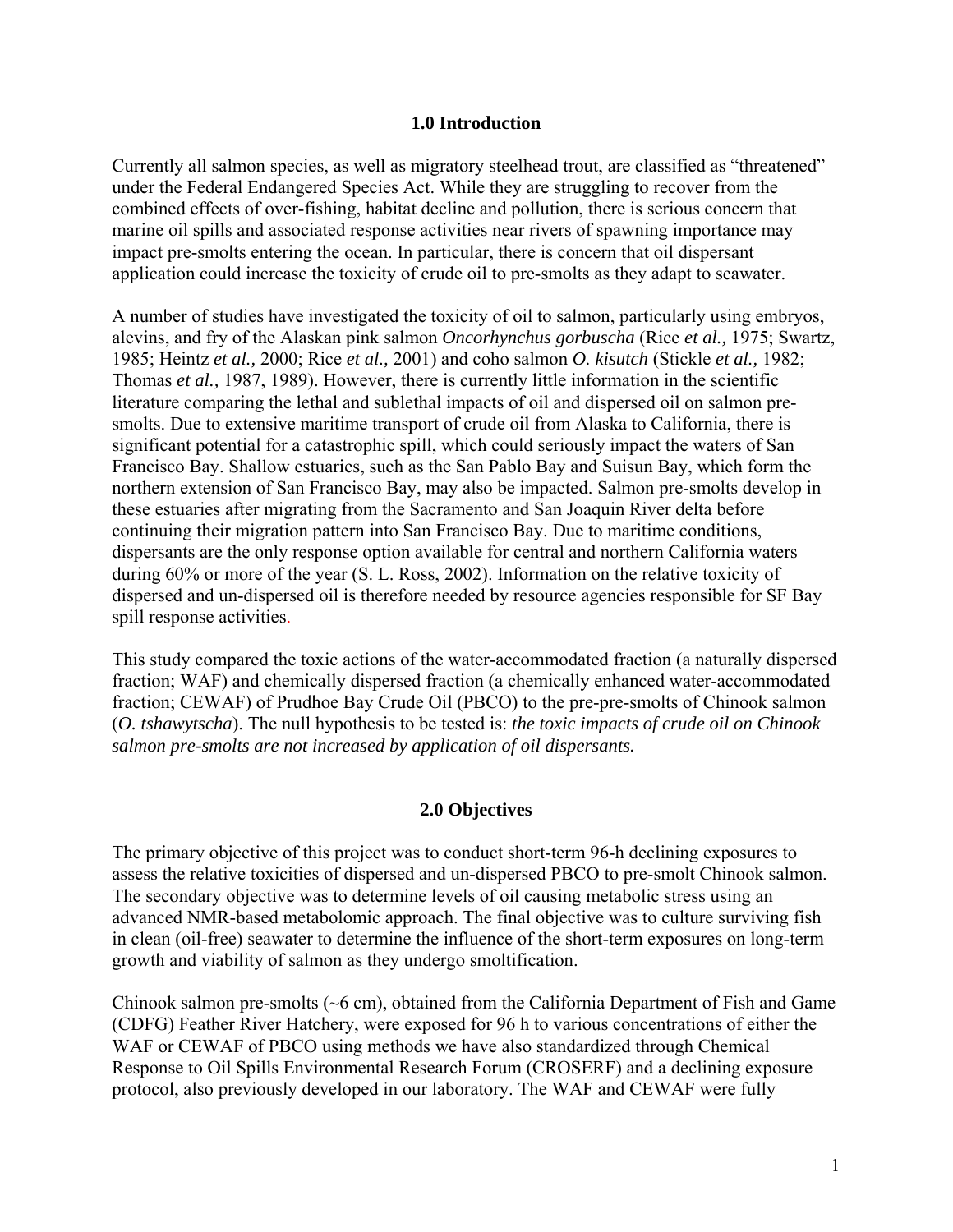characterized for total hydrocarbons by gas chromatography (GC-FID), and a subset of samples were characterized for polycyclic aromatic hydrocarbons (PAHs) using GC-mass spectrometry. Declining exposure concentrations will better simulate actual spill conditions, where both dilution and dispersion occur.

### **3.0 Methods**

This project was conducted at three laboratories. All fish exposures to oil were conducted at the Marine Pollution Studies Laboratory (MPSL) at Granite Canyon, near Monterey, CA. Cooperative aquatic toxicology research is conducted at MPSL by the California Department of Fish and Game and UC Davis. Metabolomic analysis of tissues from exposed pre-smolts was conducted at the UC Davis NMR Facility and Department of Environmental Toxicology. Hydrocarbon analysis of oiled seawater was conducted at the CDFG Water Pollution Control Laboratory, Rancho Cordova, CA.

### **3.1 Exposure Materials**

All methods followed Singer *et al.,* (1998), and recent standardized methods recommended in Singer *et al.,* (2000). All testing was conducted using PBCO obtained from Resource Technology Corporation (Laramie, WY, USA), and the dispersant Corexit 9500, obtained *gratis*  from Nalco/Exxon Energy Chemicals, L.P. (Sugar Land, TX, USA). Chemical dispersion of oil was carried out at a nominal oil:dispersant ratio of 10:1 (v:v). Untreated oil testing was performed using the WAF of unweathered PBCO. Untreated oil WAFs were prepared using a standardized low-energy mixing method (Singer *et al.,* 2000), which involved layering a known mass of crude oil onto a standard volume (22 L) of laboratory well water in a 23-L polycarbonate carboy. Mixing energy was provided by magnetic stirrers at a rate of  $110 \pm 10$  rpm (or such a speed that did not produce any discernable vortex) for 24 h; this mixing rate was sufficient to provide circulation of water throughout the bottle without creating a vortex. No particulate material was present, and therefore no settling time was necessary (Singer *et al.,* 1998).

Treated (chemically-dispersed) oil tests were performed with solutions prepared in much the same way as WAFs, employing the same carboys, stirrers, and volume of fresh water. These solutions were designated CEWAFs because dispersants chemically enhance the accommodation of bulk oil into water by increasing its functional solubility. Mixing energies used to prepare CEWAFs were increased to create a vortex 20–25% of water depth to provide sufficient mixing energy for dispersion. Once the vortex was established, known volumes of oil and dispersant were delivered in sequence into the center of the vortex using beakers and micropipettes (after Singer *et al.,* 1998). Exact masses of oil delivered were calculated by difference. Mixing lasted 18 h, followed by 6 h of settling time to allow the largest oil droplets to resurface (Singer *et al.,* 2000). The 18-h mix:6-h CEWAF settle regimen was used to match the 24-h total preparation time used for WAFs.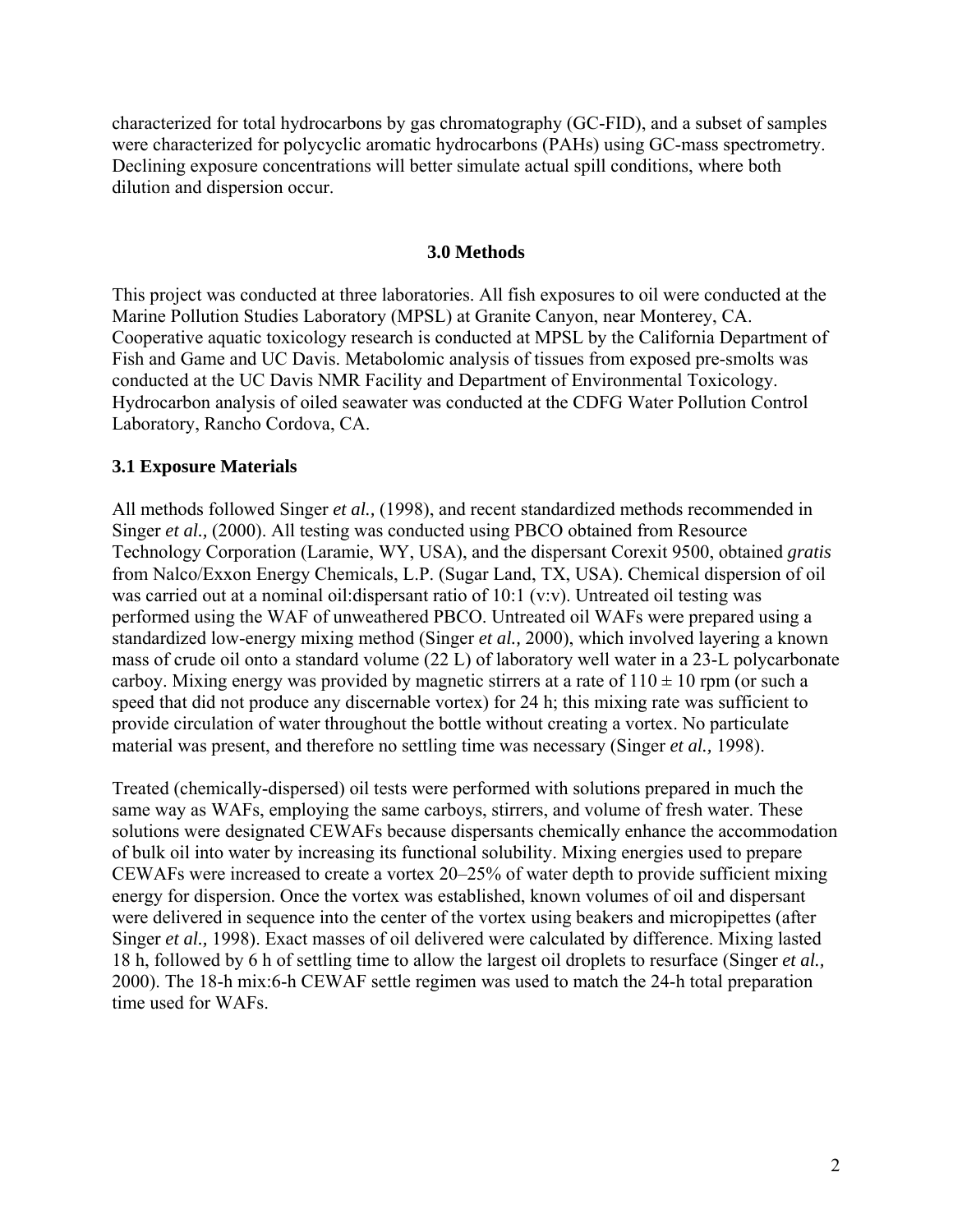# **3.2 Gas Chromatography**

Chromatographic measurement of total hydrocarbon content (TPH – C10–C36) was accomplished using a Hewlett-Packard 6890 gas chromatograph fitted with a flame ionization detector (FID). This instrument set-up typically allowed reliable resolution of compounds from methyl-cyclohexane up to approximately *n*-C36. A liquid-liquid triplicate extraction method was used with dichloromethane (DCM) as the solvent. After each extraction, the solvent phase was collected and combined, with the final extract made up to a standard volume. The extracts were not concentrated in order to retain as many volatile compounds as possible. Extracts were stored in the freezer until analysis, at which time an aliquot was transferred to a 2-mL screw-cap GC vial. Quantitation of test samples was performed against a set of PBCO standards (Payne, 1994).This was done in an attempt to better represent the number and relative proportions of the various DCM-soluble compounds contained in the oil. A stock solution was first prepared by adding a measured mass of oil directly into a sealed, septum-capped vial containing 4.5 mL DCM (also weighed for concentration calculation). This stock was then serially diluted volumetrically with DCM directly into septum-capped vials by means of gas-tight syringes.

Check standards were run with each batch to show that the instrument had not drifted and that the standard curve was still good. Samples were measured by summation of total resolved chromatogram peak area after subtraction of dispersant peaks when appropriate (Payne, 1994). These data were then quantified using the average response factor of the similarly integrated (total peak area) whole oil standards. While unresolved or non-chromatographable compounds were not directly measured by this method, their inclusion in the mass of oil used to prepare standards allowed them to be accounted for in response factor calculations (Payne, 1994). This technique did not allow for direct quantitation of individual hydrocarbons; however, it produced concentrations based on the total response of samples (corrected for background response of the seawater matrix), designated THC (C6–C36) (*i.e.,* total hydrocarbon content = BTEX C6–C9 compounds + TPH C10–C36) and thus was not biased by quantifying a specific set of target analytes (Girling *et al.,* 1994). Concentrations of the volatile hydrocarbons benzene, toluene, ethyl benzene and xylenes (BTEX) were analyzed using HP GC/MS 6890-5973 with a HP 7695 purge & trap concentrator and a Teledyne Tekman autosampler (US EPA Method 8260).

Extraction methods for analyses of PAHs were developed and validated by WPCL and are based on modifications of methods described in EPA Methods 3500B and 3510c from the EPA SW-846. One-liter samples [and the sample bottles themselves] were subjected to liquid/liquid extraction with methylene chloride three times after addition of deuterated surrogates, then dried with sodium sulfate and brought to a final volume of 1.0 mL in isooctane by Kuderna-Danish (K-D) apparatus and nitrogen evaporation. Internal standard was added to the extract before analysis by GC-MS using selected ion monitoring. The trace level substituted PAH analysis method employed was developed and validated by the WPCL and is based on EPA Method 8270B.

# **3.3 Toxicity Test Procedures**

Spiked-exposure 96-h toxicity tests were completed with salmon pre-smolts (*O. tshawytscha*) using established test procedures (Singer *et al.* 2000), modified to accommodate larger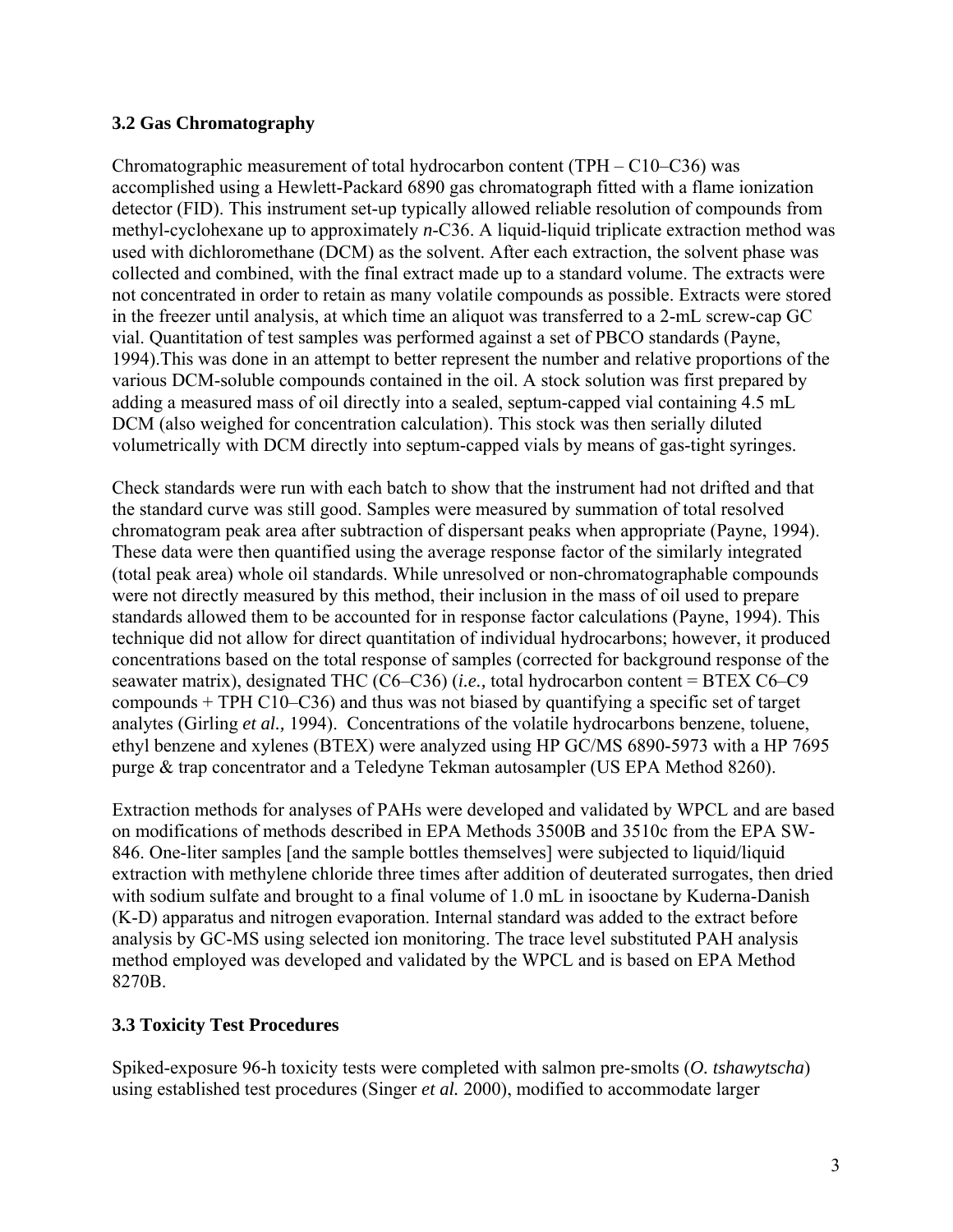organisms. Chinook salmon pre-smolts  $({\sim}6 \text{ cm})$  were obtained from the CDFG Nimbus Hatchery. To ensure against infection, the fish were quarantined under the care of CDFG pathologist Tresa Veek, until needed for tests. These fish were fed antibiotic-treated salmon pellets and were dosed with formalin to limit ciliated protozoan infection (ich). Fish were transported from the hatchery in three separate trips beginning in April 2007. Once at MPSL, pre-smolts were held in 4 ft. tanks under a partially closed freshwater re-circulating system, and received periodic treatments with formalin to limit parasite infection.

Spiked exposures were conducted in sealed, 18-L polycarbonate flow-through exposure chambers. Tests involved six treatments: five WAF or CEWAF treatments and a fresh water control, with each treatment having three replicates. Treatments within individual tests in this study were derived from a range of oil loadings, with replicate tests employing equivalent loading ranges. Water temperature, DO, and pH were monitored daily during testing. Diluent was laboratory well water.

Treatment replicates within each test were aliquotted from three replicate carboys, each containing a single oil loading preparation. Upon completion of WAF or CEWAF preparation, approximately 6 L (33%) of test solution was drained from each of three replicate carboys directly into each of the three replicate exposure chambers, until each contained 18 L of test solution. Thus, test solutions in the three replicate exposure containers were comprised of composite solutions from the three test solution preparation carboys, to minimize betweenreplicate variability in hydrocarbon concentrations. Once the exposure containers were filled, eight salmon were added to each chamber by unsealing the chamber lid, introducing the animals by hand, and resealing the chamber. The tests were then initiated by immediate commencement of flushing of all chambers with clean, aerated fresh water at a rate of approximately 20 mL/min (Figure 1). Prior to conducting definitive experiments with presmolts, preliminary experiments were conducted with PBCO CEWAF to determine the optimal flushing rate to approximate hydrocarbon declines predicted by oil spill models designed for San Francisco Bay. The results showed that a flushing rate of 20 mL/min resulted in an approx. 88% decline in hydrocarbons after 24 h, which is comparable to the model predictions. This flush rate is 10% of that used in our previous experiments with salmon smolts (i.e., 200 mL/min; Tjeerdema *et al.* 2007). Smolt survival was acceptable in experiments using the lower flush rate. This flush rate was used in all experiments using presmolts. After flushing for 24 h, exposure chambers were aerated for the remainder of the test.

At the end of each 96-h test, two surviving fish from each of three replicates were dissected for metabolomic analyses (described below), and the remaining survivors were transferred to culture tanks for long-term growth studies. At the initiation of the grow-out phase, the fish were acclimated from freshwater to full seawater salinity (~33‰) by daily 5‰ incremental increases of salinity.

After test initiation, total carbon (TC) concentrations in all chambers were monitored every 2 h up to 8 h, and at 24 h to characterize flush rates. Total carbon analysis was conducted using high temperature combustion on a Teledyne Apollo 9000 TOC analyzer (Teledyne, Santa Clara, CA). In order to minimize loss of the lowest boiling-point fractions, TC samples were collected by gas-tight syringe directly from each chamber through the Teflon septum and immediately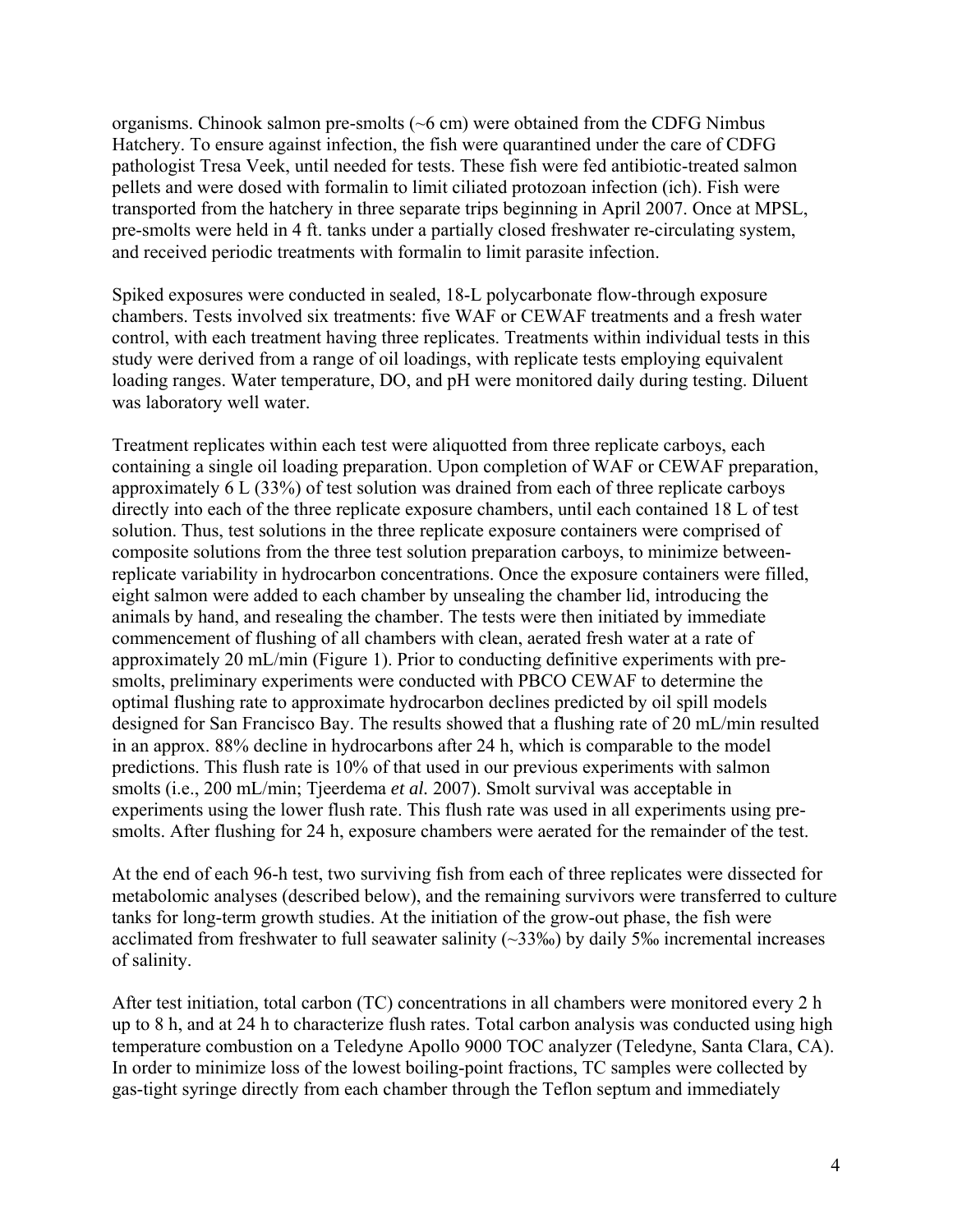analyzed.TC data were used to assess acceptability of oil decline rates (Singer *et al.,* 1998). Flush rates were also monitored by measuring exit flow of the individual chambers every 24 h.

# **3.4 Statistics**

Variation within and among test populations was assessed by using three replicate exposure chambers within each test treatment and by running three replicate tests for each species/toxicant (WAF or CEWAF) combination. Median-effect concentrations  $(LC_{50}s)$  were estimated using the trimmed Spearman-Karber procedure (Hamilton *et al.,* 1977). Test acceptability considered 80% survival in controls to be acceptable.

# **3.5 Animal and Experimental Design for Metabolomics studies**

Each complete experiment consisted of five concentrations of WAF or CEWAF and a control, each replicated three times (for a total of 18 chambers, each containing 8 fish). Experiments for metabolomic analyses were repeated 3 times for statistical validity. Two additional experiments conducted for the long-term grow study (one WAF and one CEWAF tests) were also analyzed. Therefore, a total of 4 WAF and 4 CEWAF tests were processed metabolic analysis. After the 96-h exposures, two surviving fish from each replicate tank were sacrificed. Muscle and liver tissues were immediately dissected, flash frozen in liquid  $N_2$ , and stored at -80 $^{\circ}$ C until extraction.

# **3.6 Metabolite Extraction**

Extraction methods were taken from previous work (Lin *et al.*). Briefly, frozen muscle or liver samples from surviving fish was homogenized in a liquid  $N_2$ -cooled mortar and lyophilized overnight. The homogenous dry tissue powder was weighed, and then extracted with 20 mL/g (dry mass) of methanol/water (2/1). Samples were vortexed for 15 sec three times and put on ice in between. Following centrifugation (12,000 g, 10 min, 4°C), 0.60 mL of supernatant was removed and then lyophilized prior to NMR analyses.

# **3.7 1D 1 H and 2D –J-Resolved NMR Spectroscopy**

Metabolomic analyses were performed as previously described, with slight modifications (Viant, 2003). First, all lyophilized extracts were resuspended with sodium phosphate buffer in  $D_2O(0.1)$ M, pH 7.4) containing sodium 3-trimethylsilyl-2,2,3,3-d<sub>4</sub>-propionate (TMSP), which served as an internal chemical shift standard. All NMR spectra were measured at 500.11 MHz using Avance DRX-500 spectrometers (Bruker, Fremont, CA; Figure 2). Acquisition parameters for the 1D NMR spectroscopy consisted of a 4.5-µs (60˚) pulse, 7-kHz spectral width, 2.5-s relaxation delay with pre-saturation of the residual water resonance, and 100 transients collected into 16k data points, requiring a 9-min total acquisition time. All data sets were zero-filled to 32k points, exponential line-broadenings of 0.3 Hz were applied before Fourier transformation, and the spectra were phase and baseline corrected, and calibrated (TMSP, 0.0 ppm) using XWIN-NMR and Topspin software (Version 3.1; Bruker).

2D-J-Resolved NMR spectra were acquired using 4 transients per increment for a total of 32 increments, which were collected into 16k data points using spectral widths of 8 kHz in F2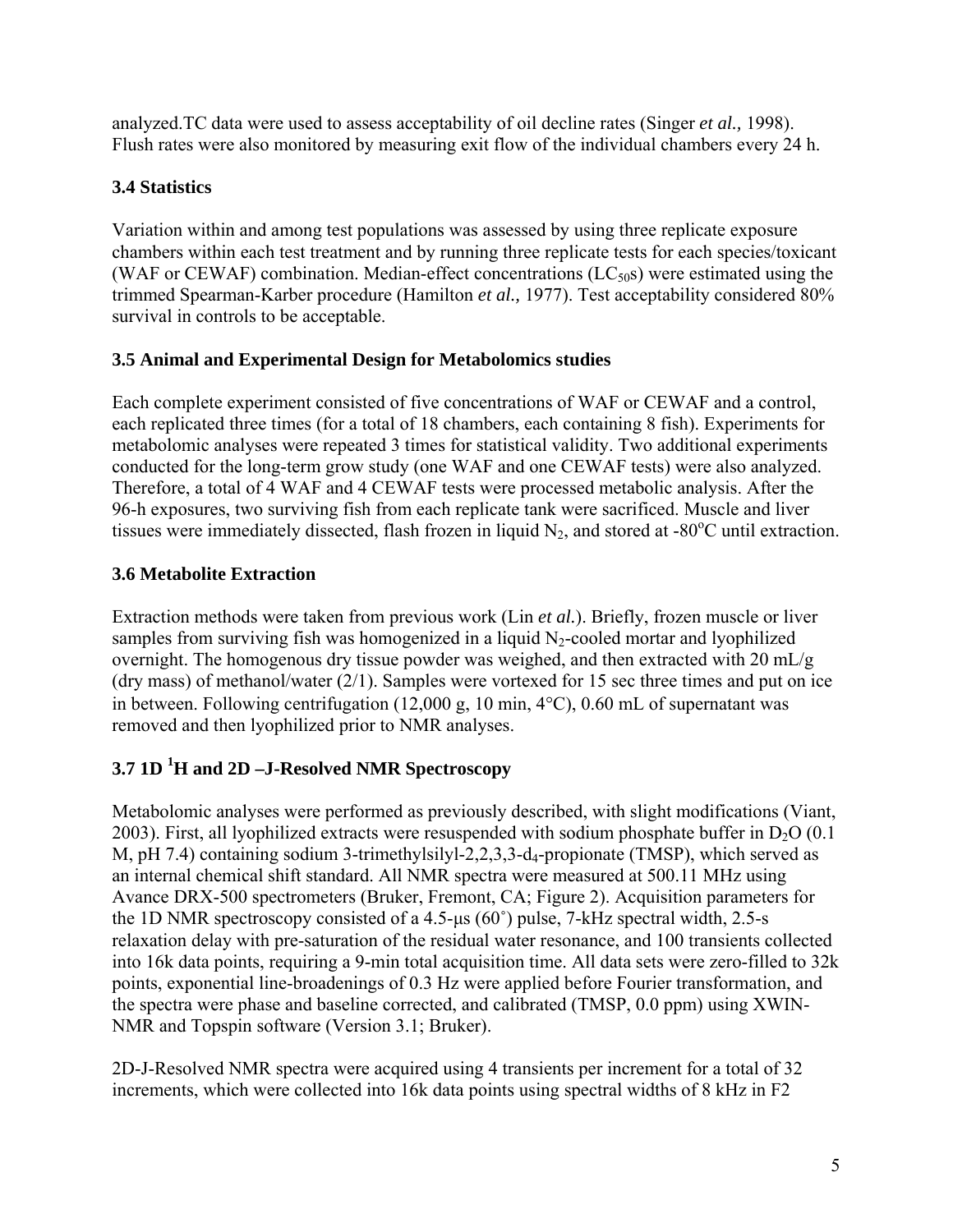(chemical shift axis) and 32 Hz in F1 (spin-spin coupling constant axis). A 2.5-s relaxation delay, with pre-saturation of the residual water was employed, resulting in a total acquisition time of 15 min. Datasets were zero-filled to 128 points in F1, and both dimensions multiplied by qsine-bell window functions prior to Fourier transformation. The spectra were tilted by 45<sup>°</sup>, symmetrized about F1, calibrated (TMSP, 0.0 ppm), and the proton-decoupled skyline projections (p-JRES) obtained, all using XWIN-NMR and Topspin software.

### **3.8 NMR Spectral Pre-Processing and Statistical Analyses**

Each spectrum was segmented into 1760 chemical shift bins between 0.2 and 10.0 ppm, corresponding to a bin width of 0.005 ppm (2.5 Hz), using custom-written *ProMetab* software (Version 1; Viant, 2003) in MATLAB (The MathWorks, Natick, MA). The area within each spectral bin was integrated to yield a 1 x 1760 vector containing intensity-based descriptors of the original spectrum. Bins representing the residual water peak (from 4.60 to 5.20 ppm) were removed. In some cases, groups of bins were compressed into a single bin in order to capture peaks with variable chemical shifts into a single bin. The total spectral area of the remaining bins was normalized to unity to facilitate comparison between the spectra. The binned data was subject to the generalized log transformation, and the columns were mean-centered before multivariate analysis.

Principal component analysis (PCA) of all the pre-processed NMR data was conducted using the PLS Toolbox (Version 3.5; Eigenvector Research, Manson, WA) within MATLAB. Each data set was examined to identify potential outliers as well as similarities between the metabolic fingerprints, in an unsupervised manner. In this pattern recognition technique, the algorithm calculates the highest amount of correlated variation along PC1, with subsequent PCs containing correspondingly smaller amounts of variance. The loading vector for each PCA model was examined to identify the metabolites contributing to these clusters. One-way and two-way ANOVAs were conducted on the changes of the peak areas between the replicates and doses using the Sigma-Stat software; results of the two-way ANOVAs are presented.

### **4.0 Results**

# **4.1 System Performance**

Flush rates in the exposure aquaria were controlled using manual flow meters which were calibrated daily. Initially, flush rates were characterized using total carbon analyses to confirm that there were no differences in flush rates between replicate aquaria and between aquaria from different oil loading treatments. Total carbon measures from the first and second WAF and CEWAF tests are presented in Appendix I. Total carbon concentrations were consistent between replicate aquaria in the CEWAF tests. Because total carbon concentrations were low in the first two WAF tests, flow rates were also measured directly in the three WAF and CEWAF tests to assess between-replicate and between-treatment flush rates. These data also demonstrate minimal between replicate variability and between-treatment variability in flush rates in these tests (Appendix II).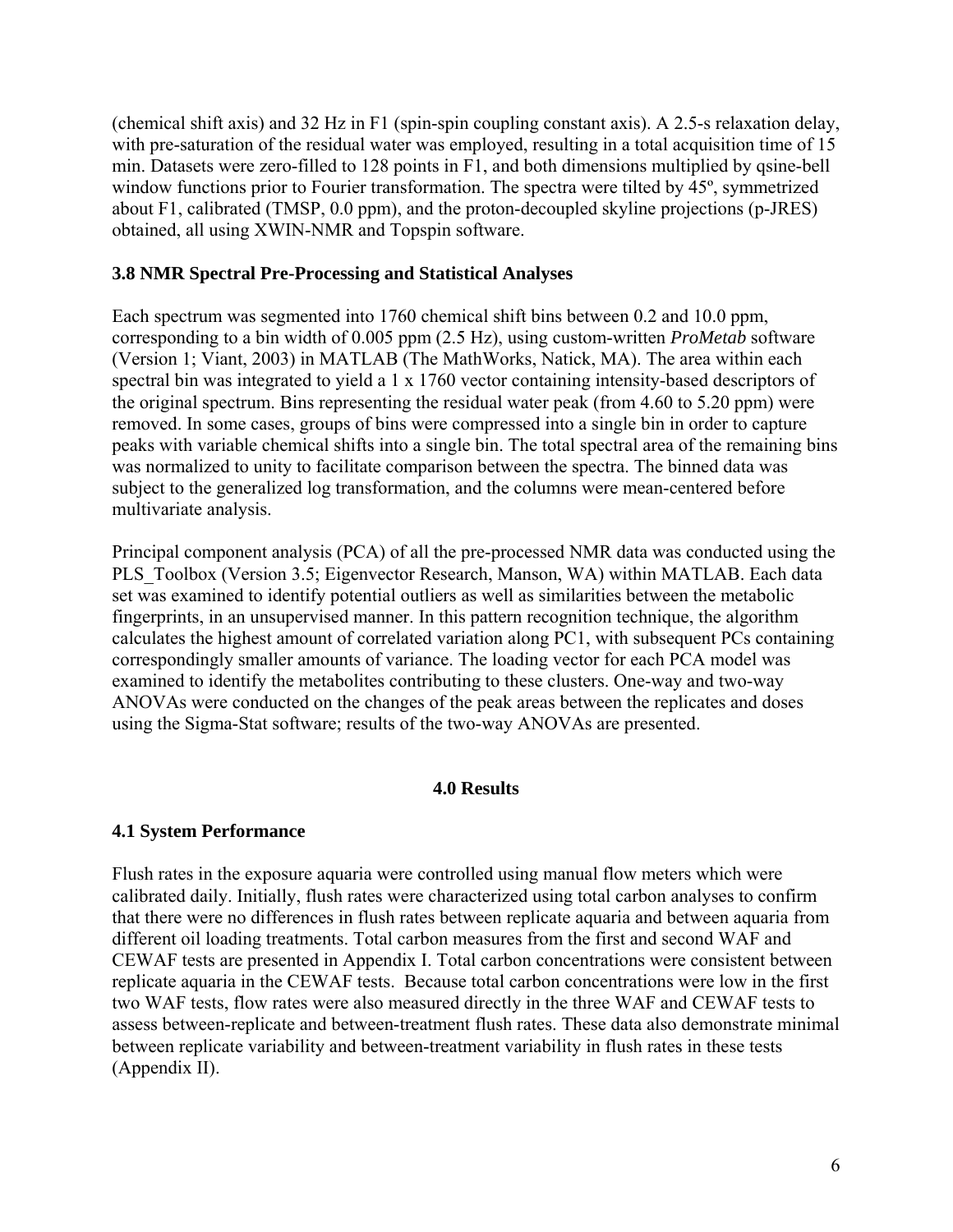As discussed above, we used measures of TC in CEWAF in a preliminary evaluation of flushing rates during our year 1 activities (in 2006). This analysis suggested that we achieved an 88% decline of TC after 24 h using a flushing rate of 20 mL/minute. For the 2007 tests, TPH concentrations at 24 h were compared to Time 0 TPH. The results show some variability in residual TPH after 24 h of flushing, with greater variability in residual TPH in the higher concentrations of the first two CEWAF tests. For example, 24 h TPH (as a percentage of the T0 concentration) ranged from 13% to 27% in the first WAF test, 19 to 26% in the second WAF test, and 14% to 30% in the third WAF test. In the third WAF test, the 24h TPH in the highest concentration deviated from the rest (Tables 1-3).

Greater TPH variability was observed at 24h in the first two CEWAF tests. The 24h TPH concentration (as a percentage of the T0 concentration) ranged from 34% to 74% on the first CEWAF test, with comparable flushing in the first 3 concentrations, and slower flushing in the final two concentrations (Table 4). Residual 24h TPH was comparable in all concentrations except one (0.5 mg/L loading) in the second CEWAF test (Table 5). Residual TPH at 24 h was comparable at all concentrations in the third CEWAF test (Table 6). Greater variability was observed in the CEWAF tests than in the WAF tests, and this appeared to be related to stratification of oil in the CEWAF exposure chambers, particularly in the first CEWAF test.

|                              | WAF <sub>1</sub> |       |                     | WAF <sub>2</sub> |                 |                     | WAF <sub>3</sub> |                 |                     |
|------------------------------|------------------|-------|---------------------|------------------|-----------------|---------------------|------------------|-----------------|---------------------|
| Oil Loading<br>Concentration | T0               | T24   | % of TO<br>at $T24$ | T <sub>0</sub>   | T <sub>24</sub> | % of TO<br>at $T24$ | T0               | T <sub>24</sub> | % of TO<br>at $T24$ |
| $0$ g/L                      | 0.000            |       |                     | 0.000            |                 |                     | 0.000            |                 |                     |
| $0.5$ g/L                    | 0.791            | 0.105 | 13                  | 0.804            | 0.179           | 22                  | 0.895            | 0.124           | 14                  |
| $1$ g/L                      | 0.787            | 0.133 | 17                  | 0.856            | 0.209           | 24                  | 0.900            | 0.147           | 16                  |
| $2$ g/L                      | 0.855            | 0.174 | 20                  | 1.010            | 0.193           | 19                  | 0.867            | 0.160           | 18                  |
| $4$ g/L                      | 0.994            | 0.265 | 27                  | 0.901            | 0.235           | 26                  | 1.210            | 0.224           | 19                  |
| 8 g/L                        | 1.320            | 0.192 | 15                  | 1.390            | 0.352           | 25                  | 1.410            | 0.416           | 30                  |

Table 1. WAF #1 decline rates based on TPH

| Oil Loading<br>Concentration | T0    | T24   | T96   | % of TO<br>at T <sub>24</sub> | % of<br>$T24$ at<br>T96 | Survival |
|------------------------------|-------|-------|-------|-------------------------------|-------------------------|----------|
| $0$ g/L                      | 0.000 |       |       |                               |                         | 100      |
| $0.5$ g/L                    | 0.791 | 0.105 | 0.134 | 13                            | 128                     | 100      |
| 1 $g/L$                      | 0.787 | 0.133 | 0.158 | 17                            | 119                     | 100      |
| $2$ g/L                      | 0.855 | 0.174 | 0.159 | 20                            | 91                      | 21       |
| $4$ g/L                      | 0.994 | 0.265 | 0.187 | 27                            | 71                      | 4        |
| 8 g/L                        | 1.320 | 0.192 |       | 15                            |                         | 0        |

Table 2. WAF #2 decline rates based on TPH

|               |       |     |     |          | % of     |          |
|---------------|-------|-----|-----|----------|----------|----------|
| Oil Loading   |       |     |     | % of TO  | $T24$ at |          |
| Concentration | T٥    | T24 | T96 | at $T24$ | T96      | Survival |
| $0$ g/L       | 0.000 |     |     |          |          | 100      |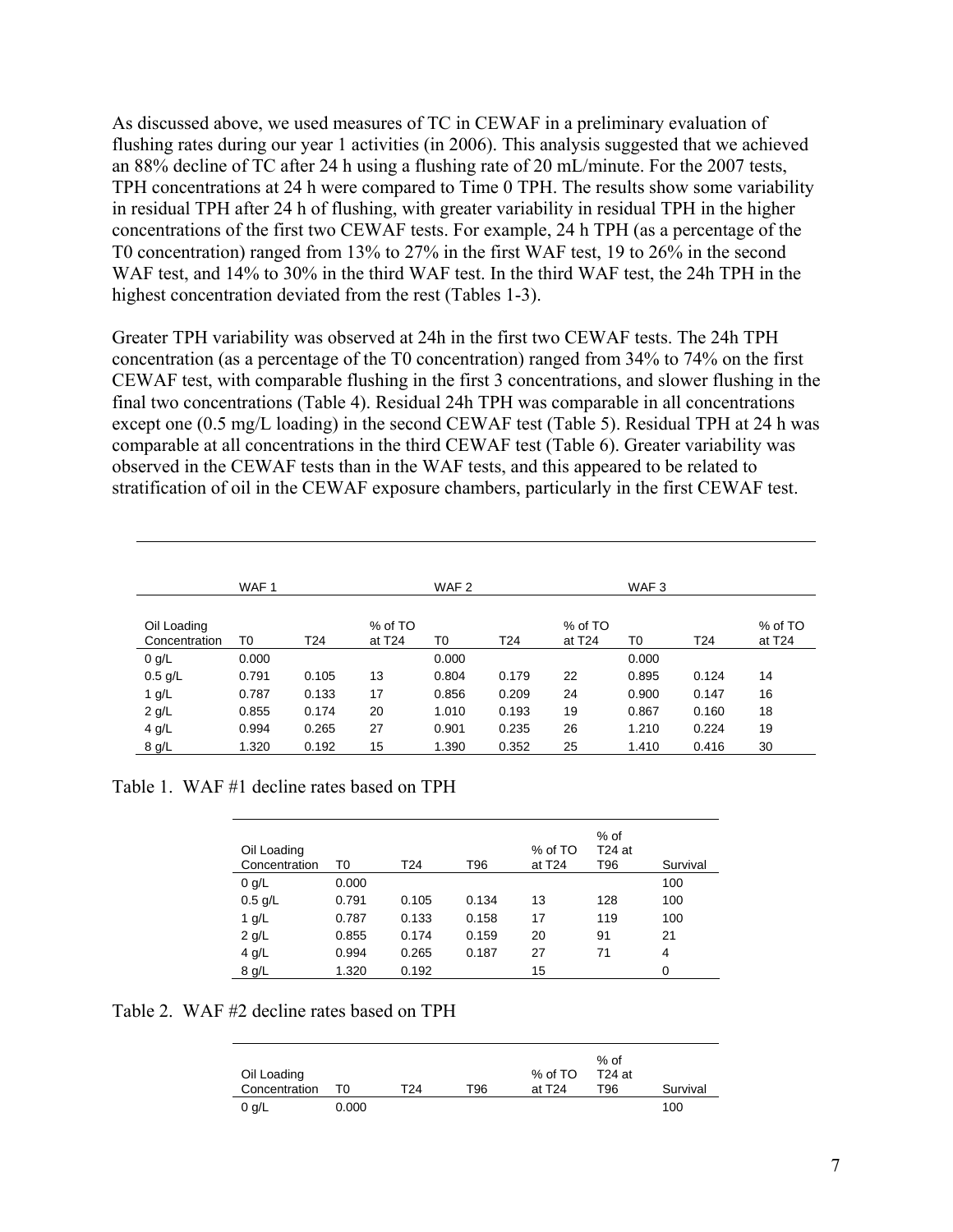| $0.5$ g/L | 0.804 | 0.179 | 0.142 | 22 | 79 | 100 |  |
|-----------|-------|-------|-------|----|----|-----|--|
| 1 g/L     | 0.856 | 0.209 | 0.164 | 24 | 78 | 100 |  |
| $2$ g/L   | 1.010 | 0.193 | 0.156 | 19 | 81 | 29  |  |
| 4 g/L     | 0.901 | 0.235 | 0.185 | 26 | 79 | 8   |  |
| 8 g/L     | 1.390 | 0.352 |       | 25 |    |     |  |

Table 3. WAF #3 decline rates based on TPH

| Oil Loading<br>Concentration | T0    | T24   | T96   | % of TO<br>at T <sub>24</sub> | % of<br>$T24$ at<br>T96 | Survival |
|------------------------------|-------|-------|-------|-------------------------------|-------------------------|----------|
| $0$ g/L                      | 0.000 |       |       |                               |                         | 92       |
| $0.5$ g/L                    | 0.895 | 0.124 | 0.155 | 14                            | 125                     | 100      |
| 1 $g/L$                      | 0.900 | 0.147 | 0.162 | 16                            | 110                     | 75       |
| $2$ g/L                      | 0.867 | 0.160 | 0.179 | 18                            | 112                     | 17       |
| $4$ g/L                      | 1.210 | 0.224 |       | 19                            |                         | 0        |
| 8 g/L                        | 1.410 | 0.416 |       | 30                            |                         | 0        |

Table 4. CEWAF #1 decline rates based on TPH

| Oil Loading<br>Concentration | T0    | T24   | T96  | % of TO<br>at $T24$ | % of<br>$T24$ at<br>T96 | Survival |
|------------------------------|-------|-------|------|---------------------|-------------------------|----------|
| $0$ g/L                      | 0.000 |       |      |                     |                         | 100      |
| $0.0625$ g/L                 | 11.3  | 3.87  | 1.88 | 34                  | 49                      | 100      |
| $0.125$ g/L                  | 19.9  | 7.18  | 3.27 | 36                  | 46                      | 100      |
| $0.25$ g/L                   | 61.6  | 19.4  | 6.17 | 32                  | 32                      | 54       |
| $0.5$ g/L                    | 100.4 | 71.6  |      | 71                  |                         | $\Omega$ |
| 1 g/L                        | 220.1 | 163.7 |      | 74                  |                         | 0        |

Table 5. CEWAF #2 decline rates based on TPH

| Oil Loading<br>Concentration | T0      | T24    | T96   | % of TO<br>at T <sub>24</sub> | % of<br>T24 at<br>T96 | Survival |
|------------------------------|---------|--------|-------|-------------------------------|-----------------------|----------|
| $0$ g/L                      | 0.000   |        |       |                               |                       | 100      |
| $0.0625$ g/L                 | 12.780  | 1.274  | 0.804 | 10                            | 63                    | 100      |
| $0.125$ g/L                  | 14.209  | 1.842  | 1.368 | 13                            | 74                    | 100      |
| $0.25$ g/L                   | 55.072  | 4.876  | 2.050 | 9                             | 42                    | 58       |
| $0.5$ g/L                    | 67.267  | 36.500 |       | 54                            |                       | 0        |
| 1 g/L                        | 289.938 | 41.063 |       | 14                            |                       | 0        |

Table 6. CEWAF #3 decline rates based on TPH

| Oil Loading<br>Concentration | T0    | T24  | T96  | % of TO<br>at T <sub>24</sub> | $%$ of<br>$T24$ at<br>T96 | Survival |
|------------------------------|-------|------|------|-------------------------------|---------------------------|----------|
| 0 q/L                        | 0.000 |      |      |                               |                           | 92       |
| $0.0625$ g/L                 | 13.3  | 2.94 | 1.49 | 22                            | 51                        | 91       |
| $0.125$ g/L                  | 21.4  | 4.06 | 3.37 | 19                            | 83                        | 71       |
| $0.25$ g/L                   | 58.0  | 14.3 | 6.67 | 25                            | 47                        | 17       |
| $0.5$ g/L                    | 149   | 23.7 |      | 16                            |                           | 0        |
| 1 g/L                        | 259   | 30.0 |      | 12                            |                           | 0        |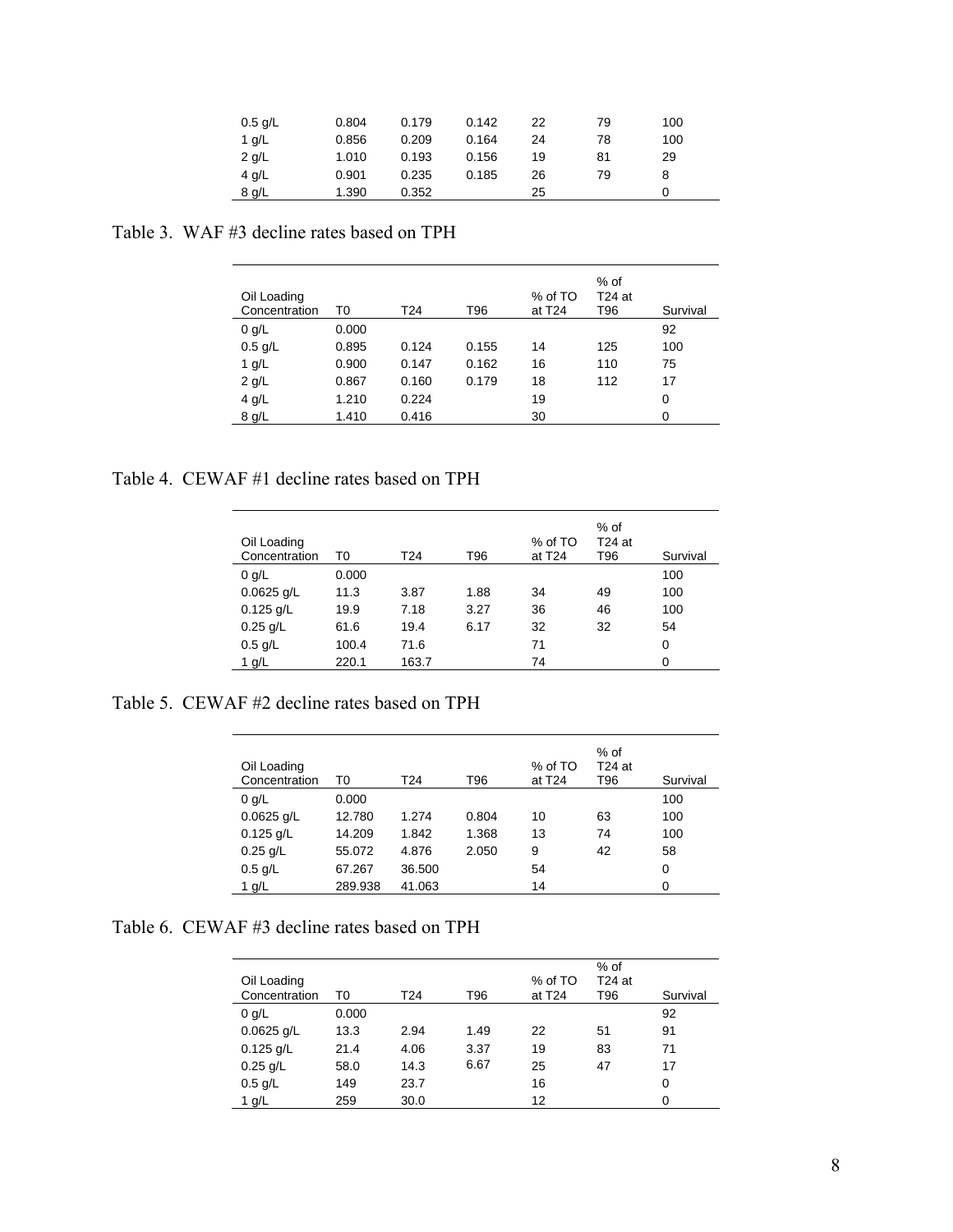### **4.2 Acute Toxicity of WAF and CEWAF**

THC  $(C_6 - C_{36})$  in these experiments is defined as the sum of BTEX (C6–C9) plus total petroleum hydrocarbons (C<sub>10</sub>-C<sub>36</sub>; after Singer *et al.*, 1998). THC was quantified in Time 0 samples from all WAF and CEWAF tests and these were used to calculate  $96-h$  LC<sub>50</sub>s. Based on LC50s calculated using measures of THC in WAFs and CEWAFs, Chinook salmon pre-smolts were considerably more sensitive to WAFs of non-dispersed PBCO then to CEWAFs from oil treated with the dispersant Corexit 9500. The 96-h  $LC_{50}$ s for the three WAF tests were 6.5, 9.9 and 6.2 mg/L THC (mean WAF  $LC_{50} = 7.6$  mg/L THC; Figure 1a). Figure 1b shows the relationship between pre-smolt survival and total PAH concentrations measured in the first and third WAF tests (see discussion below). The 96-h  $LC_{50}$ s for the three CEWAF tests were 60.5, 48.2 and 37.0 mg/L THC (mean CEWAF  $LC_{50} = 48.6$  mg/L THC; Figure 2a.). Figure 2b shows the relationship between pre-smolt survival and total PAH concentrations measured in the first and third CEWAF tests (see discussion below).

Figure 1. a) Survival of Chinook salmon pre-smolts in 96-h WAF exposures relative to THC; b) Survival in WAF tests 1 and 3 relative to total PAH concentrations based on a summation of 13 parent PAH compounds.

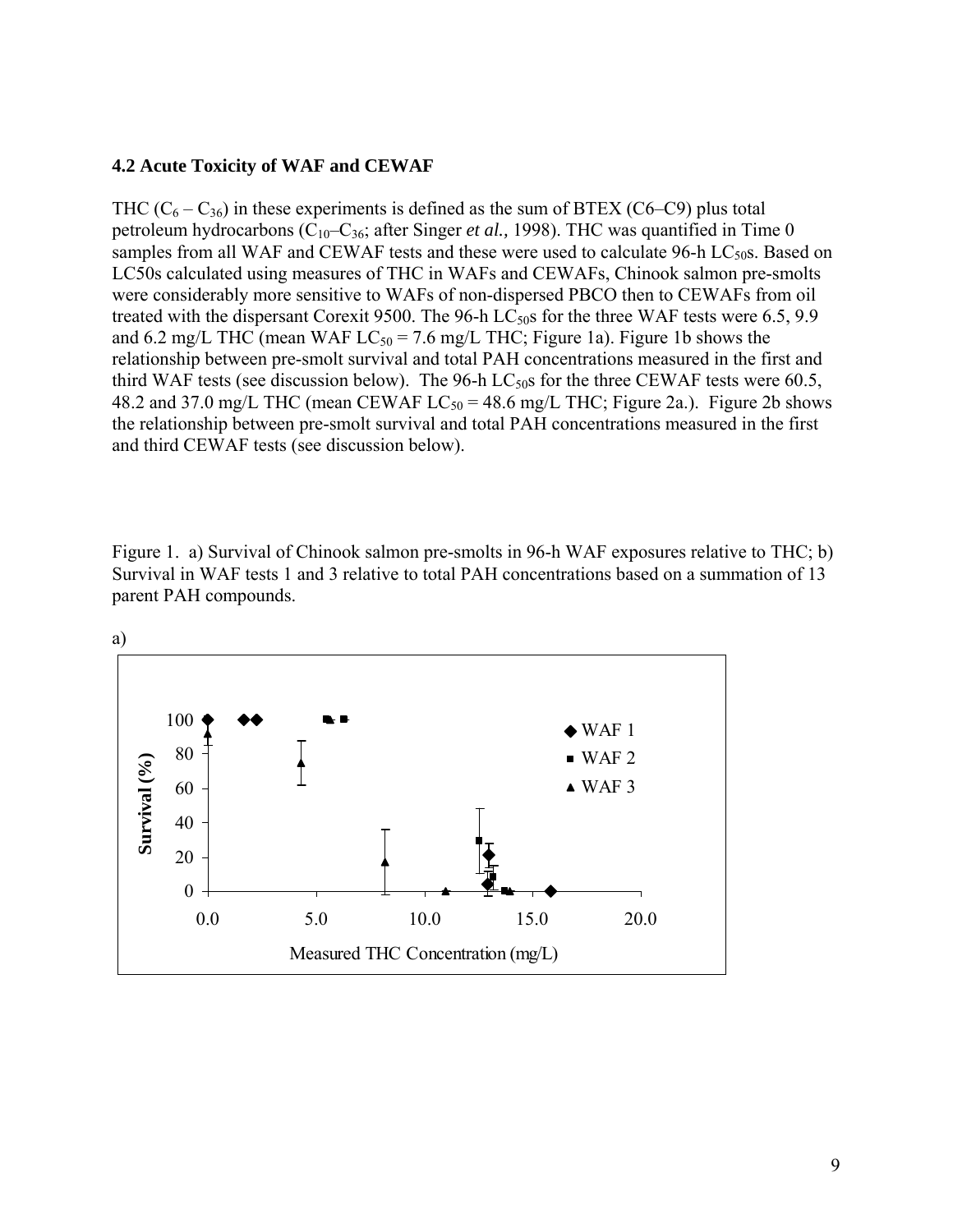

Figure 2. a) Survival of Chinook salmon pre-smolts in 96-h CEWAF exposures relative to THC; b) Survival in CEWAF tests 1 and 3 relative to total PAH concentrations based on a summation of 13 parent PAH compounds..

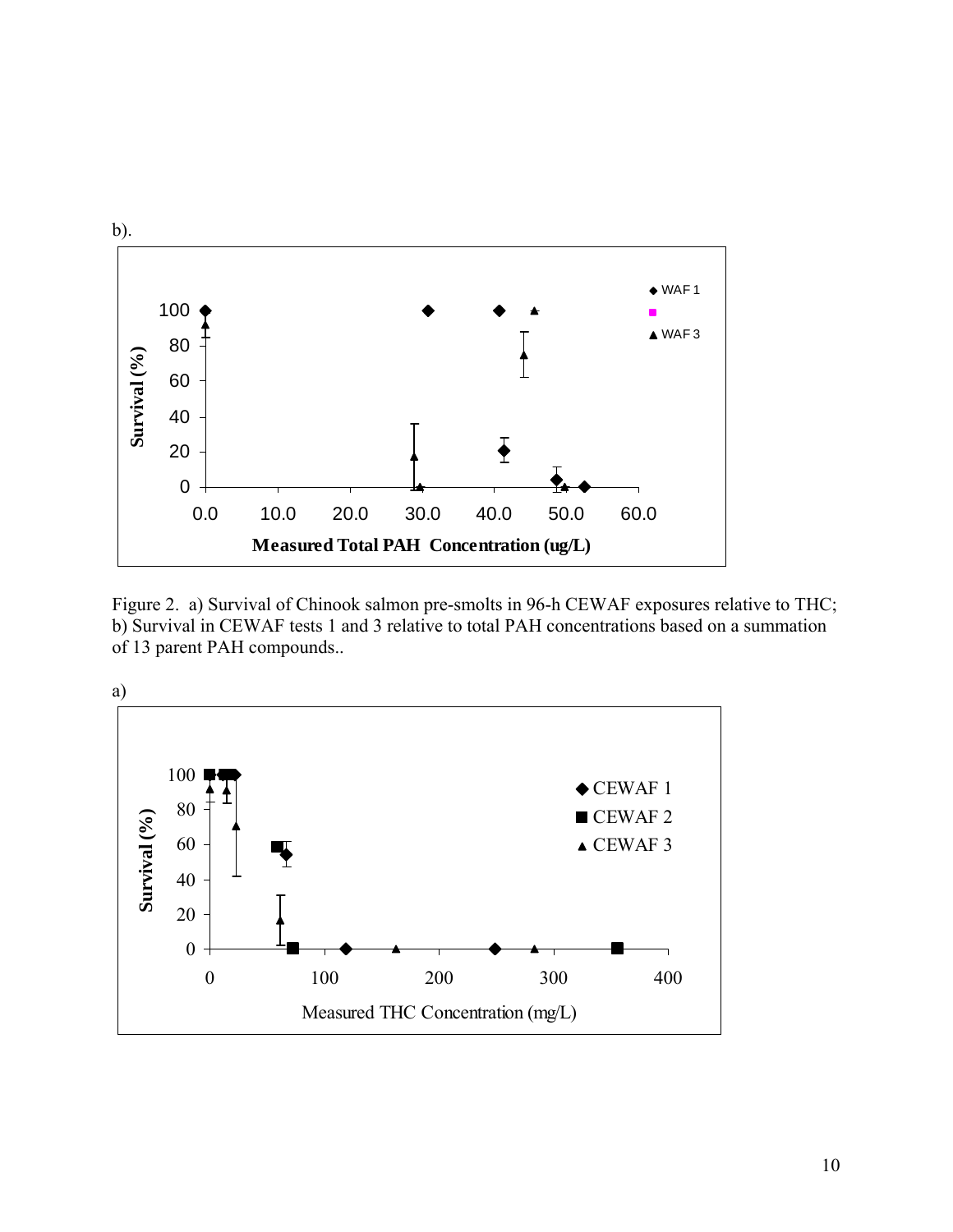

### **4.2.1 Relative Concentrations of PAHs in WAF and CEWAF Tests**

Polynuclear aromatic hydrocarbons (PAHs) were measured in the first and third WAF and CEWAF experiments. Results for all PAH analyses are provided in Appendix III. As expected, much greater concentrations of PAHs were measured in the CEWAF solutions relative to the WAF solutions (Figure 3). The naphthalenes dominated the PAH totals in the CEWAF test, followed closely by the dibenzothiophenes and the phenanthrene/anthracenes.

**Figure 3.** Relative concentrations of selected PAHs in CEWAF test #1 relative to those in WAF test #1. PAHs in both experiments were measured in all 5 test PBCO loading concentrations at Time 0 (=T0). This figure depicts the dominant PAHs detected in these experiments; values for all measured PAHs are provided in Appendix III.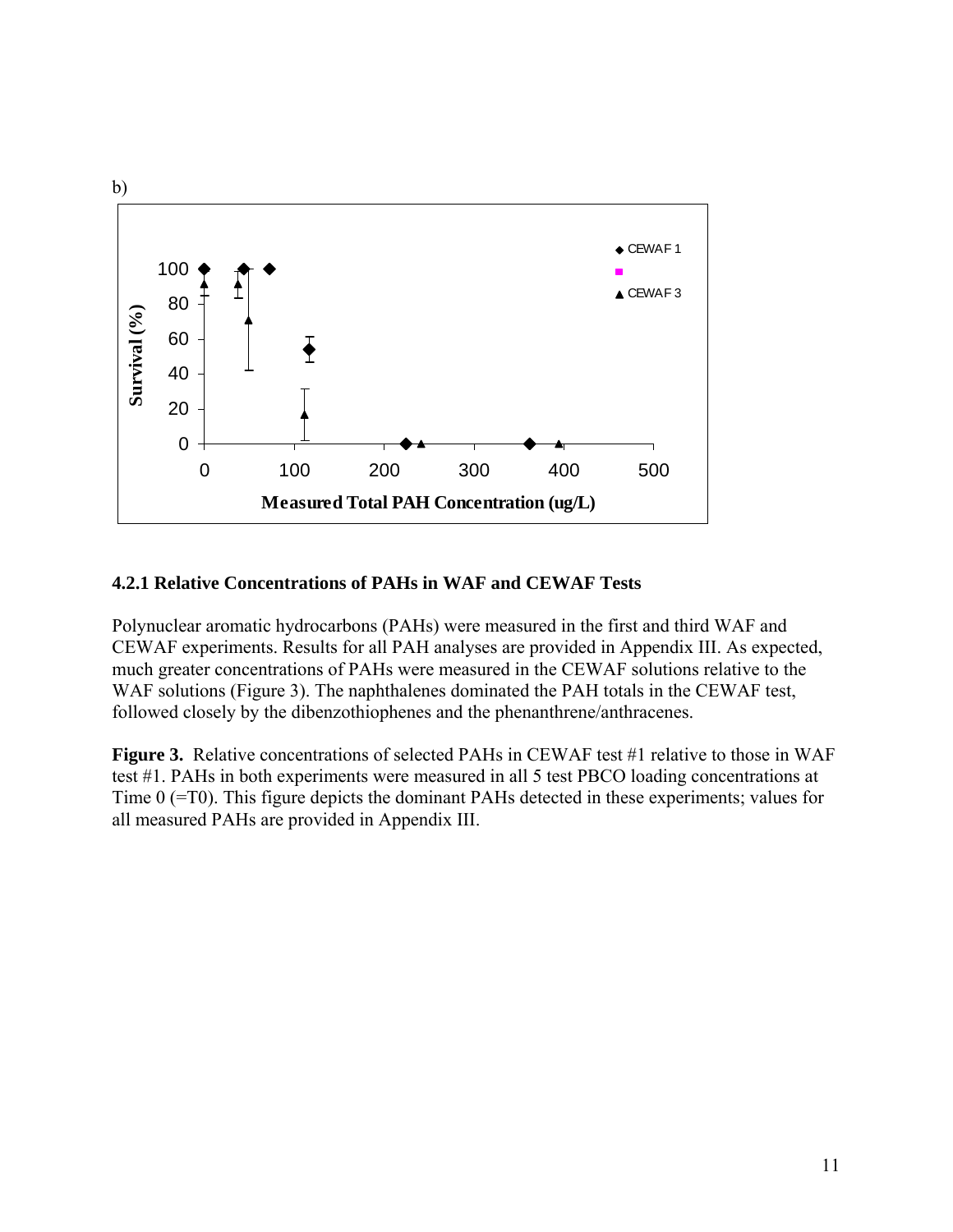

# **4.3 NMR Spectroscopy of Metabolites from Muscle Tissues**

A representative <sup>1</sup>H spectrum of muscle extracts are presented in Figure 4. Major metabolites in all muscle tissue samples were assigned by comparison to tabulated chemical shifts and peak multiplicities in <sup>1</sup>H NMR spectra (Fan, 1996; Figure 12 and Table 7). Nucleotides (i.e. ATP) and several amino acids (i.e. alanine and histidine) were dominant in the spectra. Other metabolites included glycolytic products (i.e. lactate), citric acid cycle intermediates (i.e. succinate) and osmolytes (i.e. glycerophosphorylcholine).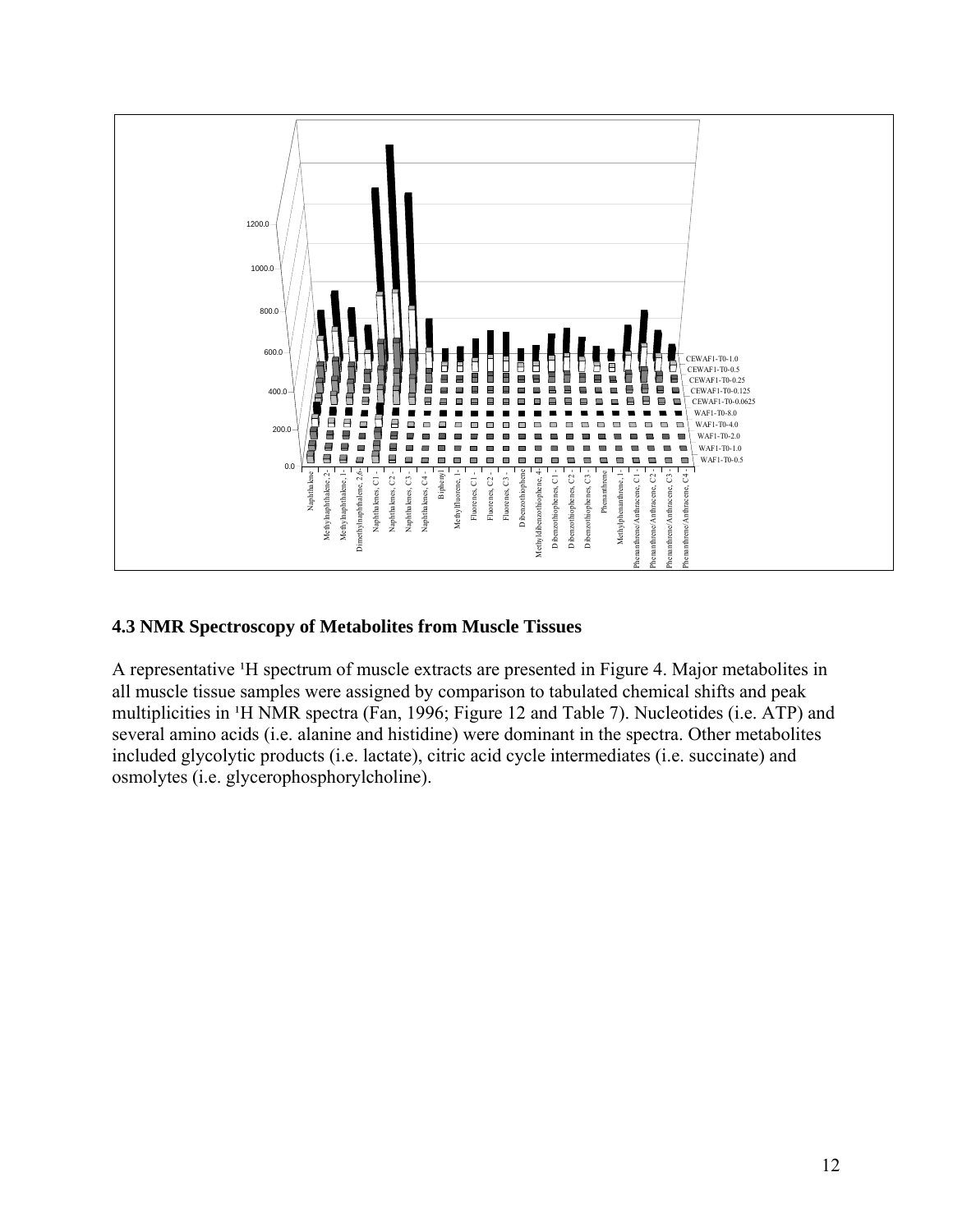Figure 4. Representative 1D <sup>1</sup>H NMR spectrum of pre-smolt muscle extracts.



Table 7. Metabolites identified by NMR of muscle from salmon pre-smolts (a).

| Metabolites              | <sup>1</sup> H NMR peak assignment      |
|--------------------------|-----------------------------------------|
|                          | $(ppm)$ $(b)$                           |
| Lactate                  | $1.33*(d)$ , 4.115 (q)                  |
| Alanine                  | $1.485*(d)$                             |
| Glutamate                | $2.07$ (m), $2.36*$ (t)                 |
| Succinate                | $2.41*(s)$                              |
| Anserine                 | $2.685$ (m), 3.75 (s), 8.07 (s)         |
| Phosphocreatine          | $3.04*(s)$ , 3.935 (s)                  |
| Taurine                  | $3.27$ (t), $3.425*$ (t)                |
| Glycerophosphorylcholine | $3.36*(s)$                              |
| Glycine                  | $3.565*(s)$                             |
| AMP                      | 4.50 (m), 6.16 (d), 8.24 (s), 8.59* (s) |
| Histidine                | 7.09 (s), $7.87*(s)$                    |
| ATP/ADP                  | 6.16 (d), 8.275 (s), 8.545* (s)         |

\* Peaks are taken to quantify and compared between treatments.

(a) Metabolites have been identified to illustrate the range of metabolite classes detected by <sup>1</sup>H NMR.

(b) Peaks observed as a singlet (s), doublet (d), triplet (t), quartet (q), multiplet (m)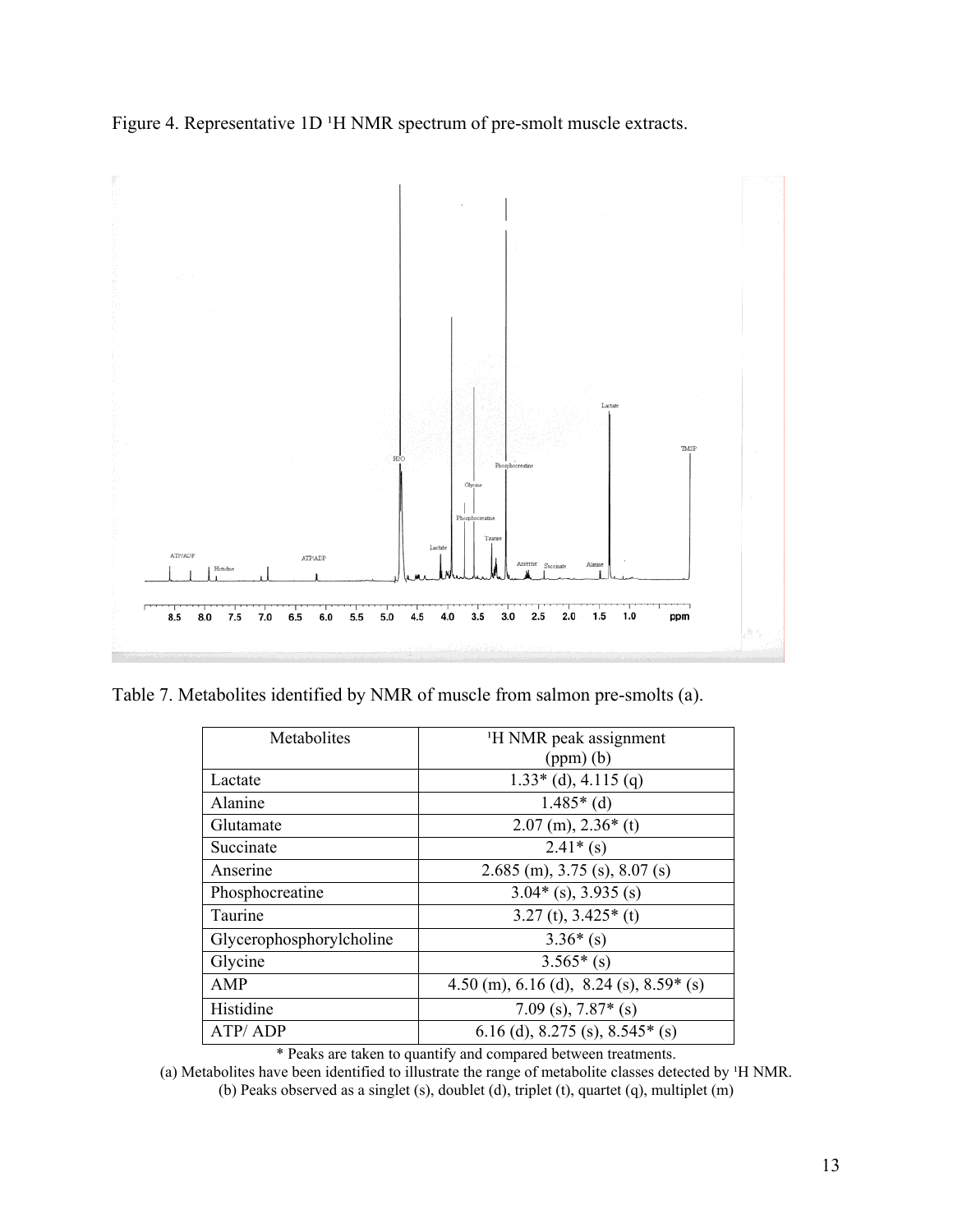# **4.4 NMR Spectroscopy of Metabolites from Liver Tissues**

The <sup>1</sup>H NMR spectra of the liver samples contained many congested and overlapping peak areas. This may be caused by many macromolecules and lipids within the liver. These congested areas can bury many significant peaks and interfere with their peak assignments and integration. Tabulated chemical shifts, peak multiplicities and data from previous studies (Fan, 1996) were used to identify well resolved peaks within the <sup>1</sup>H and p-JRES spectra (Figure 5; Table 8). Metabolites such as lactate, alanine and taurine were abundant in the liver tissues. Other major metabolites identified included amino acids (glycine), nucleotides (ATP and NAD+) and carbohydrates (α-glucose).

Figure 5. Representative 2D-JRES spectrum of pre-smolt muscle extracts.

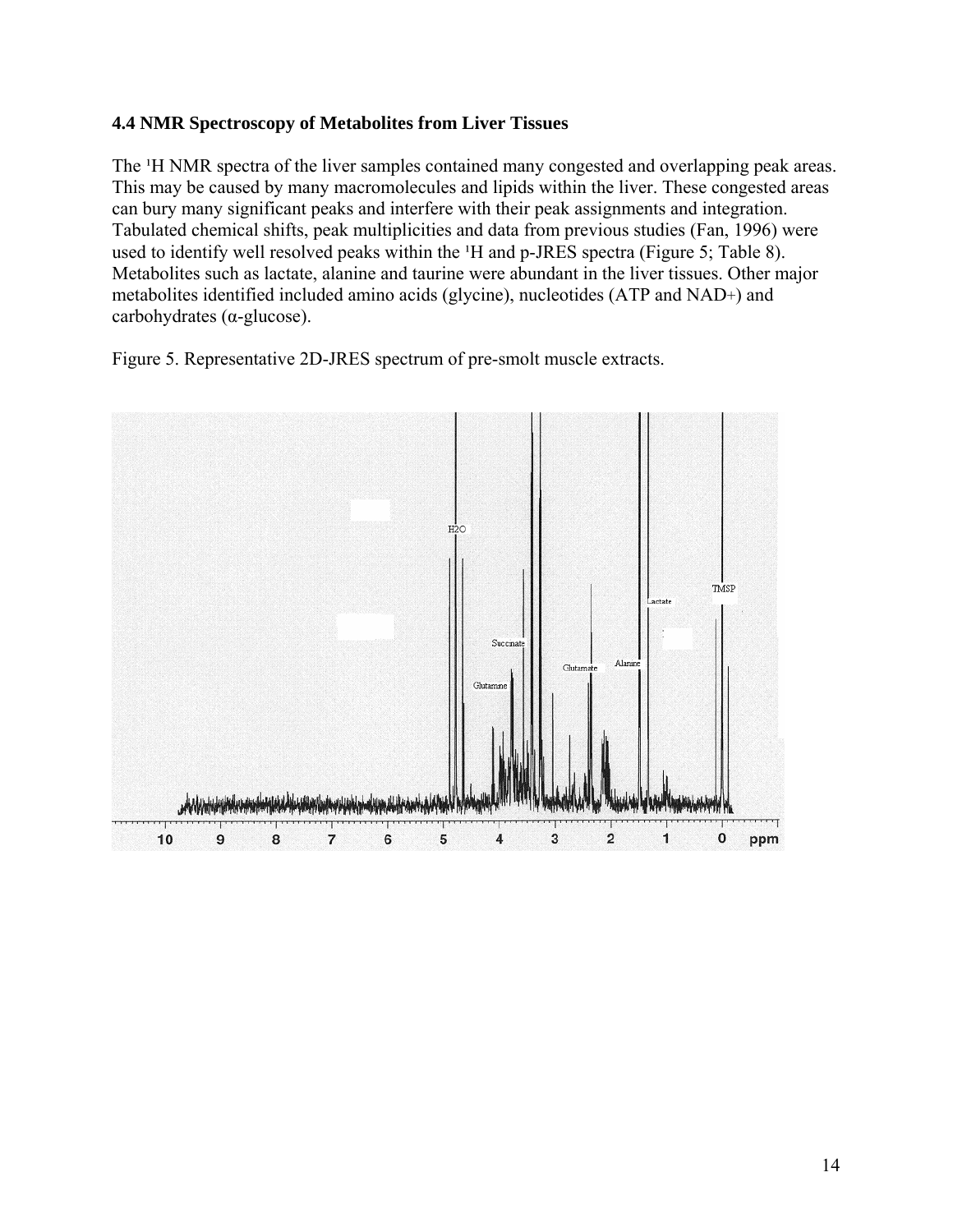| Metabolites              | <sup>1</sup> H NMR peak assignment | p-JRES assignment       |
|--------------------------|------------------------------------|-------------------------|
|                          | $(ppm)$ $(b)$                      | (ppm)                   |
| Lactate                  | $1.33*(d)$                         | 1.33 (d), 4.112 (q)     |
| Alanine                  | $1.485*(d)$                        | $1.48$ (d)              |
| Succinate                | $2.405*(s)$                        | $2.405$ (s)             |
| Glutamate                |                                    | 2.355(t)                |
| Phosphocreatine          | $3.04*(s)$ , 3.935 (s)             | 3.04(s)                 |
| Taurine                  | $3.265$ (t), $3.42*$ (t)           | $3.265$ (t), $3.42$ (t) |
| Glycerophosphorylcholine | $3.36*(s)$                         | 3.359(s)                |
| Glycine                  | $3.56*(s)$                         | 3.56(s)                 |
| Glutamine                |                                    | $3.77$ (m)              |
| AMP                      | $8.59*(s)$                         |                         |
| $\alpha$ -glucose        | 5.25(d)                            |                         |
| ATP/ADP                  | $8.28$ (s), $8.55*(s)$             |                         |
| Formate                  | $8.43*(s)$                         |                         |
| NAD+/NADP+               | $8.84*(d)$ , 9.15 (d), 9.34 (d)    |                         |

Table 8. Metabolites identified by NMR of liver from salmon pre-smolts (a).

\* Peaks are taken to quantify and compared between treatments.

(a) Metabolites have been identified to illustrate the range of metabolite classes detected by  $H NMR$ . (b) Peaks observed as a singlet (s), doublet (d), triplet (t), quartet (q), multiplet (m)

### **4.5 Dose-Response of Metabolic Profiles in Muscles of Pre-Smolts Exposed to WAF or CEWAF**

The metabolic fingerprints provided sufficient information for determining metabolic effects. The <sup>1</sup>H NMR spectra of 3 WAF tests were analyzed by PCA, as it provides a graphical output, comprising of each sample, which summarizes the similarity of the NMR spectra. Each test (control and doses) was analyzed individually to avoid variation from experimental conditions and physical condition of the animal. Figure 6 provides examples of scores plots, showing metabolic dose-response information, for individual WAF tests.

In the WAF1 test, there in not a good separation of metabolic profiles between the high and low doses. The doses, other than the control, tend to cluster together with positive PC1 scores. Animals treated with higher doses are separated from the lower doses in WAF2 and WAF3, along PC1 (41.55% and 40.03%). In WAF2, the animals treated with the higher doses cluster together with a negative PC1 score, while the control and animals treated with low doses have a positive PC1 score. In WAF3, there is not a good separation between metabolic profiles between the high and low doses along PC1, but along PC2, there is a separation. In WAF3, the control has a positive PC2 score, the high dose has a negative PC2 score, and the remaining doses lie closely to a PC2 score of zero.

The <sup>1</sup>H NMR spectra of 3 CEWAF tests were analyzed by PCA. Each test was analyzed individually to avoid any variation from the experiments and the physical state of the animal. Figure 7 provides the scores plots for the individual CEWAF tests. CEWAF1 and CEWAF2 have a significantly different dose-response in the metabolic profiles compared to CEWAF3. In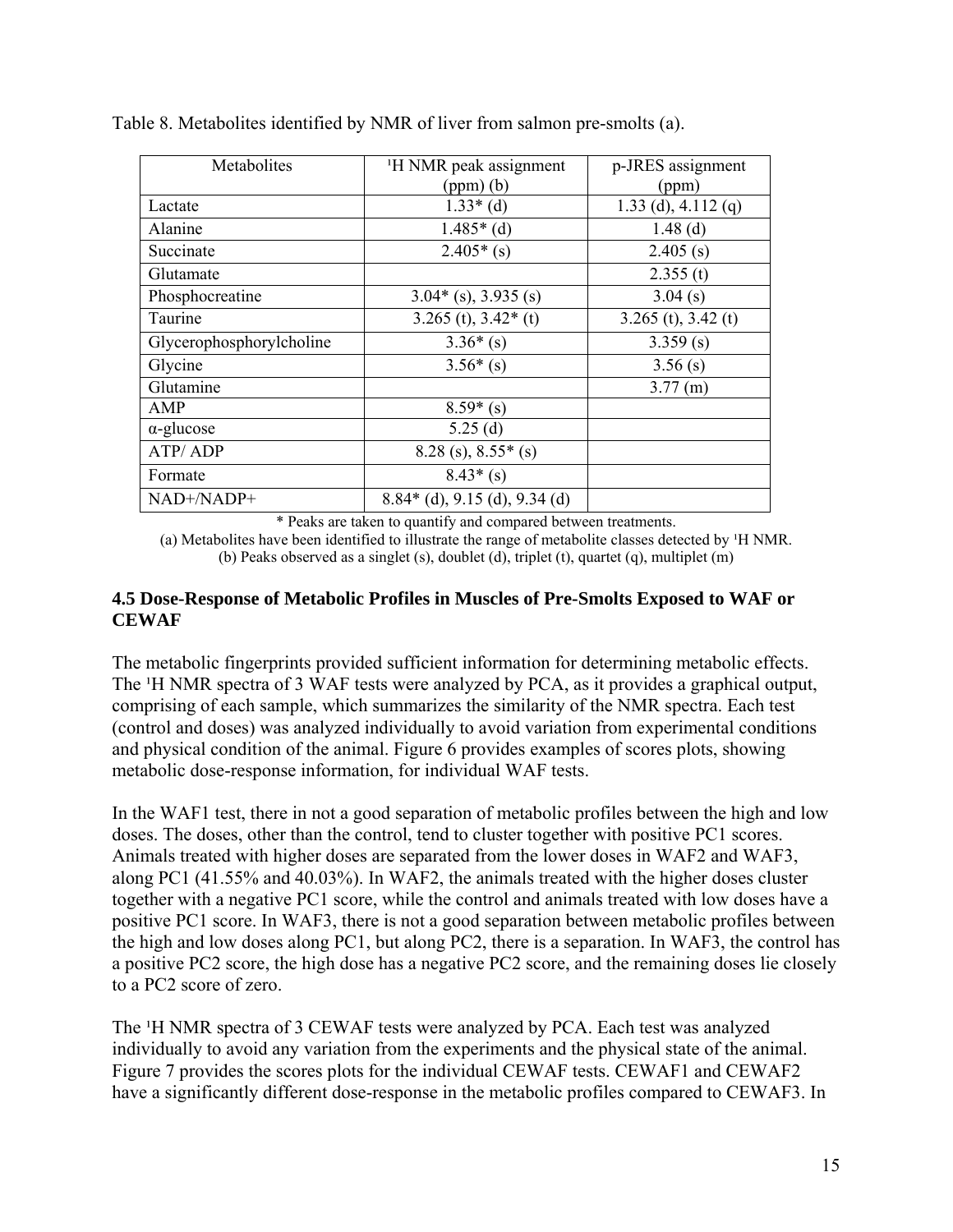CEWAF1 the control scores cluster together, while in CEWAF2, all of the scores cluster together between a PC2 score of zero and negative one. For the individual tests, while the dose (in THC) increased, the PC1 scores decreased and the PC2 scores increased.

Figure 6. PCA scores plots from the analysis of the 1D <sup>1</sup>H NMR spectra of muscle from 3 individual WAF tests (a, b, c).



a.

b.

**Scores Plot for WAF 2 Muscle**

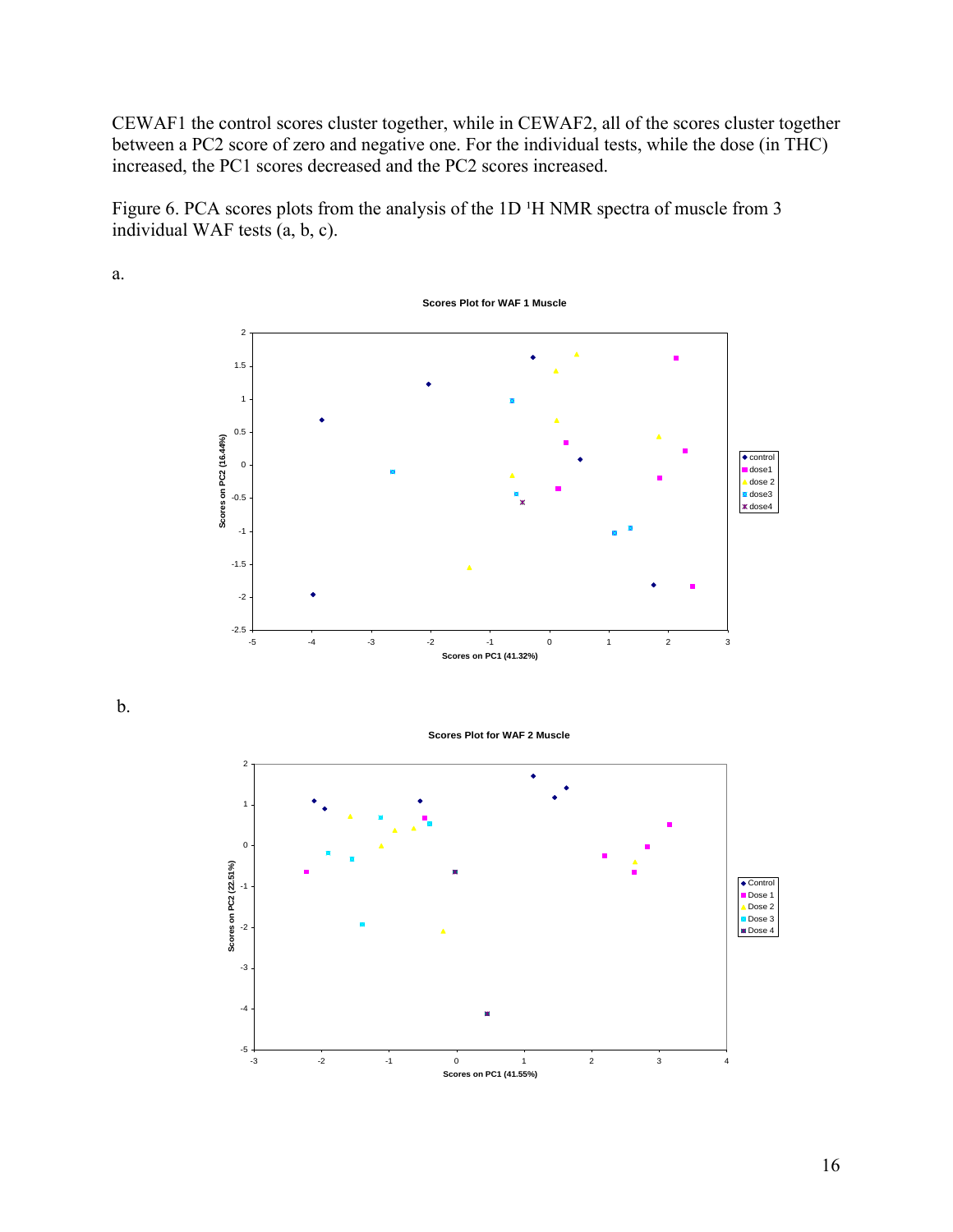

Figure 7. PCA scores plots from the analysis of the 1D <sup>1</sup>H NMR spectra of muscle from 3 individual CEWAF tests (a, b, c).

a.

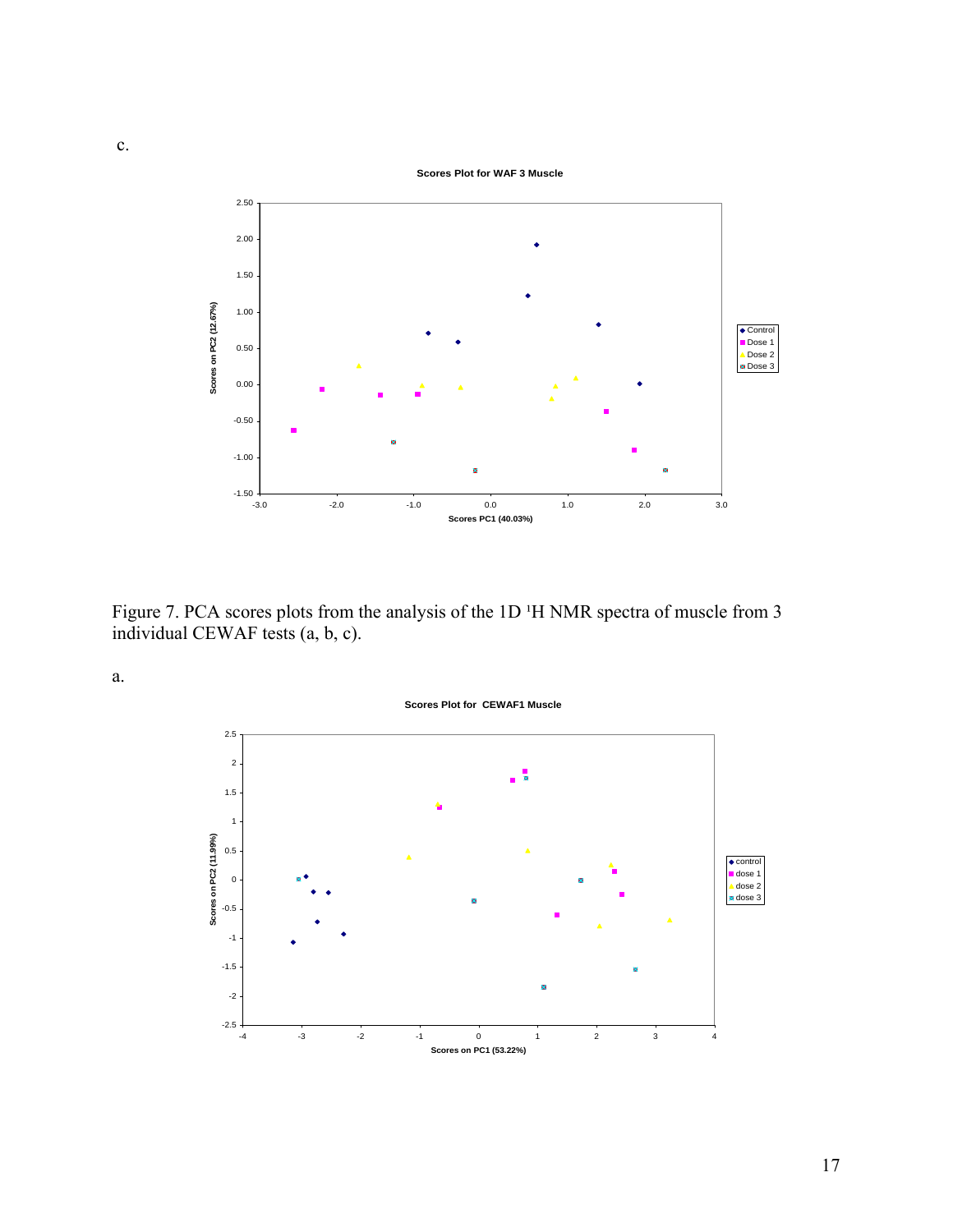**Scores Plot for CEWAF2 Muscle**



c.

**Scores Plot for CEWAF3 Muscle**

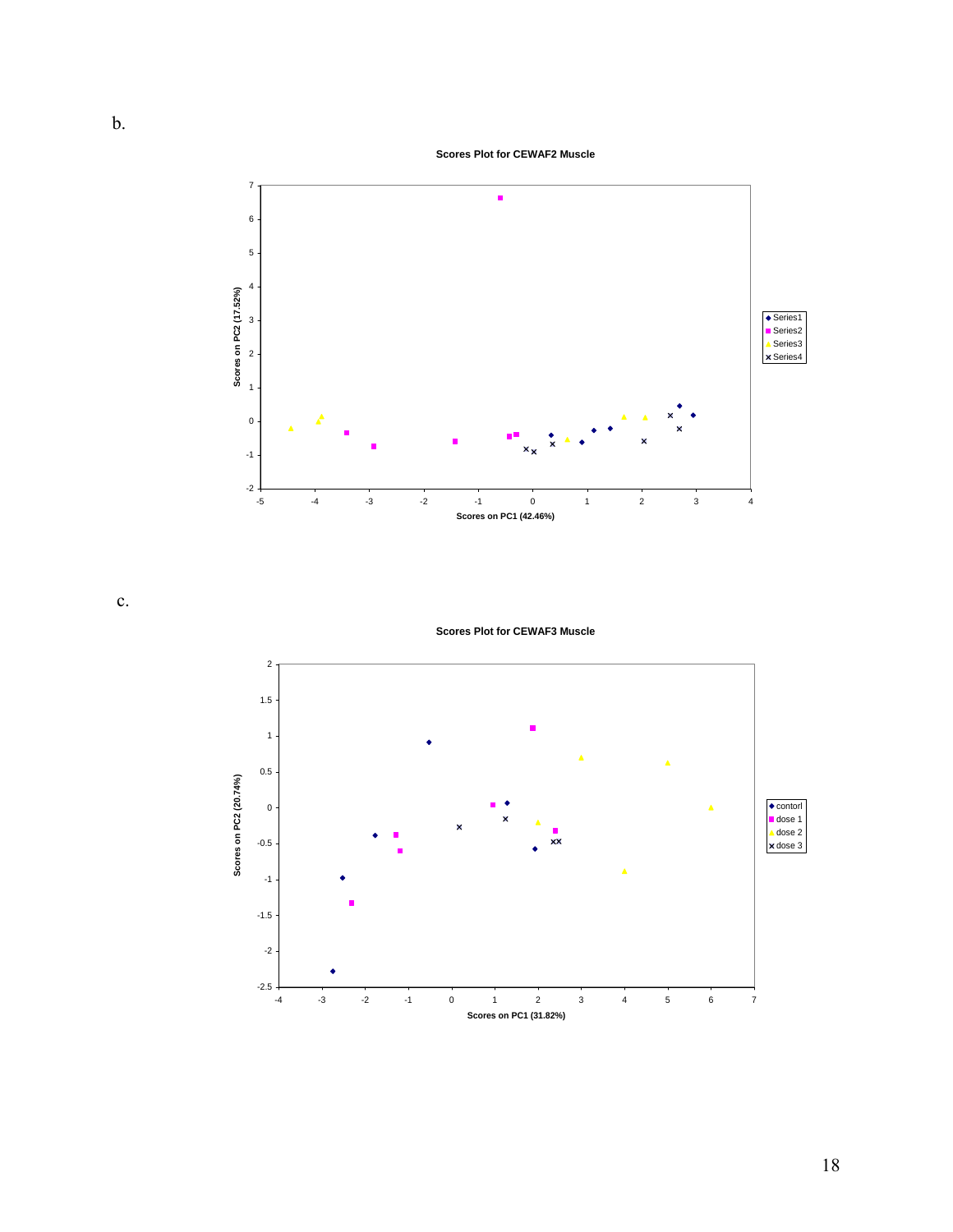## **4.6 Dose-Response of Metabolic Profiles in Livers of Pre-smolts Exposed to WAF or CEWAF**

Since the liver tissue was relatively small, 1D and 2D JRES NMR was conducted. Although p-JRES spectra provide flatter baselines and better resolved peaks, the metabolic profiles from the 1D NMR spectra were analyzed using the same PCA method as the muscle samples. Major identified peaks in the 1D spectra were integrated and compared between each WAF dose (3 tests) and each CEWAF dose (3 tests). Figure 8 provides examples of scores plots, showing metabolic dose-response information, for individual WAF1 and WAF2 tests

Figure 8. PCA scores plots from the analysis of the 1D <sup>1</sup>H NMR spectra of liver from 3 individual WAF tests (a and b).



a.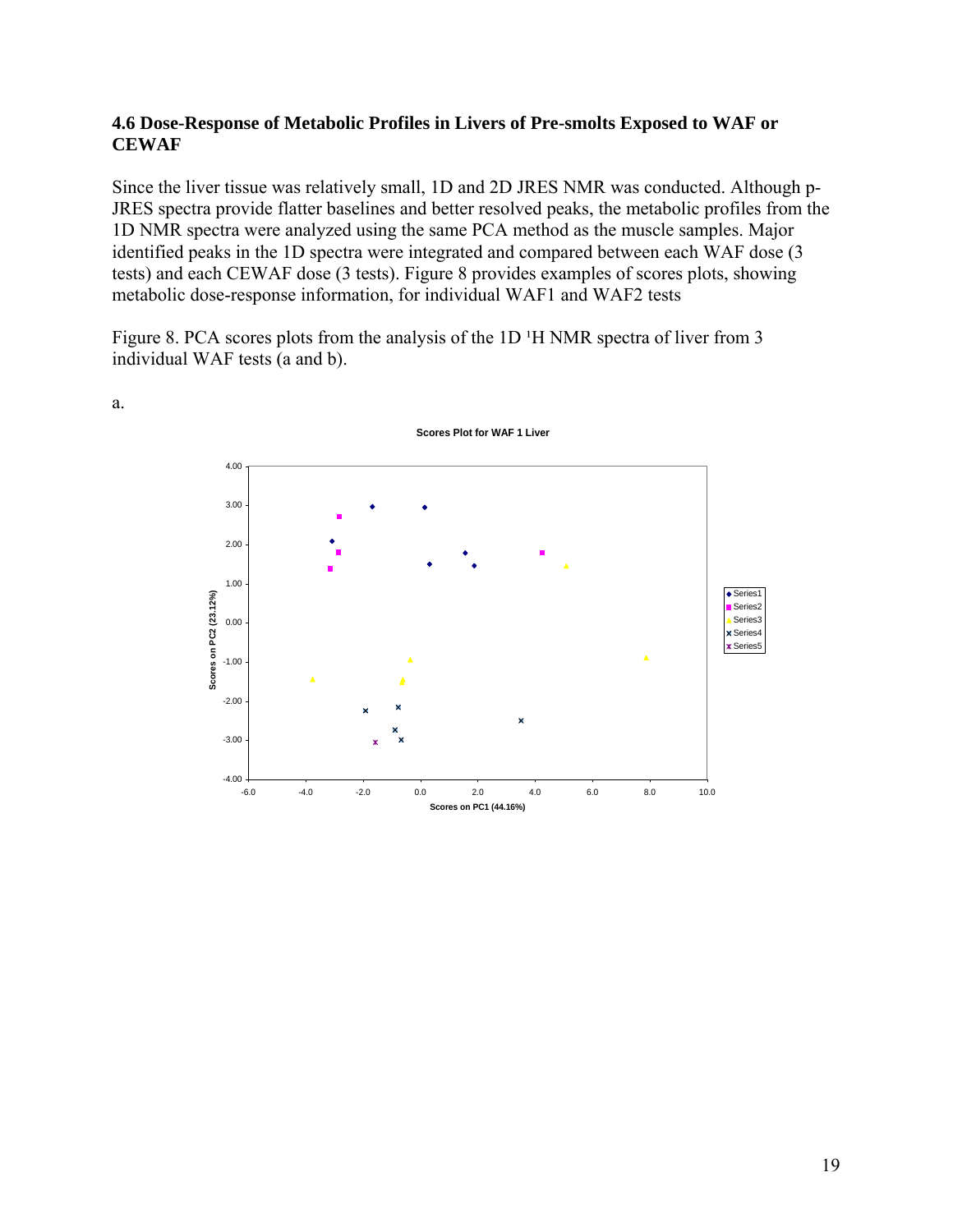**Scores Plot for WAF 2 Liver**



In the WAF1 test, there is a definite trend between doses. The control and low dose samples all cluster together with a positive PC2, while the higher doses cluster together with a negative PC2. For the WAF2 test, the control and all of the doses all cluster together. The metabolic profiles of animals treated with high doses are not comparably separate from those treated with low doses.

The <sup>1</sup>H NMR spectra of 3 CEWAF tests were analyzed by PCA. Each test was analyzed individually to avoid any variation from the experiments and the physical state of the animal. For all three tests, the PCA scores plots separate the metabolic profiles, but there is no trend of doseresponse for the liver muscle exposed to CEWAF.

# **4.7 Specific Metabolic Changes in Muscles after Acute Exposures**

PCA scores plots for individual WAF and CEWAF exposure showed metabolic dose-response. PCA loadings plots (Figure 9 and Figure 10) were constructed to identify peaks within the spectra that contributed to the variation in corresponding principle components. Peaks with a positive loading correspond to metabolites with higher levels within the control and peaks with negative loadings have higher levels within the treatment. Peaks which displayed the greatest change in the loadings plots were identified. The identified peaks within the loadings plots may be beneficial in determining possible biomarker development. Well resolved peaks were selected for further integration and compared between doses of 3 WAF and 3 CEWAF tests.

Results of the two-way ANOVA analysis are presented in the tables containing the metabolic changes (Tables 9-16). These tables summarize the metabolic changes and p values of identified metabolites in muscle and liver tissues, according to the doses for each WAF and CEWAF test.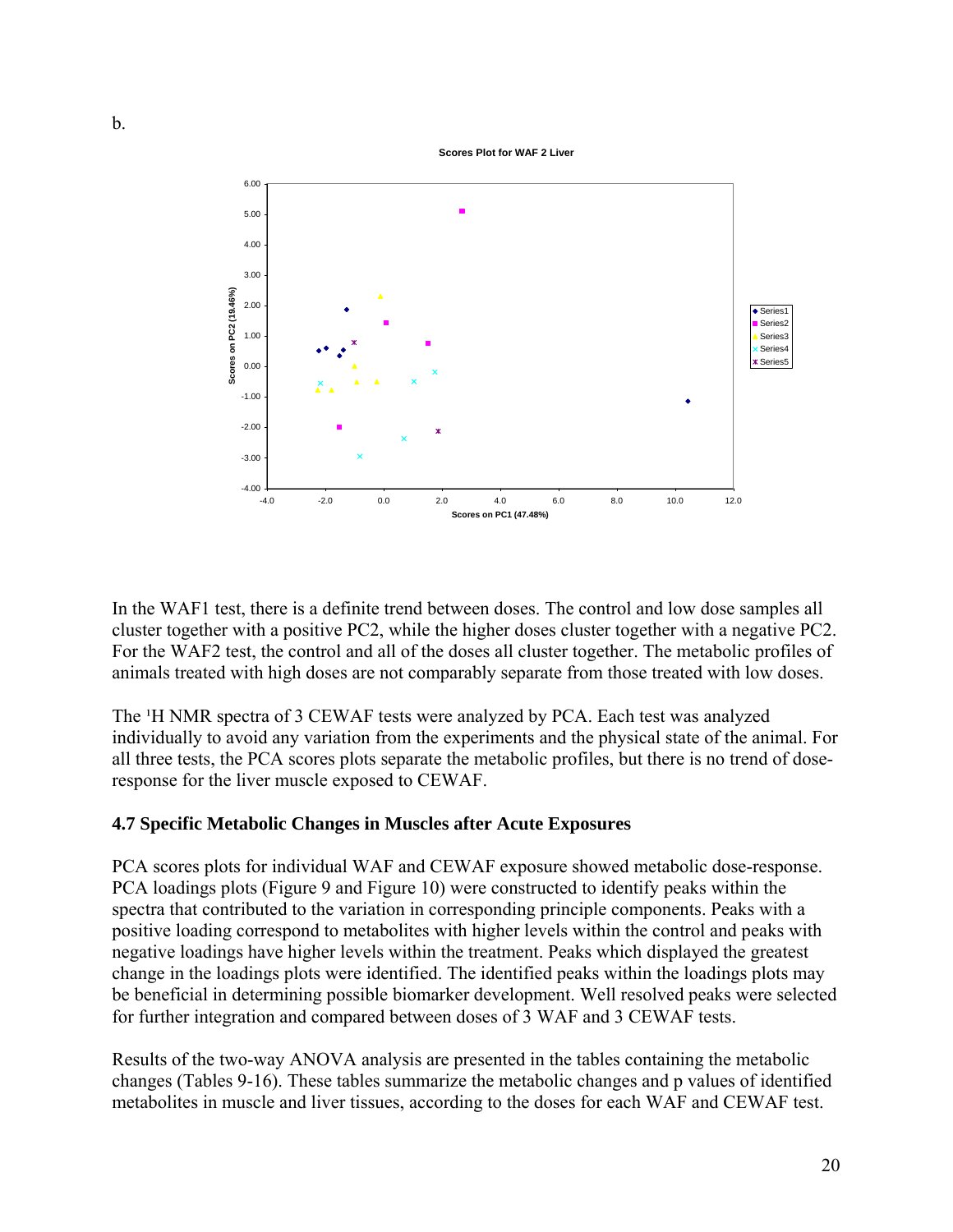The changes in specific metabolites were calculated by taking the ratio of the average peak area of the treatment over the average peak area of the control for each test (Table 9 and Table 10). The metabolic changes indicate that an increase or decrease of a metabolite, within the muscle tissue, may be dose, treatment and metabolite dependent. A summary of metabolic changes in muscle tissues due to increasing WAF and CEWAF doses is provided in Figure11. Specific changes include the increase of glutamate and taurine after WAF exposure and the decrease of alanine and glycine after CEWAF exposure. This indicates that the metabolic changes among doses are metabolite dependent. Statistically significant changes, within muscle tissue, were observed at all doses of WAF for glutamate ( $p<0.05$ ), at low doses (i.e. lactate  $p<0.05$ ), and intermediate doses (i.e. succinate, taurine and ATP/ADP p<0.05). Significant changes were also observed at low doses of CEWAF (i.e. alanine p<0.05), intermediate doses (i.e. taurine p<0.05) and high doses (i.e. lactate  $p<0.05$ ). The change in taurine is significant in both the intermediate doses of WAF and CEWAF.

Figure 9. PC1 loadings plot from the analysis of the 1D <sup>1</sup>H NMR of muscle tissue from presmolts exposed to WAF. Metabolic assignments: 1. AMP, 2. ATP/ADP, 3. histidine, 4. taurine, 5. phosphocreatine. 6. succinate, 7. glutamtate, 8. alanine, 9. lactate.



#### **Loadings Plot of Muscle Exposed to WAF**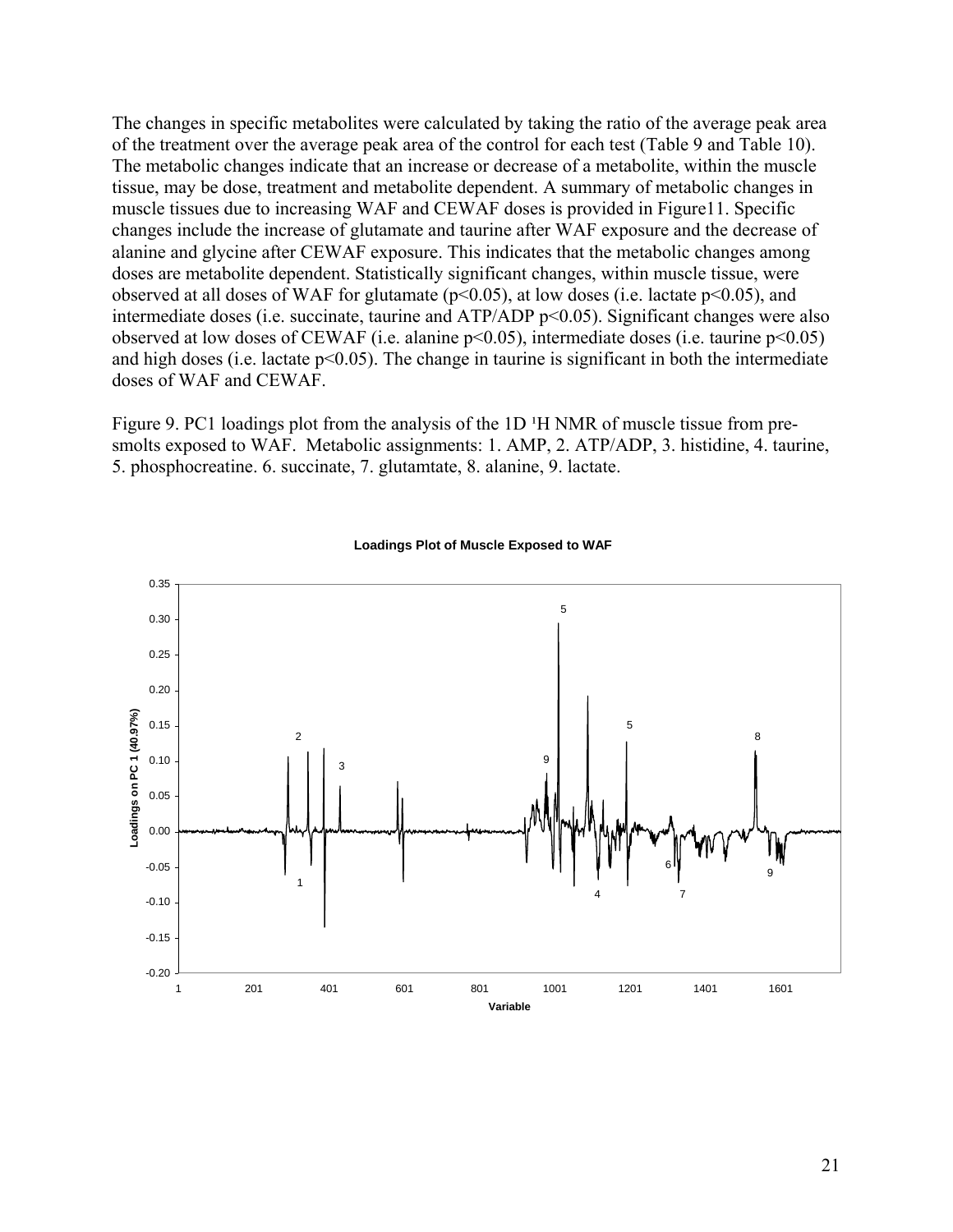Figure 10. PC1 loadings plot from the analysis of the 1D <sup>1</sup>H NMR of muscle tissue from presmolts exposed to CEWAF. Metabolic assignments: 1. AMP, 2. ATP/ADP, 3. histidine, 4. taurine, 5. phosphocreatine. 6. succinate, 7. glutamtate, 8. alanine, 9. lactate



#### **Loadings Plot of Muscle Exposed to CEWAF**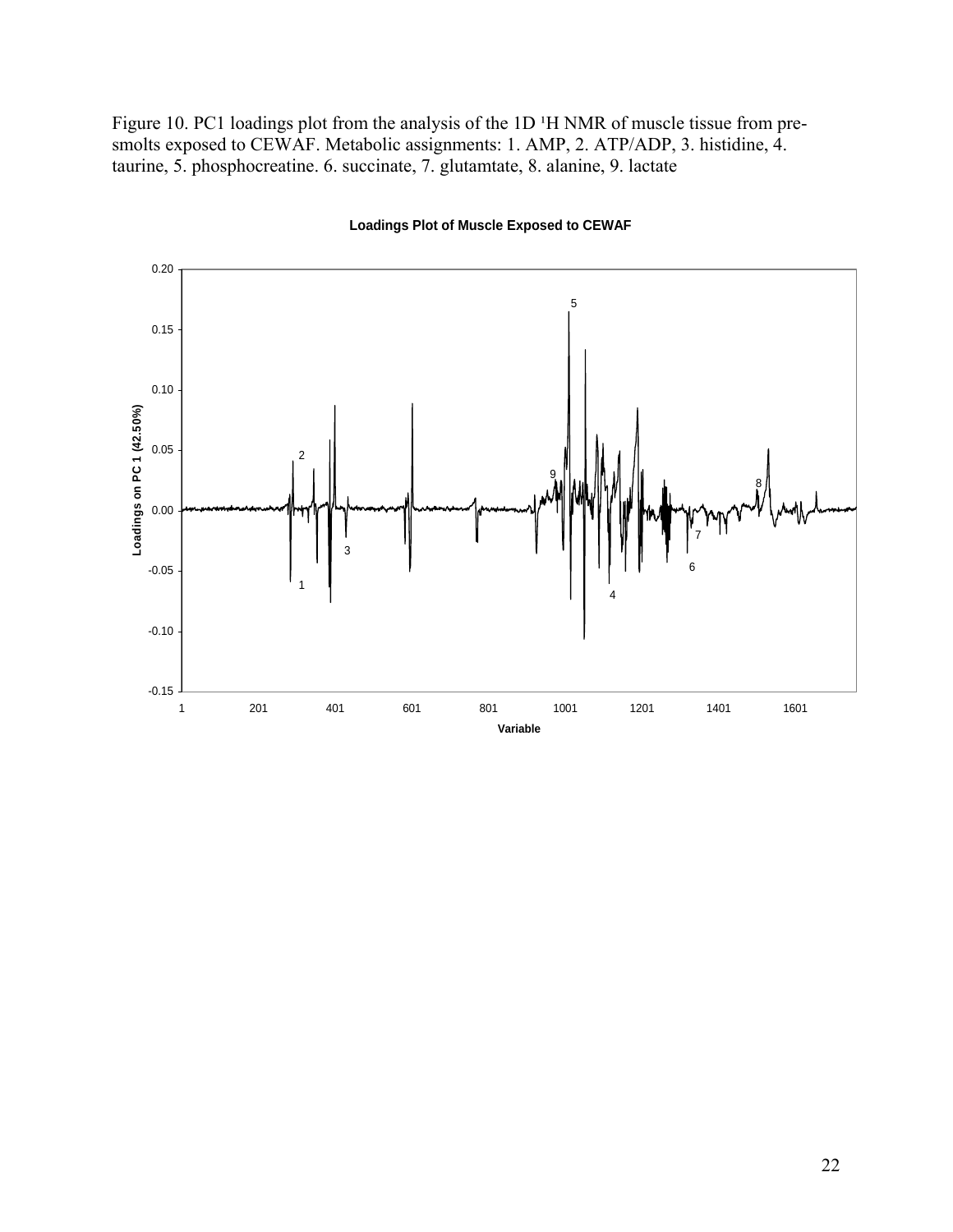Table 9. Metabolic Changes in the muscle of pre-smolts exposed to WAF for 96-h including two-way ANOVA p values (significant, p<0.05).

| Metabolites        | Chemical    | 4.276   | 4.296    | 11.243   | 12.379  |
|--------------------|-------------|---------|----------|----------|---------|
|                    | shift       | mg/L    | mg/L     | mg/L     | mg/L    |
|                    | (ppm)b      | (p)     | (p)      | (p)      | (p)     |
| Lactate            | $1.33*(d)$  |         |          |          |         |
|                    |             | 0.94511 | 1.02266  | 1.15970  | 1.14753 |
|                    |             | (0.012) | (0.085)  | (0.041)  | (0.111) |
| Alanine            | $1.485*(d)$ |         |          |          |         |
|                    |             | 1.11670 | 0.90298  | 0.58748  | 0.38799 |
|                    |             | (0.864) | (0.325)  | (0.331)  | (0.124) |
| Glutamate          | $2.36*(t)$  |         |          |          |         |
|                    |             | 0.84192 | 0.90480  | 0.88545  | 0.49003 |
|                    |             | (0.004) | (<0.001) | (<0.001) | (0.013) |
| Succinate          | $2.41*(s)$  |         |          |          |         |
|                    |             | 1.01852 | 1.13030  | 0.95374  | 0.84998 |
|                    |             | (0.502) | (0.012)  | (0.003)  | (0.722) |
| Phosphocreatine    | $3.04*(s)$  |         |          |          |         |
|                    |             | 1.08733 | 0.91564  | 1.22373  | 1.29116 |
|                    |             | (0.543) | (0.850)  | (0.791)  | (0.275) |
| Taurine            | $3.425*(t)$ |         |          |          |         |
|                    |             | 0.83626 | 0.79953  | 0.91690  | 0.76614 |
|                    |             | (0.077) | (0.558)  | (0.002)  | (0.075) |
| Glycerophosphoryl- | $3.36*(s)$  |         |          |          |         |
| choline            |             | 1.01203 | 0.99641  | 0.99385  | 0.94224 |
|                    |             | (0.145) | (0.095)  | (0.557)  | (0.421) |
| Glycine            | $3.565*(s)$ |         |          |          |         |
|                    |             | 1.02658 | 1.14418  | 1.23278  | 0.97026 |
|                    |             | (0.918) | (0.112)  | (0.504)  | (0.372) |
| <b>AMP</b>         | $8.59*(s)$  |         |          |          |         |
|                    |             | 1.17836 | 1.38191  | 1.43642  | 1.60674 |
|                    |             | (0.566) | (0.764)  | (0.105)  | (0.554) |
| Histidine          | $7.87*(s)$  |         |          |          |         |
|                    |             | 1.00209 | 0.96656  | 0.96395  | 0.85597 |
|                    |             | (0.322) | (0.530)  | (0.579)  | (0.159) |
| ATP/ADP            | $8.545*(s)$ |         |          |          |         |
|                    |             | 0.90027 | 1.00032  | 0.89664  | 0.74089 |
|                    |             | (0.688) | (0.372)  | (0.007)  | (0.134) |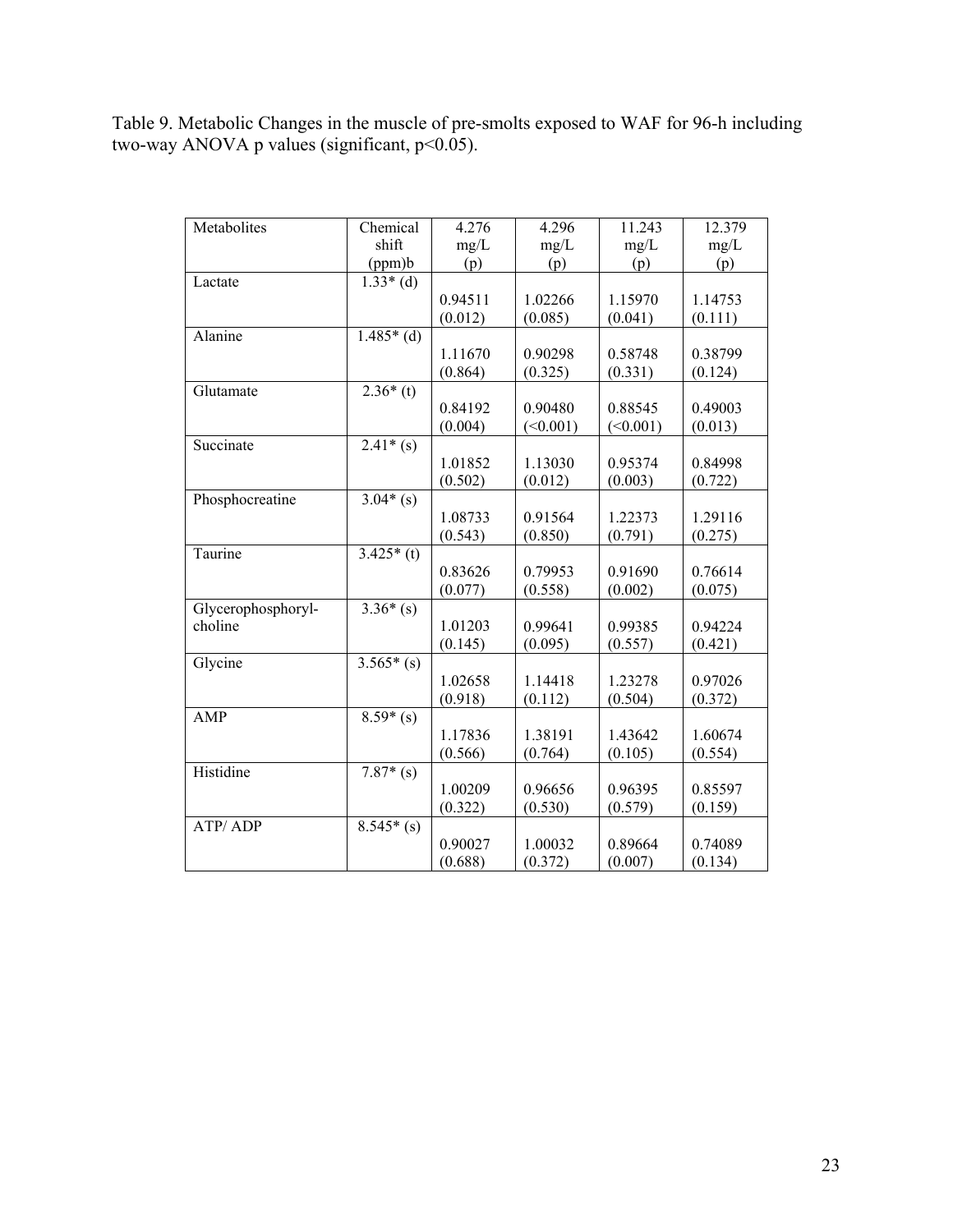Table 10. Metabolic Changes in the muscle of pre-smolts exposed to CEWAF for 96-h including two-way ANOVA p values (significant,  $p$ <0.05).

| Metabolites        | Chemical    | 13.142  | 20.421   | 62.463   |
|--------------------|-------------|---------|----------|----------|
|                    | shift       | mg/L    | mg/L     | mg/L     |
|                    | (ppm)b      | (p)     | (p)      | (p)      |
| Lactate            | $1.33*(d)$  |         |          |          |
|                    |             | 1.07099 | 1.08270  | 0.95367  |
|                    |             | (0.911) | (0.465)  | (0.007)  |
| Alanine            | $1.485*(d)$ |         |          |          |
|                    |             | 1.80847 | 1.84173  | 1.58276  |
|                    |             | (0.001) | (0.061)  | (0.151)  |
| Glutamate          | $2.36*(t)$  |         |          |          |
|                    |             | 0.73589 | 0.53930  | 0.48677  |
|                    |             | (0.063) | (<0.001) | (0.002)  |
| Succinate          | $2.41*(s)$  |         |          |          |
|                    |             | 0.99085 | 0.88055  | 0.59516  |
|                    |             | (0.543) | (0.103)  | (0.407)  |
| Phosphocreatine    | $3.04*(s)$  |         |          |          |
|                    |             | 1.10216 | 1.12916  | 1.18339  |
|                    |             | (0.507) | (0.684)  | (0.014)  |
| Taurine            | $3.425*(t)$ |         |          |          |
|                    |             | 0.63220 | 1.04262  | 0.93848  |
|                    |             | (0.061) | (0.013)  | (0.003)  |
| Glycerophosphoryl- | $3.36*(s)$  |         |          |          |
| choline            |             | 0.99376 | 0.99548  | 1.03813  |
|                    |             | (0.047) | (0.176)  | (0.242)  |
| Glycine            | $3.565*(s)$ |         |          |          |
|                    |             | 0.97522 | 0.98293  | 1.01157  |
|                    |             | (0.906) | (0.230)  | (<0.001) |
| <b>AMP</b>         | $8.59*(s)$  |         |          |          |
|                    |             | 1.13088 | 1.18922  | 1.24935  |
|                    |             | (0.251) | (0.364)  | (0.325)  |
| Histidine          | $7.87*(s)$  |         |          |          |
|                    |             | 1.20640 | 1.14800  | 0.93057  |
|                    |             | (0.045) | (<0.001) | (0.814)  |
| <b>ATP/ADP</b>     | $8.545*(s)$ |         |          |          |
|                    |             | 0.91101 | 0.85457  | 0.82605  |
|                    |             | (0.676) | (0.561)  | (0.828)  |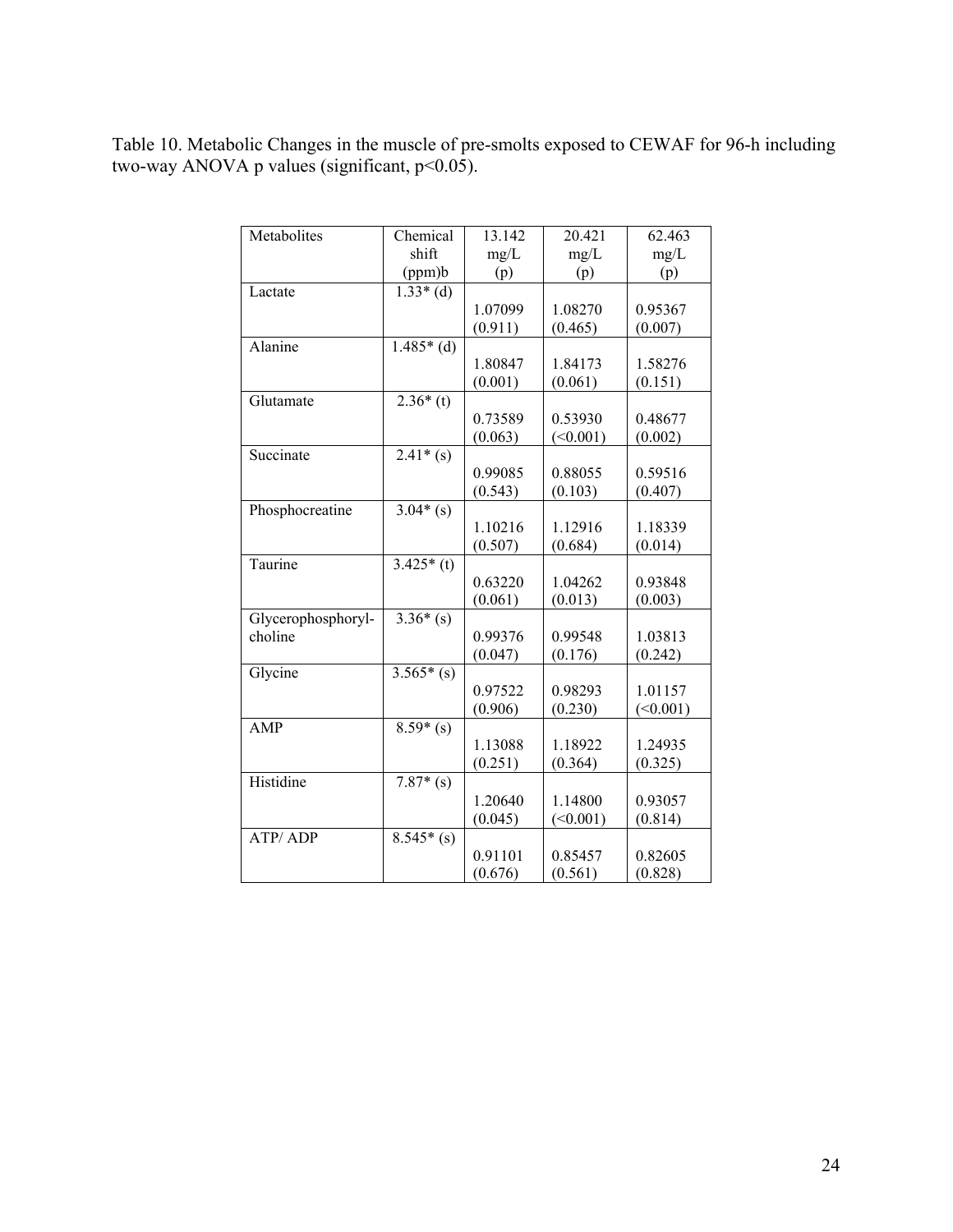Figure 11. Changes in specific metabolites, in muscle tissue, after 96-h WAF and CEWAF exposure, include AMP (a), ATP/ADP (b), histidine (c), glycine (d), taurine (e), glycerophosphorylcholine (f), phosphocreatine (g), succinate (h), glutamtate (i), alanine (j), lactate (k).

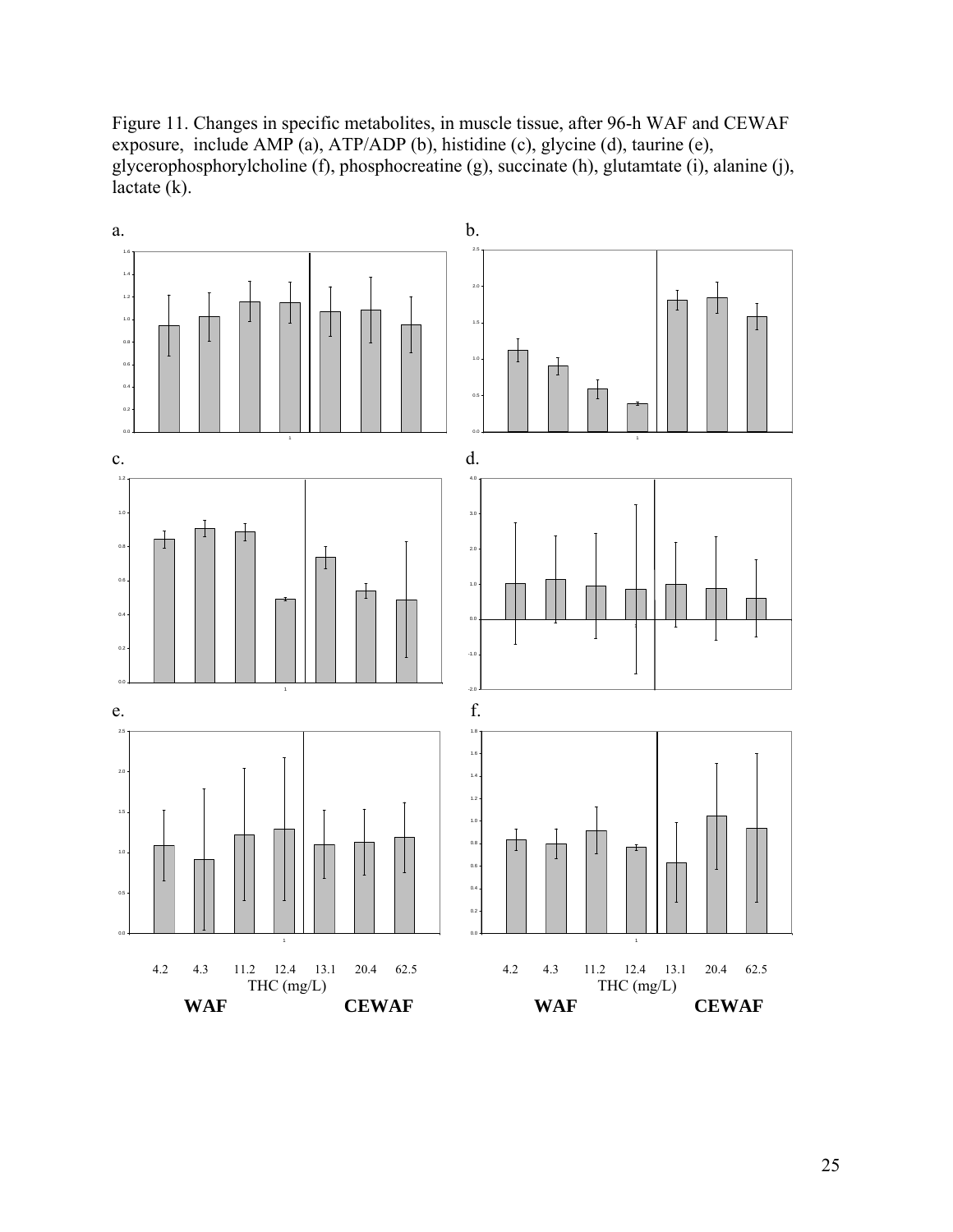

**4.8 Specific Metabolic Changes in Liver after Acute Exposures**

PCA scores and loadings plots were constructed to identify samples and peaks within the spectra that contributed to the variation in corresponding principle components. Peaks which displayed the greatest change in the loadings plots were identified. The changes in specific metabolites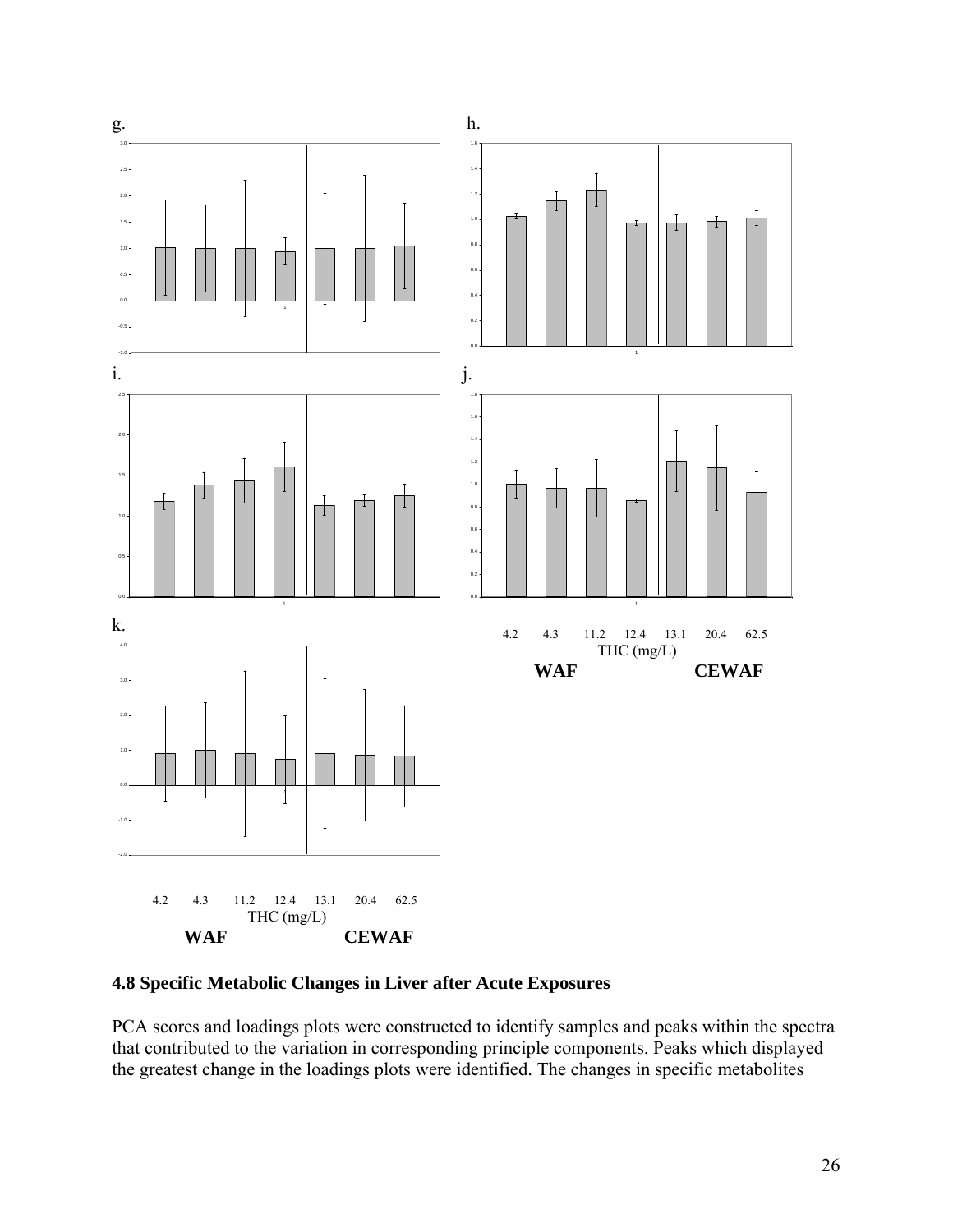were calculated by taking the ratio of the average peak area of the treatment over the average peak area of the control for each test (Tables 11 and 12).

A summary of metabolic changes in liver tissues due to increasing WAF and CEWAF doses is provided in Figure12. Specific changes include the increase of formate and succinate after WAF exposure and the decrease of lactate and glycine after CEWAF exposure. This indicates that the metabolic changes among doses are metabolite dependent.

Statistically significant changes, within liver tissue, were observed at the low dose of WAF (i.e. NAD+/ NADP+  $p<0.05$ ), intermediate doses (i.e. formate  $p<0.05$ ) and high dose (i.e. glycerophosphorylcholine p<0.05). Significant changes were also observed at low doses of CEWAF (i.e. alanine p<0.05), intermediate doses (i.e. succinate p<0.05) and high doses (i.e. phosphocreatine p<0.05). The change in formate is significant in both the intermediate and high doses of WAF and CEWAF.

| Metabolites        | Chemical    | 4.276   | 4.296   | 11.243   | 12.379  |
|--------------------|-------------|---------|---------|----------|---------|
|                    | shift       | mg/L    | mg/L    | mg/L     | mg/L    |
|                    | (ppm)b      | (p)     | (p)     | (p)      | (p)     |
| Lactate            | $1.33*(d)$  |         |         |          |         |
|                    |             | 1.89559 | 1.60310 | 3.08472  | 3.35157 |
|                    |             | (0.611) | (0.094) | (0.087)  | (0.258) |
| Alanine            | $1.485*(d)$ |         |         |          |         |
|                    |             | 1.18535 | 0.98381 | 1.01349  | 0.8416  |
|                    |             | (0.941) | (0.361) | (0.225)  | (0.823) |
| Succinate          | $2.41*(s)$  |         |         |          |         |
|                    |             | 1.21143 | 1.16247 | 2.26805  | 3.57384 |
|                    |             | (0.887) | (0.573) | (0.148)  | (0.317) |
| Phosphocreatine    | $3.04*(s)$  |         |         |          |         |
|                    |             | 1.48555 | 1.43839 | 2.13100  | 2.35026 |
|                    |             | (0.359) | (0.876) | (0.256)  | (0.157) |
| Taurine            | $3.425*(t)$ |         |         |          |         |
|                    |             | 0.99801 | 1.07450 | 1.05191  | 1.01049 |
|                    |             | (0.143) | (0.838) | (0.578)  | (0.480) |
| Glycerophosphoryl- | $3.36*(s)$  |         |         |          |         |
| choline            |             | 0.93682 | 0.98013 | 0.96564  | 0.89159 |
|                    |             | (0.372) | (0.174) | (0.887)  | (0.001) |
| Glycine            | $3.565*(s)$ |         |         |          |         |
|                    |             | 1.26139 | 2.05956 | 1.04823  | 2.10072 |
|                    |             | (0.915) | (0.302) | (0.463)  | (0.860) |
| <b>AMP</b>         | $8.59*(s)$  |         |         |          |         |
|                    |             | 1.08666 | 1.00535 | 1.08384  | 1.18680 |
|                    |             | (0.333) | (0.592) | (0.808)  | (0.689) |
| Formate            | $8.43*(s)$  |         |         |          |         |
|                    |             | 1.01442 | 1.02682 | 1.12624  | 1.22898 |
|                    |             | (0.082) | (0.046) | (<0.001) | (0.060) |
| <b>ATP/ADP</b>     | $8.545*(s)$ |         |         |          |         |
|                    |             | 1.02236 | 0.89880 | 0.84822  | 0.96124 |
|                    |             | (0.824) | (0.440) | (0.001)  | (0.002) |
| NAD+/NADP+         | $8.84*(d)$  |         |         |          |         |
|                    |             | 1.03727 | 0.82634 | 0.76133  | 0.65506 |
|                    |             | (0.036) | (0.032) | (<0.001) | (0.093) |

Table 11. Metabolic Changes in the liver of pre-smolts exposed to WAF for 96-h including twoway ANOVA p values (significant,  $p<0.05$ ).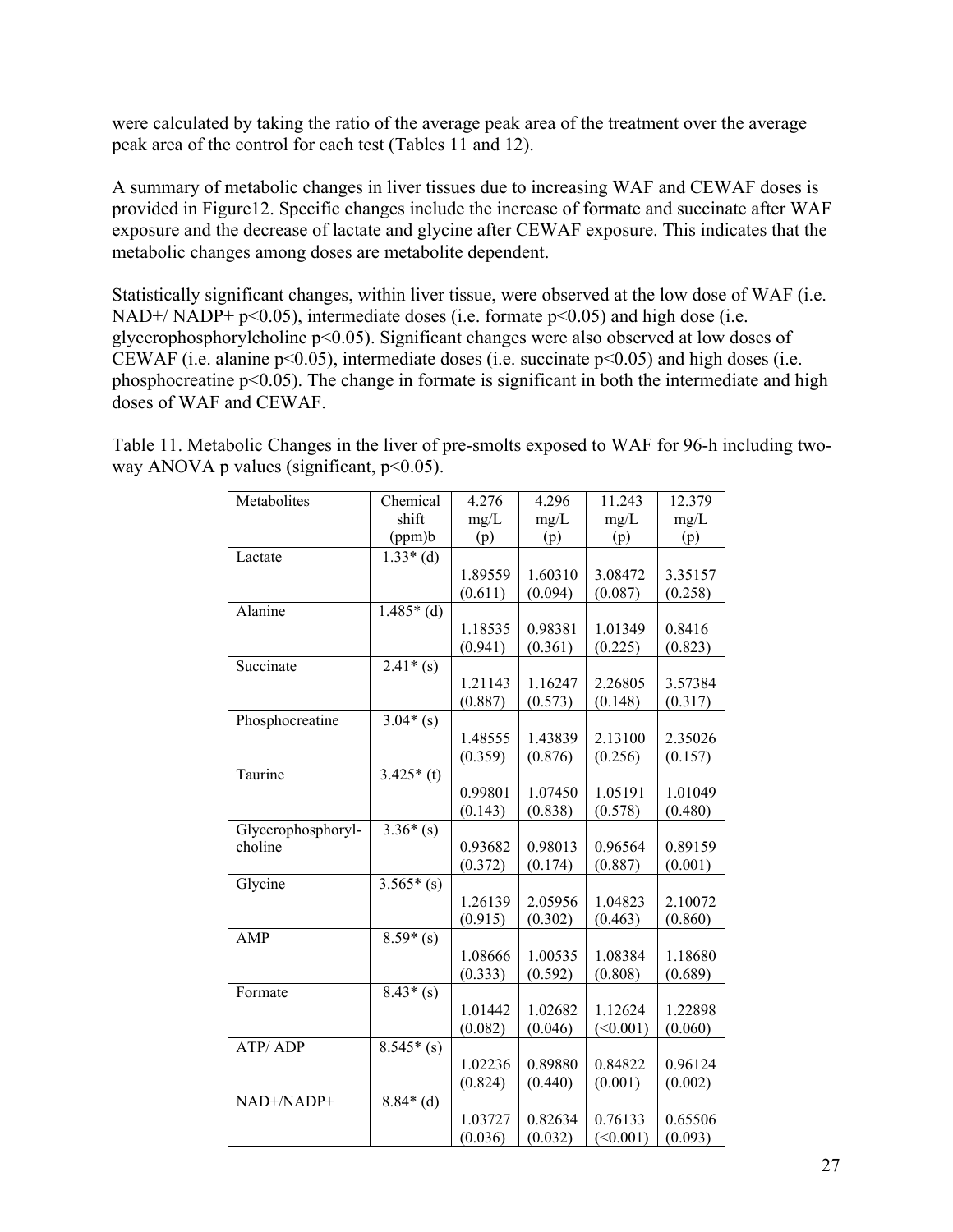Table 12. Metabolic Changes in the liver of pre-smolts exposed to CEWAF for 96-h including two-way ANOVA p values (significant, p<0.05).

| Metabolites        | Chemical    | 13.142  | 20.421  | 62.463   |
|--------------------|-------------|---------|---------|----------|
|                    | shift       | mg/L    | mg/L    | mg/L     |
|                    | (ppm)b      | (p)     | (p)     | (p)      |
| Lactate            | $1.33*(d)$  |         |         |          |
|                    |             | 1.30660 | 1.93117 | 1.98126  |
|                    |             | (0.560) | (0.165) | (0.164)  |
| Alanine            | $1.485*(d)$ |         |         |          |
|                    |             | 1.04568 | 2.39834 | 2.33158  |
|                    |             | (0.032) | (0.023) | (0.215)  |
| Succinate          | $2.36*(t)$  |         |         |          |
|                    |             | 0.82675 | 0.96813 | 1.26885  |
|                    |             | (0.759) | (0.032) | (0.293)  |
| Phosphocreatine    | $2.41*(s)$  |         |         |          |
|                    |             | 1.23339 | 1.40406 | 1.72469  |
|                    |             | (0.005) | (0.151) | (0.003)  |
| Taurine            | $3.04*(s)$  |         |         |          |
|                    |             | 0.97284 | 1.03436 | 0.96043  |
|                    |             | (0.570) | (0.108) | (<0.001) |
| Glycerophosphoryl- | $3.425*(t)$ |         |         |          |
| choline            |             | 0.90534 | 0.85454 | 0.72114  |
|                    |             | (0.008) | (0.441) | (0.500)  |
| Glycine            | $3.36*(s)$  |         |         |          |
|                    |             | 0.73553 | 2.03807 | 1.08090  |
|                    |             | (0.990) | (0.745) | (0.647)  |
| AMP                | $3.565*(s)$ |         |         |          |
|                    |             | 1.10996 | 1.06848 |          |
|                    |             |         |         | 1.15902  |
|                    |             | (0.852) | (0.013) | (0.005)  |
| Formate            | $8.59*(s)$  |         |         |          |
|                    |             | 1.07407 | 1.11152 | 0.69033  |
|                    |             | (0.582) | (0.061) | (<0.001) |
| ATP/ADP            | $7.87*(s)$  |         |         |          |
|                    |             | 1.23599 | 1.19976 | 1.05334  |
|                    |             | (0.589) | (0.990) | (0.061)  |
| NAD+/NADP+         | $8.545*(s)$ |         |         |          |
|                    |             | 0.98832 | 0.98333 | 1.08251  |
|                    |             | (0.888) | (0.036) | (0.005)  |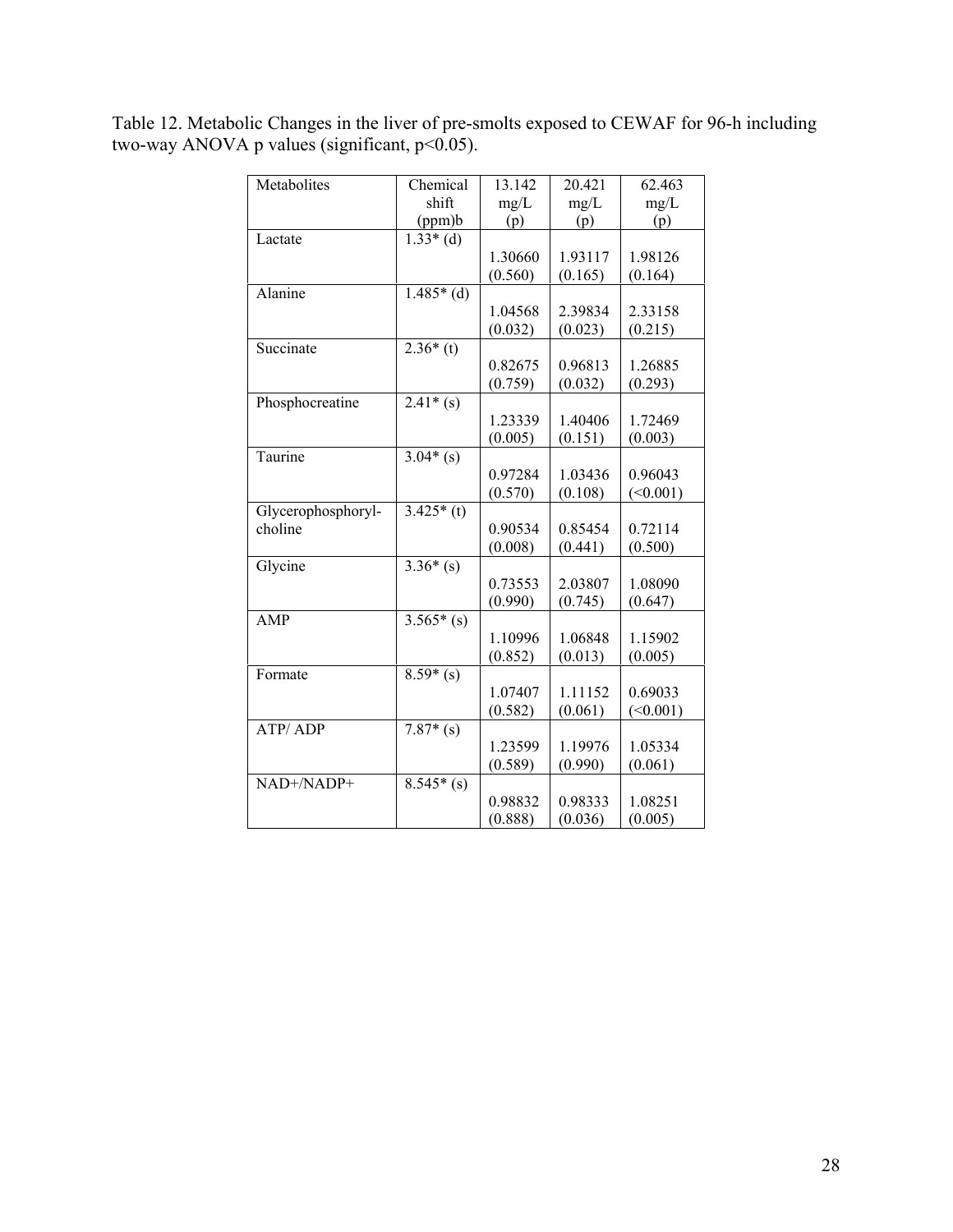Figure 12 Changes in specific metabolites in liver tissue, after 96-h exposure to WAF and CEWAF, include NAD+/ NADP+ (a), AMP (b), ATP/ADP (c), formate (d), glycine (e), taurine (f), glycerophosphorylcholine (g), phosphocreatine (h), succinate (i), alanine (j), lactate (k).



 $g.$  h.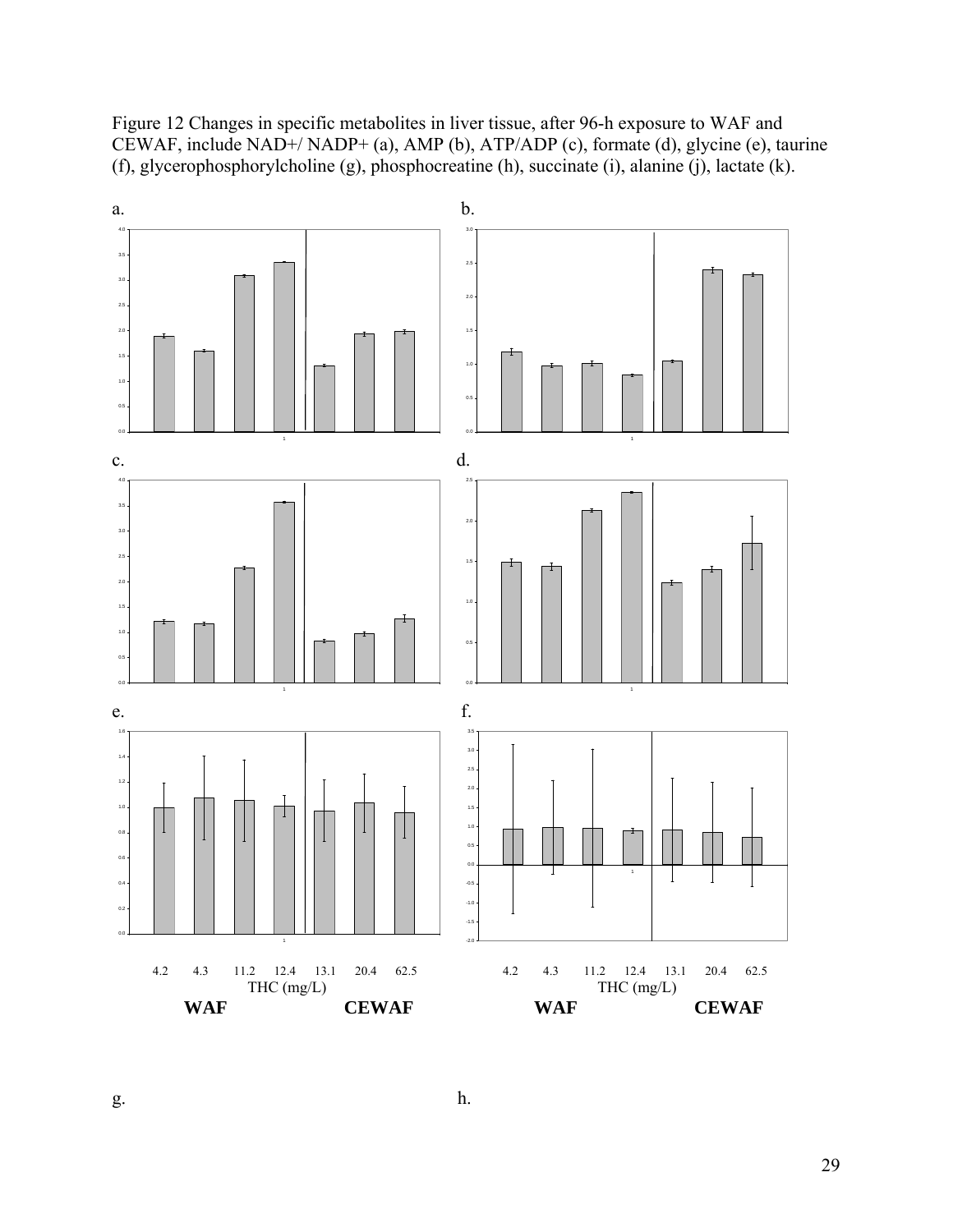

### **4.9 Specific Metabolic Changes in Muscles after Long-term Growth**

Muscle tissue from the long-term growth fish were analyzed in the same manner as for the acute exposures. PCA scores plots and loadings plots were constructed and peaks which displayed the greatest change in the loadings plots were identified. Metabolic changes were also determined by calculating the ratio of the average peak area of the treatment over the average peak area of the control for each test (Tables 13 and 14). The metabolic changes indicate that an increase or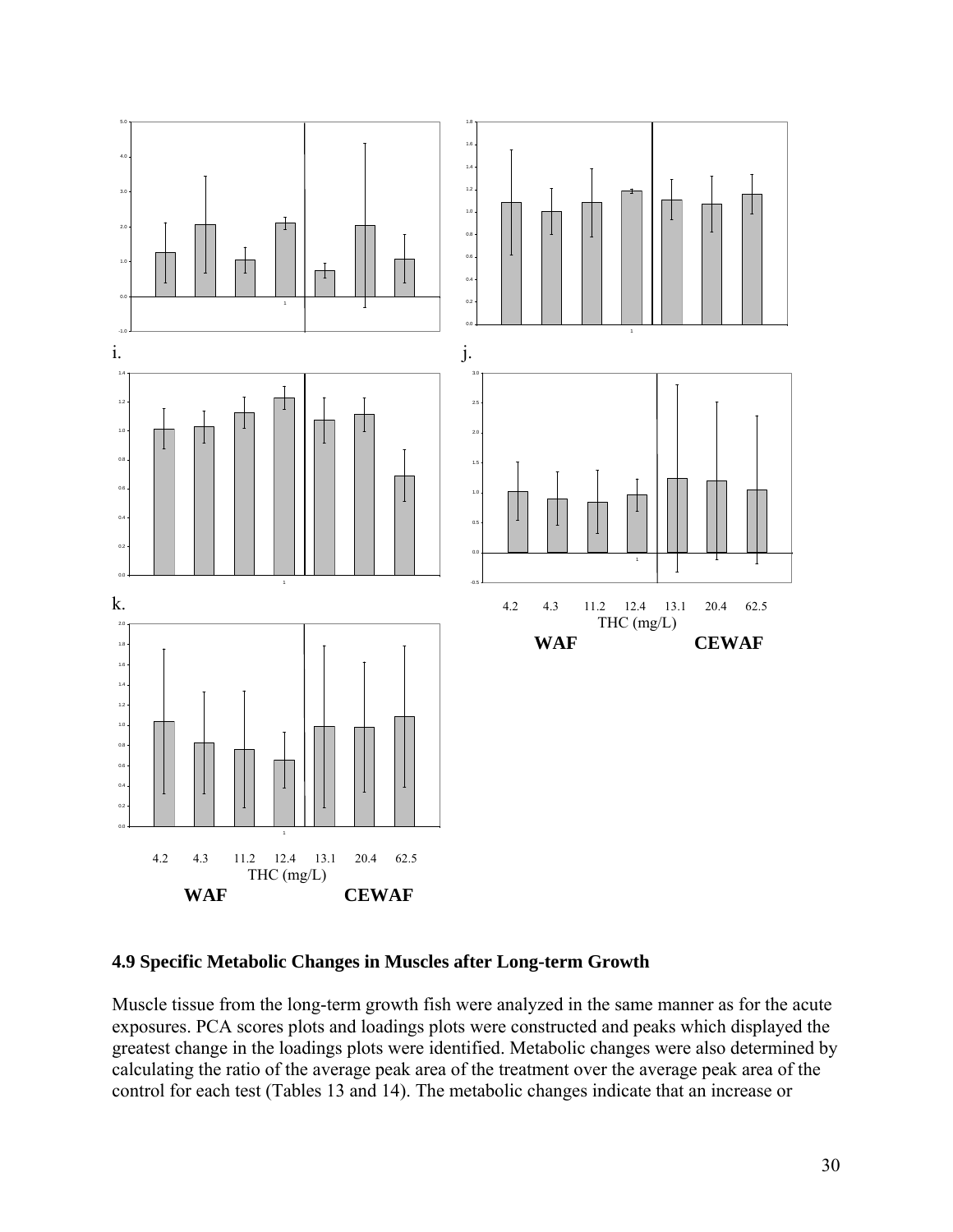decrease of a metabolite, within the muscle tissue, may be dose, treatment and metabolite dependent. A summary of metabolic changes in muscle tissues due to increasing WAF and CEWAF doses is provided in Figure13. Specific changes include the increase of histidine, and taurine after WAF exposure and the decrease of succinate after CEWAF exposure

Statistically-significant changes, within muscle tissue, were observed at the low dose of WAF (i.e. glycine  $p<0.05$ ), intermediate doses (i.e glutamate  $p<0.05$ ) and high dose (i.e. taurine p<0.05). Significant changes were also observed at the low dose of CEWAF (i.e. AMP p<0.05) and intermediate dose (i.e. taurine p<0.05). The change in taurine is significant in both the intermediate and high doses of WAF and CEWAF.

Table 13. Metabolic Changes in the muscle of long-term grow out pre-smolts after being exposed to WAF for 96-h including two-way ANOVA p values (significant,  $p<0.05$ ).

| Metabolites        | Chemical    | 4.276   | 4.296   | 11.243  | 12.379  |
|--------------------|-------------|---------|---------|---------|---------|
|                    | shift       | mg/L    | mg/L    | mg/L    | mg/L    |
|                    | (ppm)b      | (p)     | (p)     | (p)     | (p)     |
| Lactate            | $1.33*(d)$  |         |         |         |         |
|                    |             | 1.10914 | 1.27696 | 1.12029 | 1.04479 |
|                    |             | (0.415) | (0.972) | (0.043) | (0.247) |
| Alanine            | $1.485*(d)$ |         |         |         |         |
|                    |             | 1.48218 | 1.55321 | 1.36315 | 0.51935 |
|                    |             | (0.627) | (0.136) | (0.757) | (0.196) |
| Glutamate          | $2.36*(t)$  |         |         |         |         |
|                    |             | 0.82834 | 0.96500 | 1.06796 | 0.69355 |
|                    |             |         | (0.026) |         |         |
|                    |             | (0.048) |         | (0.841) | (0.449) |
| Succinate          | $2.41*(s)$  |         |         |         |         |
|                    |             | 1.23715 | 1.18694 | 0.94061 | 0.70989 |
|                    |             | (0.791) | (0.407) | (0.275) | (0.431) |
| Phosphocreatine    | $3.04*(s)$  |         |         |         |         |
|                    |             | 0.82607 | 0.68983 | 1.27011 | 1.64964 |
|                    |             | (0.345) | (0.125) | (0.449) | (0.841) |
| Taurine            | $3.425*(t)$ |         |         |         |         |
|                    |             | 0.84637 | 0.62927 | 0.48550 | 0.99750 |
|                    |             | (0.106) | (0.134) | (0.293) | (0.048) |
| Glycerophosphoryl- | $3.36*(s)$  |         |         |         |         |
| choline            |             | 1.04433 | 1.07541 | 1.08010 | 1.00003 |
|                    |             | (0.512) | (0.246) | (0.245) | (0.267) |
| Glycine            | $3.565*(s)$ |         |         |         |         |
|                    |             | 1.02459 | 1.10329 | 1.03191 | 0.89992 |
|                    |             | (0.016) | (0.116) | (0.403) | (0.136) |
| <b>AMP</b>         | $8.59*(s)$  |         |         |         |         |
|                    |             | 0.90729 | 0.78670 | 1.10514 | 0.88814 |
|                    |             | (0.615) | (0.141) | (0.287) | (0.397) |
| Histidine          | $7.87*(s)$  |         |         |         |         |
|                    |             | 0.99481 | 0.86680 | 1.13665 | 0.68107 |
|                    |             | (0.076) | (0.820) | (0.885) | (0.177) |
| <b>ATP/ADP</b>     | $8.545*(s)$ |         |         |         |         |
|                    |             | 1.19934 | 1.15663 | 0.93306 | 0.99886 |
|                    |             | (0.327) | (0.668) | (0.203) | (0.457) |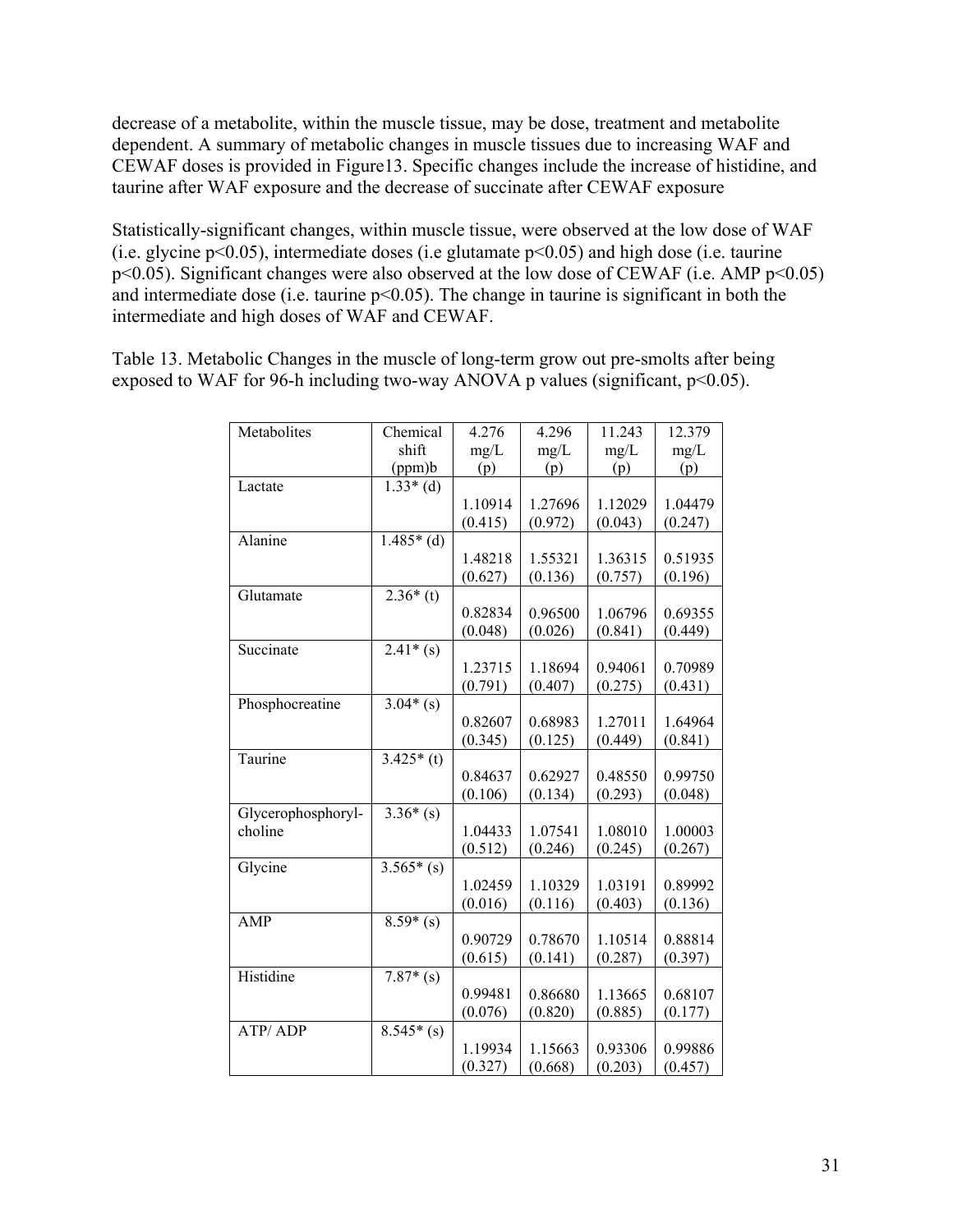Table 14. Metabolic Changes in the muscle of long-term grow out pre-smolts after being exposed to CEWAF for 96-h, including two-way ANOVA p values (significant, p<0.05).

| Metabolites           | Chemical             | 13.142  | 20.421  | 62.463  |
|-----------------------|----------------------|---------|---------|---------|
|                       | shift                | mg/L    | mg/L    | mg/L    |
|                       | (ppm)b               | (p)     | (p)     | (p)     |
| Lactate               | $1.33*(d)$           |         |         |         |
|                       |                      | 1.34409 | 1.39022 | 1.32782 |
|                       |                      | (0.984) | (0.927) | (0.201) |
| $\overline{A}$ lanine | $1.485*(d)$          |         |         |         |
|                       |                      | 0.65630 | 0.81273 | 0.75797 |
|                       |                      | (0.721) | (0.862) | (0.939) |
| Glutamate             | $2.36*(t)$           |         |         |         |
|                       |                      | 1.16822 | 1.15164 | 1.19421 |
|                       |                      | (0.655) | (0.803) | (0.321) |
| Succinate             | $2.41*(s)$           |         |         |         |
|                       |                      | 0.91138 | 1.02300 | 0.90882 |
|                       |                      | (0.203) | (0.829) | (0.246) |
| Phosphocreatine       | $3.04*(s)$           |         |         |         |
|                       |                      | 1.24778 | 1.24789 | 1.51751 |
|                       |                      | (0.940) | (0.885) | (0.325) |
| Taurine               | $3.425*(t)$          |         |         |         |
|                       |                      | 0.87344 | 0.87108 | 1.28732 |
|                       |                      | (0.094) | (0.029) | (0.620) |
| Glycerophosphoryl-    | $3.36*(s)$           |         |         |         |
| choline               |                      | 0.99779 | 1.00568 | 0.96487 |
|                       |                      | (0.085) | (0.022) | (0.707) |
| Glycine               | $3.565*(s)$          |         |         |         |
|                       |                      | 1.12487 | 1.00730 | 1.03863 |
|                       |                      | (0.108) | (0.888) | (0.609) |
| <b>AMP</b>            | $\frac{8.59}{*}$ (s) |         |         |         |
|                       |                      | 1.03933 | 1.01584 | 1.15807 |
|                       |                      | (0.020) | (0.034) | (0.281) |
| Histidine             | $7.87*(s)$           |         |         |         |
|                       |                      | 0.96231 | 1.05972 | 0.94195 |
|                       |                      | (0.568) | (0.075) | (0.205) |
| ATP/ADP               | $8.545*(s)$          |         |         |         |
|                       |                      | 0.99947 | 1.02242 | 0.99356 |
|                       |                      | (0.011) | (0.107) | (0.166) |

.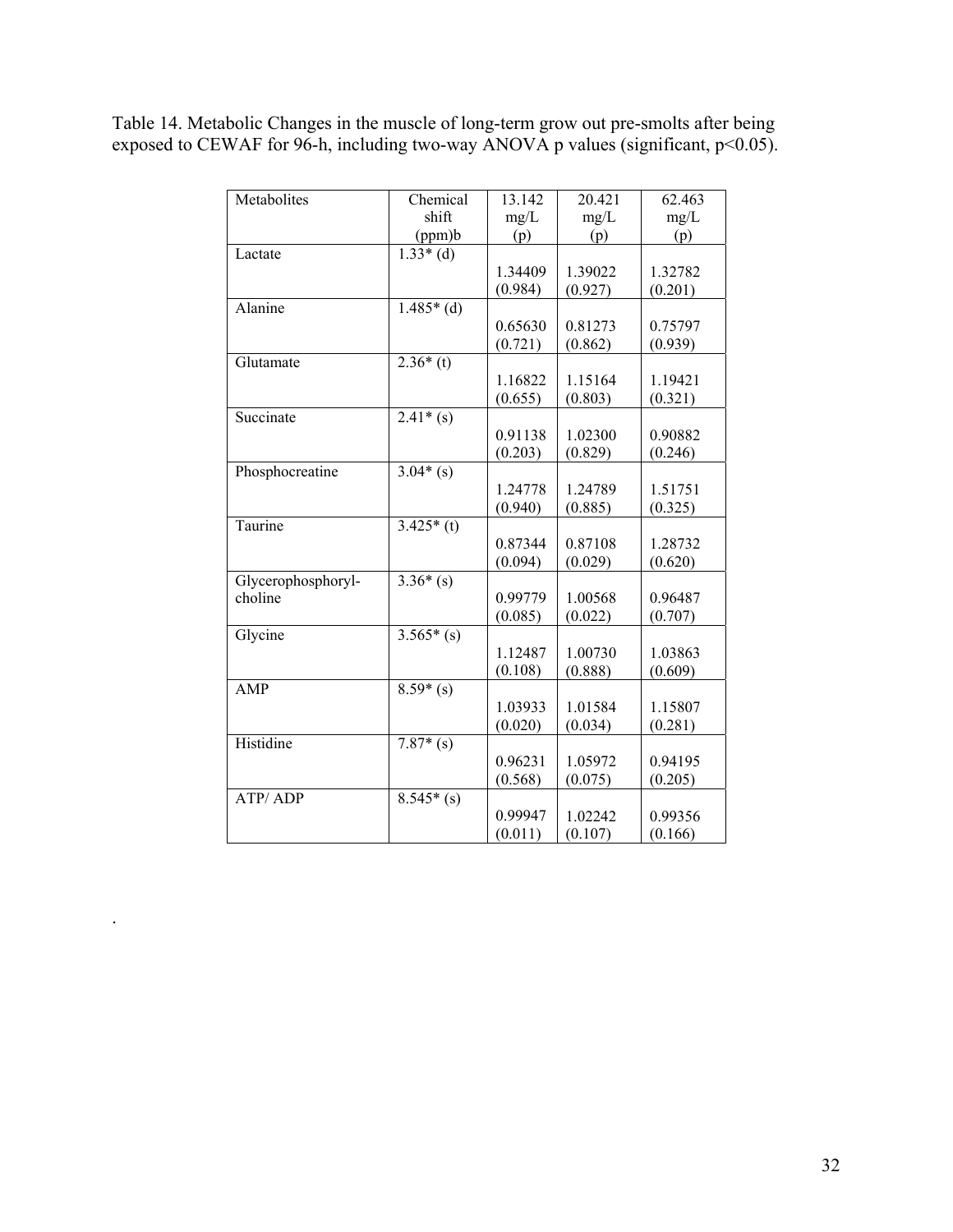Figure 13. Changes in metabolites in muscle tissue after long-term grow out include AMP (a), ATP/ADP (b), histidine (c), glycine (d), taurine (e), glycerophosphorylcholine (f), phosphocreatine (g), succinate (h), glutamtate (i), alanine (j), lactate (k).

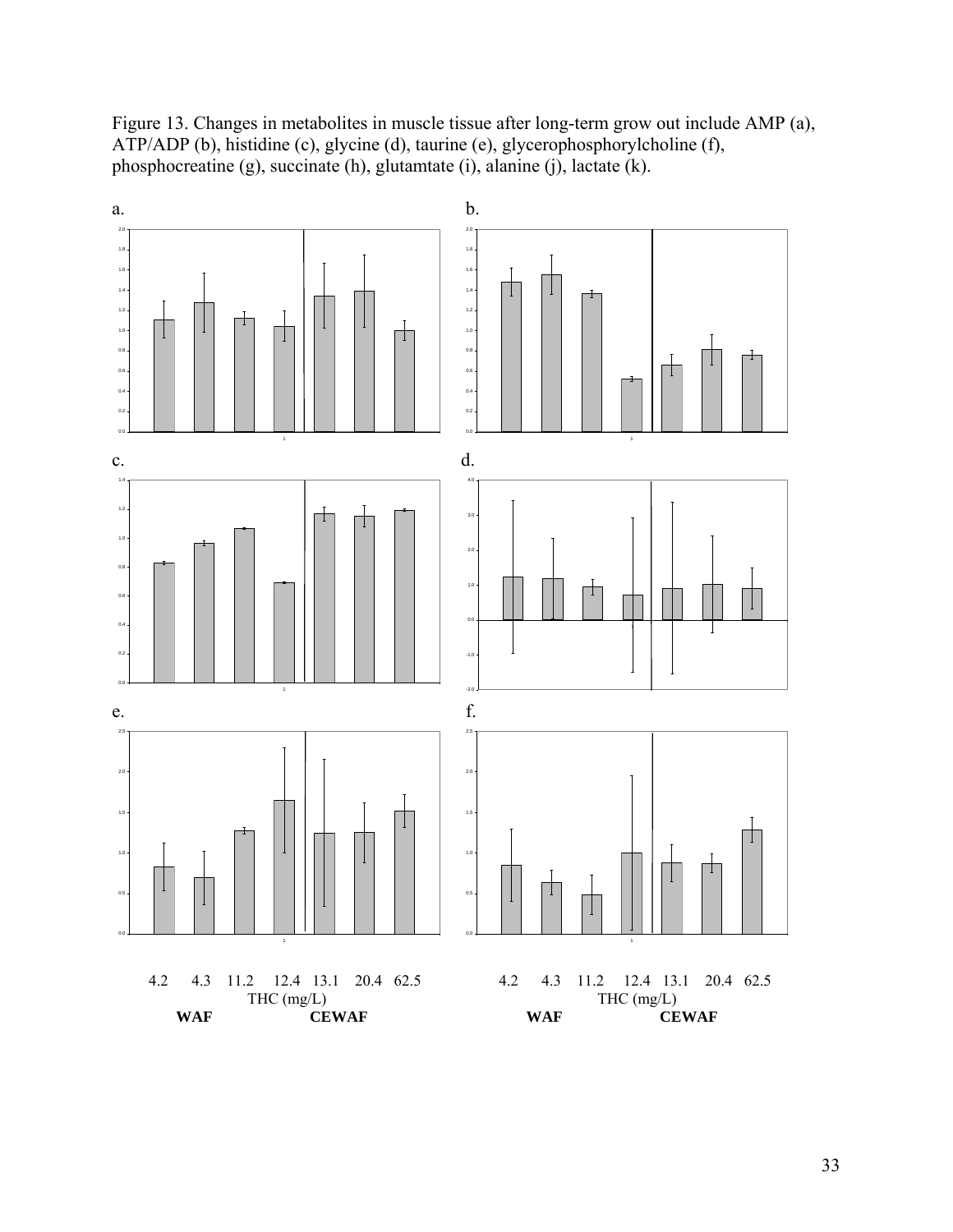

## **4.10 Specific Metabolic Changes in Liver after Long-Term Growth**

Liver tissue from the long-term growth fish were analyzed in the same manner as for the acute exposures. PCA scores plots and loadings plots were constructed and metabolic changes were determined by calculating the ratio of the average peak area of the treatment over the average peak area of the control for each test (Tables 15 and 16). A summary of metabolic changes in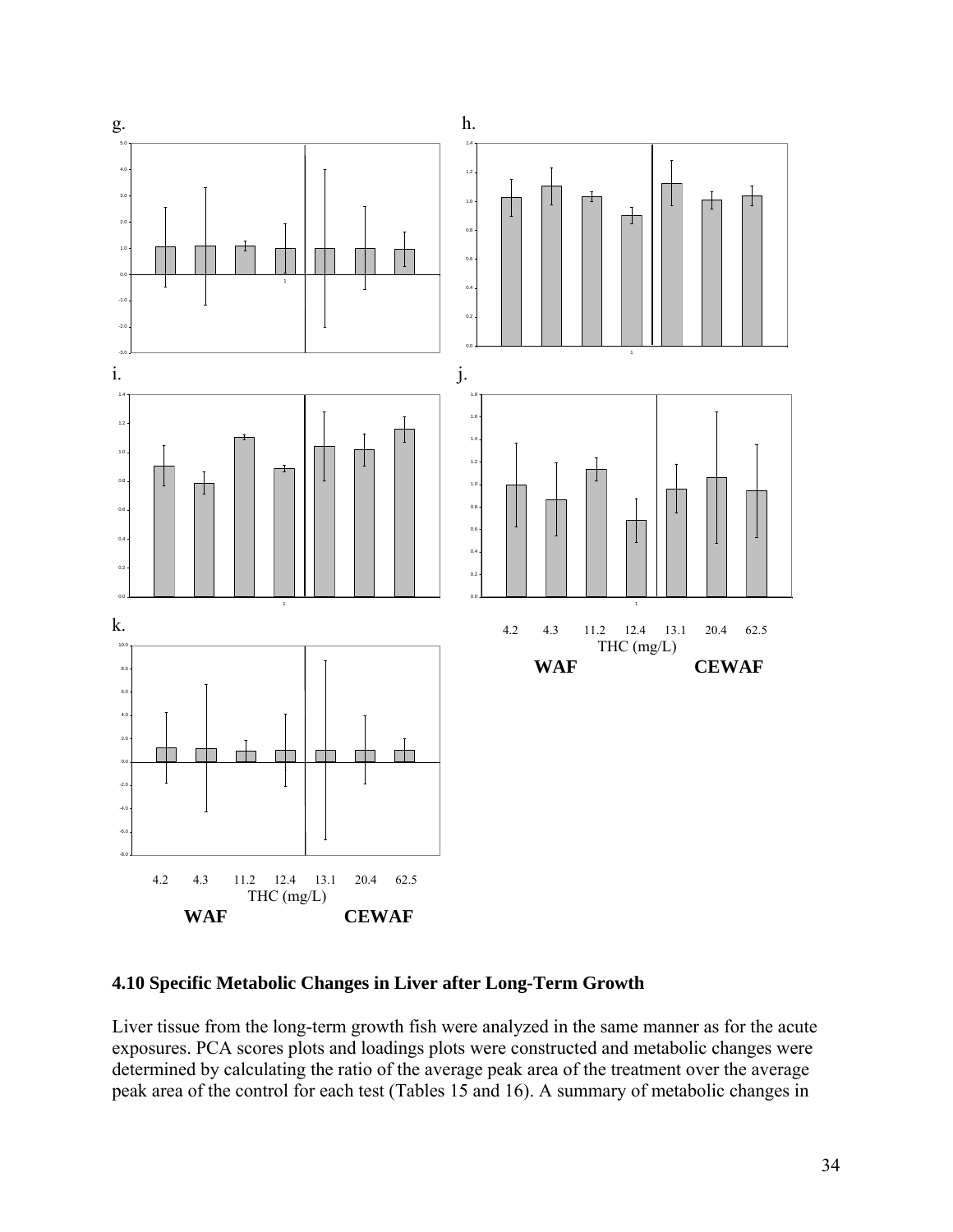liver tissues due to increasing WAF and CEWAF doses are provided in Figure14. Specific changes include the increase of glycerophosphorylcholine and phosphocreatine after WAF exposure and the decrease of glycerophosphorylcholine after CEWAF exposure.

Statistically-significant changes, within liver tissue, were observed at the intermediate doses of WAF (i.e. glycerophosphorylcholine and taurine, p<0.05). Significant changes were also observed at the intermediate dose of CEWAF (i.e. AMP, p<0.05) and high dose (i.e. succinate, p<0.05). The change in taurine was significant in the intermediate dose of WAF, but was not significant in any of the CEWAF doses.

Table 15. Metabolic Changes in the liver of long-term grow out pre-smolts after being exposed to WAF for 96-h, including two-way ANOVA p values (significant,  $p<0.05$ ).

| Metabolites        | Chemical           | 4.276   | 4.296   | 11.243  | 12.379  |
|--------------------|--------------------|---------|---------|---------|---------|
|                    | shift              | mg/L    | mg/L    | mg/L    | mg/L    |
|                    | (ppm)b             | (p)     | (p)     | (p)     |         |
| Lactate            | $1.33*(d)$         |         |         |         |         |
|                    |                    | 1.10726 | 1.29102 | 0.94348 | 1.18294 |
|                    |                    | (0.260) | (0.448) | (0.547) |         |
| Alanine            | $1.485*(d)$        |         |         |         |         |
|                    |                    | 1.00528 | 1.20089 | 0.80321 | 1.07522 |
|                    |                    | (0.079) | (0.920) | (0.297) |         |
| Succinate          | $2.41*(s)$         |         |         |         |         |
|                    |                    | 0.88646 | 0.86885 | 1.07454 | 1.02040 |
|                    |                    | (0.478) | (0.776) | (0.498) |         |
| Phosphocreatine    | $3.04*(s)$         |         |         |         |         |
|                    |                    | 0.94234 | 1.12596 | 0.85075 | 0.83778 |
|                    |                    | (0.377) | (0.933) | (0.091) |         |
| Taurine            | $3.425*$ (t)       |         |         |         |         |
|                    |                    | 1.02785 | 1.09758 | 1.08525 | 0.97216 |
|                    |                    | (0.889) | (0.553) | (0.008) |         |
| Glycerophosphoryl- | $3.36*(s)$         |         |         |         |         |
| choline            |                    | 1.03764 | 0.93548 | 1.51017 | 0.99805 |
|                    |                    | (0.820) | (0.040) | (0.742) |         |
| Glycine            | $3.565*(s)$        |         |         |         |         |
|                    |                    | 0.99999 | 0.81114 | 1.00490 | 1.30190 |
|                    |                    | (0.752) | (0.109) | (0.403) |         |
| AMP                | $8.59*(s)$         |         |         |         |         |
|                    |                    | 0.96617 | 1.00382 | 1.09291 | 1.20239 |
|                    |                    | (0.898) | (0.350) | (0.475) |         |
| Formate            | $\sqrt{8.43*}$ (s) |         |         |         |         |
|                    |                    | 0.94506 | 0.97789 | 0.92845 | 1.06946 |
|                    |                    | (0.590) | (0.242) | (0.254) |         |
| <b>ATP/ADP</b>     | $8.545*(s)$        |         |         |         |         |
|                    |                    | 1.19135 | 1.01869 | 0.87830 | 1.17551 |
|                    |                    | (0.280) | (0.131) | (0.531) |         |
| NAD+/NADP+         | $8.84*(d)$         |         |         |         |         |
|                    |                    | 1.08773 | 1.09880 | 0.95370 | 1.45926 |
|                    |                    | (0.440) | (0.127) | (0.769) |         |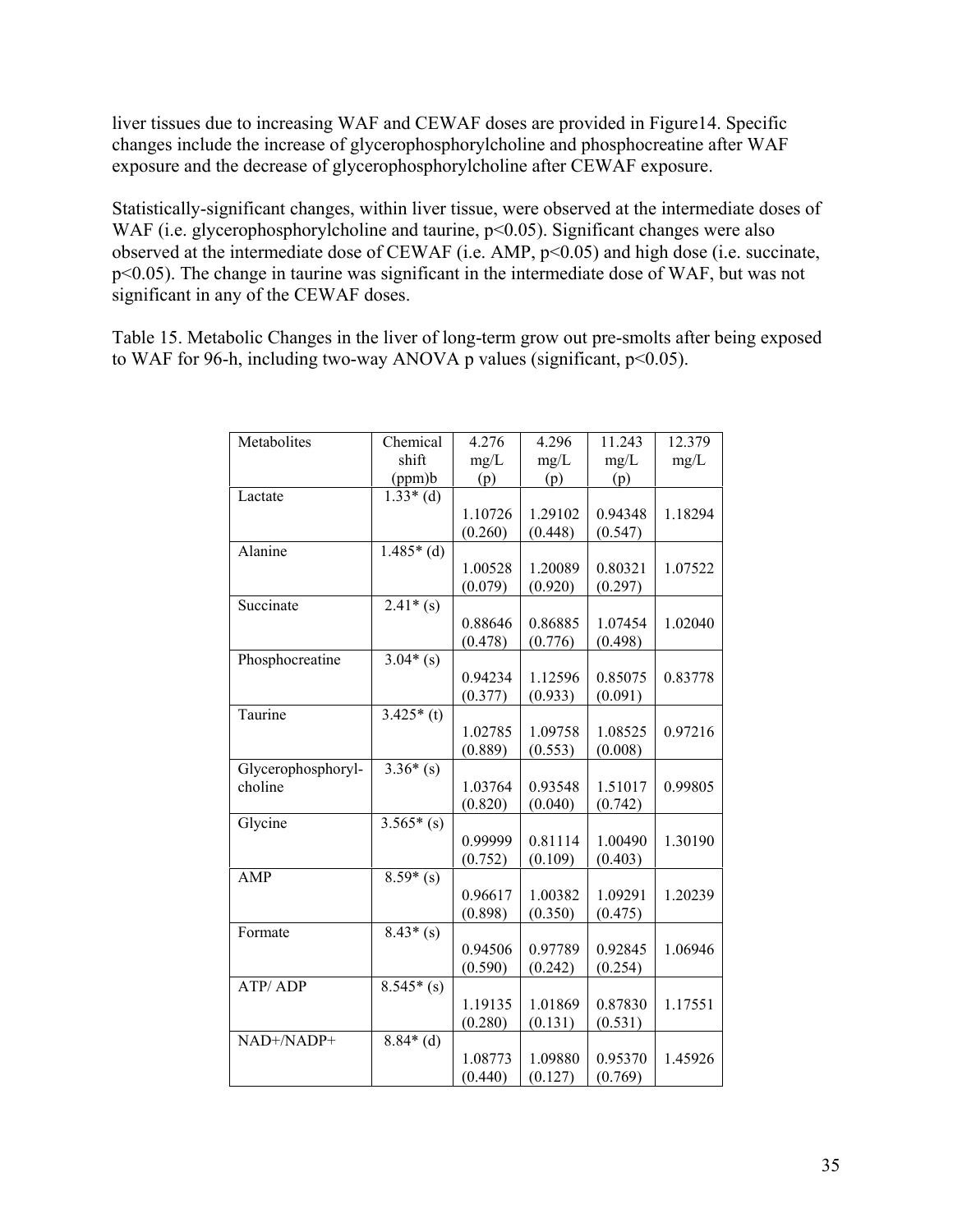Table 16. Metabolic changes in the liver of long-term grow out pre-smolts after being exposed to CEWAF for 96-h, including two-way ANOVA p values (significant,  $p<0.05$ ).

| Metabolites        | Chemical    | 13.142  | 20.421  | 62.463  |
|--------------------|-------------|---------|---------|---------|
|                    | shift       | mg/L    | mg/L    | mg/L    |
|                    | (ppm)b      | (p)     | (p)     | (p)     |
| Lactate            | $1.33*(d)$  |         |         |         |
|                    |             | 1.25951 | 1.23646 | 1.01894 |
|                    |             | (0.931) | (0.434) | (0.275) |
| Alanine            | $1.485*(d)$ |         |         |         |
|                    |             | 1.70660 | 2.00759 | 2.75893 |
|                    |             | (0.442) | (0.163) | (0.988) |
| Succinate          | $2.36*(t)$  |         |         |         |
|                    |             | 1.16309 | 1.09549 | 0.96661 |
|                    |             | (0.081) | (0.176) | (0.015) |
| Phosphocreatine    | $2.41*(s)$  |         |         |         |
|                    |             | 1.17219 | 1.19126 | 1.14603 |
|                    |             | (0.339) | (0.116) | (0.436) |
| Taurine            | $3.04*(s)$  |         |         |         |
|                    |             | 0.96835 | 1.00214 | 0.91817 |
|                    |             | (0.814) | (0.261) | (0.290) |
| Glycerophosphoryl- | $3.425*(t)$ |         |         |         |
| choline            |             | 1.02963 | 1.06060 | 1.31067 |
|                    |             | (0.856) | (0.002) | (0.553) |
| Glycine            | $3.36*(s)$  |         |         |         |
|                    |             | 1.02394 | 0.83264 | 0.80769 |
|                    |             | (0.790) | (0.627) | (0.338) |
| <b>AMP</b>         | $3.565*(s)$ |         |         |         |
|                    |             | 1.06541 | 1.07465 | 1.24384 |
|                    |             | (0.217) | (0.004) | (0.042) |
| Formate            | $8.59*(s)$  |         |         |         |
|                    |             | 1.20039 | 1.08851 | 1.14155 |
|                    |             | (0.583) | (0.223) | (0.477) |
| ATP/ADP            | $7.87*(s)$  |         |         |         |
|                    |             | 0.93994 | 0.91570 | 1.00725 |
|                    |             | (0.496) | (0.305) | (0.350) |
| NAD+/NADP+         | $8.545*(s)$ |         |         |         |
|                    |             | 1.01774 | 0.96135 | 0.91330 |
|                    |             | (0.401) | (0.303) | (0.896) |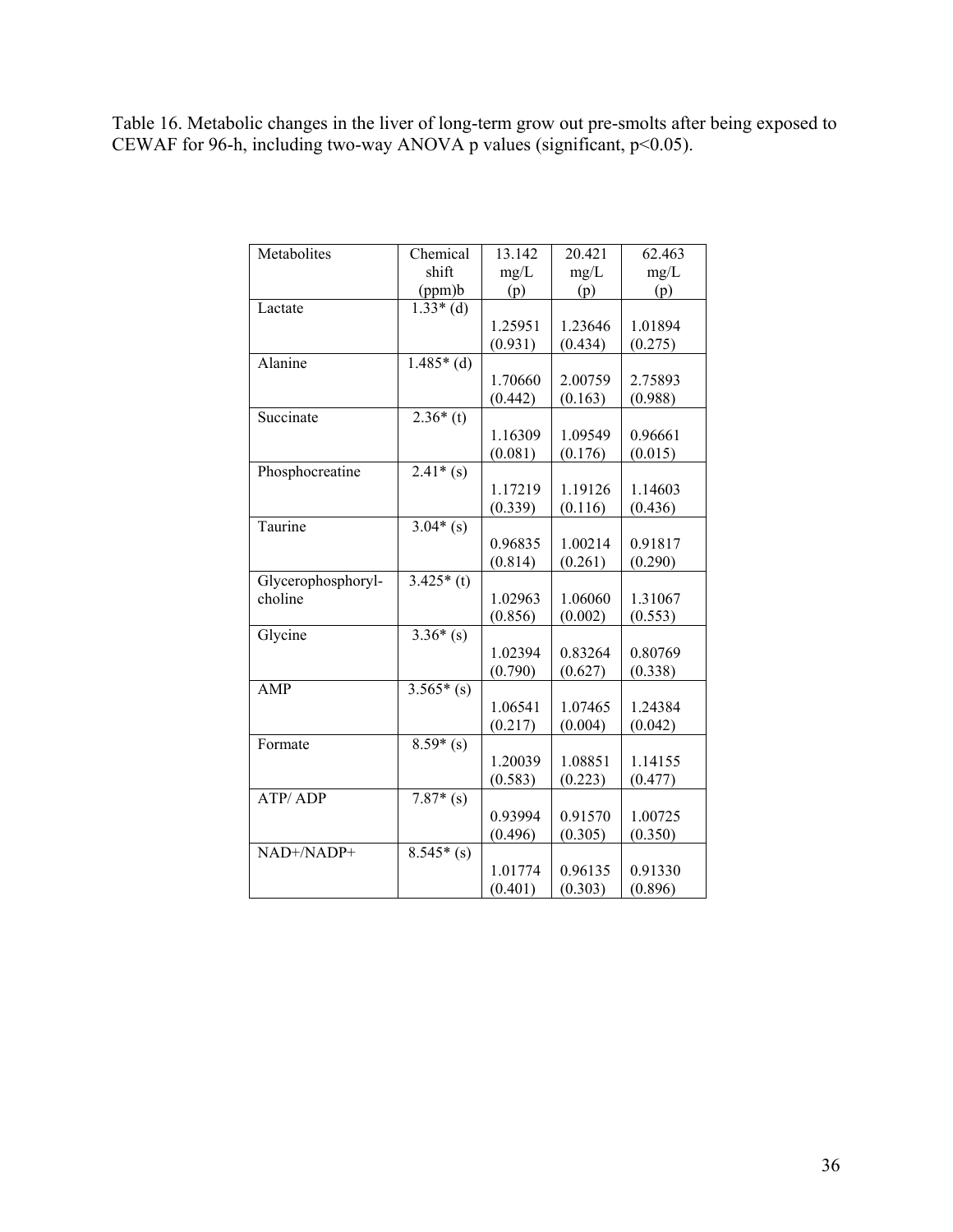Figure 14. Changes in metabolites in liver tissue after long-term grow out include NAD+/NADP+ (a), AMP (b), ATP/ ADP (c), formate (d), glycine (e), taurine (f), glycerophosphorulcholine (g), phosphocreatine (h), succinate (i), alanine (j), lactate (k).  $a.$  b.

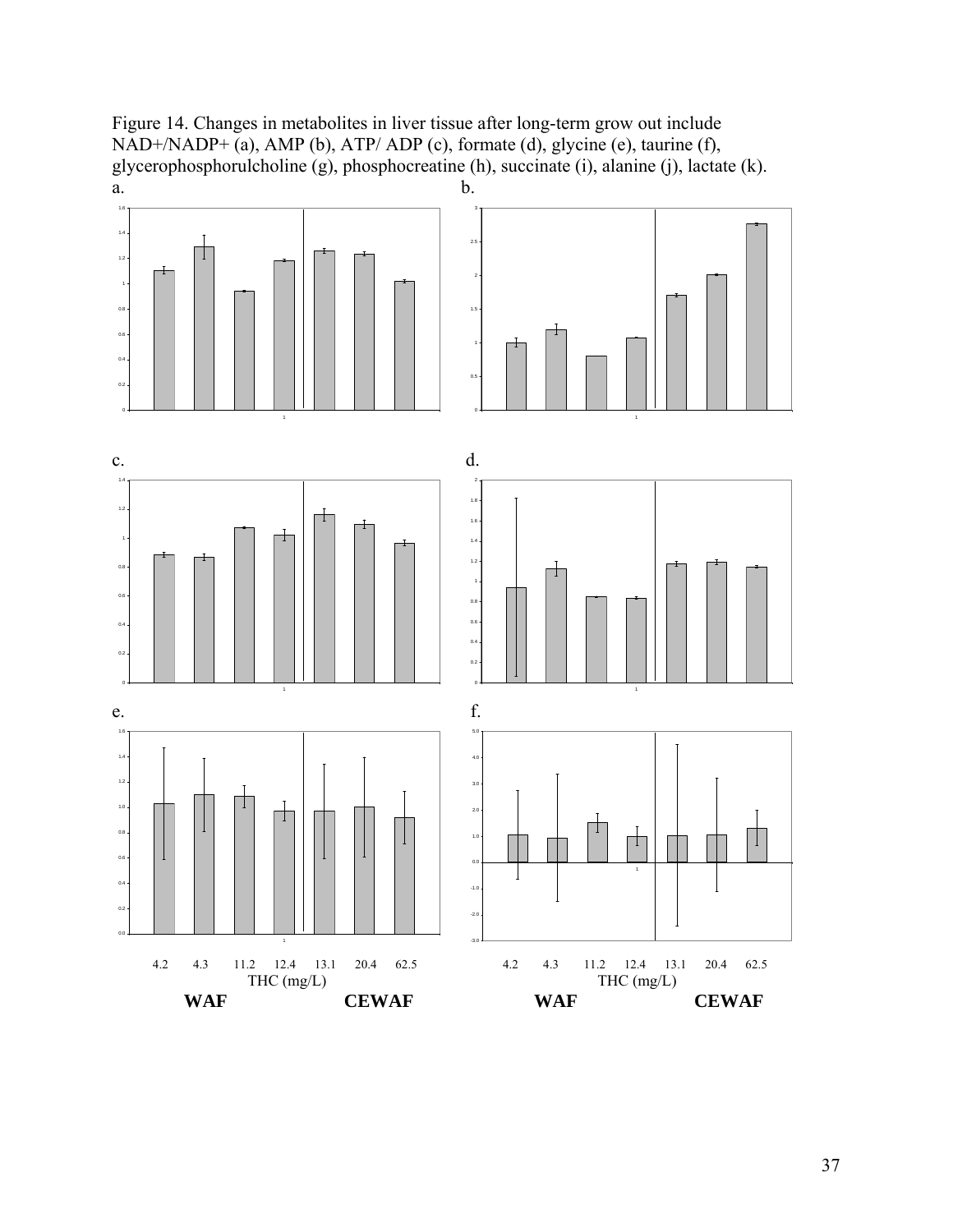

**4.11 Long-Term Growth** 

One goal of this study was to assess impacts of short-term exposures to WAF and CEWAF on long-term growth of salmon pre-smolts. Surviving pre-smolts from all WAF and CEWAF tests were weighed upon test termination and placed in 3-ft diameter culture tanks for long-term growth and metabolomic analyses. Final growth measurements were completed on all WAF and CEWAF cultures as of November 2, 2007; these data are presented in Figures 4-9. Despite the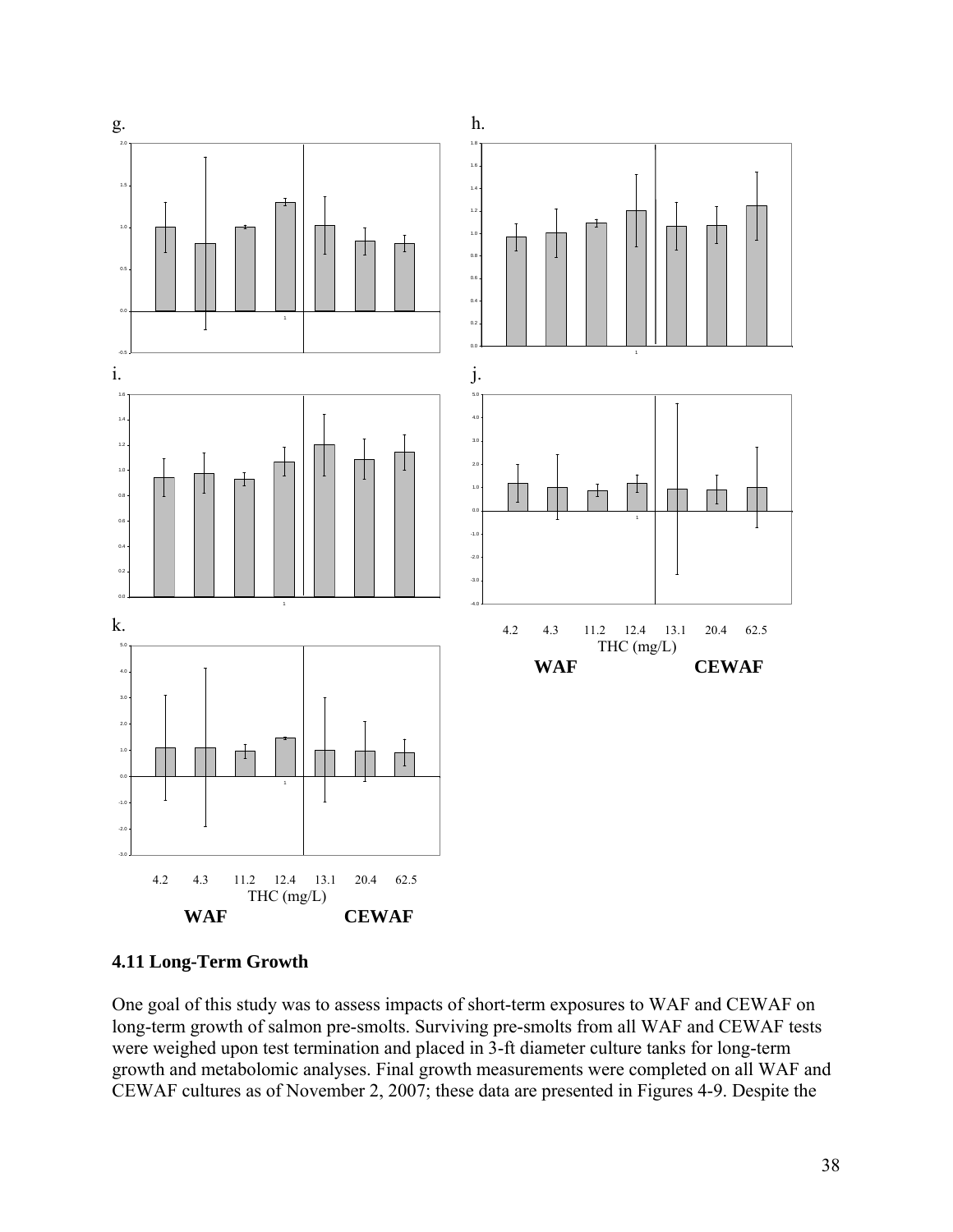mortality associated with chronic bacterial and pathogen infections in these cultures, sufficient fish remained to allow growth measures over approx. 90 days. As described above, these fish required continued treatments with antibiotics and formalin until the final month of culture, when survival rates stabilized.

Continual growth (as wet weight) was observed in all control fish from all tests, except for control fish from the third WAF test (Figure 17). The reason for the lack of control growth in this test is not clear; like all of the cultures, these fish were fed by hand using the same feed and feeding rates as the other cultures. Growth data from the three WAF tests do not indicate any consistent residual effects of short-term WAF exposure on long-term growth of salmon smolts (Figures 15-17). Surviving fish from 2 g/L oil loading treatment from WAF #2 did not grow (Figure 16), but there were insufficient fish in this culture to draw conclusions regarding oil effects. The majority of fish from the CEWAF tests also grew at rates roughly similar to the control fish (Figure 18-20). The one exception was lower growth observed in fish from the 0.25 g/L loading in the CEWAF #2 (Figure 19).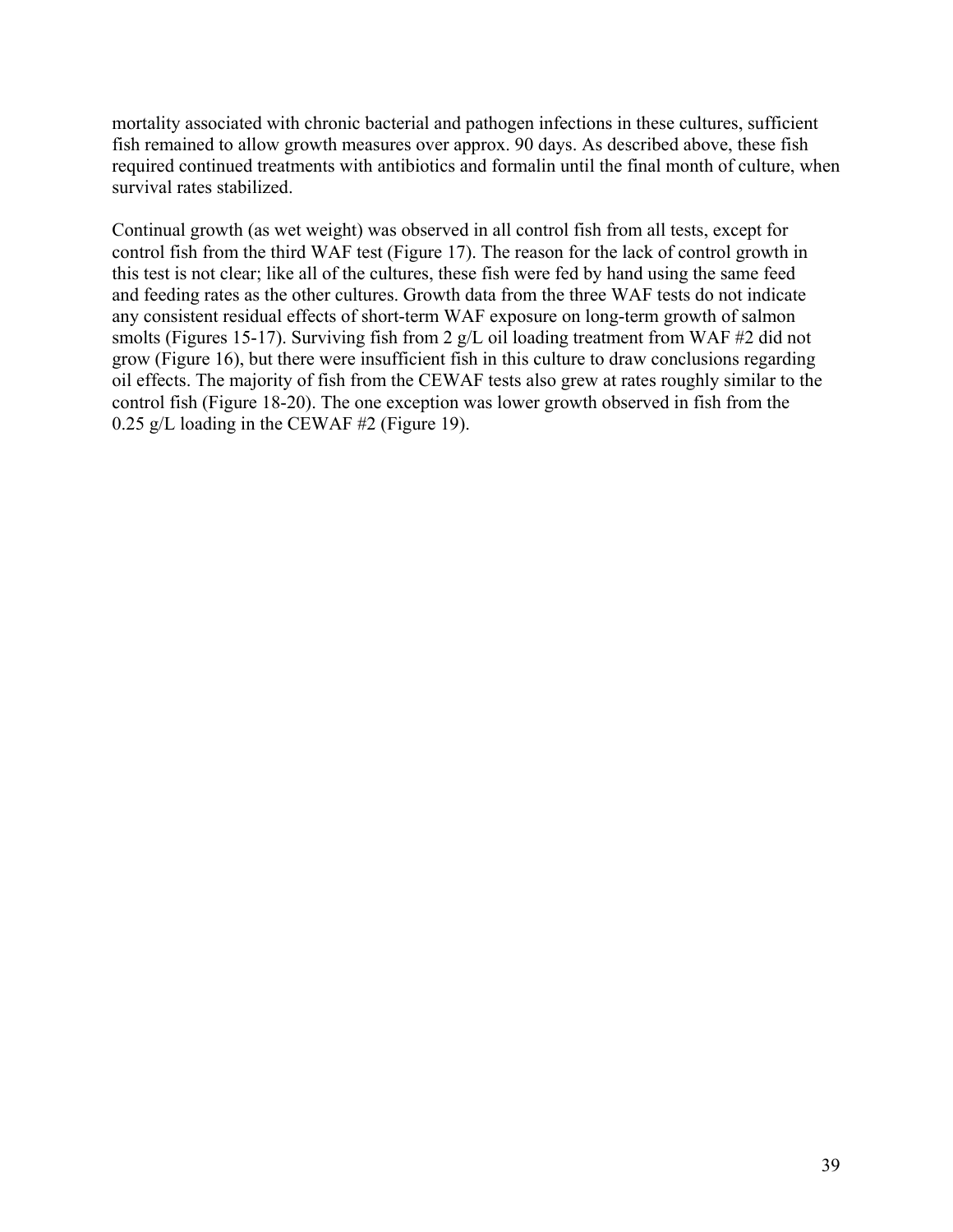

Figure 15. Growth of smolts 99 days after 96-h exposure of pre-smolts to WAF #1.



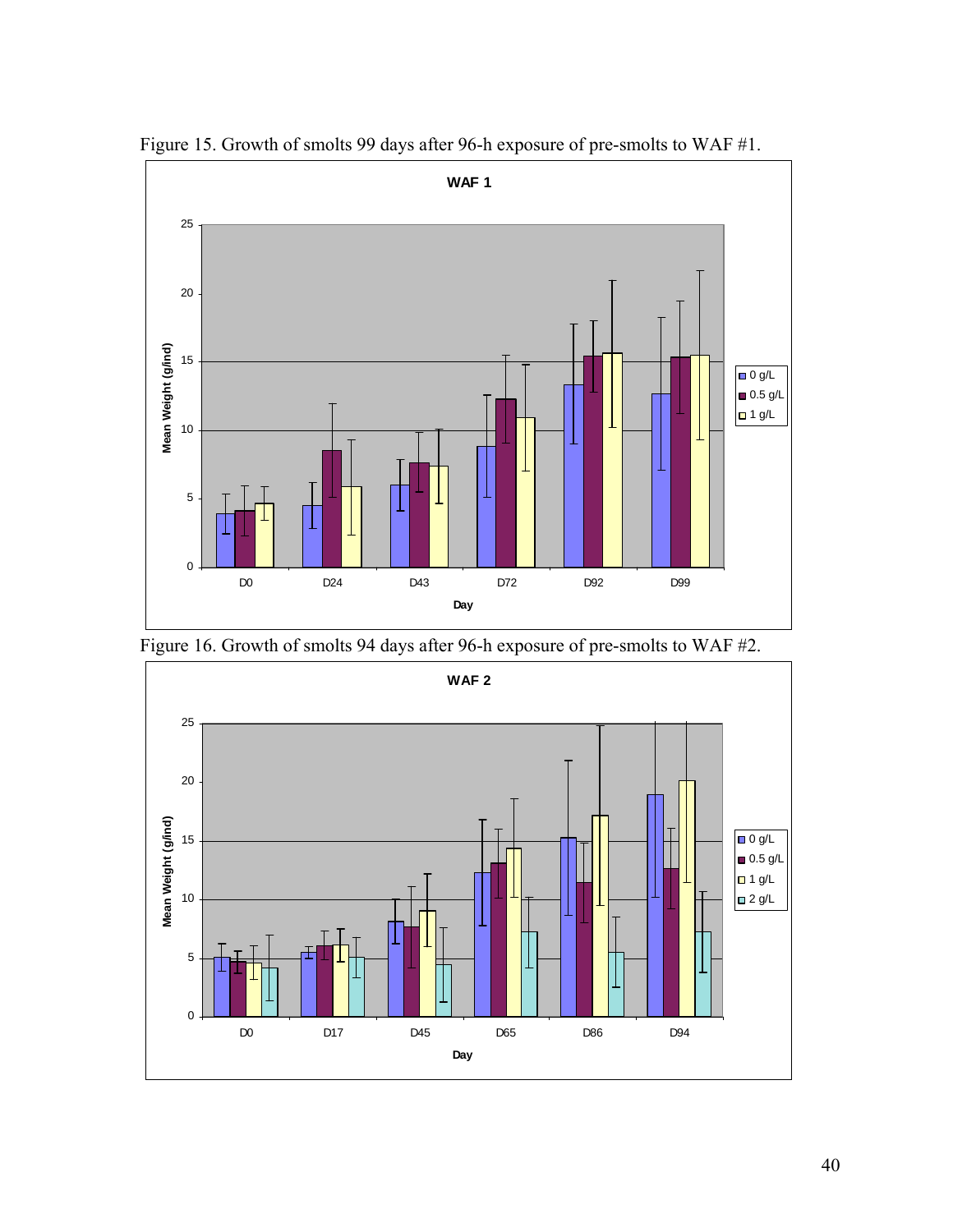

Figure 17. Growth of smolts 94 days after 96-h exposure of pre-smolts to WAF #3.



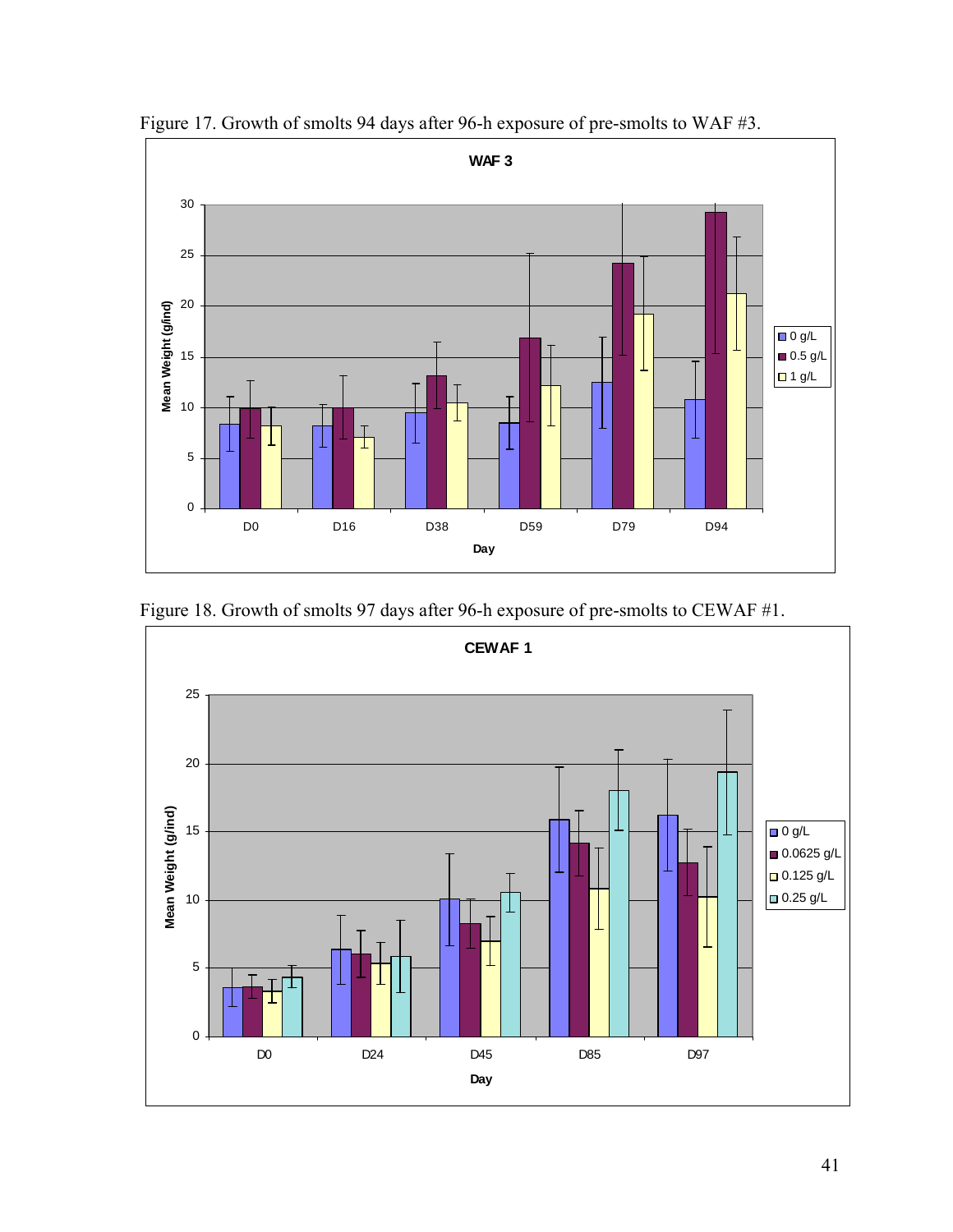

Figure 19. Growth of smolts 87 days after 96-h exposure of pre-smolts to CEWAF #2.

Figure 20. Growth of smolts 94 days after 96-h exposure of pre-smolts to CEWAF #3.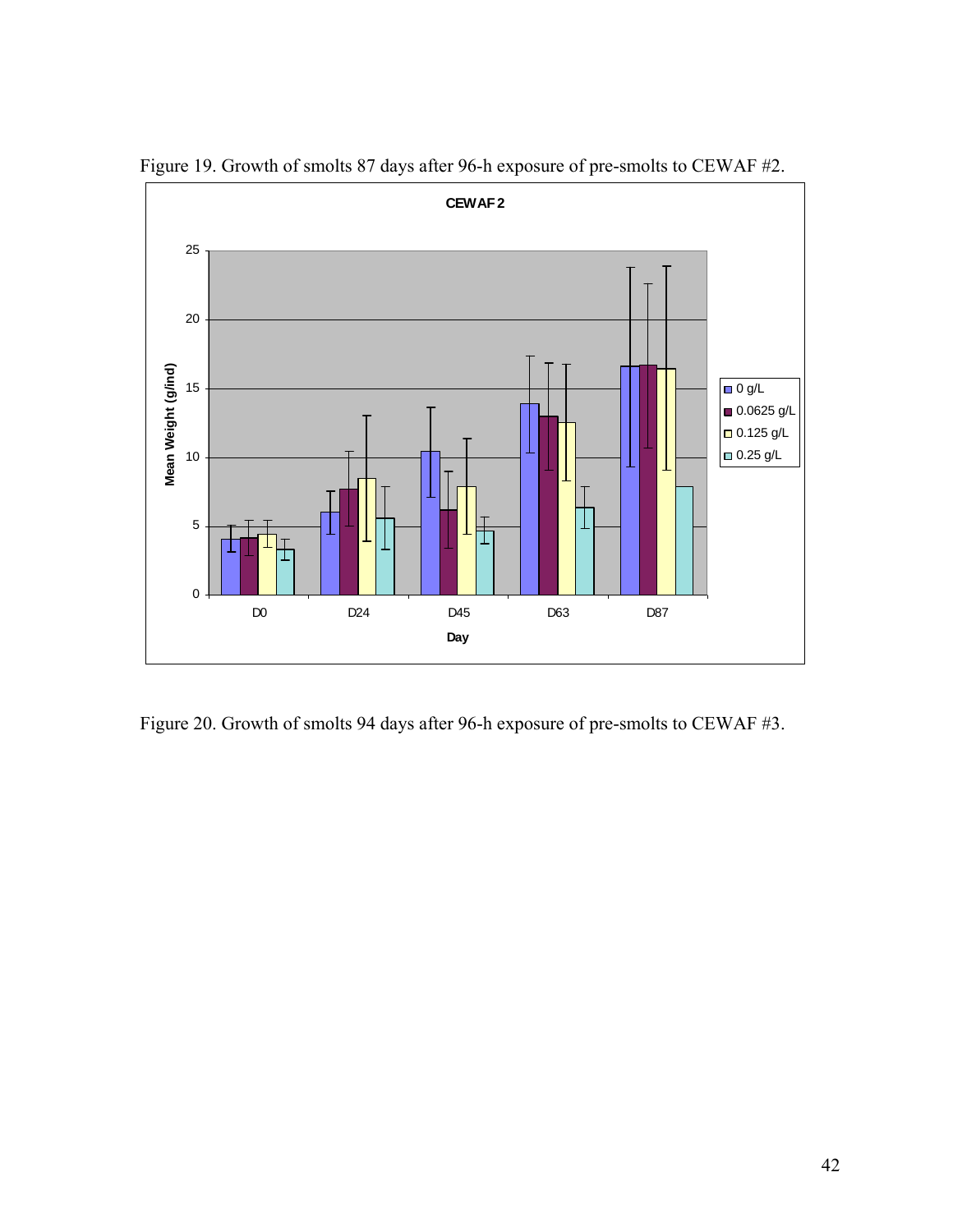

## **4.11.1 Effects of WAF and CEWAF on Long-Term Growth of Smolts**

Because of poor survival in the previous (2005) experiments with seawater-acclimated smolts, two experiments were repeated as part of the current pre-smolt project. Two experiments were conducted with seawater-acclimated salmon smolts to assess effects of WAF and CEWAF on long-term growth. Water samples from these experiments were analyzed for TPH and BTEX to allow calculation of THC. Based on THC, LC50s from the summer 2007 WAF and CEWAF smolt exposures were comparable to those reported in the previous project (9.7 mg/L THC and 90.9 mg/L THC for WAF and CEWAF, respectively).

Continual growth was observed in surviving fish from both WAF and CEWAF exposures. No effect on long-term growth was observed after 96-h exposures to either WAF (Figure 21) or CEWAF (Figure 22).

Figure 21. Growth of salmon smolts 94 days after 96-h exposure of smolts to WAF #1.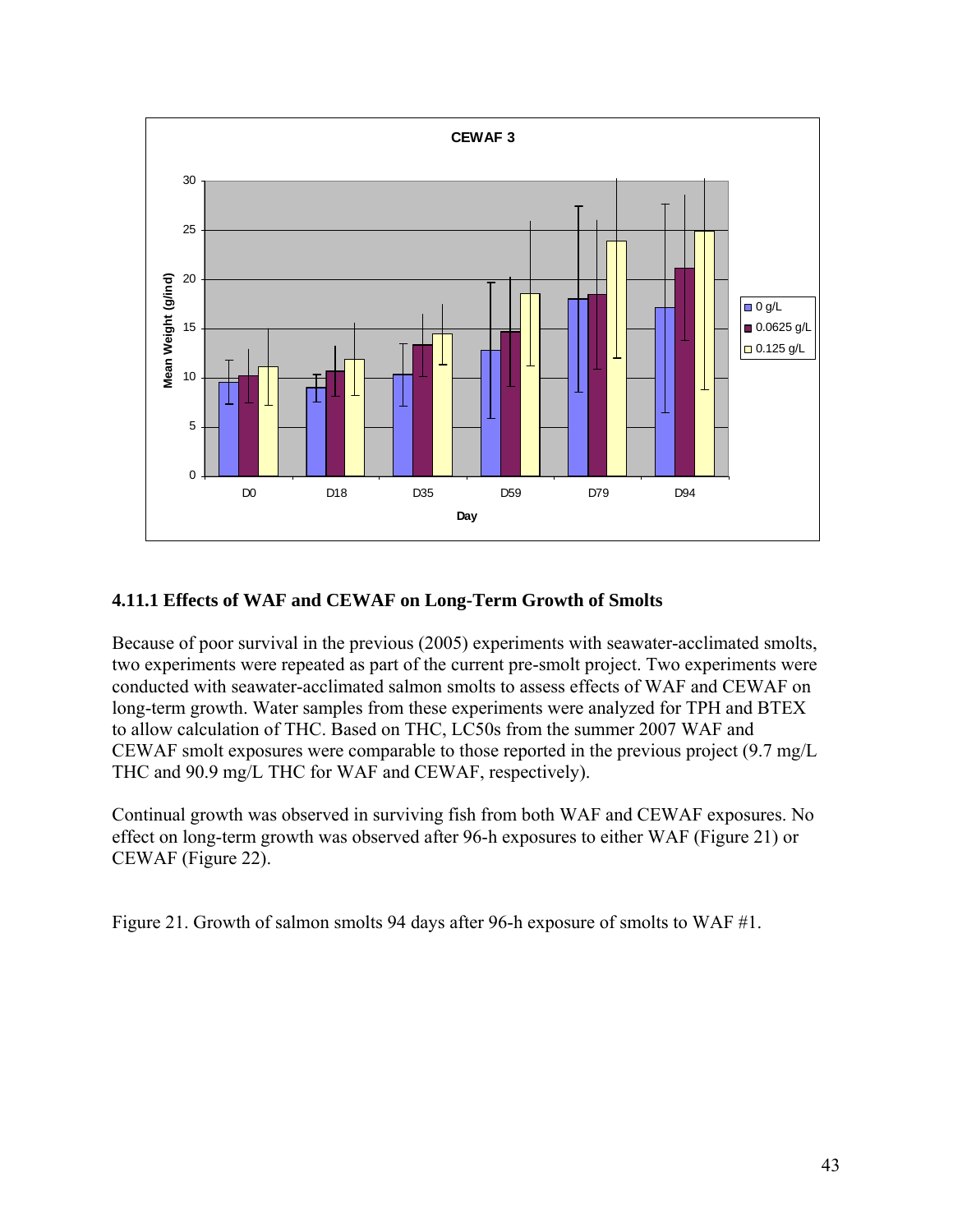

Figure 22. Growth of salmon smolts 93 days after 96-h exposure of smolts to CEWAF #1.

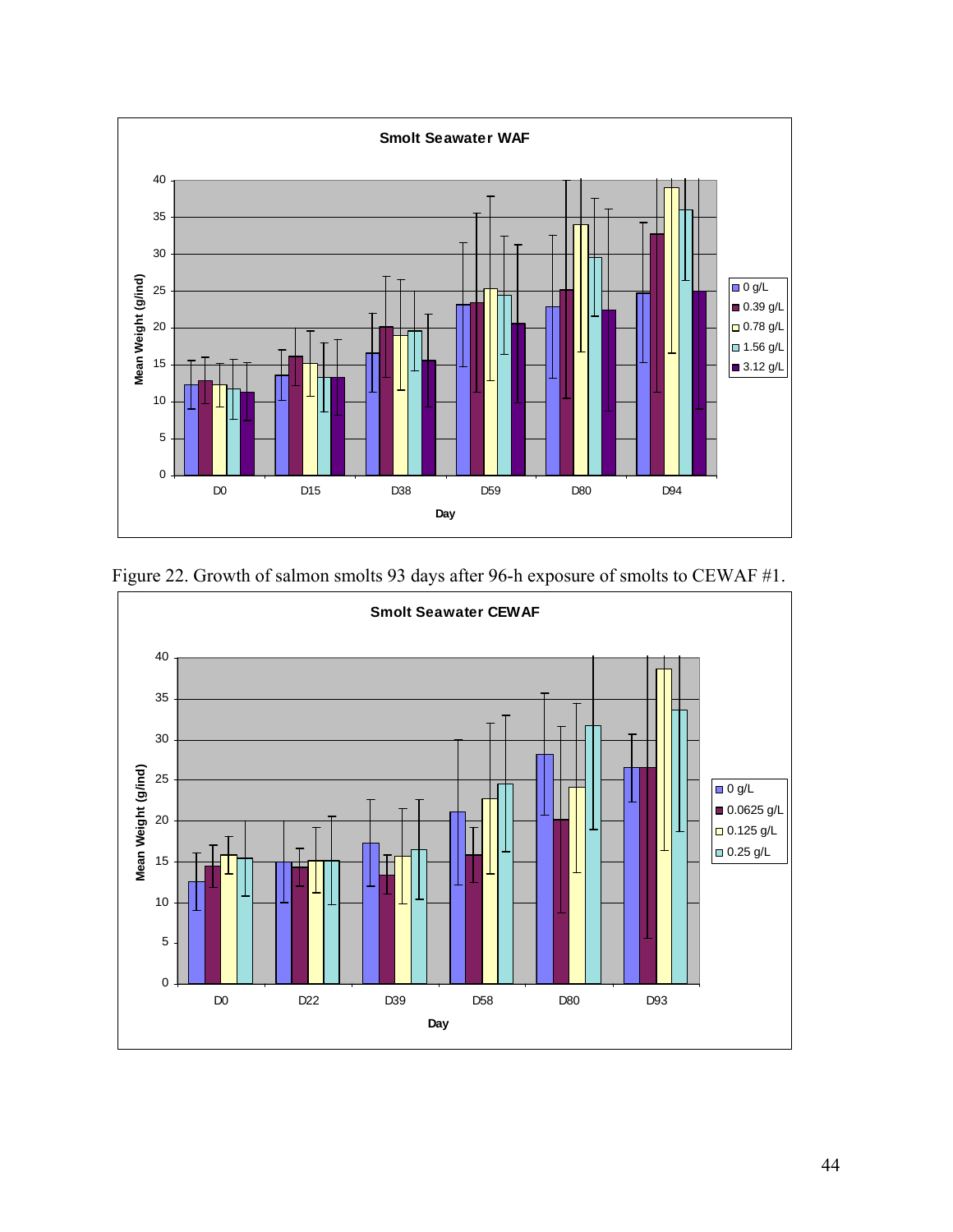## **4.11.2 Specific Metabolic Changes in Muscles after Long-Term Growth of Smolts Exposed to WAF and CEWAF**

Muscle and liver tissue from the long-term growth fish were analyzed in the same manor as for the salmon pre-smolts. PCA scores plots and loadings plots were constructed and peaks which displayed the greatest change in the loadings plots were identified. Metabolic changes were also determined by calculating the ratio of the average peak area of the treatment over the average peak area of the control for each test (Table 17 and Table 18). The metabolic changes indicate that an increase or decrease of a metabolite, within the muscle tissue, may be dose, treatment and metabolite dependent. A summary of metabolic changes in muscle tissues due to increasing WAF and CEWAF doses is provided in Figure 23. Specific changes include the increase of glutamate and the decrease of alanine after WAF exposure.

|                    | Chemical    | 3.574   | 5.586   | 8.171   | 10.869  | 11.82   |
|--------------------|-------------|---------|---------|---------|---------|---------|
| Metabolites        | shift       | mg/L    | mg/L    | mg/L    | mg/L    | mg/L    |
|                    | (ppm)b      |         |         |         |         |         |
| Lactate            | $1.33*(d)$  |         |         |         |         |         |
|                    |             | 0.95750 | 0.59705 | 0.57118 | 0.82278 | 0.77480 |
| Alanine            | $1.485*(d)$ |         |         |         |         |         |
|                    |             | 1.29203 | 2.22446 | 2.14831 | 1.40468 | 1.12683 |
| Succinate          | $2.41*(s)$  |         |         |         |         |         |
|                    |             | 0.76298 | 0.99430 | 1.47159 | 1.08951 | 1.19042 |
| Phosphocreatine    | $3.04*(s)$  |         |         |         |         |         |
|                    |             | 0.94967 | 1.00169 | 1.01317 | 0.40363 | 1.14834 |
| Taurine            | $3.425*(t)$ |         |         |         |         |         |
|                    |             | 1.43708 | 1.23047 | 1.12654 | 1.23929 | 1.81631 |
| Glycerophosphoryl- | $3.36*(s)$  |         |         |         |         |         |
| choline            |             | 0.75736 | 0.30945 | 0.77505 | 0.00046 | 0.11150 |
| Glycine            | $3.565*(s)$ |         |         |         |         |         |
|                    |             | 0.98835 | 1.05755 | 1.04793 | 1.02008 | 0.98371 |
| AMP                | $8.59*(s)$  |         |         |         |         |         |
|                    |             | 0.87434 | 0.99948 | 0.91539 | 0.44286 | 1.05588 |
| Formate            | $8.43*(s)$  |         |         |         |         |         |
|                    |             | 1.15968 | 1.22240 | 1.20188 | 1.46345 | 1.82179 |
| ATP/ADP            | $8.545*(s)$ |         |         |         |         |         |
|                    |             | 1.13561 | 0.97530 | 0.92106 | 0.86125 | 0.59303 |
| NAD+/NADP+         | $8.84*(d)$  |         |         |         |         |         |
|                    |             | 0.90528 | 0.75176 | 0.77037 | 0.63658 | 0.81699 |

Table 17. Metabolic changes in the muscle of long-term grow out smolts after 96-h WAF exposure.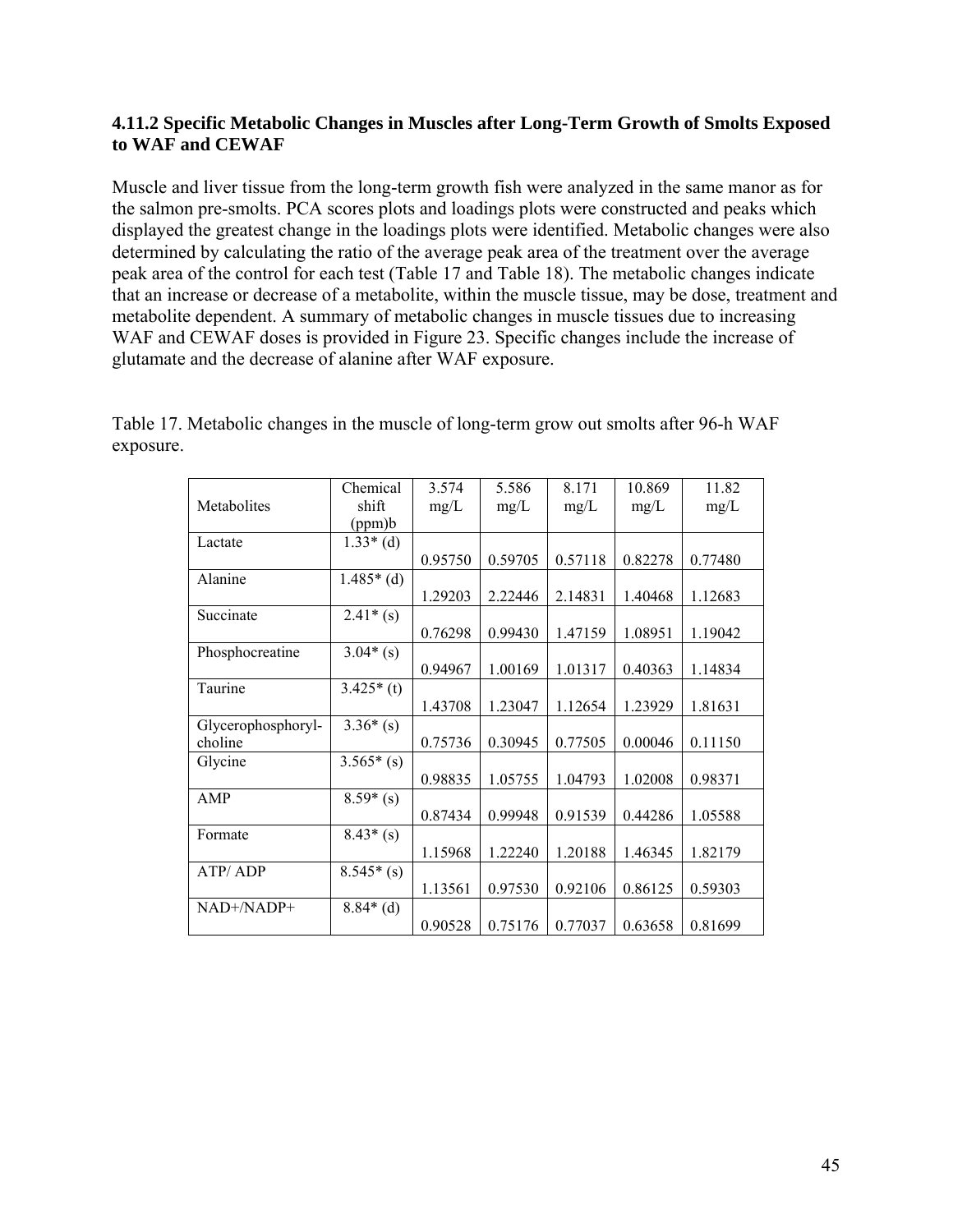Table 18. Metabolic changes in the muscle of long-term grow out smolts after 96-h CEWAF exposure.

|                    | Chemical    | 17.958  | 39.182  | 110.539 |
|--------------------|-------------|---------|---------|---------|
| Metabolites        | shift       | mg/L    | mg/L    | mg/L    |
|                    | (ppm)b      |         |         |         |
| Lactate            | $1.33*(d)$  |         |         |         |
|                    |             | 0.87176 | 0.91619 | 0.89113 |
| Alanine            | $1.485*(d)$ |         |         |         |
|                    |             | 1.14672 | 1.19135 | 1.10226 |
| Succinate          | $2.36*(t)$  |         |         |         |
|                    |             | 1.13410 | 1.15942 | 1.01498 |
| Phosphocreatine    | $2.41*(s)$  |         |         |         |
|                    |             | 1.02701 | 1.05788 | 1.04532 |
| Taurine            | $3.04*(s)$  |         |         |         |
|                    |             | 0.91375 | 0.73597 | 0.85172 |
| Glycerophosphoryl- | $3.425*(t)$ |         |         |         |
| choline            |             | 0.94921 | 0.91692 | 0.91481 |
| Glycine            | $3.36*(s)$  |         |         |         |
|                    |             | 1.03969 | 1.05273 | 1.03506 |
| AMP                | $3.565*(s)$ |         |         |         |
|                    |             | 0.97517 | 0.86463 | 1.05485 |
| Formate            | $8.59*(s)$  |         |         |         |
|                    |             | 0.98291 | 0.89049 | 1.01297 |
| ATP/ADP            | $7.87*(s)$  |         |         |         |
|                    |             | 1.09650 | 0.81069 | 0.88812 |
| NAD+/NADP+         | $8.545*(s)$ |         |         |         |
|                    |             | 0.95805 | 1.06875 | 1.07196 |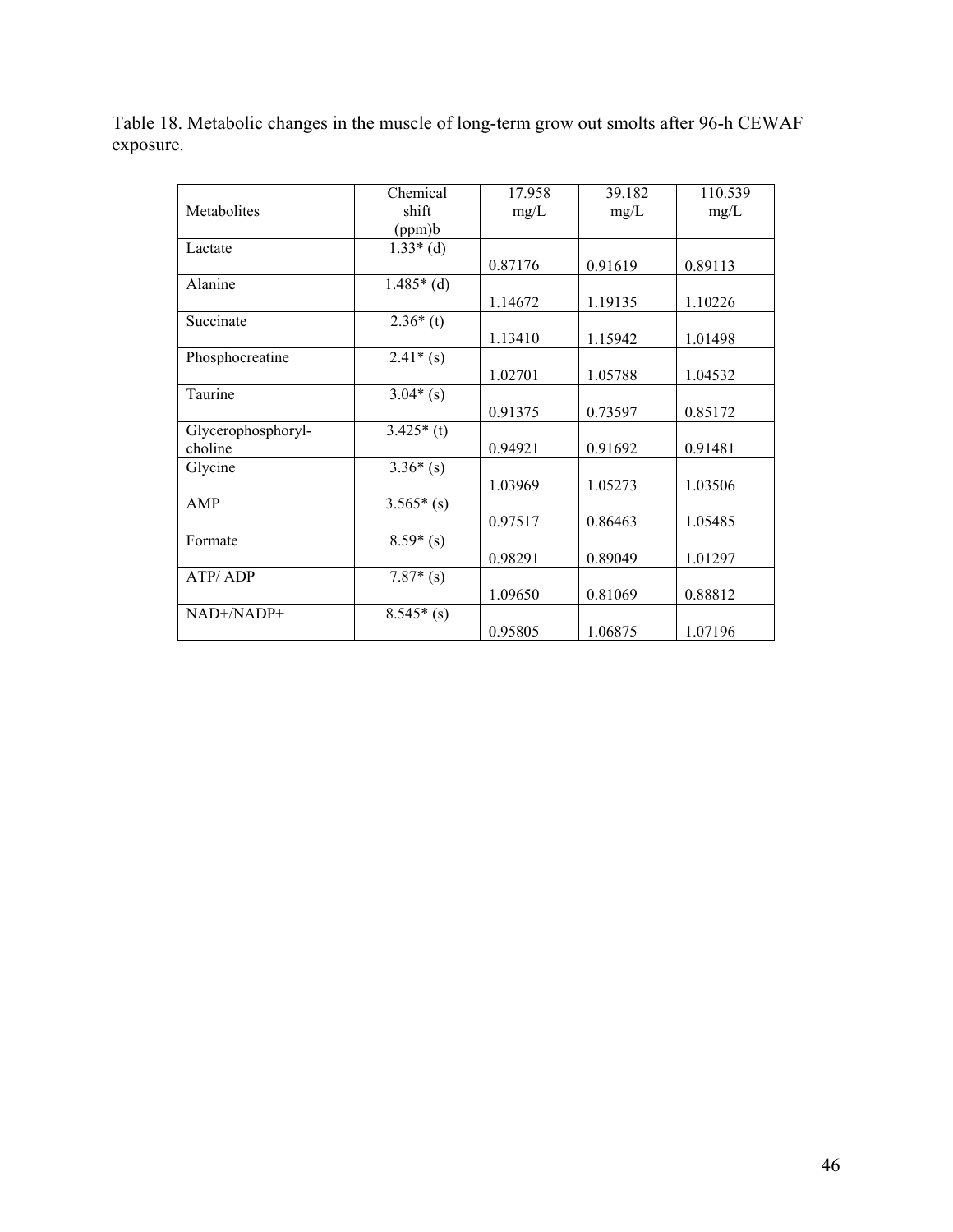Figure 23. Changes in metabolites from muscle tissue after long-term grow out of smolts include AMP (a), ATP/ ADP (b), histidine (c), glycine (d), taurine (e), glycerophosphorylcholine (f), phosphocreatine (g), succinate (h), glutamtate (i), alanine (j), lactate (k).



 $g.$  h.

47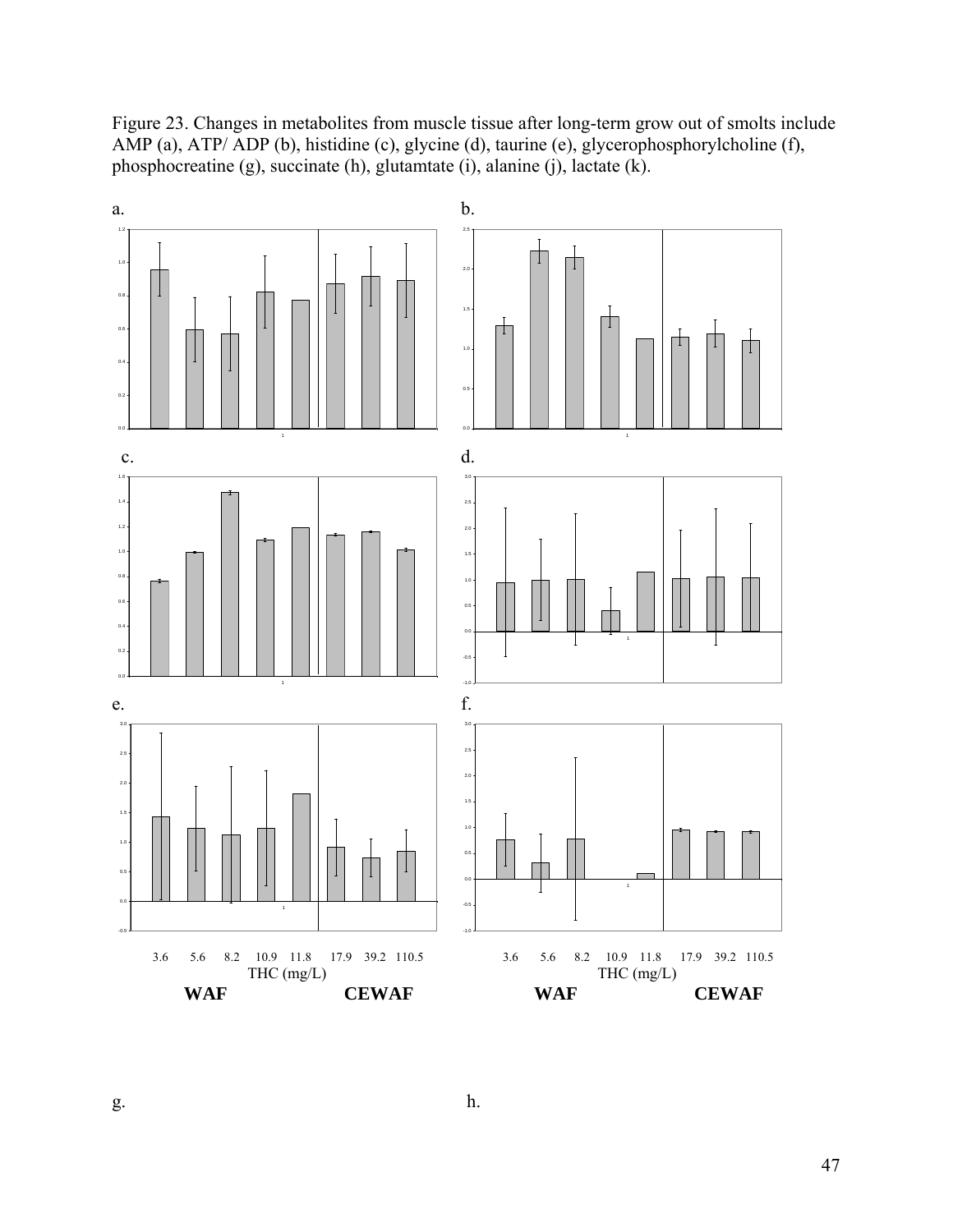

#### **5.0 Discussion**

## **5.1 Relative Toxicity of Dispersed and Non-Dispersed Oil**

Our results show that based on THC, the mean  $LC_{50}$  of the WAF tests ( $LC_{50} = 7.56$  mg/L THC) was approximately six-fold lower than that of the CEWAF tests ( $LC_{50} = 48.6$  mg/L THC). This suggests that although there were much higher concentrations of total hydrocarbons present in the CEWAF solutions, hydrocarbon bioavailability to salmon pre-smolts was lower under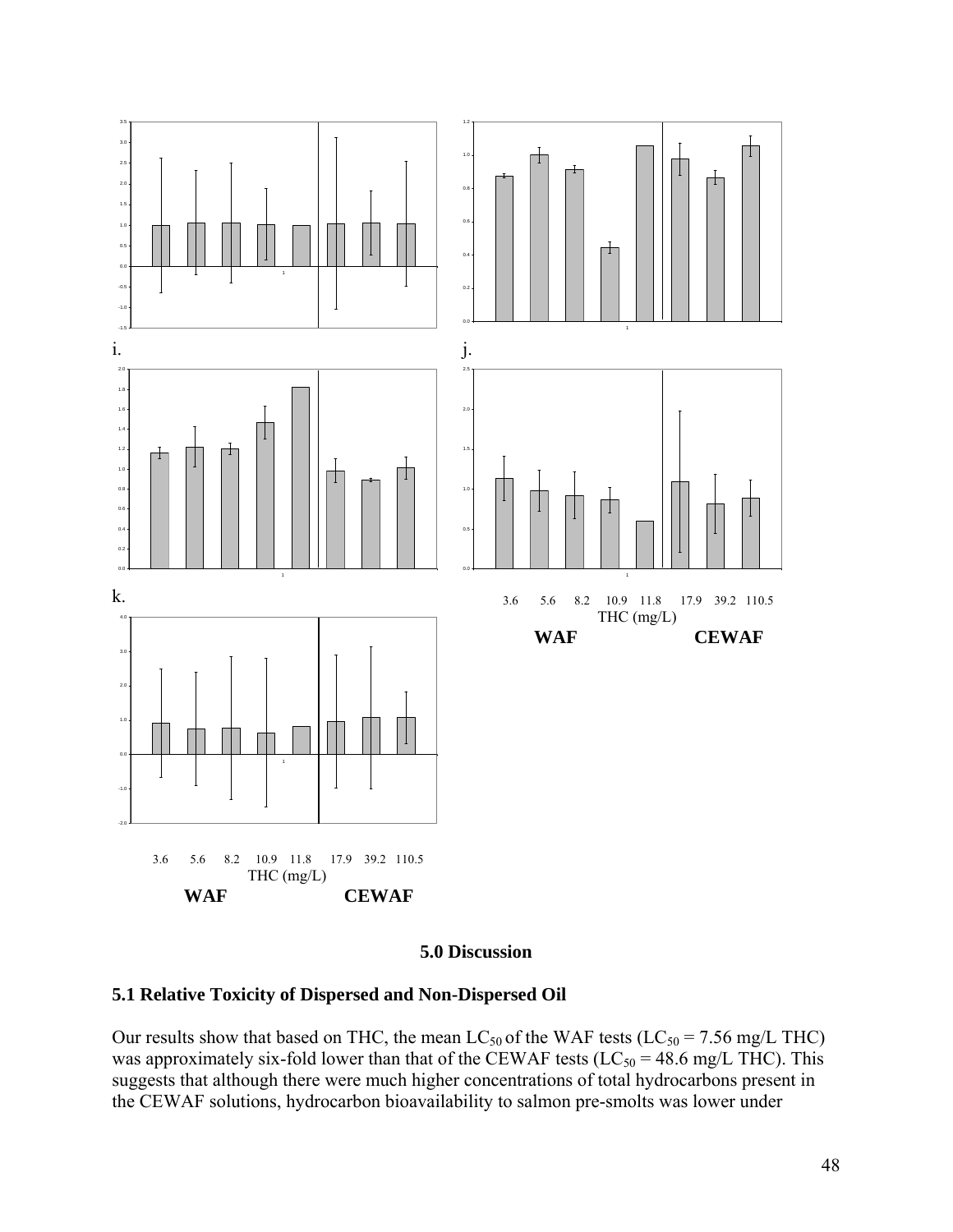dispersed conditions. The current results were similar to those observed in the previous project exposing Chinook salmon smolts to WAF and CEWAF. There was a greater disparity in response of smolts to WAF and CEWAF compared to pre-smolts; the mean  $LC_{50}$  of the smolt WAF tests ( $LC_{50}$  = 7.46 mg/L THC) was approximately 20-fold lower than that of the CEWAF tests ( $LC_{50}$  = 155.93 mg/L THC). Smolt tests conducted as part of the current study had a similar range of  $LC_{50}$ s (9.7 mg/L THC and 90.9 mg/L THC for WAF and CEWAF, respectively).

Reduced hydrocarbon bioavailability in pre-smolt CEWAFs might be attributed to several factors. Addition of dispersant to oil in water results in a multiphase system consisting of dissolved hydrocarbons, dissolved surfactants, micelles, and particulate bulk-oil (Singer *et el.,* 1998). The majority of these constituents are less bioavailable than the lighter hydrocarbon fractions present in WAFs, particularly when compared to the un-weathered PBCO WAF used in the present study.

Measures of individual PAHs in these experiments show higher concentrations of PAH constituents in the CEWAF tests, including naphthalenes and the phenanthrene/anthracenes. In comparisons of WAF and CEWAF toxicity using topsmelt larvae (*Atherinops affinis*), Singer *et al.* (1998) also found this species was more sensitive to PBCO WAF than to CEWAF. Their studies included PAH characterizations in both WAF and CEWAF solutions, and they found that WAF solutions of PBCO dispersed with Corexit 9500 were composed of an average of 96% volatiles (compounds chromatographing earlier than naphthalene), whereas CEWAFs contained only 67% volatiles. Singer *et al.* (1998) have noted that CEWAF solution chromatographs are more comparable to bulk oil than those from WAF solutions.

# **5.2 Application of Metabolomics**

NMR-based metabolomics provides a sensitive assessment of the metabolic health of whole organisms. In this study, metabolic changes were characterized at various concentrations of WAF and CEWAF. Large changes in metabolites were often seen before the LC50 values. This approach provides a sensitive indicator of environmental stress and may be used as an early indicator of the health of aquatic organisms when exposed to oil spills.

The research on metabolic responses of salmon pre-smolts to oil provides information on the potential mechanisms of oil toxicity. These experiments, both WAF and CEWAF, appear to result in similar metabolic effects at different concentrations. Exposure to both WAF and CEWAF resulted in an increase of amino acid production, while the production of important fuel molecules decreased within muscle tissue. Amino acids are particularly important for protein synthesis and cellular repair. The imbalance of the supply of amino acids and their use may affect development, growth, reproduction and overall adjustment to stress. These experiments also indicate that metabolic changes are organ specific.

## **5.3 Dose-Dependent Metabolic Changes**

To summarize the metabolic fingerprints and determine the most variance, PCA, an unsupervised analytical method, was employed. Since these experiments were conducted at different times, due to the limitation of equipment, it is likely that the physical state of the fish had changed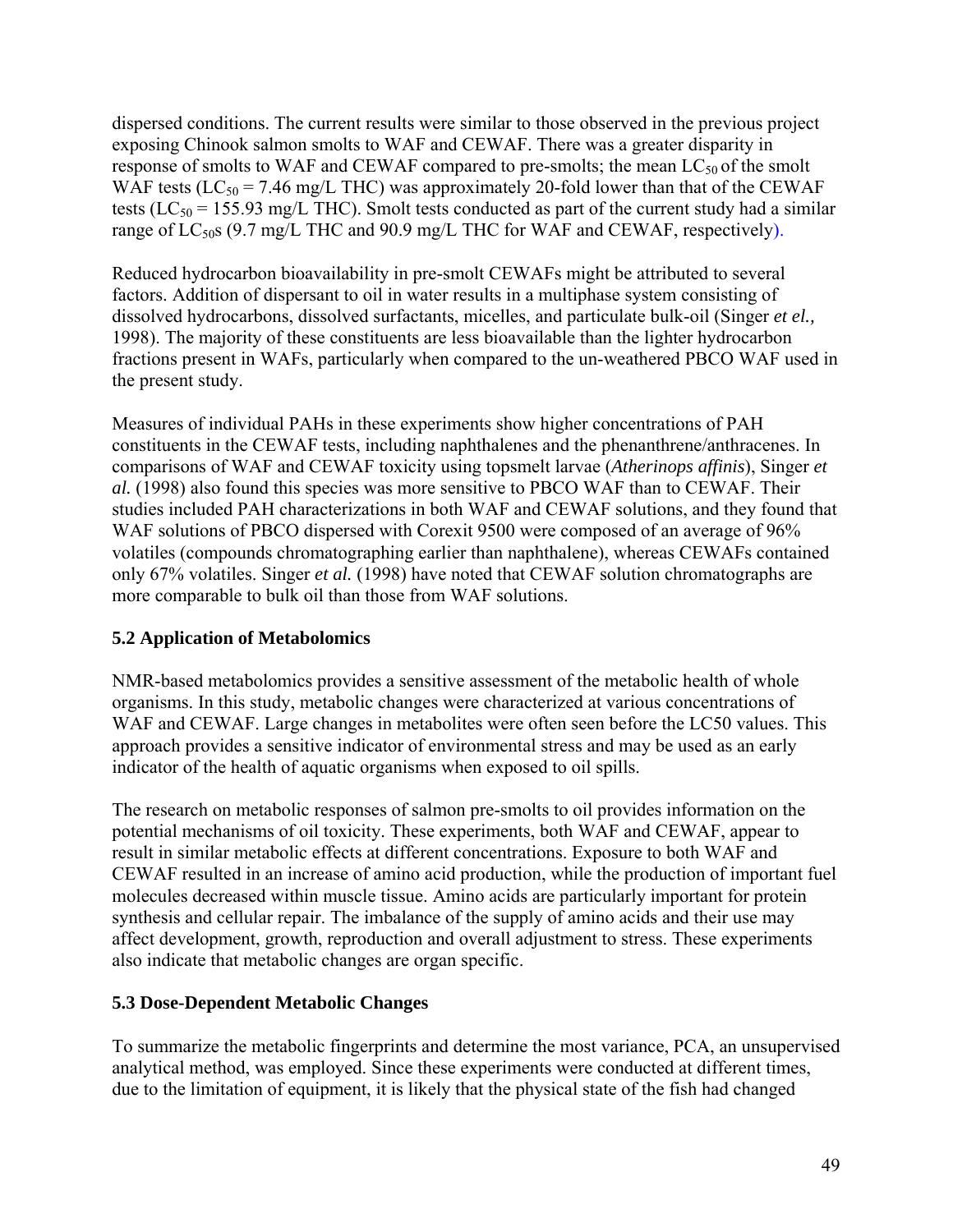during the tests. This may have contributed to the variation among samples, resulting in background noise and the metabolic responses of the fish to be different. Other studies have found age (Plumb *et al.,* 2005), strain and gender (Plumb *et al.,* 2003) to contribute to metabolic variation. It is also possible that experimental conditions may have contributed to the metabolic effects.

To illustrate the similarities between the metabolic profiles, PCA scores plots were constructed. The PCA scores plots of muscle tissue from fish exposed to WAF showed a dose-response, particularly for WAF #3. However, the greatest responses occurred at the middle doses. Although this method is can resolve changes in profiles between doses, it is not able to identify any dose-response trends for each metabolite.

Results from the PCA of liver tissue do not identify any trend any dose-response trends. Although the PCA scores plots separate the metabolic profiles and have no trend, there may be specific metabolites containing a dose-response relationship.

## **5.4 Role of Endogenous Metabolites**

In the experiments of both the WAF and CEWAF acute and long-term grow out; of muscle tissue, the identified metabolites and the metabolic effects appear to be similar. An increase of amino acids may have resulted from protein breakdown to repair cell injury, or the formation of carbon backbones necessary for the synthesis of important substrates such as succinate. The imbalance of the supply of amino acids and their use may affect development, growth, reproduction and overall adjustment to stress.

Metabolites that were abundant within the muscle tissue, ATP/ ADP, AMP, phosphocreatine, glycerophosphorylcholine, and succinate play specific roles during metabolism.

The levels of energy compounds ATP, ADP, and AMP all resulted in changes relative to one another. Since these compounds differ by one phosphate group, it is obvious that the increase in AMP and the decrease of ATP/ADP for WAF are related. For CEWAF, there is a definite decrease in AMP, where ATP/ADP levels out. This indicates that the ATP/ ADP are not being overexerted as an energy source.

Phosphocreatine decreased in the acute study when exposed to WAF, while it increased when exposed to CEWAF. A significant change in phosphocreatine was only observed at the high dose of CEWAF. This metabolite is important in buffering the production of ATP. Phosphocreatine will donate its phosphate group to ADP in order to produce more ATP for energy consumption. In the muscle tissue, the relationship between phosphocreatine and ATP is apparent. Both substrates decrease, after being exposed to WAF for both experimental studies. A decrease in phosphocreatine was also observed in medaka embryos that were exposed to trichloroethylene (Viant *et al.,* 2005a). Other studies observing a decrease in phosphocreatine include eyed eggs of Chinook salmon exposed to pesticides (Viant *et al.,* 2006) and juvenile steelhead trout subjected to heat stress (Viant *et al.,* 2003a). These studies also indicate the relationship between phosphocreatine and ATP. For the CEWAF exposure, ATP levels out while phosphocreatine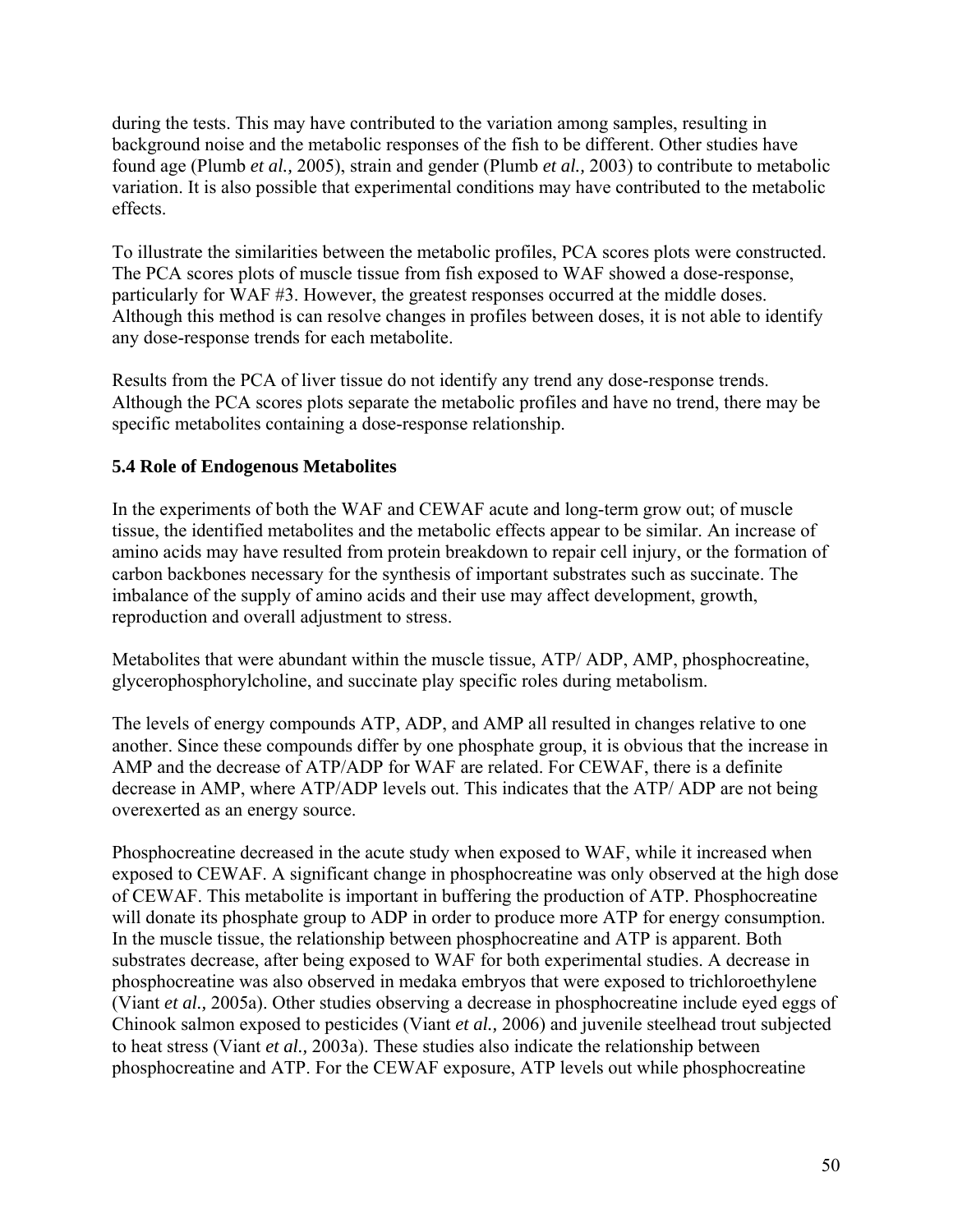increases. This suggests that there may be another source of ATP when the use of phosphocreatine is not necessary.

Glycerophosphorylcholine, an osmolyte, is found within cells and maintains both cellular volume and fluid balance. A decrease of this metabolite in the acute WAF study and an increase in the long-term CEWAF study was observed. For the CEWAF acute test, a significant change was observed at the lowest dose. When this metabolite decreases within cells, the total osmolyte concentration is affected and may impact osmotic stress and increase the need for cellular repair.

Succinate, an important citric acid cycle intermediate, increased after acute WAF exposure and decreased after acute and long-term CEWAF exposures. The reason for this difference in responses between WAF and CEWAF is unclear. At the intermediate doses of WAF, succinate changed significantly. This metabolite shows that the WAF and CEWAF do alter the citric acid cycle.

## **5.5 Potential Biomarkers of WAF or CEWAF Exposures**

Several endogenous metabolites identified within muscle and liver tissue may serve as potential biomarkers. Some of the metabolites show consistent changes at various doses which suggest these metabolites can be used as endpoints for WAF and CEWAF toxicity.

Glycerophosphorylcholine, present in both the muscle and liver tissue, could potentially serve as a biomarker for the toxicity of WAF or CEWAF.

# **5.6 Concluding Remarks**

Response decisions regarding the use of dispersants depend on the complex interaction of oil release scenarios with numerous environmental factors that are unique to each oil spill (NRC, 2005). Our results with Chinook salmon pre-smolts provide important toxicological information for spill response decision makers, and suggest that use of dispersant, in this case Corexit 9500, may not result in increased toxicity to migrating salmon. In our study, THC-normalized LC50s from WAF tests were six-fold lower than those from CEWAF tests. Because these experiments used unweathered PBCO, these results likely represent a worse-case scenario where dispersant is applied shortly after a spill. In the majority of real-world spill situations, a considerable amount of weathering would be expected before dispersant application. Because lighter hydrocarbon fractions would be the first to volatilize, these fractions would rapidly decrease in most spill situations. Therefore, under field conditions we would expect less of a disparity between toxicities of treated and untreated oil, relative to the results of the current study.

Our results also illustrate the utility of metabolomic analyses for assessing sublethal effects of hydrocarbons on salmon pre-smolts. Metabolomics provide a cost-effective tool for determining subtle impacts of oil on migrating salmon, and may be used to investigate effects of non-lethal hydrocarbon concentrations. Additional work needs to be conducted to identify appropriate metabolic biomarkers which can be linked to long-term impacts of oil exposure.

Our results do not suggest that short-term oil exposures result in long-term growth effects.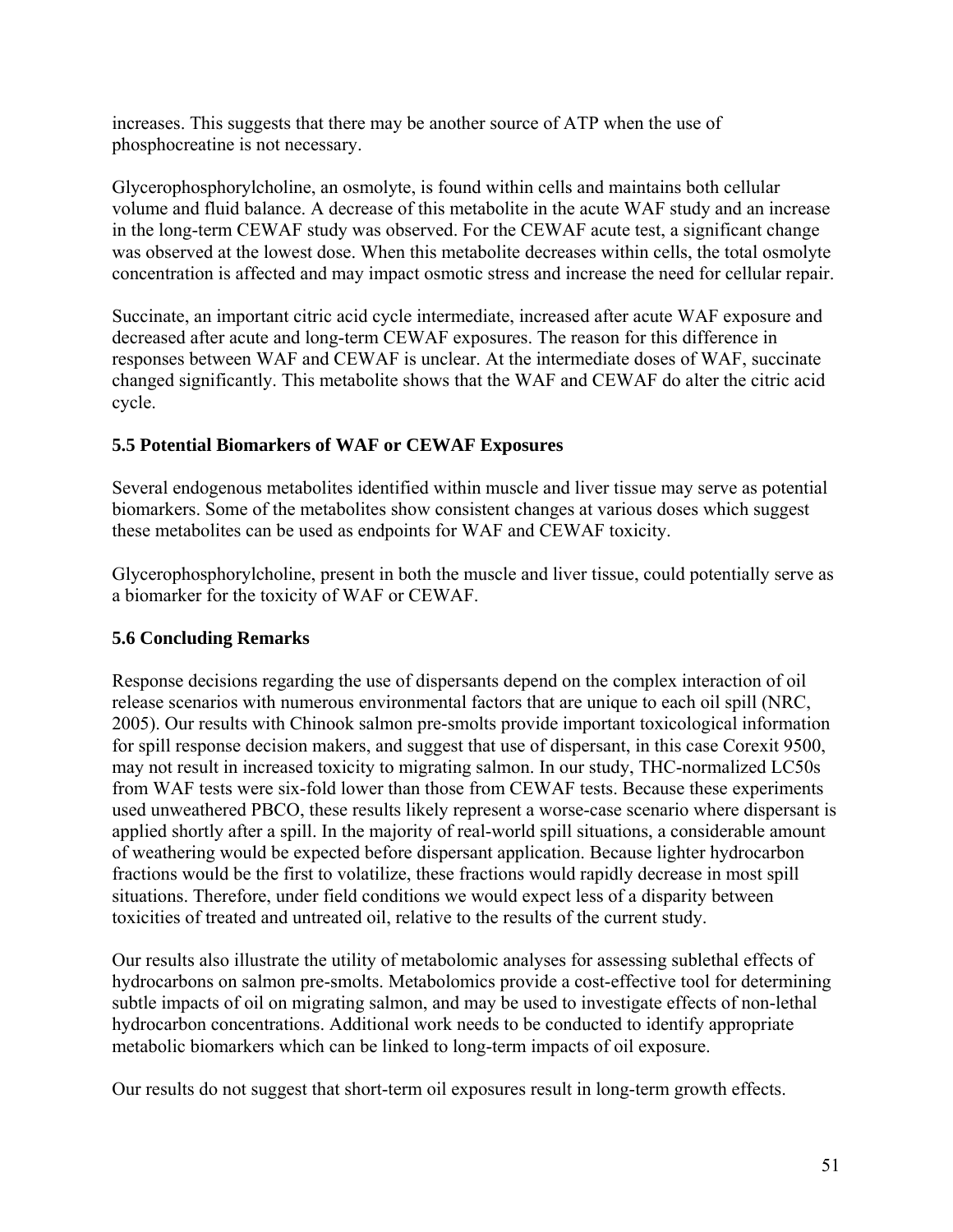The results from the metabolomic analysis do not indicate that the short-term exposures led to any long-term growth effects. After long-term growth was complete, it appears that the metabolic profiles contained the same metabolites as the acute study. There was a definite increase in fuel metabolites, a decrease in glycerophorylcholine and a similar change in succinate as the acute exposures.

## **6.0 Technology Transfer**

Currently, there is limited information available on the effects of oil or chemically-dispersed oil on the pre-smolts of anadromous fishes. The results from this project will provide resource managers and spill responders with basic information on the acute and chronic effects of oil spills on migrating salmon and also provide data to support decisions regarding the advisability of applying dispersants under spill conditions where migrating salmon are present. We are in the process of finalizing papers to be published in peer-reviewed international scientific journals. Results from this project will also be distributed to other agencies that are involved in oil spill response, such as California Department of Fish & Game (CDFG) – Office of Spill Prevention and Response (OSPR), and the UC Davis Oiled Wildlife Care Network (OWCN); both also have provided matching funds for the above project.

#### **7.0 Achievement and Dissemination**

#### **7.1 Publications**

- Lin CY, Viant MR and Tjeerdema RS, 2006. Metabolomics: Methodologies and applications in the environmental sciences. *J. Pestic. Sci.* 31, 245–251 (invited).
- Lin CY, Wu H, Tjeerdema RS and Viant MR, 2007. Evaluation of metabolite extraction strategies from tissue samples using NMR metabolomics. *Metabolomics* 3, 55–67.
- Tjeerdema RS, Lin CY, Anderson BS, Viant MR, Crane DL and Sowby ML, 2007. Effects of oil on the smolts of salmon (*Oncorhynchus tschawytscha*) – preliminary muscle results. *Proceedings of the International Effects of Oil on Wildlife Conference* 9, 220–228 (invited).
- Tjeerdema RS, 2008. Application of NMR-based techniques in aquatic toxicology: Brief examples. *Mar. Pollut. Bull.* 57, 275–279 (invited).
- Anderson, BS, Arenella-Parkerson D, Phillips BM, Crane DL and Tjeerdema RS. Effects of dispersed and undispersed oil on developing topsmelt embryos (*Atherinops affinis*). *Environ. Pollut.* (in press).
- Lin CY and Tjeerdema RS. Ecotoxicology: Crude oil, oil, gasoline and petrol. In: *Encyclopedia of Ecology*  (S. E. Jorgensen, ed.), Elsevier, Oxford, UK (invited; in press).
- Lin CY, Anderson B, Phillips BM, Peng AC, Hsieh F, Viant MR and Tjeerdema RS. Comparative actions of crude and dispersed oil in Chinook salmon smolts as characterized by NMR-based metabolomics. *Metabolomics* (in preparation).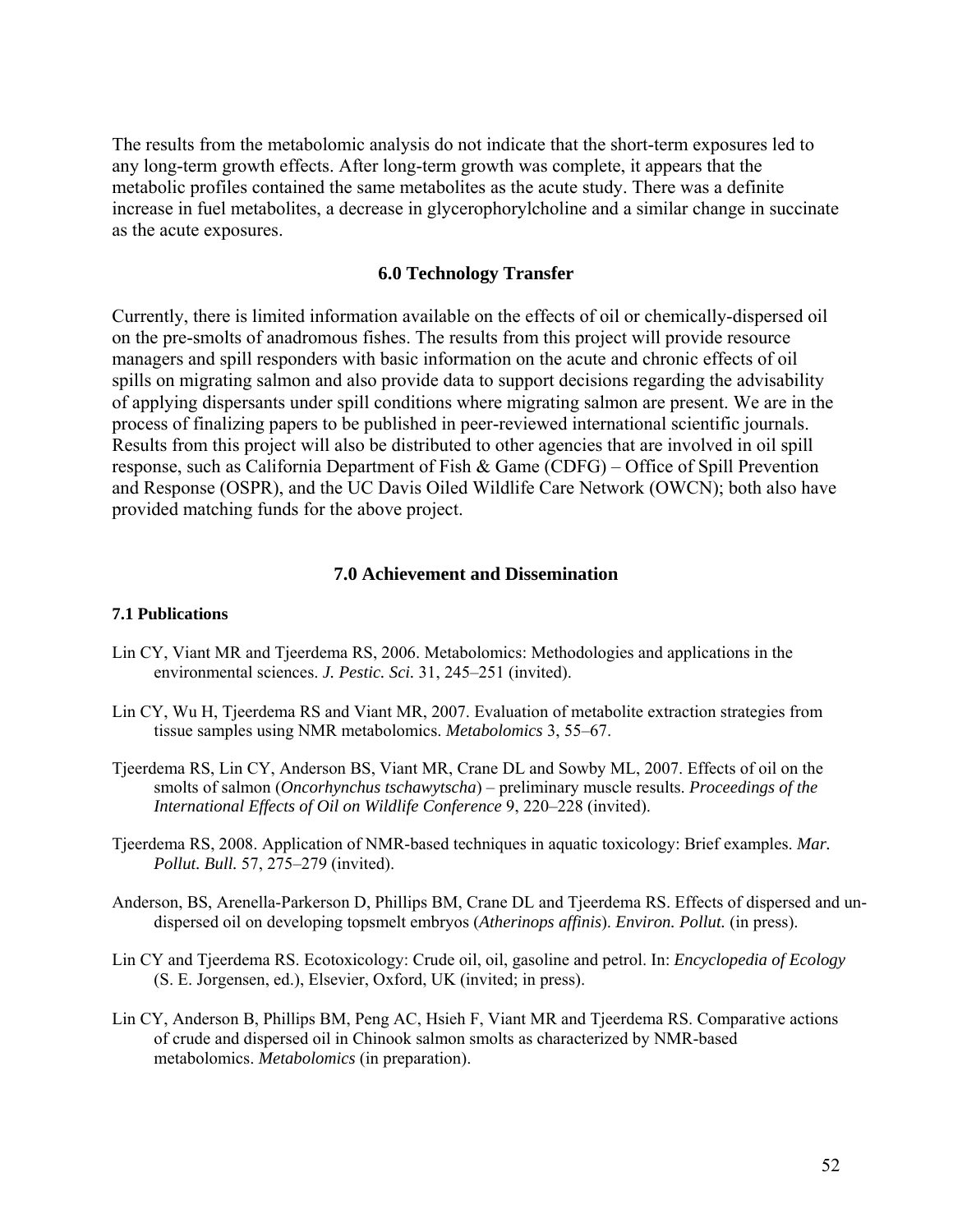Viant MR, Bearden D, Bundy JG, Burton I., Collette T., Ekman D., Karakach T, Lin CY, Rochfort S, de Ropp J, Teng Q, Tjeerdema RS, Walter J. and Wu H. International NMR-based environmental metabolomics intercomparison exercise. *Environ. Sci. Technol.*(in preparation).

#### **7.2 Conference Presentations**

- Tjeerdema RS., MViant MR and Lin CY, 2008. Application of NMR-Based Techniques in Aquatic Toxicology. *Proceedings of the Workshop on Metabolomics and Environmental Biotechnology.*  Environmental Biotechnology Working Group, European Commission – US Task Force on Biotechnology Research, Palma de Mallorca, Spain (invited).
- Van Scoy AR, Lin CY, Anderson BS, Phillips BM, Viant MR and Tjeerdema RS, 2008. Impacts of Crude Versus Dispersed Oil in Salmon as Characterized by NMR-Based Metabolomics**.** *Proceedings of the Workshop on Metabolomics and Environmental Biotechnology.* Environmental Biotechnology Working Group, European Commission – US Task Force on Biotechnology Research, Palma de Mallorca, Spain (invited).
- Tjeerdema RS, Viant MR and Lin CY, 2007. Application of NMR-Based Techniques in Aquatic Toxicology. *Proceedings of the Fifth International Conference on Marine Pollution and Ecotoxicology.* Hong Kong, People's Republic of China (invited keynote address).
- Viant MR, Bearden D., Bundy JG, Burton I, Collette T, Ekman D, Karakach T, Lin CY, Rochfort S, deRopp J, Teng Q, Tjeerdema RS, Walter J and Wu H, 2007. International NMR-based environmental metabolomics intercomparison exercise. *Proceedings of the Society of Metabolomics* Manchester, UK.
- Tjeerdema RS, Lin CY, Anderson BS, Phillips BM, Crane DL, Viant MR and Sowby ML, 2007. Toxic effects of dispersed and non-dispersed oil on salmon smolts (*Oncorhynchus tshawytscha*) using NMRbased metabolomics. *Proceedings of the NOAA Dispersed Oil Research Forum.* Red Bank, NJ (invited).
- Tjeerdema RS, Lin CY, Anderson BS, Phillips BM, Crane DL, Viant MR and Sowby ML, 2007. Toxic effects of dispersed and non-dispersed oil on salmon smolts (*Oncorhynchus tshawytscha*) using NMRbased metabolomics. *Proceedings of the International Effects of Oil on Wildlife Conference.* Monterey, CA (invited)
- Lin CY, Anderson B, Phillips B, Peng A, Hsieh F, Viant M and Tjeerdema R, 2006. Toxic Effects of Dispersed and Non-dispersed Oil on Chinook Salmon Pre-smolts (*Oncorhynchus tshawytscha*) Using Metabolomics. Coastal Response Research Center Workshop "Polycyclic Aromatic Hydrocarbon Toxicity Summit," Seattle, WA.
- Lin CY, Anderson B, Phillips B, Peng A, Hsieh F, Viant M, and Tjeerdema R, 2006. Metabolic Impacts on Chinook Salmon Pre-smolts Exposed to Crude Oil or Dispersed Oil Using One- and Two-Dimensional Nuclear Magnetic Resonance Spectroscopy." The Second Scientific Meeting of the Metabolomics Society, Boston, MA.
- Lin CY, Wu H, Tjeerdema RS, and Viant MR, 2006. Evaluation of Metabolite Extraction Strategies from Tissue Samples using NMR Metabolomics. The Second Scientific Meeting of the Metabolomics Society, Boston, MA.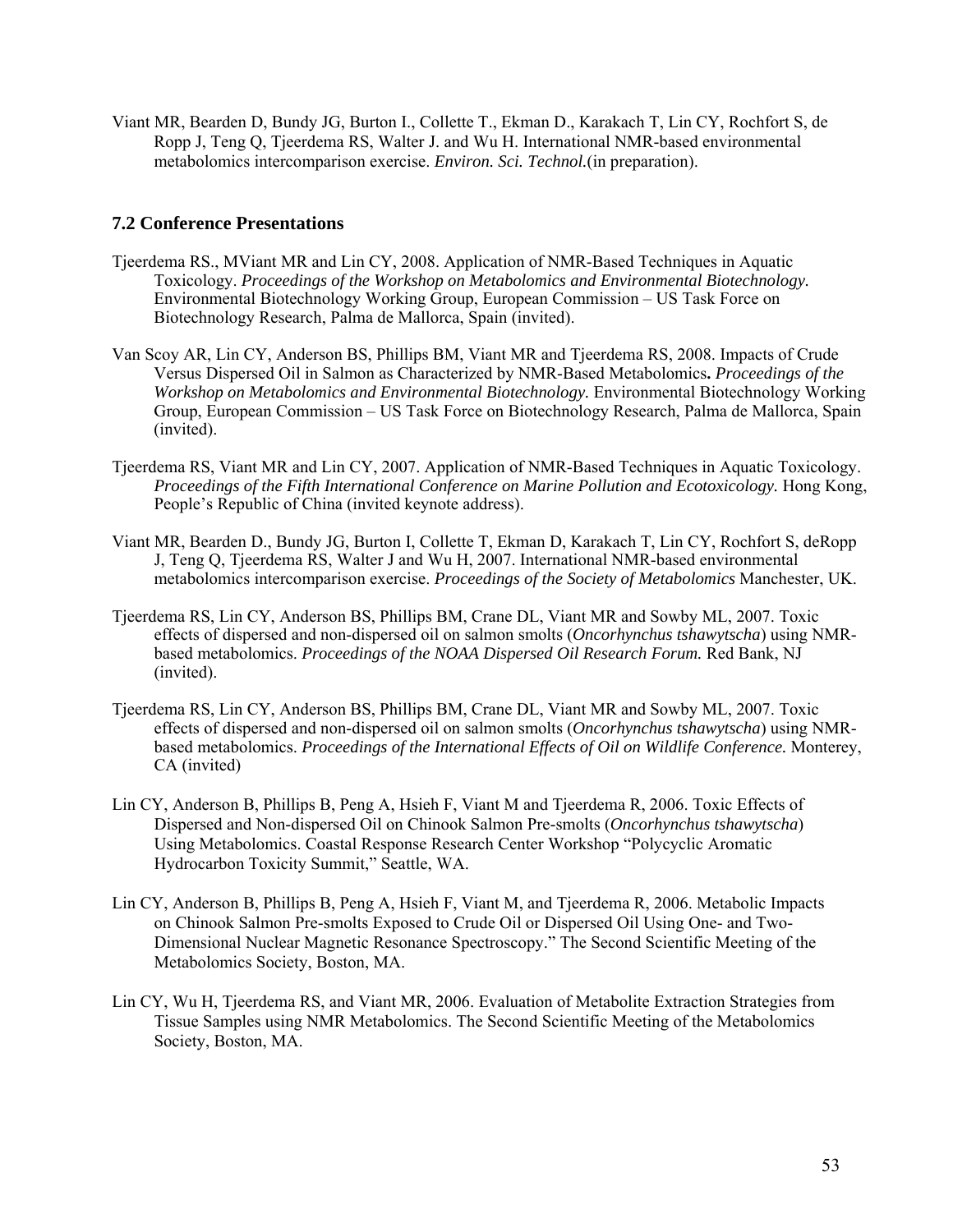- Lin CY, Viant M, Anderson B, and Tjeerdema R, 2006. Metabolomic Analyses of Chinook Salmon Pre-Smolts Exposed to Crude Oil or Dispersed Oil. Society of Toxicology 45<sup>th</sup> Annual Meeting, San Diego, CA.
- Lin CY, Viant M, Anderson B, and Tjeerdema R, 2005. Acute Effects of Crude Oil and Dispersed Oil on Chinook Salmon Pre-smolts Using NMR-based Metabolomics. SETAC North America 26<sup>th</sup> Annual Meeting, Baltimore, MD.
- Lin CY, Viant M, Anderson B, and Tjeerdema R, 2005. Evaluation of Tissue Extraction Methods in NMR-Based Metabolomics. The First International Conference of the Metabolomics Society, Tsuruoka City, Japan.
- Lin CY, Anderson B, Viant M, and Tjeerdema R, 2005. Acute and Chronic Effects of Crude Oil and Dispersed Oil on Chinook Salmon Pre-smolts (*Oncorhynchus tshyawytscha*). NOAA, Coastal Response Research Center Meeting, Silver Spring, MD.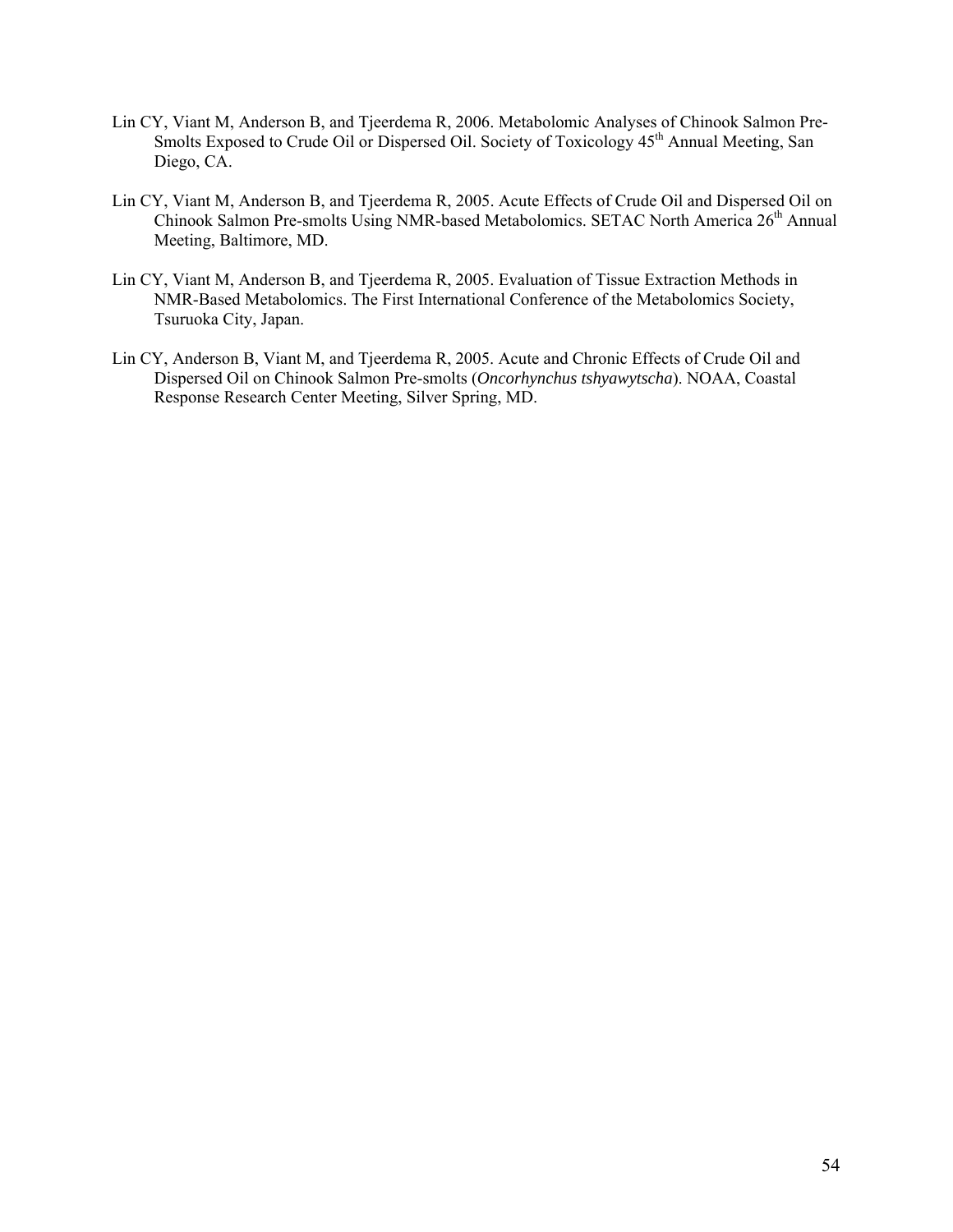#### **References**

- Bundy, J.G., D.J. Spurgeon, C. Svendsen, P.K. Hankard, J.M. Weeks, D. Osborn, J.C. Lindon, and J.K. Nicholson. 2004. Environmental metabonomics: applying combination biomarker analysis in earthworms at a metal contaminated site. Ecotoxicology 13: 797-806.
- Lin CY, Wu H, Tjeerdema RS, and Viant MR. 2007. Evaluation of metabolite extraction strategies from tissue samples using NMR metabolomics. Metabolomics 3: 55-67.
- Heintz, R.A., S.D. Rice, A.C. Wetheimer, R.F. Bradshaw, F.P. Thrower, J.E. Joyce, and J.W. Short. 2000. Delayed effects on growth and marine survival of pink salmon after exposure to crude oil during embryonic development. Marine Ecology Progress Series 208: 205-216.
- Fan, T. 1996. Metabolite profiling by one and two dimensional NMR analysis of complex mixtures. Progress in Nuclear Magnetic Resonances Spectroscopy 28: 161-219.
- Lenz, E.M., J.M. Weeks, J.C. Lindon, D. Osborn, and J.K. Nicholson. 2005. Qualitative high field 1H-NMR spectroscopy for the characterization of endogenous metabolites in earthworms with biochemical biomarker potential. Metabolomics 1: 123-136.
- Malmendal, A., J. Overgaard, J.G. Bundy, J.G. Sorensen, N.C. Nielsen, V. Loeschcke, and M. Holmstrup. 2006. Metabolomic profiling of heat stress: hardening and recovery of homeostasis in Drosophila. American Journal of Physiology – Regulatory, Integrative and Comparative Physiology 291: R205-212.
- Pincetich, C.A., M.R. Viant, D.E. Hinton, and R.S. Tjeerdema. 2005. Metabolic changes in Japanese medaka (*Oryzias latipes*) during embryogenesis and hypoxia as determined by in vivo 31P NMR. Comparative Biochemistry and Physiology - Part C: Toxicology and Pharmacology 140: 103-113.
- Rice S.D., D.A. Moles, and J.W. Short, 1975. The effect of Prudhoe Bay crude oil on survival and growth of eggs, alevins, and fry of pink salmon *Oncorhynchus gorbuscha*. In: Proceedings of the 1975 Conference on Prevention and Control of Oil Pollution. American Petroleum Institute, Environmental Protection Agency, and U.S. Coast Guard, pp. 503-507.
- Rice S.D., R.E. Thomas, R.A. Heintz, A.C. Wertheimer, M.L. Murphy, M.G. Carls, J.W. Short, and A. Moles. 2001. Impacts to pink salmon following the Exxon Valdez oil spill: Persistence, toxicity, sensitivity, and controversy. Reviews in Fisheries Science 9: 165-211.
- Rosenblum, E.S., M.R. Viant, B.M. Braid, J.D. Moore, C.S. Friedman, and R.S. Tjeerdema. 2005. Characterizing the metabolic actions of natural stresses in the California red abalone, Haliotis rufescens using <sup>1</sup>H NMR metabolomics. Metabolomics 1: 199-209.
- Singer, M.M., D.L. Smalheer, and R.S. Tjeerdema. 1990. A simple continuous-flow toxicity test system for microscopic life stages of aquatic organisms. Water Research 24: 899–903.
- Singer, M.M., S. George, D. Benner, S. Jacobson, R.S. Tjeerdema, and M.L. Sowby. 1993. Comparative toxicity of two oil dispersants to the early life stages of two marine species. Environmental Toxicology and Chemistry 12: 1855–1863.
- Singer, M.M., S. George, S. Jacobson, I. Lee, R.S. Tjeerdema, and M.L. Sowby. 1994. Comparative effects of oil dispersants to the early life stages of topsmelt (*Atherinops affinis*) and kelp (*Macrocystis pyrifera*). Environmental Toxicology and Chemistry 13: 649–655.
- Singer, M.M., S. George, S. Jacobson, I. Lee, L.L. Weetman, R.S. Tjeerdema, and M.L. Sowby. 1995. Acute toxicity of the oil dispersant Corexit 9554 to marine organisms. Ecotoxicology and Environmental Safety 32: 81–86.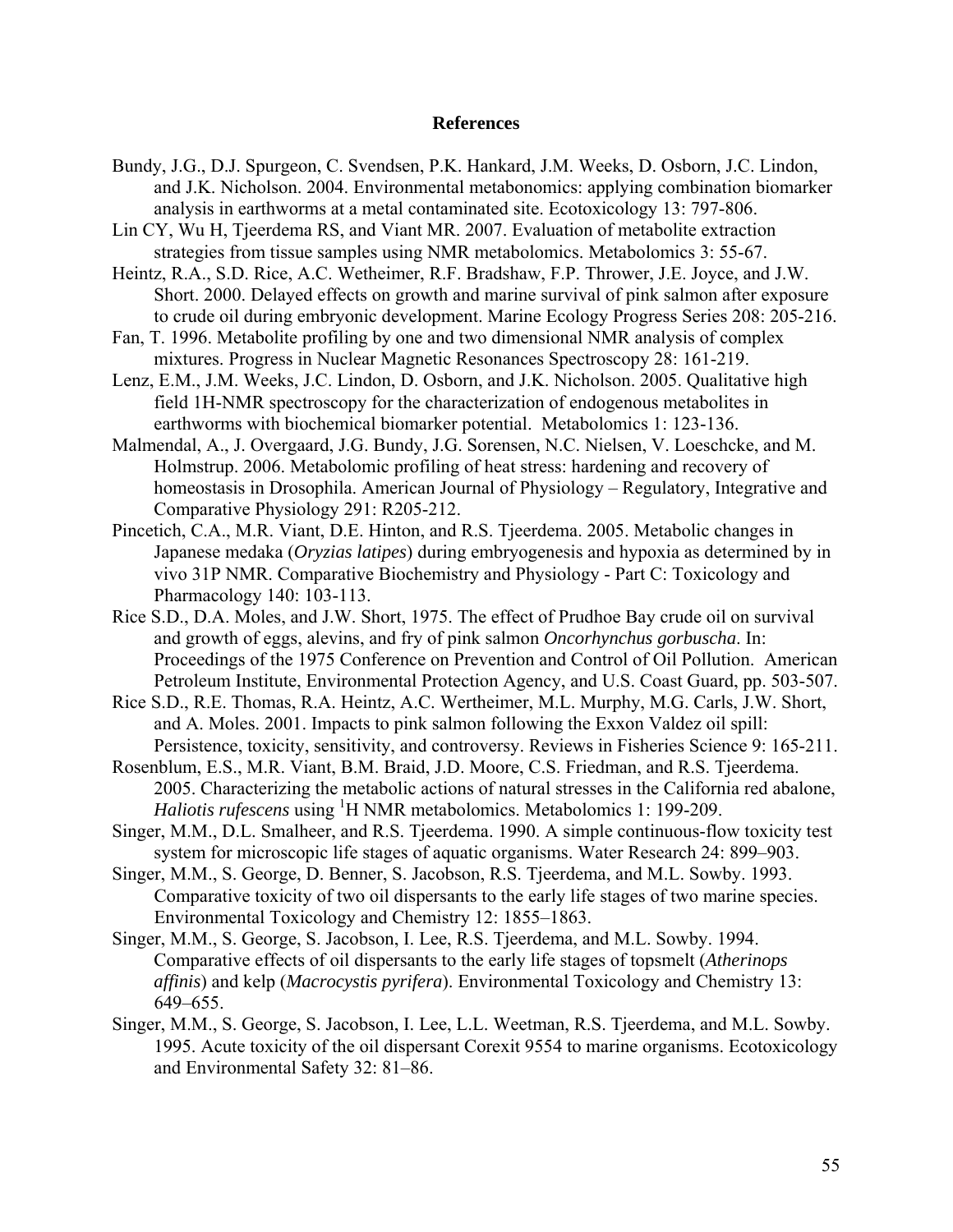- Singer, M.M., S. George, S. Jacobson, I. Lee, L.L. Weetman, R.S. Tjeerdema, and M.L. Sowby. 1996. Comparison of acute aquatic effects of the oil dispersant Corexit 9500 with those of other Corexit series dispersants. Ecotoxicology and Environmental Safety 35: 183–189.
- Singer, M.M., S. George, S. Jacobson, I. Lee, L.L. Weetman, G.J. Blondina, R.S. Tjeerdema, D. Aurand, and M.L. Sowby. 1998. Effects of dispersant treatment on the acute aquatic toxicity of petroleum hydrocarbons. Archives of Environmental Contamination and Toxicology 34: 177–187.
- Singer, M.M., D. Aurand, J. Clark, G. Sergy, M. L. Sowby, and R.S. Tjeerdema. 1995. CROSERF: Toward a standardization of oil spill cleanup agent ecological effects research. In: *Eighteenth Arctic Marine Oilspill Program.* Environment Canada, Ottawa, Ontario, pp. 1263–1270.
- Singer, M.M., D. Aurand, G.E. Bragin, J.R. Clark, G.M. Coehlo, M.L. Sowby, and R.S. Tjeerdema. 2000. Standardization of preparation and quantitation of water-accommodated fractions of oil and their use in aquatic toxicity testing. Marine Pollution Bulletin 40: 1007– 1016.
- S. L. Ross Environmental Research, Ltd., 2002. *Assessment of the Use of Dispersants on Oil Spills in California Marine Waters.* Prepared for the U.S. Department of the Interior, Minerals Management Service, Engineering and Research Branch. Herndon, VA, 150 pp.
- Stentiford, G.D., M.R. Viant, D.G. Ward, P.J. Johnson, A. Martin, W. Wenbin, H.J. Cooper, B.P. Lyons, and S.W. Feist. 2005. Liver tumors in wild flatfish: a histopathological, proteomic, and metabolomic study. OMICS 9: 281-299.
- Stickle, W. B., T. D. Sabourin, and S. D. Rice. 1982. Sensitivity and osmoregulation of coho salmon *Oncorhynchus kisutch* exposed to toluene and naphthalene at different salinities. In: *Physiological Mechanisms of Marine Pollutant Toxicity*. Edited by W. B. Verberg, A Calabrese, F. P. Thurberg, and F. J. Vernberg. Academic Press, New York, pp. 331-348.
- Swartz, J.P. 1985. Effect of oil-contaminated prey on feeding and growth rate of pink salmon fry (*Oncorhynchus gorbuscha*). In: *Marine Pollution and Physiology: Recent Advances.* Edited by: Vernberg, J. F., F. P. Thurberg, A. Calabrese, and W.B. Vernberg. Univ. of South Carolina Press, Columbia, SC, pp. 459-476.
- Thomas, R.E., S D. Rice, M.M. Babcock, and A. Moles. 1989. Differences in hydrocarbon uptake and mixed function oxidase activity between juvenile and spawning adult coho salmon *Oncorhynchus kisutch* exposed to Cook Inlet crude oil. Comparative Biochemistry and Physiology 93: 155-159.
- Thomas R.E., S.D. Rice, and S. Korn. 1987. Reduced swimming performance of juvenile coho salmon *Oncorhynchus kisutch* exposed to the water soluble fraction of Cook inlet crude oil. In: *Pollution and Physiology of Estuarine Organisms.* Edited by: Vernberg, J. F., F. P. Thurberg, A. Calabrese, and W.B. Vernberg. Univ. of South Carolina Press, Columbia, SC, pp. 127-137.
- Tjeerdema, R.S., M.M. Singer, and D.L. Smalheer. 1991. Continuous-flow toxicity tests using the microscopic life stages of various marine organisms. Canadian Technical Report of Fisheries and Aquatic Sciences 1774: 348–354.
- Viant, M.R. 2003. Improved methods for the acquisition and interpretation of NMR metabolomic data. Biochemical and Biophysical Research Communications 310: 943-948.
- Viant, M.R., I. Werner, E.S. Rosenblum, A.S. Gantner, and R.S. Tjeerdema. 2003a. Correlation between heat-shock protein induction and reduced metabolic condition in juvenile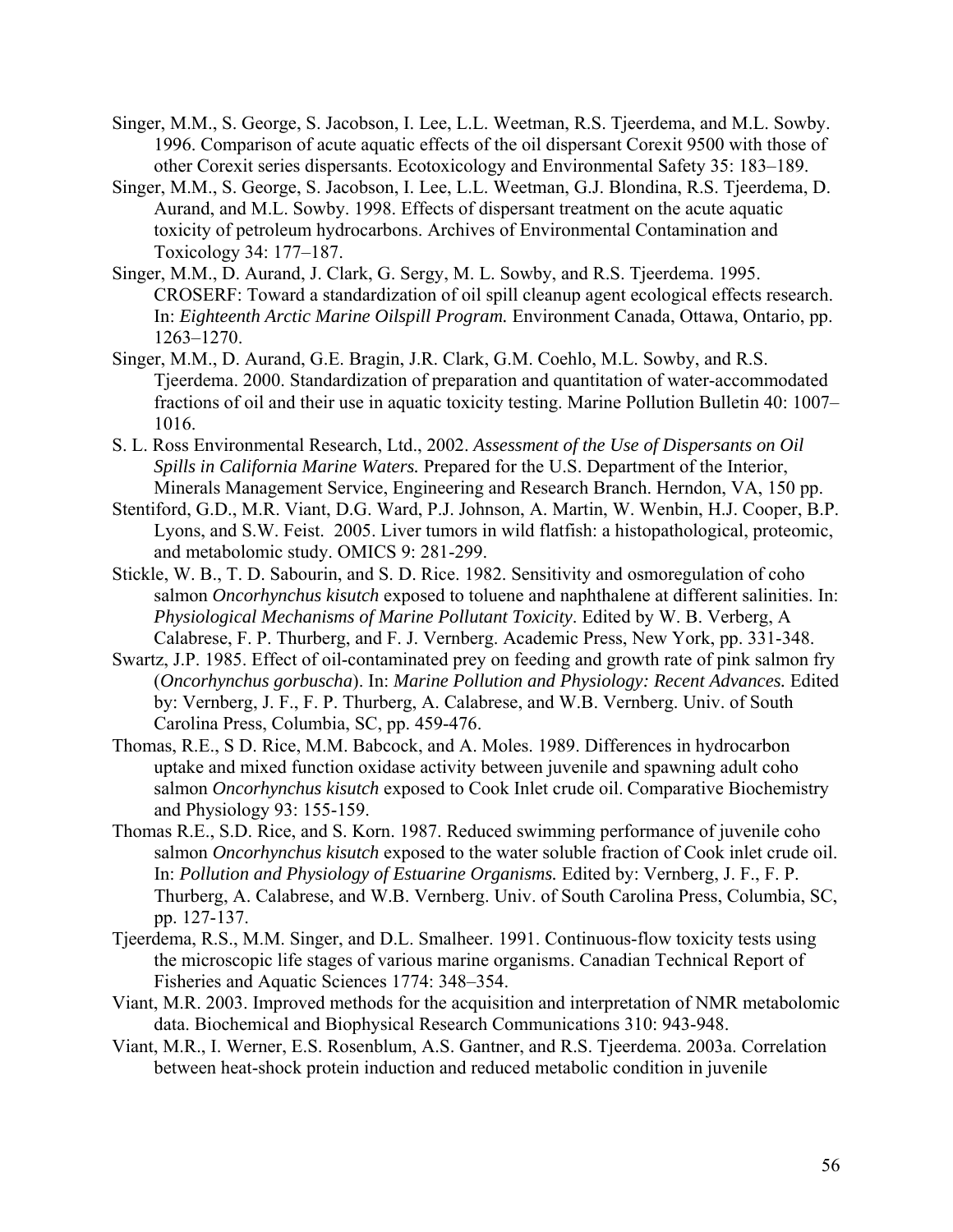steelhead trout (Oncorhynchus mykiss) chronically exposed to elevated temperature. Fish Physiology and Biochemistry 29: 159-171.

- Viant, M.R., E.S. Rosenblum, and R.S. Tieerdema. 2003b. NMR-based metabolomics: a powerful approach for characterizing the effects of environmental stressors on organism health. Environmental Science and Technology 37: 4982-4989.
- Viant, M.R., J.G. Bundy, C.A. Pincetich, J.S. de Ropp, and R.S. Tjeerdema. 2005a. NMRderived developmental metabolic trajectories: and approach for visualizing the toxic actions of trichloroethylene during embryogenesis. Metabolomics 1: 149-158.
- Viant, M.R., C.A. Pincetich, D.E. Hinton, and R.S. Tjeerdema. 2005b. Toxic actions of dinoseb in medaka (Oryzias latipes) embryos as determined by in vivo 31P NMR, HPLC-UV and 1H NMR metabolomics. Aquatic Toxicology 76: 329-342.
- Viant, M.R., B.G. Lyeth, M.G. Miller, and R.F. Berman. 2005c. An NMR metabolomic investigation of early metabolic disturbances following traumatic brain injury in a mammalian model. NMR in Biomedicine 18: 507-516.
- Viant, M.R., C.A. Pincetich, and R.S. Tjeerdema. 2006. Metabolic effects of dinoseb, diazinon and esfenvalerate in eyed eggs and alevins of Chinook salmon (*Oncorhynchus tshawytscha*) determined by (1)H NMR metabolomics. Aquatic Toxicology 77: 359-371.
- Warne, M.A., E.M. Lenz, D. Osborn, J.M. Weeks, and J.K. Nicholson. 2000. An NMR-based metabonomic investigation of the toxic effects of 3-trifluoromethyl-aniline on the earthworm *Eisenia veneta*. Biomarkers 5: 56-72.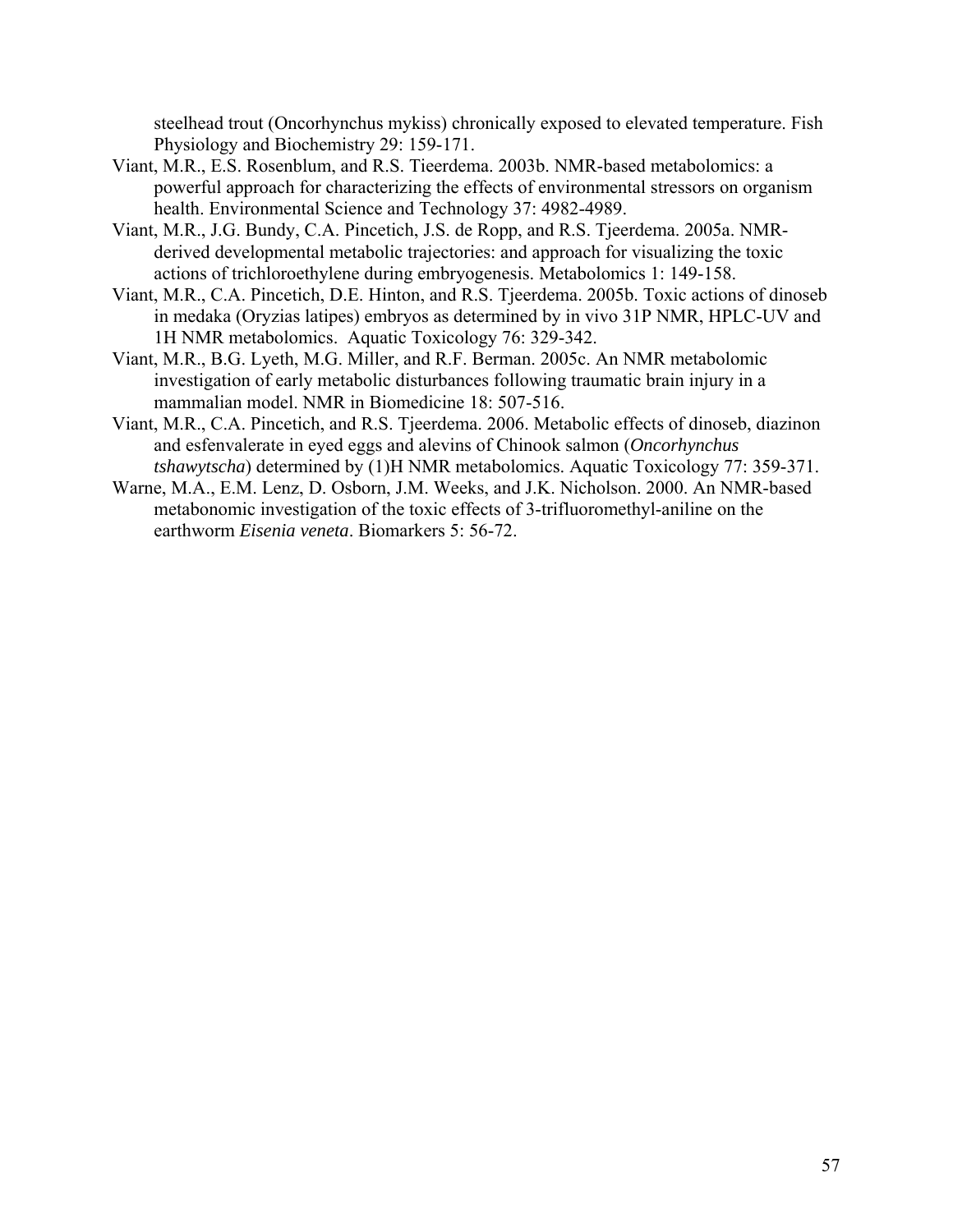

Figure 24 . 20-L polycarbonate carboys used for WAF and CEWAF preparation (above) and 18-L polycarbonate aquaria used for smolt exposures (below).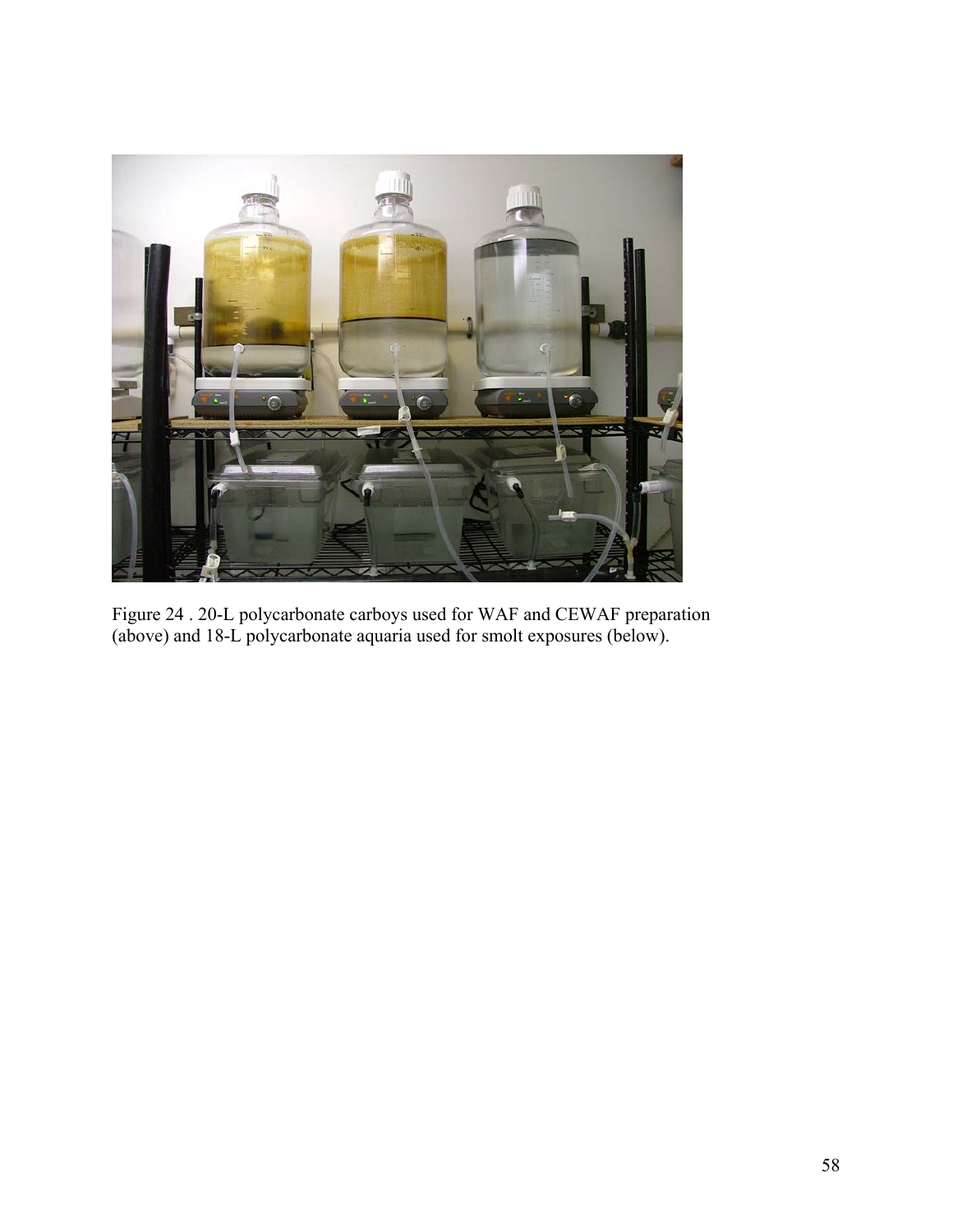

Figure 25. Avance DRX-500 NMR spectrometer.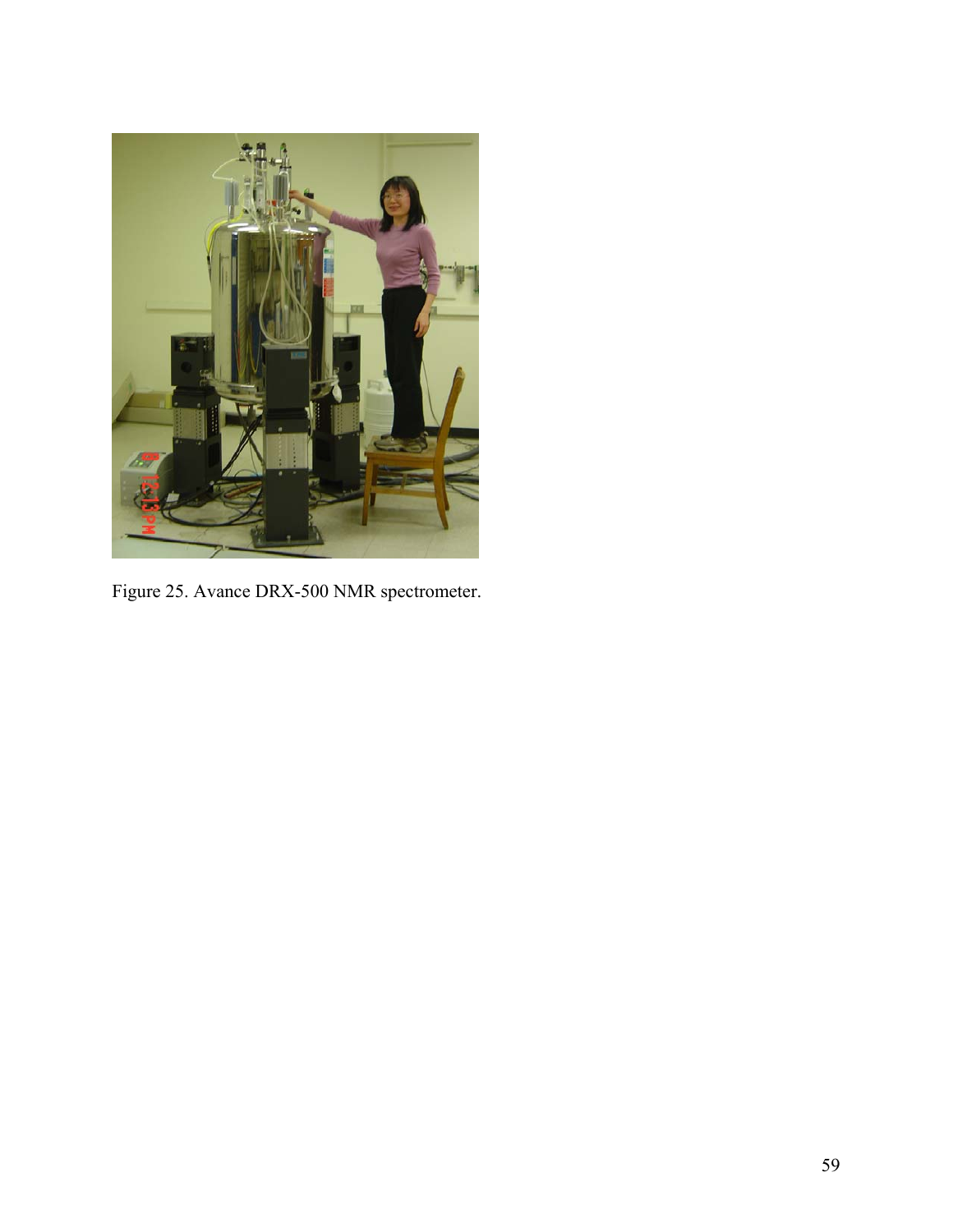| WAF 1 051707            |                         |                |        |      |       |                |        |       |                |      |        |       |       |      |
|-------------------------|-------------------------|----------------|--------|------|-------|----------------|--------|-------|----------------|------|--------|-------|-------|------|
| Concentration           | Rep                     | T0             | Mean   | SD   |       | T2             |        | Mean  | SD             |      |        |       |       |      |
| 0                       | 1                       | 31.7778        | 34.58  |      | 2.54  | 30.8716        |        | 35.61 | 6.00           |      |        |       |       |      |
|                         | 2                       | 36.7525        |        |      |       | 33.6126        |        |       |                |      |        |       |       |      |
|                         | 3                       | 35.1957        |        |      |       | 42.3566        |        |       |                |      |        |       |       |      |
| 0.5                     | 1                       | 34.8707        | 33.74  |      | 1.05  | 33.1363        |        | 45.35 | 10.69          |      |        |       |       |      |
|                         | 2                       | 33.5578        |        |      |       | 49.8884        |        |       |                |      |        |       |       |      |
|                         | 3                       | 32.7867        |        |      |       | 53.0208        |        |       |                |      |        |       |       |      |
| 1                       | $\mathbf{1}$            | 35.1733        | 34.78  |      | 1.22  | 43.6639        |        | 50.47 | 9.88           |      |        |       |       |      |
|                         | 2                       | 33.4123        |        |      |       | 45.9508        |        |       |                |      |        |       |       |      |
|                         | 3                       | 35.7608        |        |      |       | 61.8011        |        |       |                |      |        |       |       |      |
| $\overline{\mathbf{c}}$ | 1                       | 35.8999        | 36.43  |      | 1.02  | 35.4981        |        | 42.79 | 6.56           |      |        |       |       |      |
|                         | 2                       | 35.7825        |        |      |       | 44.6728        |        |       |                |      |        |       |       |      |
|                         | 3                       | 37.605         |        |      |       | 48.2098        |        |       |                |      |        |       |       |      |
| 4                       | $\mathbf{1}$            | 39.0728        | 43.42  |      | 9.66  | 37.5795        |        | 37.01 | 2.92           |      |        |       |       |      |
|                         | 2                       | 36.6898        |        |      |       | 33.8519        |        |       |                |      |        |       |       |      |
|                         | 3                       | 54.4831        |        |      |       | 39.599         |        |       |                |      |        |       |       |      |
| 8                       | 1                       | 36.8525        | 36.11  |      | 1.48  | 42.9614        |        | 40.18 | 3.32           |      |        |       |       |      |
|                         | $\boldsymbol{2}$        | 34.4113        |        |      |       | 36.5055        |        |       |                |      |        |       |       |      |
|                         | 3                       | 37.069         |        |      |       | 41.0775        |        |       |                |      |        |       |       |      |
|                         |                         |                |        |      |       |                |        |       |                |      |        |       |       |      |
| WAF 2061407             |                         |                |        |      |       |                |        |       |                |      |        |       |       |      |
| Concentration           | Rep                     | T0             | Mean   | SD   |       | T2             |        | Mean  | SD             |      |        |       |       |      |
| 0                       | 1                       | 35.8859        | 36.40  |      | 3.20  | 33.0663        |        | 39.52 |                | 7.73 |        |       |       |      |
|                         |                         |                |        |      |       |                |        |       |                |      |        |       |       |      |
|                         | 2                       | 33.4835        |        |      |       | 48.0939        |        |       |                |      |        |       |       |      |
|                         | 3                       | 39.8282        |        |      |       | 37.4138        |        |       |                |      |        |       |       |      |
| 0.5                     | $\mathbf{1}$            | 48.6366        | 38.97  |      | 8.45  | 52.5918        |        | 45.09 |                | 6.52 |        |       |       |      |
|                         | 2                       | 35.2871        |        |      |       | 41.9388        |        |       |                |      |        |       |       |      |
|                         | 3                       | 32.9813        |        |      |       | 40.7463        |        |       |                |      |        |       |       |      |
| 1                       | 1                       | 44.8478        | 38.25  |      | 5.99  | 45.2397        |        | 50.88 |                | 4.95 |        |       |       |      |
|                         | 2                       | 33.1565        |        |      |       | 54.4902        |        |       |                |      |        |       |       |      |
|                         | 3                       | 36.7535        |        |      |       | 52.9065        |        |       |                |      |        |       |       |      |
| 2                       | 1                       | 37.3357        | 40.13  |      | 2.44  | 51.66          |        | 48.81 |                | 2.52 |        |       |       |      |
|                         | 2                       | 41.8742        |        |      |       | 46.9054        |        |       |                |      |        |       |       |      |
|                         | 3                       | 41.1663        |        |      |       | 47.8561        |        |       |                |      |        |       |       |      |
| 4                       | 1                       | 36.1619        | 46.23  |      | 10.28 | 45.8448        |        | 52.31 |                | 5.63 |        |       |       |      |
|                         | 2                       | 56.7102        |        |      |       | 56.1746        |        |       |                |      |        |       |       |      |
|                         | 3                       | 45.8301        |        |      |       | 54.9076        |        |       |                |      |        |       |       |      |
| 8                       | 1                       | 56.9597        | 44.01  |      | 11.43 | 52.6522        |        | 53.54 |                | 4.30 |        |       |       |      |
|                         | 2                       | 35.3339        |        |      |       | 49.7512        |        |       |                |      |        |       |       |      |
|                         | 3                       | 39.73          |        |      |       | 58.2141        |        |       |                |      |        |       |       |      |
| <b>CEWAF 1 052507</b>   |                         |                |        |      |       |                |        |       |                |      |        |       |       |      |
| Concentration           | Rep                     | T <sub>0</sub> | Mean   | SD   |       | T <sub>2</sub> | T4     |       | T <sub>6</sub> |      | T8     | T24   | Mean  | SD   |
| 0                       | $\mathbf{1}$            | 32.14          | 30.29  | 2.42 |       | 33.02          | 40.54  |       | 37.41          |      | 36.13  | 34.68 | 35.96 | 1.23 |
|                         | $\overline{c}$          | 27.55          |        |      |       | 30.86          | 33.88  |       | 40.43          |      | 36.18  | 36.07 |       |      |
|                         | 3                       | 31.17          |        |      |       | 33.41          | 54.29  |       | 34.95          |      | 36.46  | 37.12 |       |      |
| 0.0625                  | 1                       | 44.40          | 42.33  | 2.11 |       | 43.45          | 41.96  |       | 42.87          |      | 44.75  | 40.31 | 41.80 | 1.48 |
|                         | $\overline{\mathbf{c}}$ | 42.40          |        |      |       | 51.26          | 42.85  |       | 49.49          |      | 50.90  | 43.26 |       |      |
|                         | $\mathsf 3$             | 40.19          |        |      |       | 35.21          | 40.49  |       | 42.86          |      | 43.25  | 41.84 |       |      |
| 0.125                   | 1                       | 50.53          | 53.96  | 3.31 |       | 56.94          | 47.22  |       | 47.78          |      | 49.30  | 43.06 | 45.02 | 3.27 |
|                         | $\boldsymbol{2}$        | 57.14          |        |      |       | 50.74          | 57.63  |       | 52.09          |      | 46.81  | 43.21 |       |      |
|                         | 3                       | 54.23          |        |      |       | 53.97          | 51.64  |       | 49.83          |      | 53.14  | 48.80 |       |      |
| 0.25                    | 1                       | 107.01         | 105.09 | 3.39 |       | 97.37          | 78.48  |       | 76.97          |      | 65.28  | 45.75 | 48.65 | 2.79 |
|                         | $\overline{\mathbf{c}}$ | 107.09         |        |      |       | 91.74          | 72.32  |       | 69.70          |      | 71.39  | 51.31 |       |      |
|                         | 3                       | 101.17         |        |      |       | 111.28         | 71.68  |       | 71.11          |      | 68.76  | 48.89 |       |      |
| 0.5                     | 1                       | 150.52         | 154.58 | 5.54 |       | 132.57         | 108.47 |       | 90.26          |      | 105.71 | 55.42 | 61.15 | 8.45 |
|                         |                         |                |        |      |       |                |        |       |                |      |        |       |       |      |

APPENDIX I – Total Carbon Measurements from WAF and CEWAF Experiments **WAF 1 051707**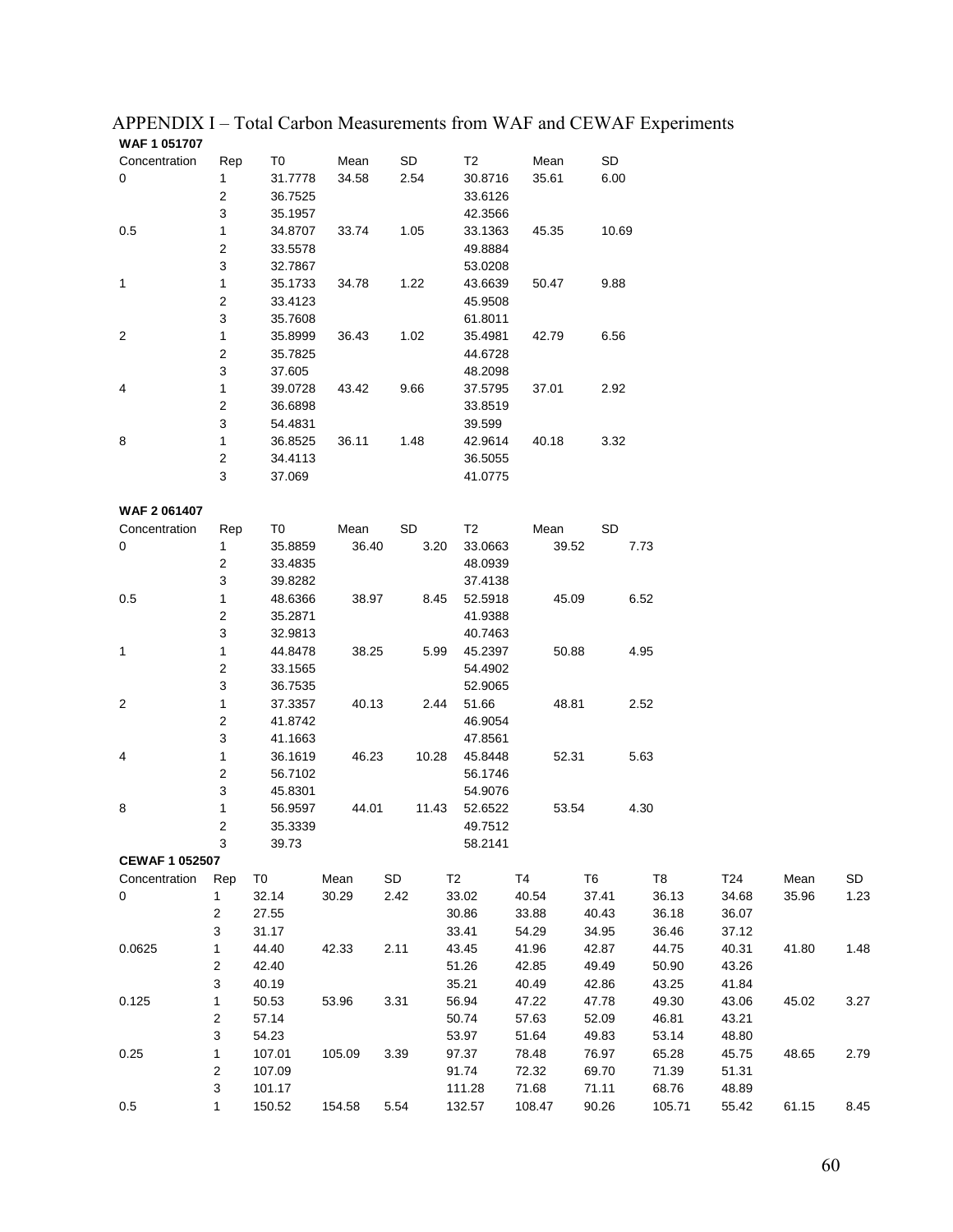|                       | 2              | 152.33   |        |       | 140.28         | 127.09   | 98.51          | 105.61   | 70.85   |        |       |
|-----------------------|----------------|----------|--------|-------|----------------|----------|----------------|----------|---------|--------|-------|
|                       | 3              | 160.89   |        |       | 138.55         | 112.66   | 96.22          | 100.65   | 57.17   |        |       |
| 1                     | 1              | 428.77   | 369.35 | 54.28 | 279.61         | 269.26   | 256.05         | 230.46   | 86.18   | 133.81 | 55.98 |
|                       | $\overline{2}$ | 356.91   |        |       | 299.08         | 265.94   | 296.08         | 273.97   | 195.47  |        |       |
|                       | 3              | 322.37   |        |       | 303.07         | 261.85   | 230.88         | 268.30   | 119.78  |        |       |
| <b>CEWAF 2 060707</b> |                |          |        |       |                |          |                |          |         |        |       |
| Concentration         | Rep            | T0       | Mean   | SD    | T <sub>2</sub> | T4       | T <sub>6</sub> | T8       | T24     | Mean   | SD    |
| 0                     | 1              | 35.5923  | 34.60  | 0.88  | 35.4717        | 35.4198  | 34.316         | 32.27    | 36.0622 | 35.57  | 0.70  |
|                       | 2              | 34.2671  |        |       | 34.3925        | 34.0742  | 34.4881        | 35.7823  |         |        |       |
|                       | 3              | 33.9271  |        |       | 32.4245        | 33.7596  | 37.4699        | 32.6141  | 35.077  |        |       |
| 0.0625                | 1              | 40.4557  | 42.25  | 1.66  | 56.2521        | 42.3322  | 39.0472        | 40.4243  | 36.8176 | 36.26  | 0.49  |
|                       | $\overline{2}$ | 43.7228  |        |       | 43.4014        | 46.7661  | 54.9452        | 58.6376  | 35.9013 |        |       |
|                       | 3              | 42.5691  |        |       | 39.7857        | 40.9518  | 40.5906        | 38.2293  | 36.0489 |        |       |
| 0.125                 | 1              | 54.4181  | 56.61  | 2.61  | 64.7333        | 54.087   | 44.5337        | 55.1362  |         | 38.10  | 1.00  |
|                       | $\overline{2}$ | 59.5036  |        |       | 71.4843        | 49.6731  | 46.1987        | 44.7935  | 38.808  |        |       |
|                       | 3              | 55.9049  |        |       | 42.8776        | 66.0107  | 43.0699        | 40.3673  | 37.3923 |        |       |
| 0.25                  | 1              | 96.9004  | 95.63  | 4.22  | 82.6572        | 68.9362  | 63.2528        | 54.0519  | 41.007  | 39.62  | 1.74  |
|                       | 2              | 99.0793  |        |       | 74.6237        | 64.7379  | 61.3731        | 54.5438  | 37.667  |        |       |
|                       | 3              | 90.9207  |        |       | 63.0406        | 73.6054  | 59.6808        | 54.3391  | 40.188  |        |       |
| 0.5                   | 1              | 122.1822 | 119.17 | 3.44  | 85.8442        | 91.2094  | 79.7095        | 63.8493  | 51.1566 | 48.85  | 3.62  |
|                       | $\overline{2}$ | 119.9138 |        |       | 85.936         | 68.3652  | 68.2251        | 65.5742  | 44.6828 |        |       |
|                       | 3              | 115.4191 |        |       | 90.0143        | 82.1094  | 77.9545        | 69.6248  | 50.7238 |        |       |
| 1                     | 1              | 462.8598 | 455.46 | 17.75 | 360.4155       | 352.9763 | 242.2233       | 224.7328 | 91.7389 | 86.54  | 5.07  |
|                       | 2              | 435.2085 |        |       | 413.2661       | 329.8379 | 284.375        | 227.1081 | 81.6004 |        |       |
|                       | 3              | 468.3151 |        |       | 352.6314       | 305.7301 | 275.5396       | 246.1674 | 86.2941 |        |       |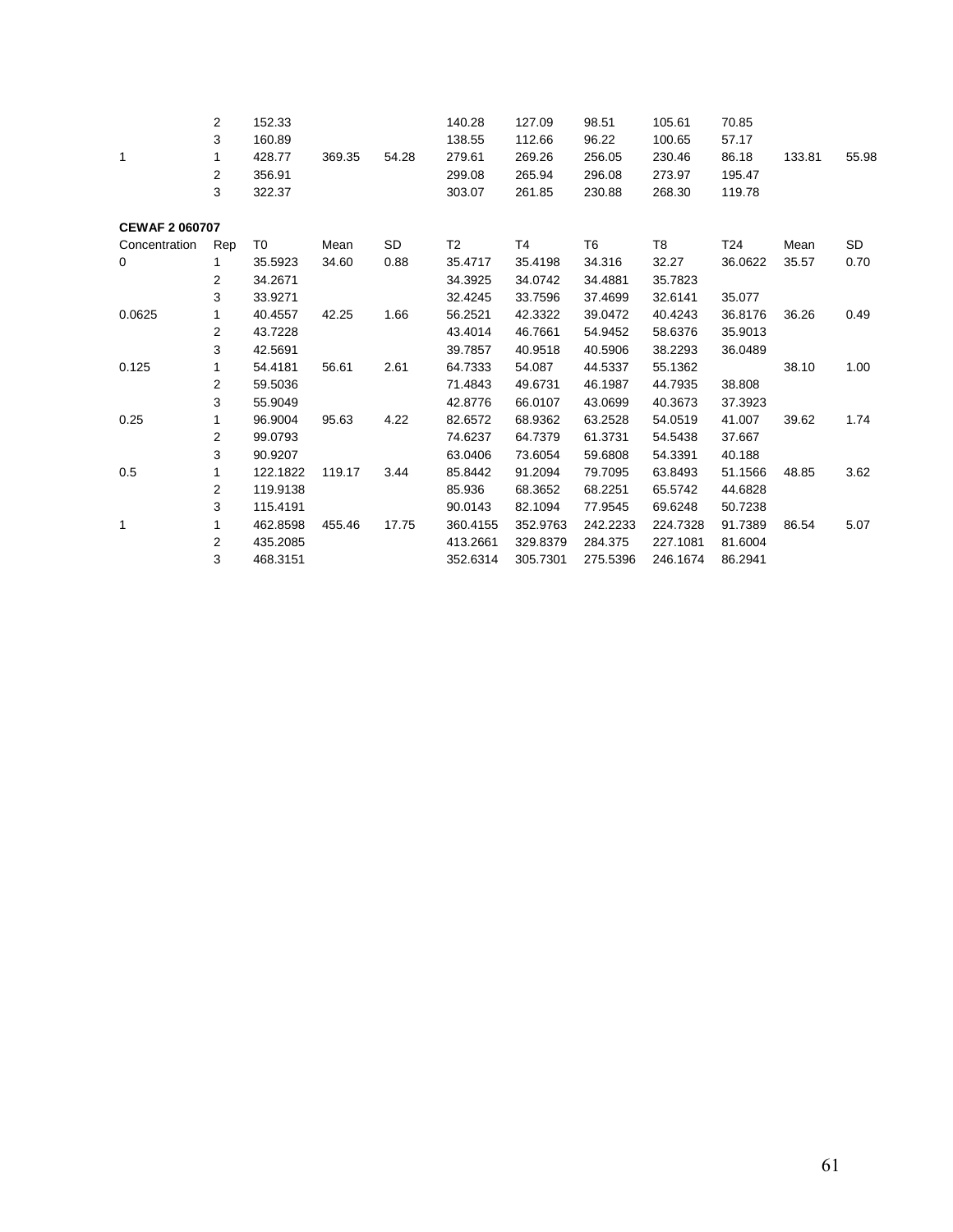| <b>Tank</b>    | T6.5      | Mean  | SD   | T24       | Mean  | SD     |           |       |      |           |       |
|----------------|-----------|-------|------|-----------|-------|--------|-----------|-------|------|-----------|-------|
| 1              | 22        | 21.00 | 1.00 | 24        | 23.00 | 1.73   |           |       |      |           |       |
| 2              | 20        |       |      | 24        |       |        |           |       |      |           |       |
| 3              | 21        |       |      | 21        |       |        |           |       |      |           |       |
| 4              | 22        | 21.33 | 1.15 | $32\,$    | 24.67 | 7.51   |           |       |      |           |       |
| 5              | 20        |       |      | 25        |       |        |           |       |      |           |       |
| 6              | 22        |       |      | $17$      |       |        |           |       |      |           |       |
| $\overline{7}$ | 20        | 20.00 | 1.00 | 13        | 18.33 | 4.73   |           |       |      |           |       |
| 8              | 21        |       |      | 20        |       |        |           |       |      |           |       |
| 9              | 19        |       |      | 22        |       |        |           |       |      |           |       |
| 10             | 22        | 19.67 | 2.08 | $17\,$    | 23.67 | 5.77   |           |       |      |           |       |
| 11             | 19        |       |      | 27        |       |        |           |       |      |           |       |
| 12             | 18        |       |      | 27        |       |        |           |       |      |           |       |
| 13             | 19        | 19.67 | 1.15 | 17        | 20.00 | 2.65   |           |       |      |           |       |
| 14             | 19        |       |      | 22        |       |        |           |       |      |           |       |
| 15             | 21        |       |      | 21        |       |        |           |       |      |           |       |
| 16             | 22        | 22.00 | 1.00 | 25        | 23.33 | 2.08   |           |       |      |           |       |
| 17             | 21        |       |      | 21        |       |        |           |       |      |           |       |
| 18             | 23        |       |      | 24        |       |        |           |       |      |           |       |
|                |           |       |      |           |       |        |           |       |      |           |       |
| WAF 2 061407   |           |       |      |           |       |        |           |       |      |           |       |
| <b>Tank</b>    | 6/12/2007 | Mean  | SD   | 6/13/2007 | Mean  | SD     | 6/14/2007 | Mean  | SD   | 6/15/2007 | Mean  |
| 1              | 20        | 21.00 | 1.00 | 19        | 20.33 | 1.53   | 20        | 20.00 | 2.00 | 18        | 18.00 |
| 2              | 22        |       |      | 22        |       |        | 22        |       |      | 20        |       |
| 3              | 21        |       |      | 20        |       |        | $18$      |       |      | 16        |       |
| 4              | 18        | 19.67 | 2.08 | 18        | 20.00 | 1.73   | 20        | 20.00 | 2.00 | 16        | 22.67 |
| 5              | 19        |       |      | 21        |       |        | $18\,$    |       |      | 20        |       |
| 6              | 22        |       |      | 21        |       |        | 22        |       |      | 32        |       |
| 7              | 19        | 19.33 | 0.58 | 21        | 22.00 | 2.65   | 22        | 21.33 | 1.15 | 25        | 22.67 |
| 8              | 19        |       |      | 25        |       |        | 22        |       |      | 25        |       |
| 9              | 20        |       |      | $20\,$    |       |        | $20\,$    |       |      | 18        |       |
| 10             | 18        | 19.67 | 2.08 | 20        | 20.33 | 2.52   | 19        | 20.33 | 2.31 | 17        | 18.67 |
| 11             | 22        |       |      | 23        |       |        | 23        |       |      | 22        |       |
| 12             | 19        |       |      | 18        |       |        | 19        |       |      | $17\,$    |       |
| 13             | 23        | 21.67 | 1.53 | 22        | 21.00 | 1.73   | 21        | 20.33 | 1.15 | 20        | 22.67 |
| 14             | 20        |       |      | 19        |       |        | 19        |       |      | 19        |       |
| 15             | 22        |       |      | 22        |       |        | 21        |       |      | 29        |       |
| 16             | 21        | 21.00 | 2.00 | 22        | 21.67 | 2.52   | 21        | 21.00 | 1.00 | 21        | 20.33 |
| 17             | 23        |       |      | 24        |       |        | 22        |       |      | 22        |       |
| 18             | 19        |       |      | 19        |       |        | 20        |       |      | 18        |       |
|                |           |       |      |           |       |        |           |       |      |           |       |
| WAF 3 062807   |           |       |      |           |       |        |           |       |      |           |       |
| Tank           | 6/27/2007 | Mean  | SD   | 6/28/2007 | Mean  | SD     | 6/29/2007 | Mean  | SD   |           |       |
| $\mathbf{1}$   | 22        | 20.00 | 2.00 | 250       | 97.00 | 132.50 | 24        | 20.67 | 3.51 |           |       |
| 2              | 20        |       |      | 20        |       |        | 21        |       |      |           |       |
| 3              | 18        |       |      | 21        |       |        | 17        |       |      |           |       |
| 4              | 18        | 21.00 | 2.65 | 24        | 26.33 | 4.93   | 26        | 25.00 | 1.73 |           |       |
| 5              | 22        |       |      | 23        |       |        | 23        |       |      |           |       |
| 6              | 23        |       |      | 32        |       |        | 26        |       |      |           |       |
| $\overline{7}$ | 21        | 19.67 | 1.53 | 22        | 20.67 | 3.21   | 22        | 20.67 | 2.31 |           |       |
| 8              | 20        |       |      | 23        |       |        | 22        |       |      |           |       |
| 9              | 18        |       |      | 17        |       |        | 18        |       |      |           |       |
| 10             | 18        | 18.67 | 0.58 | 21        | 21.33 | 0.58   | 20        | 21.00 | 1.00 |           |       |
| 11             | 19        |       |      | 21        |       |        | 22        |       |      |           |       |

APPENDIX II – Flow Measurements from Individual WAF and CEWAF Experiments

**WAF 1 051707**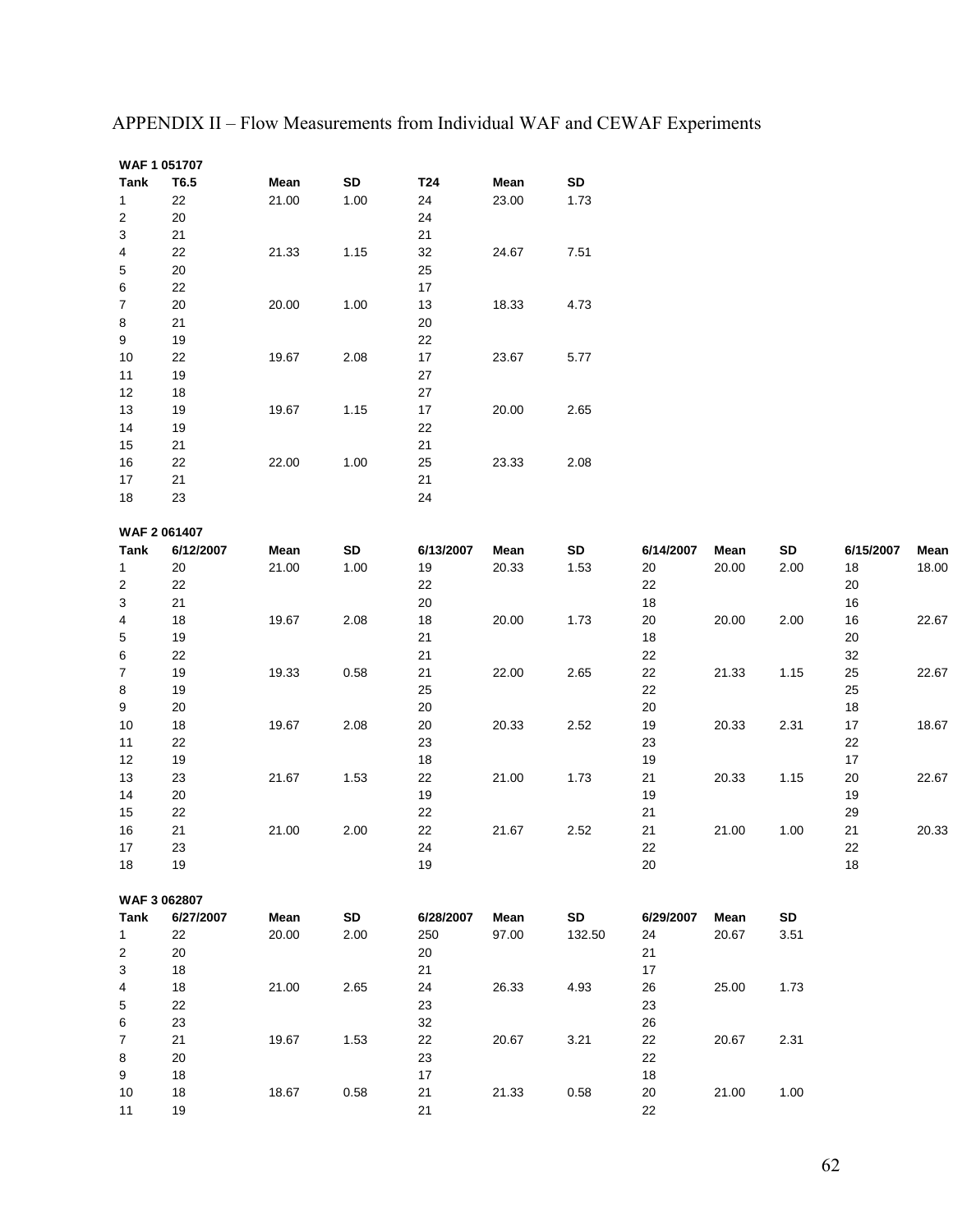| 12               | 19                    |       |      | 22       |       |      | 21       |       |      |          |       |
|------------------|-----------------------|-------|------|----------|-------|------|----------|-------|------|----------|-------|
| 13               | 21                    | 19.67 | 1.53 | 22       | 20.67 | 1.53 | 22       | 21.33 | 3.06 |          |       |
| 14               | 18                    |       |      | 21       |       |      | 24       |       |      |          |       |
| 15               | 20                    |       |      | 19       |       |      | 18       |       |      |          |       |
| $16$             | 18                    | 20.00 | 2.00 | 22       | 21.00 | 2.65 | 16       | 22.67 | 7.02 |          |       |
| 17               | 20                    |       |      | 18       |       |      | 30       |       |      |          |       |
| $18$             | 22                    |       |      | 23       |       |      | 22       |       |      |          |       |
|                  |                       |       |      |          |       |      |          |       |      |          |       |
|                  | <b>CEWAF 1 052407</b> |       |      |          |       |      |          |       |      |          |       |
| Tank             | T4-6                  | Mean  | SD   | T6-8     | Mean  | SD   |          |       |      |          |       |
| 1                | 20                    | 20.00 | 0.00 | 20       | 21.00 | 1.73 |          |       |      |          |       |
| 2                | 20                    |       |      | 20       |       |      |          |       |      |          |       |
| 3                | 20                    |       |      | 23       |       |      |          |       |      |          |       |
| 4                | 20                    | 19.67 | 1.53 | 23       | 21.00 | 2.65 |          |       |      |          |       |
| 5                | 21                    |       |      | 22       |       |      |          |       |      |          |       |
| 6                | 18                    |       |      | 18       |       |      |          |       |      |          |       |
| $\overline{7}$   | 22                    | 19.67 | 2.08 | 18       | 19.00 | 1.73 |          |       |      |          |       |
| 8                | 19                    |       |      | 21       |       |      |          |       |      |          |       |
| 9                | 18                    |       |      | $18$     |       |      |          |       |      |          |       |
| 10               |                       |       |      |          | 20.67 |      |          |       |      |          |       |
|                  | 23                    | 21.00 | 2.65 | 23       |       | 2.08 |          |       |      |          |       |
| 11               | 22                    |       |      | 20       |       |      |          |       |      |          |       |
| 12               | 18                    |       |      | 19       |       |      |          |       |      |          |       |
| 13               | 19                    | 19.67 | 2.08 | 19       | 19.00 | 1.00 |          |       |      |          |       |
| 14               | 18                    |       |      | 18       |       |      |          |       |      |          |       |
| 15               | 22                    |       |      | $20\,$   |       |      |          |       |      |          |       |
| 16               | 21                    | 20.67 | 2.52 | 21       | 19.67 | 2.31 |          |       |      |          |       |
| 17               | 18                    |       |      | $17$     |       |      |          |       |      |          |       |
| 18               | 23                    |       |      | 21       |       |      |          |       |      |          |       |
|                  |                       |       |      |          |       |      |          |       |      |          |       |
|                  |                       |       |      |          |       |      |          |       |      |          |       |
|                  | <b>CEWAF 2 060707</b> |       |      |          |       |      |          |       |      |          |       |
| Tank             | 6/4/2007              | Mean  | SD   | 6/5/2007 | Mean  | SD   | 6/7/2007 | Mean  | SD   | 6/8/2007 | Mean  |
| 1                | 23                    | 20.33 | 2.52 | 23       | 21.33 | 2.89 | 21       | 21.33 | 0.58 | 21       | 20.00 |
| 2                | 20                    |       |      | 23       |       |      | 21       |       |      | 19       |       |
| 3                | 18                    |       |      | 18       |       |      | 22       |       |      | 20       |       |
| 4                | 23                    | 22.00 | 1.73 | 23       | 22.33 | 2.08 | 24       | 24.00 | 0.00 | 22       | 20.00 |
| 5                | 23                    |       |      | 24       |       |      | 24       |       |      | 21       |       |
| 6                | 20                    |       |      | $20\,$   |       |      | 24       |       |      | $17\,$   |       |
| $\boldsymbol{7}$ | $18$                  | 20.00 | 1.73 | 18       | 20.33 | 2.08 | 22       | 21.67 | 1.53 | $16\,$   | 17.33 |
| 8                | 21                    |       |      | 22       |       |      | 23       |       |      | $16\,$   |       |
| 9                | 21                    |       |      | 21       |       |      | 20       |       |      | 20       |       |
| 10               | 21                    | 21.67 | 1.15 | 22       | 22.67 | 0.58 | 21       | 22.67 | 1.53 | 20       | 20.67 |
| 11               | 23                    |       |      | 23       |       |      | 24       |       |      | 24       |       |
| 12               | 21                    |       |      | 23       |       |      | 23       |       |      | 18       |       |
| 13               | 18                    | 20.33 | 2.08 | 18       | 20.67 | 2.31 | 17       | 20.00 | 6.08 | 17       | 17.67 |
| 14               | 21                    |       |      | 22       |       |      | 27       |       |      | 22       |       |
| 15               | 22                    |       |      | 22       |       |      | 16       |       |      | 14       |       |
| $16\,$           | 18                    | 19.67 | 2.89 | 18       | 20.67 | 3.79 | 16       | 19.00 | 5.20 | 16       | 20.00 |
| 17               | 23                    |       |      | 25       |       |      | 25       |       |      | 27       |       |
| 18               | 18                    |       |      | 19       |       |      | 16       |       |      | 17       |       |
|                  |                       |       |      |          |       |      |          |       |      |          |       |
|                  | <b>CEWAF 3 070507</b> |       |      |          |       |      |          |       |      |          |       |
| Tank             | 6/4/2007              | Mean  | SD   | 6/5/2007 | Mean  | SD   | 6/7/2007 | Mean  | SD   | 6/8/2007 | Mean  |
| $\mathbf{1}$     | 23                    | 20.33 | 2.52 | 23       | 21.33 | 2.89 | 21       | 21.33 | 0.58 | 21       | 20.00 |
| $\overline{2}$   | 20                    |       |      | 23       |       |      | 21       |       |      | 19       |       |
| 3                | 18                    |       |      | 18       |       |      | 22       |       |      | 20       |       |
| 4<br>5           | 23<br>23              | 22.00 | 1.73 | 23<br>24 | 22.33 | 2.08 | 24<br>24 | 24.00 | 0.00 | 22<br>21 | 20.00 |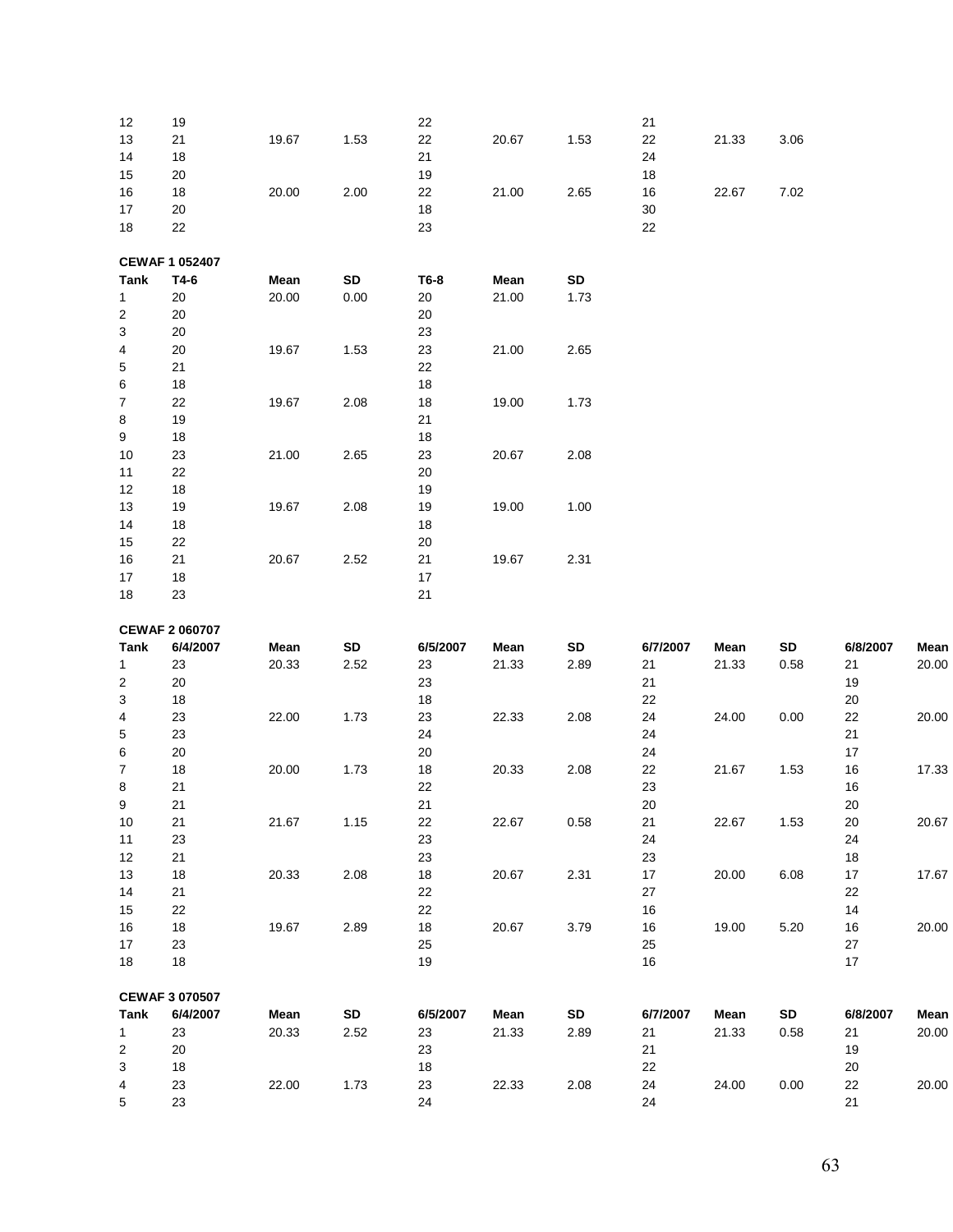| 6                 | 20 |       |      | 20 |       |      | 24 |       |      | 17 |       |
|-------------------|----|-------|------|----|-------|------|----|-------|------|----|-------|
| 7                 | 18 | 20.00 | 1.73 | 18 | 20.33 | 2.08 | 22 | 21.67 | 1.53 | 16 | 17.33 |
| 8                 | 21 |       |      | 22 |       |      | 23 |       |      | 16 |       |
| 9                 | 21 |       |      | 21 |       |      | 20 |       |      | 20 |       |
| 10                | 21 | 21.67 | 1.15 | 22 | 22.67 | 0.58 | 21 | 22.67 | 1.53 | 20 | 20.67 |
| 11                | 23 |       |      | 23 |       |      | 24 |       |      | 24 |       |
| $12 \overline{ }$ | 21 |       |      | 23 |       |      | 23 |       |      | 18 |       |
| 13                | 18 | 20.33 | 2.08 | 18 | 20.67 | 2.31 | 17 | 20.00 | 6.08 | 17 | 17.67 |
| 14                | 21 |       |      | 22 |       |      | 27 |       |      | 22 |       |
| 15                | 22 |       |      | 22 |       |      | 16 |       |      | 14 |       |
| 16                | 18 | 19.67 | 2.89 | 18 | 20.67 | 3.79 | 16 | 19.00 | 5.20 | 16 | 20.00 |
| 17                | 23 |       |      | 25 |       |      | 25 |       |      | 27 |       |
| 18                | 18 |       |      | 19 |       |      | 16 |       |      | 17 |       |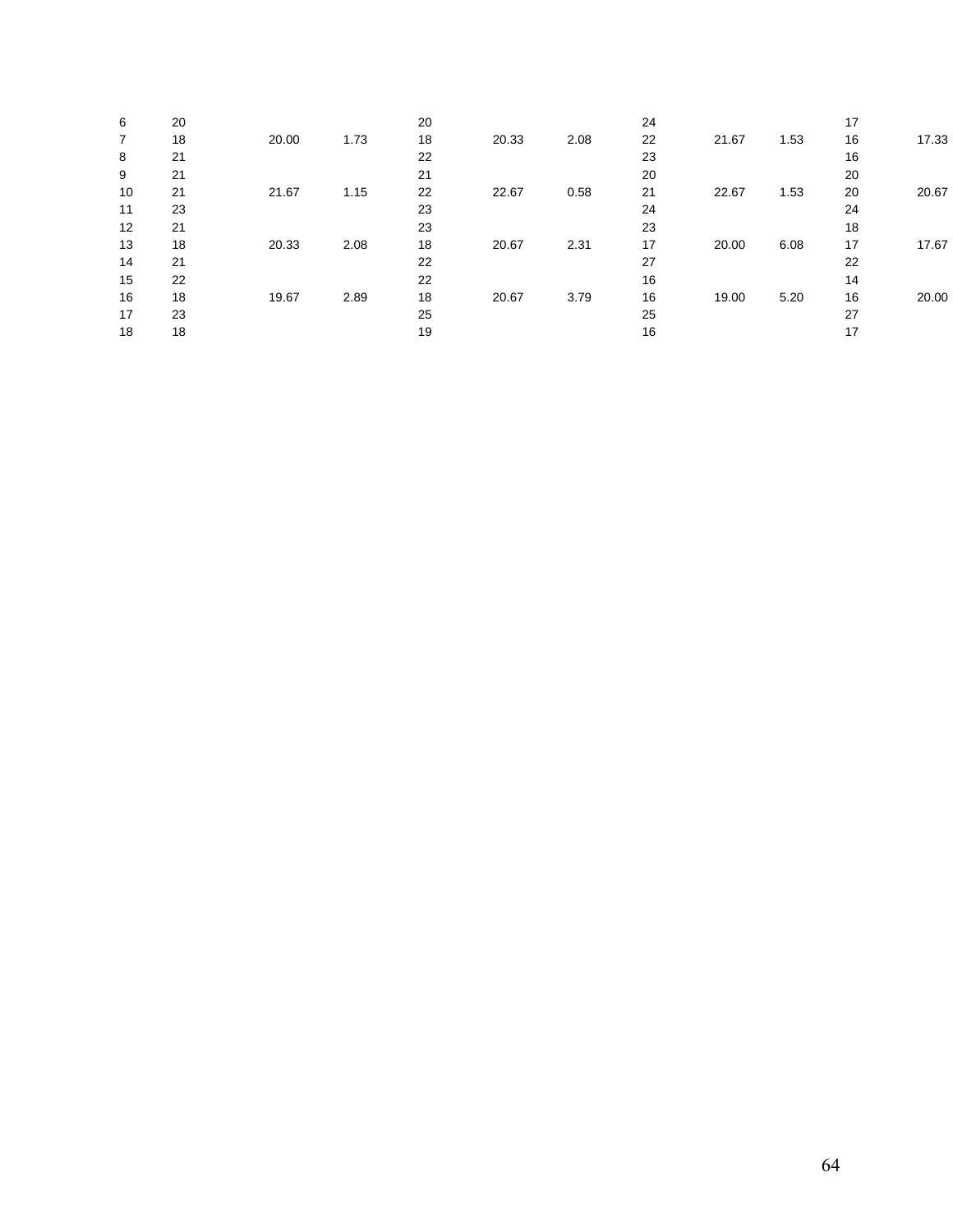#### APPENDIX III – PAHs Measured in WAF and CEWAF Solutions

| PAHs in CEWAF Test #1         |                        |                       |                      |                     |                     |                         |                        |                       |                      |                      |                         |                        |                       |
|-------------------------------|------------------------|-----------------------|----------------------|---------------------|---------------------|-------------------------|------------------------|-----------------------|----------------------|----------------------|-------------------------|------------------------|-----------------------|
| CEWAF#1                       | T0-<br>0.0625<br>(ppb) | T0-<br>0.125<br>(ppb) | T0-<br>0.25<br>(ppb) | T0-<br>0.5<br>(ppb) | T0-<br>1.0<br>(ppb) | T24-<br>0.0625<br>(ppb) | T24-<br>0.125<br>(ppb) | T24-<br>0.25<br>(ppb) | T24-<br>0.5<br>(ppb) | T24-<br>1.0<br>(ppb) | T96-<br>0.0625<br>(ppb) | T96-<br>0.125<br>(ppb) | T96-<br>0.25<br>(ppb) |
| Naphthalene                   | 34.7                   | 60.3                  | 92.7                 | 178                 | 261                 | 6.23                    | 14.3                   | 18.3                  | 45.6                 | 54.4                 | $<$ RL                  | $<$ RL                 | $<$ RL                |
| Methylnaphthalene, 2-         | 49.2                   | 72.3                  | 119                  | 228                 | 367                 | 1.76                    | 1.76                   | 8.6                   | 61.7                 | 97.1                 | $<$ RL                  | $<$ RL                 | $<$ RL                |
| Methylnaphthalene, 1-         | 38.1                   | 55.4                  | 90.5                 | 173                 | 276                 | 5.85                    | 13.0                   | 15.3                  | 52.2                 | 76.7                 | $<$ RL                  | $<$ RL                 | $<$ RL                |
| Dimethylnaphthalene, 2,6-     | 16.6                   | 23.1                  | 50.2                 | 101                 | 181                 | 1.91                    | 4.87                   | 7.79                  | 42.0                 | 60.8                 | $<$ RL                  | $<$ RL                 | $<$ RL                |
| Trimethylnaphthalene, 2,3,5-  | 4.02                   | 6.64                  | 16.3                 | 31.3                | 60.6                | 0.799                   | 1.86                   | 3.74                  | 21.9                 | 24.1                 | $<$ RL                  | $<$ RL                 | $<$ RL                |
| Naphthalenes, C1 -            | 84.7                   | 132                   | 217                  | 417                 | 894                 | 8.07                    | 15.7                   | 25.0                  | 118                  | 181                  | $<$ RL                  | $<$ RL                 | $<$ RL                |
| Naphthalenes, C2 -            | 77.3                   | 114                   | 222                  | 431                 | 1098                | 10.0                    | 22.8                   | 35.3                  | 190                  | 265                  | $<$ RL                  | $<$ RL                 | $<$ RL                |
| Naphthalenes, C3 -            | 40.1                   | 82.0                  | 163                  | 343                 | 869                 | 4.94                    | 16.8                   | 36.3                  | 199                  | 250                  | 0.0578                  | $<$ RL                 | 1.39                  |
| Naphthalenes, C4 -            | 14.3                   | 20.7                  | 53.6                 | 113                 | 214                 | 2.47                    | 5.39                   | 0.981                 | 66.5                 | 83.7                 | 0.186                   | $<$ RL                 | 3.06                  |
| Biphenyl                      | 6.61                   | 8.81                  | 15.8                 | 30.6                | 50.7                | 1.08                    | 2.39                   | 2.78                  | 11.1                 | 16.2                 | $<$ RL                  | $<$ RL                 | $<$ RL                |
| Acenaphthylene                | $<$ RL                 | $<$ RL                | $<$ RL               | $<$ RL              | $<$ RL              | $<$ RL                  | $<$ RL                 | $<$ RL                | $<$ RL               | $<$ RL               | $<$ RL                  | $<$ RL                 | $<$ RL                |
| Acenaphthene                  | 0.719                  | 1.03                  | $<$ RL               | $<$ RL              | 8.96                | $<$ RL                  | $<$ RL                 | $<$ RL                | $<$ RL               | $<$ RL               | $<$ RL                  | $<$ RL                 | $<$ RL                |
| Fluorene                      | 2.78                   | 3.72                  | 7.4                  | 14.6                | 25.8                | $<$ RL                  | 0.859                  | 1.53                  | 7.17                 | 9.27                 | $<$ RL                  | $<$ RL                 | $<$ RL                |
| Methylfluorene, 1-            | 4.79                   | 6.89                  | 15.4                 | 31.7                | 59.7                | 0.629                   | 1.54                   | 4.12                  | 18.9                 | 22.7                 | $<$ RL                  | $<$ RL                 | 0.758                 |
| Fluorenes, C1 -               | 8.46                   | 12.0                  | 27.4                 | 56.0                | 103                 | 1.10                    | 2.70                   | 7.05                  | 32.9                 | 39.6                 | $<$ RL                  | $<$ RL                 | 0.857                 |
| Fluorenes, C2 -               | 10.3                   | 15.4                  | 37.5                 | 74.5                | 149                 | 1.90                    | 3.91                   | 11.9                  | 50.9                 | 54.8                 | 0.261                   | $<$ RL                 | 2.87                  |
| Fluorenes, C3 -               | 8.57                   | 13.0                  | 28.2                 | 62.9                | 141                 | 2.02                    | 3.83                   | 11.8                  | 41.7                 | 46.5                 | 0.370                   | $<$ RL                 | 2.78                  |
| Dibenzothiophene              | 4.61                   | 6.20                  | 13.1                 | 26.4                | 47.4                | 0.824                   | 1.46                   | 3.07                  | 14.5                 | 18.0                 | 1.06                    | 1.69                   | 1.86                  |
| Methyldibenzothiophene, 4-    | 4.94                   | 7.13                  | 17.3                 | 35.6                | 67.1                | 1.07                    | 2.02                   | 5.29                  | 22.3                 | 26.3                 | 0.445                   | 0.962                  | 1.89                  |
| Dibenzothiophenes, C1 -       | 9.83                   | 14.2                  | 34.1                 | 68.7                | 132                 | 2.16                    | 4.10                   | 10.4                  | 42.9                 | 51.7                 | 0.729                   | 1.78                   | 3.43                  |
| Dibenzothiophenes, C2 -       | 10.9                   | 16.3                  | 41.2                 | 83.8                | 162                 | 2.65                    | 5.12                   | 14.6                  | 54.4                 | 65.1                 | 0.592                   | 1.22                   | 4.61                  |
| Dibenzothiophenes, C3 -       | 8.14                   | 10.7                  | 28.6                 | 60.0                | 116                 | 2.11                    | 4.02                   | 11.7                  | 42.6                 | 49.9                 | 0.653                   | 1.35                   | 3.83                  |
| Phenanthrene                  | 5.49                   | 7.48                  | 16.2                 | 32.0                | 60.4                | 0.598                   | 1.39                   | 3.92                  | 19.2                 | 22.5                 | $<$ RL                  | $<$ RL                 | $<$ RL                |
| Methylphenanthrene, 1-        | 3.22                   | 4.62                  | 11.2                 | 22.6                | 44.0                | $<$ RL                  | 1.18                   | 3.45                  | 14.2                 | 16.9                 | $<$ RL                  | $<$ RL                 | $<$ RL                |
| Dimethylphenanthrene, 3,6-    | 1.11                   | 1.69                  | $<$ RL               | 8.51                | 15.9                | $<$ RL                  | $<$ RL                 | 1.37                  | 5.53                 | 5.23                 | $<$ RL                  | $<$ RL                 | $<$ RL                |
| Phenanthrene/Anthracene, C1 - | 13.0                   | 18.8                  | 46.3                 | 92.8                | 179                 | 2.10                    | 4.92                   | 14.1                  | 58.4                 | 70.0                 | $<$ RL                  | $<$ RL                 | $<$ RL                |
| Phenanthrene/Anthracene, C2 - | 19.9                   | 26.9                  | 65.9                 | 138                 | 262                 | 4.10                    | 8.02                   | 22.9                  | 94.9                 | 115.6                | 0.575                   | 1.37                   | 6.20                  |
| Phenanthrene/Anthracene, C3 - | 11.6                   | 15.2                  | 39.8                 | 80.1                | 153                 | 2.86                    | 5.03                   | 14.7                  | 56.9                 | 68.8                 | 0.796                   | 1.47                   | 4.97                  |
| Phenanthrene/Anthracene, C4 - | 4.55                   | 7.97                  | 18.0                 | 37.7                | 71.5                | 1.54                    | 2.41                   | 7.57                  | 24.9                 | 33.3                 | 0.541                   | 0.953                  | 2.46                  |
| Anthracene                    | $<$ RL                 | $<$ RL                | $<$ RL               | $<$ RL              | $<$ RL              | $<$ RL                  | $<$ RL                 | $<$ RL                | $<$ RL               | $<$ RL               | $<$ RL                  | $<$ RL                 | $<$ RL                |
| Fluoranthene                  | $<$ RL                 | $<$ RL                | $<$ RL               | $<$ RL              | $<$ RL              | $<$ RL                  | $<$ RL                 | $<$ RL                | $<$ RL               | $<$ RL               | $<$ RL                  | $<$ RL                 | $<$ RL                |
| Methylfluoranthene, 2-        | $<$ RL                 | $<$ RL                | $<$ RL               | $<$ RL              | $<$ RL              | $<$ RL                  | $<$ RL                 | $<$ RL                | $<$ RL               | $<$ RL               | $<$ RL                  | $<$ RL                 | $<$ RL                |
| Fluoranthene/Pyrenes, C1 -    | 2.10                   | 3.05                  | 7.34                 | 15.3                | 29.6                | 0.549                   | 0.895                  | 2.73                  | 11.1                 | 13.1                 | 0.117                   | $<$ RL                 | 0.858                 |
| Pyrene                        | $<$ RL                 | $<$ RL                | $<$ RL               | $<$ RL              | $<$ RL              | $<$ RL                  | $<$ RL                 | $<$ RL                | $<$ RL               | $<$ RL               | $<$ RL                  | $<$ RL                 | $<$ RL                |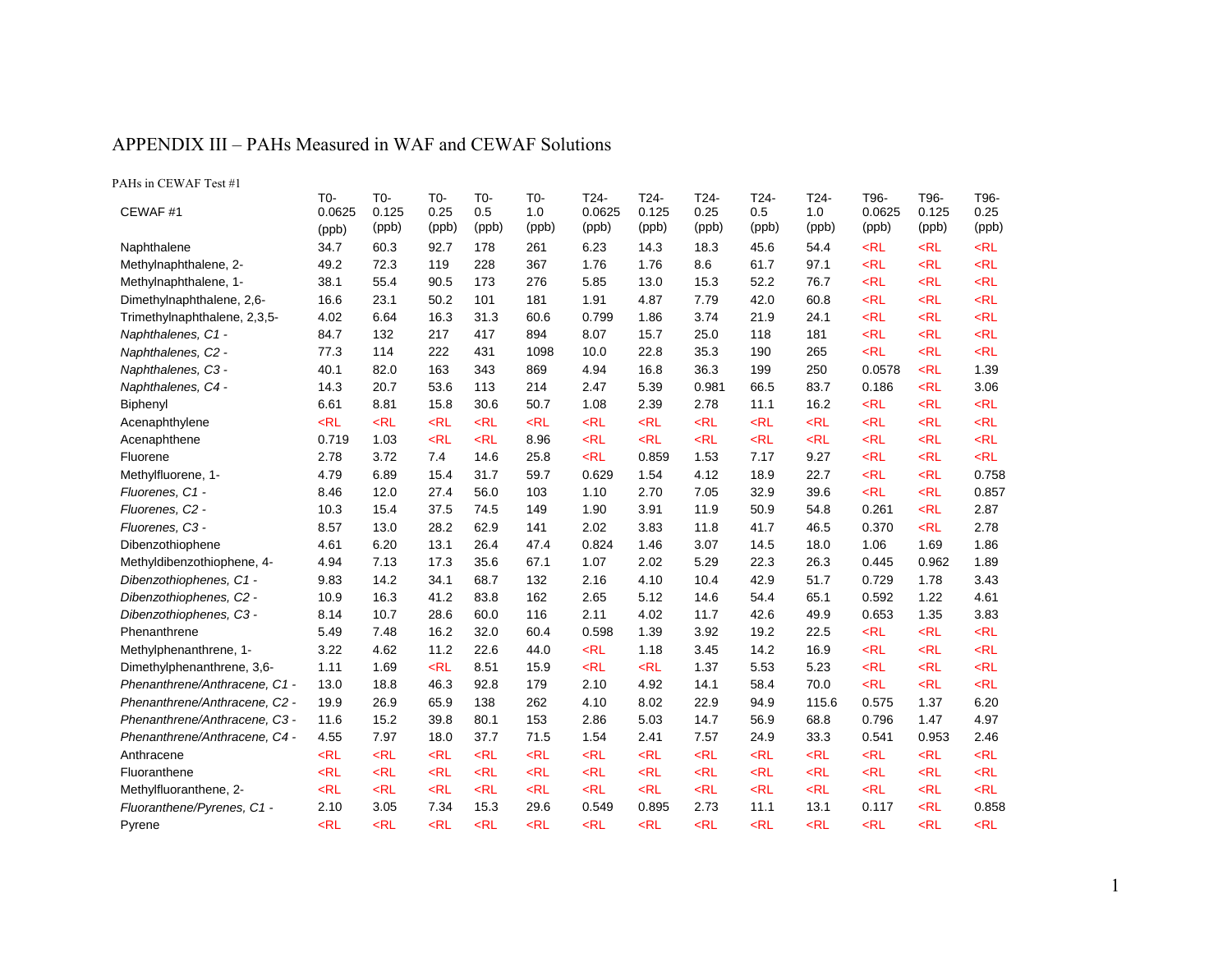| <b>Benz</b> [a]anthracene   | $<$ RL                                                                                                                                                                                                                                                                                                                                                            | 0.582  | $<$ RL                                                                                                                                                                           | $<$ RL | 5.84   | <rl< th=""><th><math>&lt;</math>RL</th><th>0.602</th><th><math>&lt;</math>RL</th><th><math>&lt;</math>RL</th><th><rl< th=""><th><rl< th=""><th><math>&lt;</math>RL</th></rl<></th></rl<></th></rl<>               | $<$ RL                                                                                                                                                                                    | 0.602  | $<$ RL | $<$ RL | <rl< th=""><th><rl< th=""><th><math>&lt;</math>RL</th></rl<></th></rl<>   | <rl< th=""><th><math>&lt;</math>RL</th></rl<> | $<$ RL |
|-----------------------------|-------------------------------------------------------------------------------------------------------------------------------------------------------------------------------------------------------------------------------------------------------------------------------------------------------------------------------------------------------------------|--------|----------------------------------------------------------------------------------------------------------------------------------------------------------------------------------|--------|--------|-------------------------------------------------------------------------------------------------------------------------------------------------------------------------------------------------------------------|-------------------------------------------------------------------------------------------------------------------------------------------------------------------------------------------|--------|--------|--------|---------------------------------------------------------------------------|-----------------------------------------------|--------|
| Chrysene                    | $<$ RL                                                                                                                                                                                                                                                                                                                                                            | $<$ RL | $<$ RL                                                                                                                                                                           | $<$ RL | $<$ RL | <rl< td=""><td><rl< td=""><td><math>&lt;</math>RL</td><td><math>&lt;</math>RL</td><td><math>&lt;</math>RL</td><td><math>&lt;</math>RL</td><td><rl< td=""><td><math>&lt;</math>RL</td></rl<></td></rl<></td></rl<> | <rl< td=""><td><math>&lt;</math>RL</td><td><math>&lt;</math>RL</td><td><math>&lt;</math>RL</td><td><math>&lt;</math>RL</td><td><rl< td=""><td><math>&lt;</math>RL</td></rl<></td></rl<>   | $<$ RL | $<$ RL | $<$ RL | $<$ RL                                                                    | <rl< td=""><td><math>&lt;</math>RL</td></rl<> | $<$ RL |
| Chrysenes, C1 -             | 1.00                                                                                                                                                                                                                                                                                                                                                              | 1.46   | $<$ RL                                                                                                                                                                           | 8.25   | 15.3   | $<$ RL                                                                                                                                                                                                            | 0.538                                                                                                                                                                                     | 1.47   | 5.45   | 6.47   | 0.107                                                                     | <rl< td=""><td><math>&lt;</math>RL</td></rl<> | $<$ RL |
| Chrysenes, C <sub>2</sub> - | 1.07                                                                                                                                                                                                                                                                                                                                                              | 1.68   | <rl< td=""><td>8.43</td><td>16.1</td><td><rl< td=""><td>0.573</td><td>1.71</td><td>6.09</td><td>7.01</td><td>0.144</td><td><rl< td=""><td>0.612</td></rl<></td></rl<></td></rl<> | 8.43   | 16.1   | <rl< td=""><td>0.573</td><td>1.71</td><td>6.09</td><td>7.01</td><td>0.144</td><td><rl< td=""><td>0.612</td></rl<></td></rl<>                                                                                      | 0.573                                                                                                                                                                                     | 1.71   | 6.09   | 7.01   | 0.144                                                                     | <rl< td=""><td>0.612</td></rl<>               | 0.612  |
| Chrysenes, C3 -             | 0.712                                                                                                                                                                                                                                                                                                                                                             | 1.13   | $<$ RL                                                                                                                                                                           | $<$ RL | 10.9   | <rl< td=""><td><math>&lt;</math>RL</td><td>1.15</td><td><math>&lt;</math>RL</td><td><math>&lt;</math>RL</td><td>0.109</td><td><rl< td=""><td><math>&lt;</math>RL</td></rl<></td></rl<>                            | $<$ RL                                                                                                                                                                                    | 1.15   | $<$ RL | $<$ RL | 0.109                                                                     | <rl< td=""><td><math>&lt;</math>RL</td></rl<> | $<$ RL |
| Benzo(b)fluoranthene        | <rl< td=""><td><math>&lt;</math>RL</td><td><math>&lt;</math>RL</td><td><math>&lt;</math>RL</td><td><math>&lt;</math>RL</td><td><math>&lt;</math>RL</td><td><math>&lt;</math>RL</td><td><math>&lt;</math>RL</td><td><math>&lt;</math>RL</td><td><math>&lt;</math>RL</td><td><math>&lt;</math>RL</td><td><math>&lt;</math>RL</td><td><math>&lt;</math>RL</td></rl<> | $<$ RL | $<$ RL                                                                                                                                                                           | $<$ RL | $<$ RL | $<$ RL                                                                                                                                                                                                            | $<$ RL                                                                                                                                                                                    | $<$ RL | $<$ RL | $<$ RL | $<$ RL                                                                    | $<$ RL                                        | $<$ RL |
| Benzo(k)fluoranthene        | $<$ RL                                                                                                                                                                                                                                                                                                                                                            | $<$ RL | $<$ RL                                                                                                                                                                           | $<$ RL | $<$ RL | $<$ RL                                                                                                                                                                                                            | $<$ RL                                                                                                                                                                                    | $<$ RL | $<$ RL | $<$ RL | $<$ RL                                                                    | $<$ RL                                        | $<$ RL |
| Benzo(e)pyrene              | $<$ RL                                                                                                                                                                                                                                                                                                                                                            | $<$ RL | $<$ RL                                                                                                                                                                           | $<$ RL | $<$ RL | $<$ RL                                                                                                                                                                                                            | $<$ RL                                                                                                                                                                                    | $<$ RL | $<$ RL | $<$ RL | $<$ RL                                                                    | $<$ RL                                        | $<$ RL |
| Benzo(a)pyrene              | $<$ RL                                                                                                                                                                                                                                                                                                                                                            | $<$ RL | $<$ RL                                                                                                                                                                           | $<$ RL | $<$ RL | $<$ RL                                                                                                                                                                                                            | <rl< td=""><td><math>&lt;</math>RL</td><td><math>&lt;</math>RL</td><td><math>&lt;</math>RL</td><td><math>&lt;</math>RL</td><td><math>&lt;</math>RL</td><td><math>&lt;</math>RL</td></rl<> | $<$ RL | $<$ RL | $<$ RL | $<$ RL                                                                    | $<$ RL                                        | $<$ RL |
| Pervlene                    | $<$ RL                                                                                                                                                                                                                                                                                                                                                            | $<$ RL | $<$ RL                                                                                                                                                                           | $<$ RL | $<$ RL | $<$ RL                                                                                                                                                                                                            | $<$ RL                                                                                                                                                                                    | $<$ RL | $<$ RL | $<$ RL | <rl< td=""><td><math>&lt;</math>RL</td><td><math>&lt;</math>RL</td></rl<> | $<$ RL                                        | $<$ RL |
| $Indeno(1,2,3-c,d)pyrene$   | $<$ RL                                                                                                                                                                                                                                                                                                                                                            | $<$ RL | $<$ RL                                                                                                                                                                           | $<$ RL | $<$ RL | $<$ RL                                                                                                                                                                                                            | $<$ RL                                                                                                                                                                                    | $<$ RL | $<$ RL | $<$ RL | $<$ RL                                                                    | $<$ RL                                        | $<$ RL |
| Dibenz(a,h)anthracene       | $<$ RL                                                                                                                                                                                                                                                                                                                                                            | $<$ RL | $<$ RL                                                                                                                                                                           | $<$ RL | $<$ RL | $<$ RL                                                                                                                                                                                                            | $<$ RL                                                                                                                                                                                    | $<$ RL | $<$ RL | $<$ RL | $<$ RL                                                                    | $<$ RL                                        | $<$ RL |
| Benzo(g,h,i)perylene        | $<$ RL                                                                                                                                                                                                                                                                                                                                                            | $<$ RL | $<$ RL                                                                                                                                                                           | $<$ RL | $<$ RL | $<$ RL                                                                                                                                                                                                            | $<$ RL                                                                                                                                                                                    | $<$ RL | $<$ RL | $<$ RL | $<$ RL                                                                    | $<$ RL                                        | $<$ RL |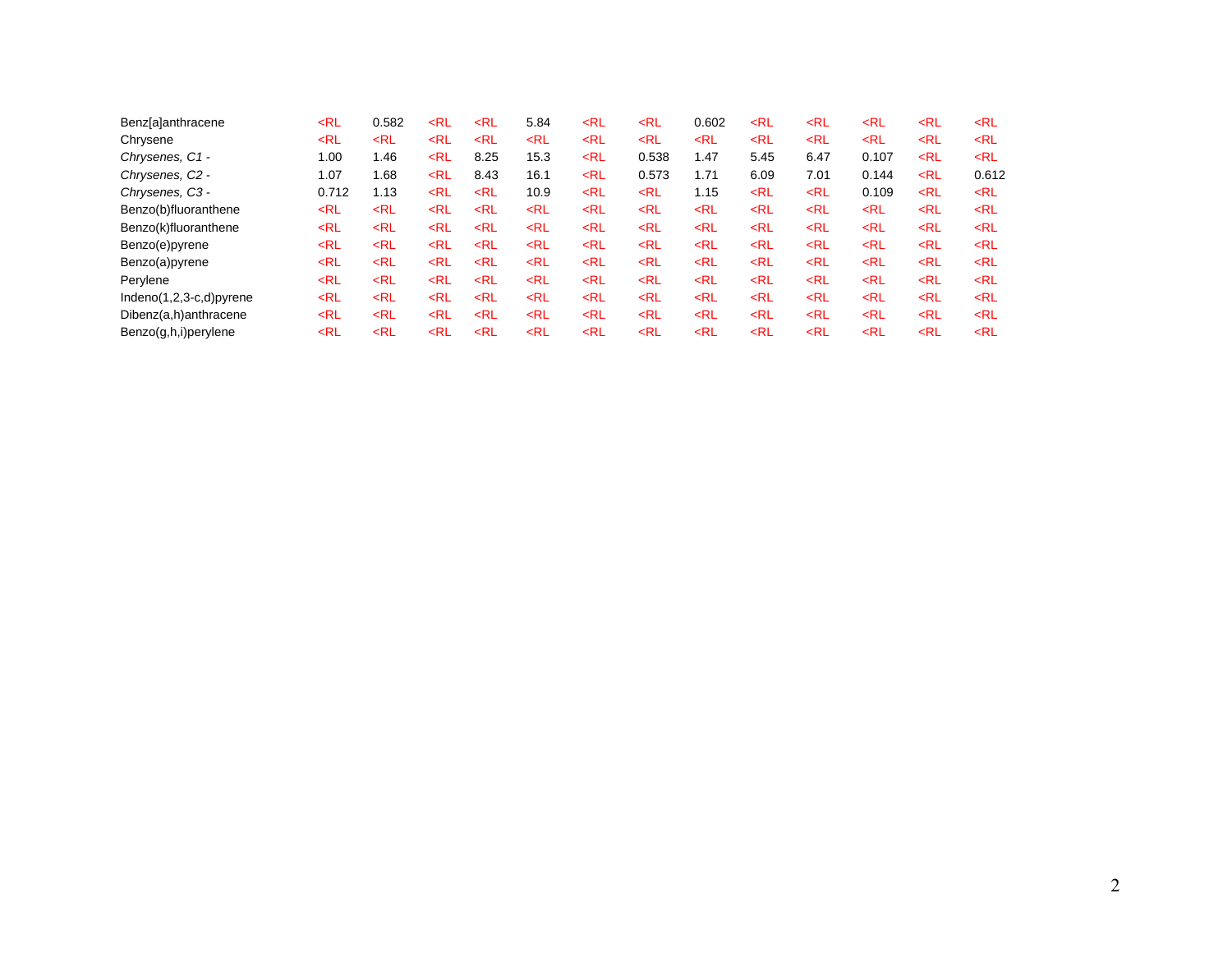| PAHs in WAF test #1                                                                                                                                                                         |                                    |
|---------------------------------------------------------------------------------------------------------------------------------------------------------------------------------------------|------------------------------------|
| T0-<br>$T0-$<br>$T0-$<br>T24-<br>T24-<br>T24-<br>T24-<br>T96-<br>T0-<br>T0-<br>T24-<br>T96-                                                                                                 | T96-<br>T96-                       |
| 0.5<br>0.5<br>8.0<br>0.5<br>WAF Test#1<br>1.0<br>2.0<br>4.0<br>8.0<br>1.0<br>2.0<br>4.0<br>1.0                                                                                              | 2.0<br>4.0                         |
| ppb<br>ppb<br>ppb<br>ppb<br>ppb<br>ppb<br>ppb<br>ppb<br>ppb<br>ppb<br>ppb<br>ng/ml (ppb)<br>ppb                                                                                             | ppb<br>ppb                         |
| Naphthalene<br>39.2<br>29.5<br>39.9<br>46.9<br>50.8<br>0.0335<br>0.0316<br>0.130<br>0.0211<br>0.0402<br>0.0341<br>0.0176                                                                    | 0.0191<br>0.0164                   |
| 20.3<br>0.0180<br>0.0199<br>0.0340<br>0.0455<br>0.0832<br>Methylnaphthalene, 2-<br>16.0<br>20.3<br>24.0<br>24.1<br>0.0175<br>0.0252                                                         | 0.0179<br>0.0155                   |
| Methylnaphthalene, 1-<br>16.4<br>12.9<br>16.2<br>19.3<br>19.4<br>0.00739<br>0.00751<br>0.00788<br>0.0179<br>0.0210<br>0.0443<br>0.0166                                                      | 0.00851<br>0.00733                 |
| $<$ RL<br>3.06<br>2.47<br>3.03<br>3.58<br>3.50<br>0.00596<br>0.0212<br>0.0111<br>0.0231<br>0.0565<br>0.0113<br>Dimethylnaphthalene, 2,6-                                                    | $<$ RL<br>0.00512                  |
| 0.372<br>0.529<br>0.497<br>0.0111<br>$<$ RL<br>0.493<br>0.455<br>0.0137<br>0.0356<br>0.0306<br>0.0406<br>0.00840<br>Trimethylnaphthalene, 2,3,5-                                            | $<$ RL<br>0.00910                  |
| Naphthalenes, C1 -<br>38.3<br>30.0<br>38.0<br>45.1<br>45.2<br>0.0252<br>0.0277<br>0.0246<br>0.0531<br>0.0674<br>0.131<br>0.0422                                                             | 0.0268<br>0.0229                   |
| 14.6<br>17.2<br>0.0521<br>0.0910<br>0.0618<br>Naphthalenes, C2 -<br>15.1<br>12.5<br>17.8<br>0.227<br>0.128<br>0.198<br>0.0444                                                               | 0.0198<br>0.0180                   |
| Naphthalenes, C3 -<br>3.30<br>2.82<br>4.10<br>3.94<br>0.0811<br>0.273<br>0.144<br>0.212<br>0.0368<br>3.41<br>0.112<br>0.105                                                                 | 0.0668<br>0.0509                   |
| 0.573<br>0.658<br>0.672<br>Naphthalenes, C4 -<br>0.465<br>0.411<br>0.0194<br>0.0335<br>0.0589<br>0.104<br>0.107<br>0.0312<br>0.0146                                                         | 0.0147<br>0.00831                  |
| 2.46<br>2.92<br>2.47<br>2.03<br>2.90<br>0.119<br>0.147<br>0.266<br>$<$ RL<br>0.0754<br>0.00563<br>$<$ RL<br>Biphenyl                                                                        | $<$ RL<br>$<$ RL                   |
| 0.0668<br>0.0649<br>0.0672<br>0.0765<br>0.0801<br>$<$ RL<br>$<$ RL<br>$<$ RL<br>$<$ RL<br>$<$ RL<br>$<$ RL<br><rl<br>Acenaphthylene</rl<br>                                                 | $<$ RL<br>$<$ RL                   |
| $<$ RL<br>$<$ RL<br>$<$ RL<br>0.150<br>0.136<br>0.157<br>0.188<br>0.173<br>0.00628<br>0.0158<br>$<$ RL<br>$<$ RL<br>Acenaphthene                                                            | $<$ RL<br>$<$ RL                   |
| 0.734<br>0.724<br>$<$ RL<br>$<$ RL<br>$<$ RL<br>$<$ RL<br>$<$ RL<br>Fluorene<br>0.632<br>0.561<br>0.623<br>0.00617<br>0.0286                                                                | $<$ RL<br>$<$ RL                   |
| Methylfluorene, 1-<br>0.436<br>0.410<br>0.447<br>0.527<br>0.510<br>0.0107<br>0.0125<br>0.0423<br>0.0429<br>0.0457<br>$<$ RL<br><rl< td=""><td><rl<br><math>&lt;</math>RL</rl<br></td></rl<> | <rl<br><math>&lt;</math>RL</rl<br> |
| 0.760<br>0.714<br>0.804<br>0.940<br>0.912<br>0.0210<br>0.0640<br>0.0617<br>0.0628<br>$<$ RL<br>$<$ RL<br>Fluorenes, C1 -<br>0.0180                                                          | 0.00712<br>0.00702                 |
| 0.309<br>0.380<br>0.446<br>0.371<br>0.0184<br>0.0224<br>0.0708<br>0.0546<br>0.0126<br>Fluorenes, C2 -<br>0.308<br>0.0495<br>0.0136                                                          | 0.0256<br>0.0300                   |
| $<$ RL<br>0.136<br>0.152<br>0.173<br>0.0132<br>0.0229<br>$<$ RL<br>0.00954<br>Fluorenes, C3 -<br>0.163<br>0.0110<br>0.0353<br>0.0281                                                        | 0.0159<br>0.0191                   |
| 0.669<br>0.632<br>0.704<br>0.770<br>0.760<br>0.0879<br>0.100<br>0.0344<br>0.0219<br>0.0113<br>0.202<br>Dibenzothiophene<br>0.183                                                            | 0.0994<br>0.0641                   |
| 0.254<br>0.0133<br>Methyldibenzothiophene, 4-<br>0.211<br>0.209<br>0.250<br>0.245<br>0.0265<br>0.0311<br>0.0251<br>0.00818<br>0.0259<br>0.0277                                              | 0.0242<br>0.0216                   |
| 0.693<br>0.651<br>Dibenzothiophenes, C1 -<br>0.623<br>0.577<br>0.619<br>0.0241<br>0.0298<br>0.0253<br>0.0161<br>0.0106<br>0.0227<br>0.0310                                                  | 0.0277<br>0.0220                   |
| Dibenzothiophenes, C2 -<br>0.363<br>0.627<br>0.575<br>0.0661<br>0.0711<br>0.460<br>0.495<br>0.102<br>0.134<br>0.187<br>0.0993<br>0.0489                                                     | 0.112<br>0.125                     |
| Dibenzothiophenes, C3 -<br>0.145<br>0.247<br>0.336<br>0.401<br>0.415<br>0.0472<br>0.0858<br>0.117<br>0.157<br>0.0749<br>0.0250<br>0.0501                                                    | 0.0885<br>0.102                    |
| $<$ RL<br>0.664<br>0.658<br>0.756<br>0.787<br>0.782<br>$<$ RL<br>$<$ RL<br>$<$ RL<br>$<$ RL<br>$<$ RL<br>$<$ RL<br>Phenanthrene                                                             | $<$ RL<br>$<$ RL                   |
| 0.143<br>0.137<br>0.161<br>0.179<br>0.168<br>0.00580<br>0.00973<br>0.0237<br>0.0111<br>$<$ RL<br>0.00588<br>Methylphenanthrene, 1-<br>0.0181                                                | 0.00953<br>0.0146                  |
| $<$ RL<br>$<$ RL<br>$<$ RL<br>$<$ RL<br>$<$ RL<br>$<$ RL<br>$<$ RL<br>$<$ RL<br>$<$ RL<br>$<$ RL<br>$<$ RL<br>$<$ RL<br>Dimethylphenanthrene, 3,6-                                          | $<$ RL<br>$<$ RL                   |
| 0.585<br>0.566<br>0.757<br>0.830<br>0.778<br>0.00857<br>0.0173<br>0.00914<br>Phenanthrene/Anthracene, C1 -<br>0.0332<br>0.0264<br>0.0149<br>0.00519                                         | 0.0139<br>0.0119                   |
| 0.424<br>0.418<br>0.550<br>0.563<br>0.457<br>0.0261<br>0.0345<br>0.0833<br>0.0144<br>Phenanthrene/Anthracene, C2 -<br>0.0661<br>0.0519<br>0.0191                                            | 0.0340<br>0.0438                   |
| 0.205<br>Phenanthrene/Anthracene, C3 -<br>0.142<br>0.154<br>0.185<br>0.169<br>0.00977<br>0.0167<br>0.0238<br>0.0380<br>0.0202<br>$<$ RL<br>0.00736                                          | 0.0107<br>0.0215                   |
| $<$ RL<br>$<$ RL<br>$<$ RL<br>0.0626<br>$<$ RL<br>$<$ RL<br>0.0213<br>0.0099<br>$<$ RL<br>$<$ RL<br>Phenanthrene/Anthracene, C4 -<br>0.00836<br>0.0111                                      | 0.00630<br>0.0111                  |
| $<$ RL<br>$<$ RL<br>$<$ RL<br>$<$ RL<br>$<$ RL<br>$<$ RL<br>$<$ RL<br>$<$ RL<br>$<$ RL<br>$<$ RL<br>$<$ RL<br>$<$ RL<br>Anthracene                                                          | $<$ RL<br>$<$ RL                   |
| $<$ RL<br>$<$ RL<br>$<$ RL<br>$<$ RL<br>$<$ RL<br>$<$ RL<br>$<$ RL<br>$<$ RL<br>$<$ RL<br>$<$ RL<br>$<$ RL<br>$<$ RL<br>Fluoranthene                                                        | $<$ RL<br>$<$ RL                   |
| $<$ RL<br>$<$ RL<br>$<$ RL<br>$<$ RL<br>$<$ RL<br>$<$ RL<br>$<$ RL<br>$<$ RL<br>$<$ RL<br>$<$ RL<br>$<$ RL<br>$<$ RL<br>Methylfluoranthene, 2-                                              | $<$ RL<br>$<$ RL                   |
| Fluoranthene/Pyrenes, C1 -<br>$<$ RL<br>$<$ RL<br>$<$ RL<br>$<$ RL<br>$<$ RL<br>$<$ RL<br>$<$ RL<br>$<$ RL<br>$<$ RL<br>$<$ RL<br>$<$ RL<br>$<$ RL                                          | $<$ RL<br>$<$ RL                   |
| $<$ RL<br>$<$ RL<br>$<$ RL<br>$<$ RL<br>$<$ RL<br>$<$ RL<br>$<$ RL<br>$<$ RL<br>$<$ RL<br>$<$ RL<br>$<$ RL<br>$<$ RL<br>Pyrene                                                              | $<$ RL<br>$<$ RL                   |
| $<$ RL<br>$<$ RL<br>$<$ RL<br>$<$ RL<br>$<$ RL<br>$<$ RL<br>$<$ RL<br>$<$ RL<br>$<$ RL<br>$<$ RL<br>$<$ RL<br>$<$ RL<br>Benz[a]anthracene                                                   | $<$ RL<br>$<$ RL                   |
| $<$ RL<br>$<$ RL<br>$<$ RL<br>$<$ RL<br>$<$ RL<br>$<$ RL<br>$<$ RL<br>$<$ RL<br>$<$ RL<br>$<$ RL<br>$<$ RL<br>$<$ RL<br>Chrysene                                                            | $<$ RL<br>$<$ RL                   |
| $<$ RL<br>$<$ RL<br>$<$ RL<br>$<$ RL<br>$<$ RL<br>$<$ RL<br>$<$ RL<br>$<$ RL<br>$<$ RL<br>$<$ RL<br>$<$ RL<br>$<$ RL<br>Chrysenes, C1 -                                                     | $<$ RL<br>$<$ RL                   |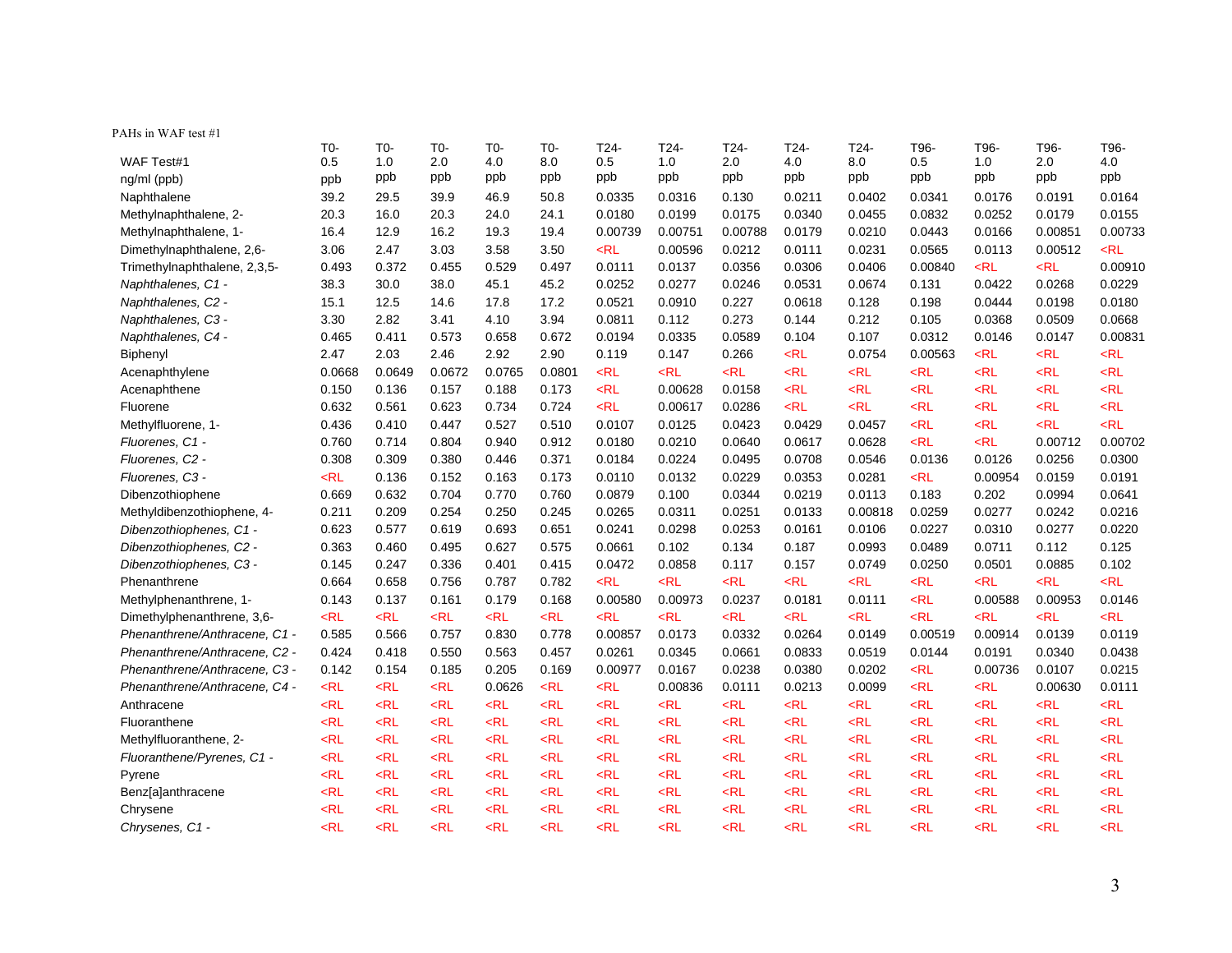| Chrysenes, C2 -             | ≺RL                                                                                                                                                                                                                                                                                                                                                                                     | <rl< th=""><th><rl< th=""><th><rl< th=""><th><math>&lt;</math>RL</th><th><rl< th=""><th><rl< th=""><th><rl< th=""><th><math>&lt;</math>RL</th><th><rl< th=""><th><rl< th=""><th><rl< th=""><th><rl< th=""><th><rl< th=""></rl<></th></rl<></th></rl<></th></rl<></th></rl<></th></rl<></th></rl<></th></rl<></th></rl<></th></rl<></th></rl<>                 | <rl< th=""><th><rl< th=""><th><math>&lt;</math>RL</th><th><rl< th=""><th><rl< th=""><th><rl< th=""><th><math>&lt;</math>RL</th><th><rl< th=""><th><rl< th=""><th><rl< th=""><th><rl< th=""><th><rl< th=""></rl<></th></rl<></th></rl<></th></rl<></th></rl<></th></rl<></th></rl<></th></rl<></th></rl<></th></rl<>                 | <rl< th=""><th><math>&lt;</math>RL</th><th><rl< th=""><th><rl< th=""><th><rl< th=""><th><math>&lt;</math>RL</th><th><rl< th=""><th><rl< th=""><th><rl< th=""><th><rl< th=""><th><rl< th=""></rl<></th></rl<></th></rl<></th></rl<></th></rl<></th></rl<></th></rl<></th></rl<></th></rl<>             | $<$ RL                                                                                                                                                                                                                                                                  | <rl< th=""><th><rl< th=""><th><rl< th=""><th><math>&lt;</math>RL</th><th><rl< th=""><th><rl< th=""><th><rl< th=""><th><rl< th=""><th><rl< th=""></rl<></th></rl<></th></rl<></th></rl<></th></rl<></th></rl<></th></rl<></th></rl<>             | <rl< th=""><th><rl< th=""><th><math>&lt;</math>RL</th><th><rl< th=""><th><rl< th=""><th><rl< th=""><th><rl< th=""><th><rl< th=""></rl<></th></rl<></th></rl<></th></rl<></th></rl<></th></rl<></th></rl<>   | <rl< th=""><th><math>&lt;</math>RL</th><th><rl< th=""><th><rl< th=""><th><rl< th=""><th><rl< th=""><th><rl< th=""></rl<></th></rl<></th></rl<></th></rl<></th></rl<></th></rl<>       | $<$ RL                                                                                                                                                | <rl< th=""><th><rl< th=""><th><rl< th=""><th><rl< th=""><th><rl< th=""></rl<></th></rl<></th></rl<></th></rl<></th></rl<>   | <rl< th=""><th><rl< th=""><th><rl< th=""><th><rl< th=""></rl<></th></rl<></th></rl<></th></rl<>   | <rl< th=""><th><rl< th=""><th><rl< th=""></rl<></th></rl<></th></rl<>     | <rl< th=""><th><rl< th=""></rl<></th></rl<>   | <rl< th=""></rl<> |
|-----------------------------|-----------------------------------------------------------------------------------------------------------------------------------------------------------------------------------------------------------------------------------------------------------------------------------------------------------------------------------------------------------------------------------------|---------------------------------------------------------------------------------------------------------------------------------------------------------------------------------------------------------------------------------------------------------------------------------------------------------------------------------------------------------------|-------------------------------------------------------------------------------------------------------------------------------------------------------------------------------------------------------------------------------------------------------------------------------------------------------------------------------------|-------------------------------------------------------------------------------------------------------------------------------------------------------------------------------------------------------------------------------------------------------------------------------------------------------|-------------------------------------------------------------------------------------------------------------------------------------------------------------------------------------------------------------------------------------------------------------------------|-------------------------------------------------------------------------------------------------------------------------------------------------------------------------------------------------------------------------------------------------|-------------------------------------------------------------------------------------------------------------------------------------------------------------------------------------------------------------|---------------------------------------------------------------------------------------------------------------------------------------------------------------------------------------|-------------------------------------------------------------------------------------------------------------------------------------------------------|-----------------------------------------------------------------------------------------------------------------------------|---------------------------------------------------------------------------------------------------|---------------------------------------------------------------------------|-----------------------------------------------|-------------------|
| Chrysenes, C3 -             | <rl< td=""><td><rl< td=""><td><rl< td=""><td><rl< td=""><td><math>&lt;</math>RL</td><td><rl< td=""><td><math>&lt;</math>RL</td><td><math>&lt;</math>RL</td><td><math>&lt;</math>RL</td><td><math>&lt;</math>RL</td><td><math>&lt;</math>RL</td><td><math>&lt;</math>RL</td><td><rl< td=""><td><math>&lt;</math>RL</td></rl<></td></rl<></td></rl<></td></rl<></td></rl<></td></rl<>     | <rl< td=""><td><rl< td=""><td><rl< td=""><td><math>&lt;</math>RL</td><td><rl< td=""><td><math>&lt;</math>RL</td><td><math>&lt;</math>RL</td><td><math>&lt;</math>RL</td><td><math>&lt;</math>RL</td><td><math>&lt;</math>RL</td><td><math>&lt;</math>RL</td><td><rl< td=""><td><math>&lt;</math>RL</td></rl<></td></rl<></td></rl<></td></rl<></td></rl<>     | <rl< td=""><td><rl< td=""><td><math>&lt;</math>RL</td><td><rl< td=""><td><math>&lt;</math>RL</td><td><math>&lt;</math>RL</td><td><math>&lt;</math>RL</td><td><math>&lt;</math>RL</td><td><math>&lt;</math>RL</td><td><math>&lt;</math>RL</td><td><rl< td=""><td><math>&lt;</math>RL</td></rl<></td></rl<></td></rl<></td></rl<>     | <rl< td=""><td><math>&lt;</math>RL</td><td><rl< td=""><td><math>&lt;</math>RL</td><td><math>&lt;</math>RL</td><td><math>&lt;</math>RL</td><td><math>&lt;</math>RL</td><td><math>&lt;</math>RL</td><td><math>&lt;</math>RL</td><td><rl< td=""><td><math>&lt;</math>RL</td></rl<></td></rl<></td></rl<> | $<$ RL                                                                                                                                                                                                                                                                  | <rl< td=""><td><math>&lt;</math>RL</td><td><math>&lt;</math>RL</td><td><math>&lt;</math>RL</td><td><math>&lt;</math>RL</td><td><math>&lt;</math>RL</td><td><math>&lt;</math>RL</td><td><rl< td=""><td><math>&lt;</math>RL</td></rl<></td></rl<> | $<$ RL                                                                                                                                                                                                      | $<$ RL                                                                                                                                                                                | $<$ RL                                                                                                                                                | $<$ RL                                                                                                                      | $<$ RL                                                                                            | $<$ RL                                                                    | <rl< td=""><td><math>&lt;</math>RL</td></rl<> | $<$ RL            |
| Benzo(b)fluoranthene        | ≺RL                                                                                                                                                                                                                                                                                                                                                                                     | <rl< td=""><td><rl< td=""><td><math>&lt;</math>RL</td><td><math>&lt;</math>RL</td><td><rl< td=""><td><rl< td=""><td><rl< td=""><td><math>&lt;</math>RL</td><td><rl< td=""><td><rl< td=""><td><rl< td=""><td><rl< td=""><td><math>&lt;</math>RL</td></rl<></td></rl<></td></rl<></td></rl<></td></rl<></td></rl<></td></rl<></td></rl<></td></rl<>             | <rl< td=""><td><math>&lt;</math>RL</td><td><math>&lt;</math>RL</td><td><rl< td=""><td><rl< td=""><td><rl< td=""><td><math>&lt;</math>RL</td><td><rl< td=""><td><rl< td=""><td><rl< td=""><td><rl< td=""><td><math>&lt;</math>RL</td></rl<></td></rl<></td></rl<></td></rl<></td></rl<></td></rl<></td></rl<></td></rl<>             | $<$ RL                                                                                                                                                                                                                                                                                                | $<$ RL                                                                                                                                                                                                                                                                  | <rl< td=""><td><rl< td=""><td><rl< td=""><td><math>&lt;</math>RL</td><td><rl< td=""><td><rl< td=""><td><rl< td=""><td><rl< td=""><td><math>&lt;</math>RL</td></rl<></td></rl<></td></rl<></td></rl<></td></rl<></td></rl<></td></rl<>           | <rl< td=""><td><rl< td=""><td><math>&lt;</math>RL</td><td><rl< td=""><td><rl< td=""><td><rl< td=""><td><rl< td=""><td><math>&lt;</math>RL</td></rl<></td></rl<></td></rl<></td></rl<></td></rl<></td></rl<> | <rl< td=""><td><math>&lt;</math>RL</td><td><rl< td=""><td><rl< td=""><td><rl< td=""><td><rl< td=""><td><math>&lt;</math>RL</td></rl<></td></rl<></td></rl<></td></rl<></td></rl<>     | $<$ RL                                                                                                                                                | <rl< td=""><td><rl< td=""><td><rl< td=""><td><rl< td=""><td><math>&lt;</math>RL</td></rl<></td></rl<></td></rl<></td></rl<> | <rl< td=""><td><rl< td=""><td><rl< td=""><td><math>&lt;</math>RL</td></rl<></td></rl<></td></rl<> | <rl< td=""><td><rl< td=""><td><math>&lt;</math>RL</td></rl<></td></rl<>   | <rl< td=""><td><math>&lt;</math>RL</td></rl<> | $<$ RL            |
| Benzo(k)fluoranthene        | <rl< td=""><td><rl< td=""><td><rl< td=""><td><math>&lt;</math>RL</td><td><math>&lt;</math>RL</td><td><math>&lt;</math>RL</td><td><math>&lt;</math>RL</td><td><math>&lt;</math>RL</td><td><math>&lt;</math>RL</td><td><math>&lt;</math>RL</td><td><math>&lt;</math>RL</td><td><math>&lt;</math>RL</td><td><rl< td=""><td><math>&lt;</math>RL</td></rl<></td></rl<></td></rl<></td></rl<> | <rl< td=""><td><rl< td=""><td><math>&lt;</math>RL</td><td><math>&lt;</math>RL</td><td><math>&lt;</math>RL</td><td><math>&lt;</math>RL</td><td><math>&lt;</math>RL</td><td><math>&lt;</math>RL</td><td><math>&lt;</math>RL</td><td><math>&lt;</math>RL</td><td><math>&lt;</math>RL</td><td><rl< td=""><td><math>&lt;</math>RL</td></rl<></td></rl<></td></rl<> | <rl< td=""><td><math>&lt;</math>RL</td><td><math>&lt;</math>RL</td><td><math>&lt;</math>RL</td><td><math>&lt;</math>RL</td><td><math>&lt;</math>RL</td><td><math>&lt;</math>RL</td><td><math>&lt;</math>RL</td><td><math>&lt;</math>RL</td><td><math>&lt;</math>RL</td><td><rl< td=""><td><math>&lt;</math>RL</td></rl<></td></rl<> | $<$ RL                                                                                                                                                                                                                                                                                                | $<$ RL                                                                                                                                                                                                                                                                  | $<$ RL                                                                                                                                                                                                                                          | $<$ RL                                                                                                                                                                                                      | $<$ RL                                                                                                                                                                                | $<$ RL                                                                                                                                                | $<$ RL                                                                                                                      | $<$ RL                                                                                            | $<$ RL                                                                    | <rl< td=""><td><math>&lt;</math>RL</td></rl<> | $<$ RL            |
| Benzo(e)pyrene              | ∠RL                                                                                                                                                                                                                                                                                                                                                                                     | <rl< td=""><td><rl< td=""><td><rl< td=""><td><rl< td=""><td><math>&lt;</math>RL</td><td><math>&lt;</math>RL</td><td><rl< td=""><td><math>&lt;</math>RL</td><td><math>&lt;</math>RL</td><td><math>&lt;</math>RL</td><td><rl< td=""><td><math>&lt;</math>RL</td><td><rl< td=""></rl<></td></rl<></td></rl<></td></rl<></td></rl<></td></rl<></td></rl<>         | <rl< td=""><td><rl< td=""><td><rl< td=""><td><math>&lt;</math>RL</td><td><math>&lt;</math>RL</td><td><rl< td=""><td><math>&lt;</math>RL</td><td><math>&lt;</math>RL</td><td><math>&lt;</math>RL</td><td><rl< td=""><td><math>&lt;</math>RL</td><td><rl< td=""></rl<></td></rl<></td></rl<></td></rl<></td></rl<></td></rl<>         | <rl< td=""><td><rl< td=""><td><math>&lt;</math>RL</td><td><math>&lt;</math>RL</td><td><rl< td=""><td><math>&lt;</math>RL</td><td><math>&lt;</math>RL</td><td><math>&lt;</math>RL</td><td><rl< td=""><td><math>&lt;</math>RL</td><td><rl< td=""></rl<></td></rl<></td></rl<></td></rl<></td></rl<>     | <rl< td=""><td><math>&lt;</math>RL</td><td><math>&lt;</math>RL</td><td><rl< td=""><td><math>&lt;</math>RL</td><td><math>&lt;</math>RL</td><td><math>&lt;</math>RL</td><td><rl< td=""><td><math>&lt;</math>RL</td><td><rl< td=""></rl<></td></rl<></td></rl<></td></rl<> | $<$ RL                                                                                                                                                                                                                                          | $<$ RL                                                                                                                                                                                                      | <rl< td=""><td><math>&lt;</math>RL</td><td><math>&lt;</math>RL</td><td><math>&lt;</math>RL</td><td><rl< td=""><td><math>&lt;</math>RL</td><td><rl< td=""></rl<></td></rl<></td></rl<> | $<$ RL                                                                                                                                                | $<$ RL                                                                                                                      | $<$ RL                                                                                            | <rl< td=""><td><math>&lt;</math>RL</td><td><rl< td=""></rl<></td></rl<>   | $<$ RL                                        | <rl< td=""></rl<> |
| Benzo(a)pyrene              | <rl< td=""><td><rl< td=""><td><rl< td=""><td><rl< td=""><td><rl< td=""><td><math>&lt;</math>RL</td><td><math>&lt;</math>RL</td><td><rl< td=""><td><math>&lt;</math>RL</td><td><math>&lt;</math>RL</td><td><rl< td=""><td><rl< td=""><td><rl< td=""><td><rl< td=""></rl<></td></rl<></td></rl<></td></rl<></td></rl<></td></rl<></td></rl<></td></rl<></td></rl<></td></rl<>             | <rl< td=""><td><rl< td=""><td><rl< td=""><td><rl< td=""><td><math>&lt;</math>RL</td><td><math>&lt;</math>RL</td><td><rl< td=""><td><math>&lt;</math>RL</td><td><math>&lt;</math>RL</td><td><rl< td=""><td><rl< td=""><td><rl< td=""><td><rl< td=""></rl<></td></rl<></td></rl<></td></rl<></td></rl<></td></rl<></td></rl<></td></rl<></td></rl<>             | <rl< td=""><td><rl< td=""><td><rl< td=""><td><math>&lt;</math>RL</td><td><math>&lt;</math>RL</td><td><rl< td=""><td><math>&lt;</math>RL</td><td><math>&lt;</math>RL</td><td><rl< td=""><td><rl< td=""><td><rl< td=""><td><rl< td=""></rl<></td></rl<></td></rl<></td></rl<></td></rl<></td></rl<></td></rl<></td></rl<>             | <rl< td=""><td><rl< td=""><td><math>&lt;</math>RL</td><td><math>&lt;</math>RL</td><td><rl< td=""><td><math>&lt;</math>RL</td><td><math>&lt;</math>RL</td><td><rl< td=""><td><rl< td=""><td><rl< td=""><td><rl< td=""></rl<></td></rl<></td></rl<></td></rl<></td></rl<></td></rl<></td></rl<>         | <rl< td=""><td><math>&lt;</math>RL</td><td><math>&lt;</math>RL</td><td><rl< td=""><td><math>&lt;</math>RL</td><td><math>&lt;</math>RL</td><td><rl< td=""><td><rl< td=""><td><rl< td=""><td><rl< td=""></rl<></td></rl<></td></rl<></td></rl<></td></rl<></td></rl<>     | $<$ RL                                                                                                                                                                                                                                          | $<$ RL                                                                                                                                                                                                      | <rl< td=""><td><math>&lt;</math>RL</td><td><math>&lt;</math>RL</td><td><rl< td=""><td><rl< td=""><td><rl< td=""><td><rl< td=""></rl<></td></rl<></td></rl<></td></rl<></td></rl<>     | $<$ RL                                                                                                                                                | $<$ RL                                                                                                                      | <rl< td=""><td><rl< td=""><td><rl< td=""><td><rl< td=""></rl<></td></rl<></td></rl<></td></rl<>   | <rl< td=""><td><rl< td=""><td><rl< td=""></rl<></td></rl<></td></rl<>     | <rl< td=""><td><rl< td=""></rl<></td></rl<>   | <rl< td=""></rl<> |
| Perylene                    | <rl< td=""><td><rl< td=""><td><rl< td=""><td><rl< td=""><td><math>&lt;</math>RL</td><td><rl< td=""><td><math>&lt;</math>RL</td><td><rl< td=""><td><rl< td=""><td><rl< td=""><td><math>&lt;</math>RL</td><td><rl< td=""><td><rl< td=""><td><rl< td=""></rl<></td></rl<></td></rl<></td></rl<></td></rl<></td></rl<></td></rl<></td></rl<></td></rl<></td></rl<></td></rl<>               | <rl< td=""><td><rl< td=""><td><rl< td=""><td><math>&lt;</math>RL</td><td><rl< td=""><td><math>&lt;</math>RL</td><td><rl< td=""><td><rl< td=""><td><rl< td=""><td><math>&lt;</math>RL</td><td><rl< td=""><td><rl< td=""><td><rl< td=""></rl<></td></rl<></td></rl<></td></rl<></td></rl<></td></rl<></td></rl<></td></rl<></td></rl<></td></rl<>               | <rl< td=""><td><rl< td=""><td><math>&lt;</math>RL</td><td><rl< td=""><td><math>&lt;</math>RL</td><td><rl< td=""><td><rl< td=""><td><rl< td=""><td><math>&lt;</math>RL</td><td><rl< td=""><td><rl< td=""><td><rl< td=""></rl<></td></rl<></td></rl<></td></rl<></td></rl<></td></rl<></td></rl<></td></rl<></td></rl<>               | <rl< td=""><td><math>&lt;</math>RL</td><td><rl< td=""><td><math>&lt;</math>RL</td><td><rl< td=""><td><rl< td=""><td><rl< td=""><td><math>&lt;</math>RL</td><td><rl< td=""><td><rl< td=""><td><rl< td=""></rl<></td></rl<></td></rl<></td></rl<></td></rl<></td></rl<></td></rl<></td></rl<>           | $<$ RL                                                                                                                                                                                                                                                                  | <rl< td=""><td><math>&lt;</math>RL</td><td><rl< td=""><td><rl< td=""><td><rl< td=""><td><math>&lt;</math>RL</td><td><rl< td=""><td><rl< td=""><td><rl< td=""></rl<></td></rl<></td></rl<></td></rl<></td></rl<></td></rl<></td></rl<>           | $<$ RL                                                                                                                                                                                                      | <rl< td=""><td><rl< td=""><td><rl< td=""><td><math>&lt;</math>RL</td><td><rl< td=""><td><rl< td=""><td><rl< td=""></rl<></td></rl<></td></rl<></td></rl<></td></rl<></td></rl<>       | <rl< td=""><td><rl< td=""><td><math>&lt;</math>RL</td><td><rl< td=""><td><rl< td=""><td><rl< td=""></rl<></td></rl<></td></rl<></td></rl<></td></rl<> | <rl< td=""><td><math>&lt;</math>RL</td><td><rl< td=""><td><rl< td=""><td><rl< td=""></rl<></td></rl<></td></rl<></td></rl<> | $<$ RL                                                                                            | <rl< td=""><td><rl< td=""><td><rl< td=""></rl<></td></rl<></td></rl<>     | <rl< td=""><td><rl< td=""></rl<></td></rl<>   | <rl< td=""></rl<> |
| Indeno $(1,2,3-c,d)$ pyrene | <rl< td=""><td><rl< td=""><td><math>&lt;</math>RL</td><td><math>&lt;</math>RL</td><td><math>&lt;</math>RL</td><td><math>&lt;</math>RL</td><td><math>&lt;</math>RL</td><td><math>&lt;</math>RL</td><td><math>&lt;</math>RL</td><td><math>&lt;</math>RL</td><td><math>&lt;</math>RL</td><td><math>&lt;</math>RL</td><td><rl< td=""><td><rl< td=""></rl<></td></rl<></td></rl<></td></rl<> | <rl< td=""><td><math>&lt;</math>RL</td><td><math>&lt;</math>RL</td><td><math>&lt;</math>RL</td><td><math>&lt;</math>RL</td><td><math>&lt;</math>RL</td><td><math>&lt;</math>RL</td><td><math>&lt;</math>RL</td><td><math>&lt;</math>RL</td><td><math>&lt;</math>RL</td><td><math>&lt;</math>RL</td><td><rl< td=""><td><rl< td=""></rl<></td></rl<></td></rl<> | $<$ RL                                                                                                                                                                                                                                                                                                                              | $<$ RL                                                                                                                                                                                                                                                                                                | $<$ RL                                                                                                                                                                                                                                                                  | $<$ RL                                                                                                                                                                                                                                          | $<$ RL                                                                                                                                                                                                      | $<$ RL                                                                                                                                                                                | $<$ RL                                                                                                                                                | $<$ RL                                                                                                                      | $<$ RL                                                                                            | $<$ RL                                                                    | <rl< td=""><td><rl< td=""></rl<></td></rl<>   | <rl< td=""></rl<> |
| Dibenz(a,h)anthracene       | <rl< td=""><td><rl< td=""><td><math>&lt;</math>RL</td><td><rl< td=""><td><math>&lt;</math>RL</td><td><rl< td=""><td><math>&lt;</math>RL</td><td><math>&lt;</math>RL</td><td><math>&lt;</math>RL</td><td><math>&lt;</math>RL</td><td><math>&lt;</math>RL</td><td><rl< td=""><td><math>&lt;</math>RL</td><td><math>&lt;</math>RL</td></rl<></td></rl<></td></rl<></td></rl<></td></rl<>   | <rl< td=""><td><math>&lt;</math>RL</td><td><rl< td=""><td><math>&lt;</math>RL</td><td><rl< td=""><td><math>&lt;</math>RL</td><td><math>&lt;</math>RL</td><td><math>&lt;</math>RL</td><td><math>&lt;</math>RL</td><td><math>&lt;</math>RL</td><td><rl< td=""><td><math>&lt;</math>RL</td><td><math>&lt;</math>RL</td></rl<></td></rl<></td></rl<></td></rl<>   | $<$ RL                                                                                                                                                                                                                                                                                                                              | <rl< td=""><td><math>&lt;</math>RL</td><td><rl< td=""><td><math>&lt;</math>RL</td><td><math>&lt;</math>RL</td><td><math>&lt;</math>RL</td><td><math>&lt;</math>RL</td><td><math>&lt;</math>RL</td><td><rl< td=""><td><math>&lt;</math>RL</td><td><math>&lt;</math>RL</td></rl<></td></rl<></td></rl<> | $<$ RL                                                                                                                                                                                                                                                                  | <rl< td=""><td><math>&lt;</math>RL</td><td><math>&lt;</math>RL</td><td><math>&lt;</math>RL</td><td><math>&lt;</math>RL</td><td><math>&lt;</math>RL</td><td><rl< td=""><td><math>&lt;</math>RL</td><td><math>&lt;</math>RL</td></rl<></td></rl<> | $<$ RL                                                                                                                                                                                                      | $<$ RL                                                                                                                                                                                | $<$ RL                                                                                                                                                | $<$ RL                                                                                                                      | $<$ RL                                                                                            | <rl< td=""><td><math>&lt;</math>RL</td><td><math>&lt;</math>RL</td></rl<> | $<$ RL                                        | $<$ RL            |
| Benzo(g,h,i)perylene        | ∠RL                                                                                                                                                                                                                                                                                                                                                                                     | <rl< td=""><td><rl< td=""><td><rl< td=""><td><rl< td=""><td><math>&lt;</math>RL</td><td><rl< td=""><td><rl< td=""><td><math>&lt;</math>RL</td><td><rl< td=""><td><rl< td=""><td><rl< td=""><td><rl< td=""><td><math>&lt;</math>RL</td></rl<></td></rl<></td></rl<></td></rl<></td></rl<></td></rl<></td></rl<></td></rl<></td></rl<></td></rl<>               | <rl< td=""><td><rl< td=""><td><rl< td=""><td><math>&lt;</math>RL</td><td><rl< td=""><td><rl< td=""><td><math>&lt;</math>RL</td><td><rl< td=""><td><rl< td=""><td><rl< td=""><td><rl< td=""><td><math>&lt;</math>RL</td></rl<></td></rl<></td></rl<></td></rl<></td></rl<></td></rl<></td></rl<></td></rl<></td></rl<>               | <rl< td=""><td><rl< td=""><td><math>&lt;</math>RL</td><td><rl< td=""><td><rl< td=""><td><math>&lt;</math>RL</td><td><rl< td=""><td><rl< td=""><td><rl< td=""><td><rl< td=""><td><math>&lt;</math>RL</td></rl<></td></rl<></td></rl<></td></rl<></td></rl<></td></rl<></td></rl<></td></rl<>           | <rl< td=""><td><math>&lt;</math>RL</td><td><rl< td=""><td><rl< td=""><td><math>&lt;</math>RL</td><td><rl< td=""><td><rl< td=""><td><rl< td=""><td><rl< td=""><td><math>&lt;</math>RL</td></rl<></td></rl<></td></rl<></td></rl<></td></rl<></td></rl<></td></rl<>       | $<$ RL                                                                                                                                                                                                                                          | <rl< td=""><td><rl< td=""><td><math>&lt;</math>RL</td><td><rl< td=""><td><rl< td=""><td><rl< td=""><td><rl< td=""><td><math>&lt;</math>RL</td></rl<></td></rl<></td></rl<></td></rl<></td></rl<></td></rl<> | <rl< td=""><td><math>&lt;</math>RL</td><td><rl< td=""><td><rl< td=""><td><rl< td=""><td><rl< td=""><td><math>&lt;</math>RL</td></rl<></td></rl<></td></rl<></td></rl<></td></rl<>     | $<$ RL                                                                                                                                                | <rl< td=""><td><rl< td=""><td><rl< td=""><td><rl< td=""><td><math>&lt;</math>RL</td></rl<></td></rl<></td></rl<></td></rl<> | <rl< td=""><td><rl< td=""><td><rl< td=""><td><math>&lt;</math>RL</td></rl<></td></rl<></td></rl<> | <rl< td=""><td><rl< td=""><td><math>&lt;</math>RL</td></rl<></td></rl<>   | <rl< td=""><td><math>&lt;</math>RL</td></rl<> | $<$ RL            |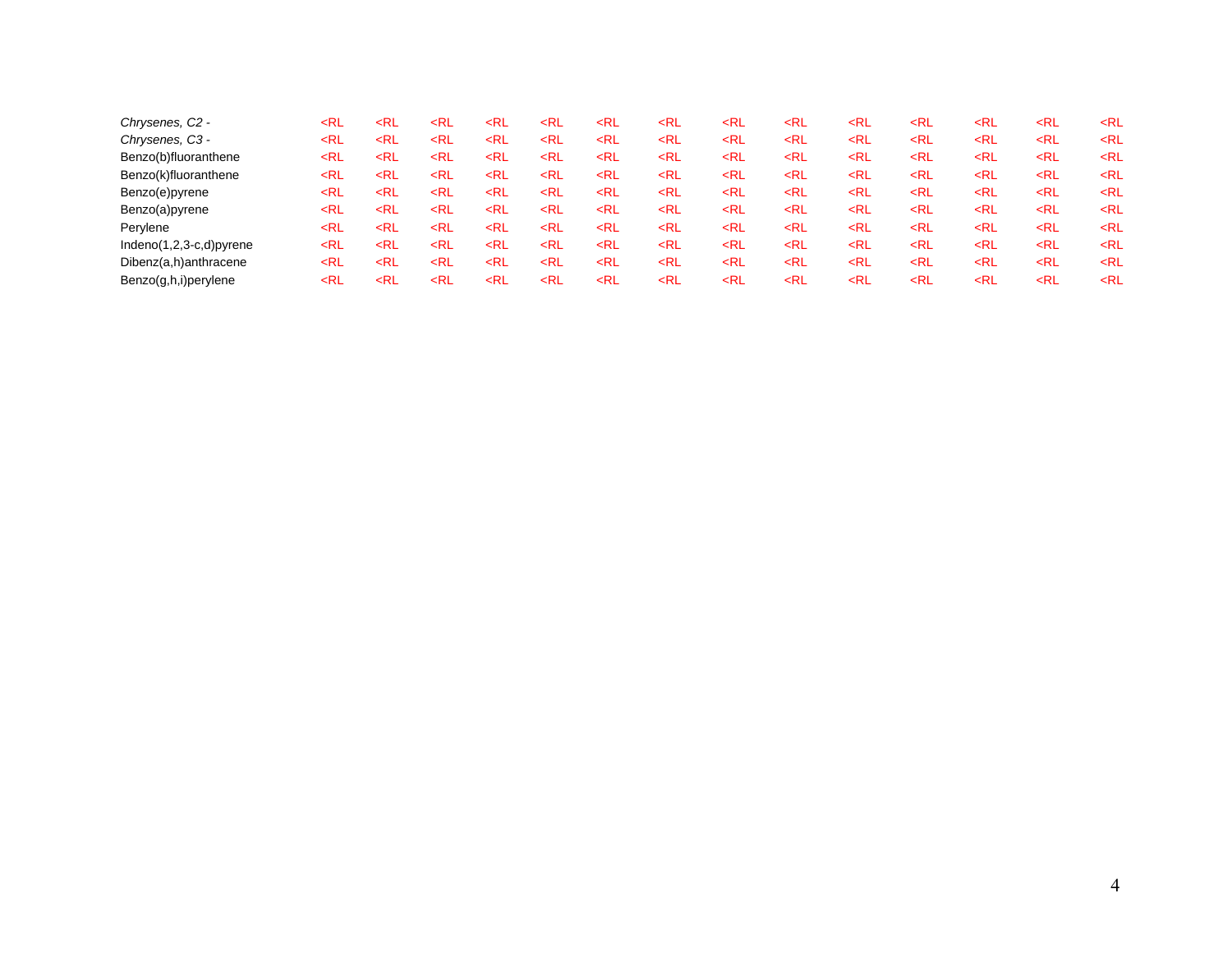| PAHs in CEWAF test #3         |                          |                                    |                                                                                                                                                                                                                                                                                                           |                                                                                                                                                                                                                                                                  |                     |                         |                        |                       |                      |                        |                         |                        |                       |
|-------------------------------|--------------------------|------------------------------------|-----------------------------------------------------------------------------------------------------------------------------------------------------------------------------------------------------------------------------------------------------------------------------------------------------------|------------------------------------------------------------------------------------------------------------------------------------------------------------------------------------------------------------------------------------------------------------------|---------------------|-------------------------|------------------------|-----------------------|----------------------|------------------------|-------------------------|------------------------|-----------------------|
| CEWAF Test #3                 | $T0-$<br>0.0625<br>(ppb) | T <sub>0</sub> -<br>0.125<br>(ppb) | T0-<br>0.25<br>(ppb)                                                                                                                                                                                                                                                                                      | T0-<br>0.5<br>(ppb)                                                                                                                                                                                                                                              | T0-<br>1.0<br>(ppb) | T24-<br>0.0625<br>(ppb) | T24-<br>0.125<br>(ppb) | T24-<br>0.25<br>(ppb) | T24-<br>0.5<br>(ppb) | $T24-$<br>1.0<br>(ppb) | T96-<br>0.0625<br>(ppb) | T96-<br>0.125<br>(ppb) | T96-<br>0.25<br>(ppb) |
| Naphthalene                   | 30.1                     | 42.3                               | 87.3                                                                                                                                                                                                                                                                                                      | 175                                                                                                                                                                                                                                                              | 288                 | $<$ RL                  | $<$ RL                 | $<$ RL                | 6.68                 | 59.8                   | $<$ RL                  | $<$ RL                 | $<$ RL                |
| Methylnaphthalene, 2-         | 41.2                     | 47.9                               | 111                                                                                                                                                                                                                                                                                                       | 253                                                                                                                                                                                                                                                              | 416                 | $<$ RL                  | $<$ RL                 | $<$ RL                | $<$ RL               | 30.8                   | $<$ RL                  | $<$ RL                 | $<$ RL                |
| Methylnaphthalene, 1-         | 33.1                     | 41.2                               | 88.7                                                                                                                                                                                                                                                                                                      | 195                                                                                                                                                                                                                                                              | 310                 | 0.0535                  | 0.184                  | $<$ RL                | $<$ RL               | 52.6                   | $<$ RL                  | $<$ RL                 | $<$ RL                |
| Dimethylnaphthalene, 2,6-     | 16.1                     | 20.4                               | 51.2                                                                                                                                                                                                                                                                                                      | 129                                                                                                                                                                                                                                                              | 204                 | $<$ RL                  | $<$ RL                 | $<$ RL                | 7.44                 | 26.2                   | $<$ RL                  | $<$ RL                 | $<$ RL                |
| Trimethylnaphthalene, 2,3,5-  | 5.05                     | 6.93                               | 21.7                                                                                                                                                                                                                                                                                                      | 46.4                                                                                                                                                                                                                                                             | 79.1                | $<$ RL                  | 0.0583                 | 0.950                 | 7.56                 | 9.14                   | $<$ RL                  | $<$ RL                 | $<$ RL                |
| Naphthalenes, C1 -            | 75.8                     | 92.0                               | 206                                                                                                                                                                                                                                                                                                       | 465                                                                                                                                                                                                                                                              | 963                 | 0.0637                  | 0.228                  | $<$ RL                | $<$ RL               | 87.2                   | $<$ RL                  | $<$ RL                 | $<$ RL                |
| Naphthalenes, C2 -            | 78.4                     | 97.6                               | 227                                                                                                                                                                                                                                                                                                       | 545                                                                                                                                                                                                                                                              | 1207                | $<$ RL                  | $<$ RL                 | $<$ RL                | 37.0                 | 126                    | 0.131                   | 0.806                  | $<$ RL                |
| Naphthalenes, C3 -            | 47.9                     | 60.4                               | 178                                                                                                                                                                                                                                                                                                       | 459                                                                                                                                                                                                                                                              | 962                 | 0.171                   | 0.258                  | 2.48                  | 85.1                 | 103                    | 0.160                   | $<$ RL                 | $<$ RL                |
| Naphthalenes, C4 -            | 13.9                     | 21.0                               | 59.6                                                                                                                                                                                                                                                                                                      | 156                                                                                                                                                                                                                                                              | 242                 | 0.574                   | 1.31                   | 10.9                  | 31.4                 | 27.5                   | 0.125                   | $<$ RL                 | 1.93                  |
| Biphenyl                      | 5.80                     | 7.03                               | 15.7                                                                                                                                                                                                                                                                                                      | 35.8                                                                                                                                                                                                                                                             | 57.0                | $<$ RL                  | $<$ RL                 | $<$ RL                | $<$ RL               | 9.29                   | $<$ RL                  | $<$ RL                 | $<$ RL                |
| Acenaphthylene                | $<$ RL                   | $<$ RL                             | $<$ RL                                                                                                                                                                                                                                                                                                    | $<$ RL                                                                                                                                                                                                                                                           | $<$ RL              | $<$ RL                  | $<$ RL                 | $<$ RL                | $<$ RL               | $<$ RL                 | $<$ RL                  | $<$ RL                 | $<$ RL                |
| Acenaphthene                  | 0.725                    | $<$ RL                             | $<$ RL                                                                                                                                                                                                                                                                                                    | 8.18                                                                                                                                                                                                                                                             | 9.9                 | $<$ RL                  | $<$ RL                 | $<$ RL                | $<$ RL               | $<$ RL                 | $<$ RL                  | $<$ RL                 | $<$ RL                |
| Fluorene                      | 2.53                     | $<$ RL                             | 7.54                                                                                                                                                                                                                                                                                                      | 17.6                                                                                                                                                                                                                                                             | 27.8                | $<$ RL                  | $<$ RL                 | $<$ RL                | $<$ RL               | $<$ RL                 | $<$ RL                  | $<$ RL                 | $<$ RL                |
| Methylfluorene, 1-            | 4.63                     | 6.68                               | 15.8                                                                                                                                                                                                                                                                                                      | 41.6                                                                                                                                                                                                                                                             | 63.2                | $<$ RL                  | 0.0557                 | 0.951                 | 8.16                 | 7.63                   | $<$ RL                  | $<$ RL                 | $<$ RL                |
| Fluorenes, C1 -               | 8.07                     | 11.7                               | 27.8                                                                                                                                                                                                                                                                                                      | 71.1                                                                                                                                                                                                                                                             | 110                 | 0.0667                  | 0.130                  | 1.12                  | 14.1                 | 14.7                   | $<$ RL                  | $<$ RL                 | $<$ RL                |
| Fluorenes, C2 -               | 9.76                     | 14.7                               | 38.0                                                                                                                                                                                                                                                                                                      | 97.7                                                                                                                                                                                                                                                             | 155                 | 0.662                   | 1.30                   | 7.87                  | 21.3                 | 20.8                   | 0.120                   | 0.604                  | 1.73                  |
| Fluorenes, C3 -               | 8.81                     | 14.5                               | 37.1                                                                                                                                                                                                                                                                                                      | 88.4                                                                                                                                                                                                                                                             | 170                 | 1.016                   | 2.32                   | 9.29                  | 21.5                 | 5.59                   | 0.187                   | $<$ RL                 | 3.19                  |
| Dibenzothiophene              | 4.06                     | 5.72                               | 13.6                                                                                                                                                                                                                                                                                                      | 32.4                                                                                                                                                                                                                                                             | 49.6                | 0.463                   | 0.487                  | $<$ RL                | $<$ RL               | 7.02                   | 0.899                   | 1.42                   | 1.23                  |
| Methyldibenzothiophene, 4-    | 4.74                     | 6.99                               | 17.8                                                                                                                                                                                                                                                                                                      | 46.0                                                                                                                                                                                                                                                             | 69.6                | 0.439                   | 0.465                  | 0.804                 | 9.27                 | 8.51                   | 0.194                   | $<$ RL                 | 1.07                  |
| Dibenzothiophenes, C1 -       | 9.41                     | 13.8                               | 35.2                                                                                                                                                                                                                                                                                                      | 90.5                                                                                                                                                                                                                                                             | 136                 | 0.791                   | 0.926                  | 1.65                  | 16.6                 | 17.2                   | 0.503                   | 1.01                   | 2.14                  |
| Dibenzothiophenes, C2 -       | 10.8                     | 15.7                               | 42.2                                                                                                                                                                                                                                                                                                      | 111                                                                                                                                                                                                                                                              | 170                 | 1.304                   | 2.18                   | 9.57                  | 23.7                 | 20.1                   | 0.160                   | 0.530                  | 2.87                  |
| Dibenzothiophenes, C3 -       | 6.44                     | 11.6                               | 28.5                                                                                                                                                                                                                                                                                                      | 75.0                                                                                                                                                                                                                                                             | 114                 | 1.521                   | 2.59                   | 7.81                  | 17.0                 | 15.4                   | 0.331                   | 1.16                   | 4.20                  |
| Phenanthrene                  | 4.84                     | 6.50                               | 17.1                                                                                                                                                                                                                                                                                                      | 40.2                                                                                                                                                                                                                                                             | 61.4                | $<$ RL                  | $<$ RL                 | $<$ RL                | $<$ RL               | 8.42                   | $<$ RL                  | $<$ RL                 | $<$ RL                |
| Methylphenanthrene, 1-        | 3.09                     | $<$ RL                             | 11.4                                                                                                                                                                                                                                                                                                      | 29.6                                                                                                                                                                                                                                                             | 45.8                | $<$ RL                  | $<$ RL                 | $<$ RL                | 5.58                 | 5.47                   | $<$ RL                  | $<$ RL                 | $<$ RL                |
| Dimethylphenanthrene, 3,6-    | 0.96                     | $<$ RL                             | $<$ RL                                                                                                                                                                                                                                                                                                    | 11.0                                                                                                                                                                                                                                                             | 19.0                | 0.0896                  | 0.111                  | 0.615                 | $<$ RL               | $<$ RL                 | $<$ RL                  | $<$ RL                 | <rl< td=""></rl<>     |
| Phenanthrene/Anthracene, C1 - | 12.5                     | 18.0                               | 47.1                                                                                                                                                                                                                                                                                                      | 121                                                                                                                                                                                                                                                              | 186                 | 0.0673                  | 0.103                  | 1.08                  | 21.2                 | 24.3                   | $<$ RL                  | $<$ RL                 | $<$ RL                |
| Phenanthrene/Anthracene, C2 - | 16.3                     | 26.2                               | 70.8                                                                                                                                                                                                                                                                                                      | 181                                                                                                                                                                                                                                                              | 285                 | 1.27                    | 2.43                   | 12.8                  | $<$ RL               | 43.7                   | 0.130                   | 1.21                   | 3.62                  |
| Phenanthrene/Anthracene, C3 - | 9.05                     | 14.5                               | 38.5                                                                                                                                                                                                                                                                                                      | 101                                                                                                                                                                                                                                                              | 154                 | 2.03                    | 3.44                   | 11.4                  | 22.6                 | 21.1                   | 0.307                   | 1.45                   | 5.59                  |
| Phenanthrene/Anthracene, C4 - | 4.84                     | 7.53                               | 19.8                                                                                                                                                                                                                                                                                                      | 50.9                                                                                                                                                                                                                                                             | 79.1                | 1.34                    | 2.11                   | 5.95                  | 10.4                 | 10.0                   | 0.321                   | 1.07                   | 3.20                  |
| Anthracene                    | $<$ RL                   | $<$ RL                             | $<$ RL                                                                                                                                                                                                                                                                                                    | $<$ RL                                                                                                                                                                                                                                                           | $<$ RL              | $<$ RL                  | $<$ RL                 | $<$ RL                | $<$ RL               | $<$ RL                 | $<$ RL                  | $<$ RL                 | $<$ RL                |
| Fluoranthene                  | $<$ RL                   | $<$ RL                             | $<$ RL                                                                                                                                                                                                                                                                                                    | $<$ RL                                                                                                                                                                                                                                                           | $<$ RL              | $<$ RL                  | $<$ RL                 | $<$ RL                | $<$ RL               | $<$ RL                 | $<$ RL                  | $<$ RL                 | $<$ RL                |
| Methylfluoranthene, 2-        | $<$ RL                   | $<$ RL                             | <rl< td=""><td><math>&lt;</math>RL</td><td><math>&lt;</math>RL</td><td><math>&lt;</math>RL</td><td><math>&lt;</math>RL</td><td><math>&lt;</math>RL</td><td><math>&lt;</math>RL</td><td><math>&lt;</math>RL</td><td><math>&lt;</math>RL</td><td><math>&lt;</math>RL</td><td><math>&lt;</math>RL</td></rl<> | $<$ RL                                                                                                                                                                                                                                                           | $<$ RL              | $<$ RL                  | $<$ RL                 | $<$ RL                | $<$ RL               | $<$ RL                 | $<$ RL                  | $<$ RL                 | $<$ RL                |
| Fluoranthene/Pyrenes, C1 -    | 1.77                     | $<$ RL                             | 8.45                                                                                                                                                                                                                                                                                                      | 20.6                                                                                                                                                                                                                                                             | 35.1                | 0.275                   | 0.600                  | 2.10                  | $<$ RL               | $<$ RL                 | $<$ RL                  | $<$ RL                 | 0.973                 |
| Pyrene                        | $<$ RL                   | $<$ RL                             | <rl< td=""><td><math>&lt;</math>RL</td><td><math>&lt;</math>RL</td><td><math>&lt;</math>RL</td><td><math>&lt;</math>RL</td><td><math>&lt;</math>RL</td><td><math>&lt;</math>RL</td><td><math>&lt;</math>RL</td><td><math>&lt;</math>RL</td><td><math>&lt;</math>RL</td><td><math>&lt;</math>RL</td></rl<> | $<$ RL                                                                                                                                                                                                                                                           | $<$ RL              | $<$ RL                  | $<$ RL                 | $<$ RL                | $<$ RL               | $<$ RL                 | $<$ RL                  | $<$ RL                 | $<$ RL                |
| Benz[a]anthracene             | $<$ RL                   | $<$ RL                             | <rl< td=""><td><math>&lt;</math>RL</td><td>7.03</td><td>0.0696</td><td>0.119</td><td><math>&lt;</math>RL</td><td><math>&lt;</math>RL</td><td><math>&lt;</math>RL</td><td><math>&lt;</math>RL</td><td><math>&lt;</math>RL</td><td><math>&lt;</math>RL</td></rl<>                                           | $<$ RL                                                                                                                                                                                                                                                           | 7.03                | 0.0696                  | 0.119                  | $<$ RL                | $<$ RL               | $<$ RL                 | $<$ RL                  | $<$ RL                 | $<$ RL                |
| Chrysene                      | $<$ RL                   | $<$ RL                             | <rl< td=""><td><rl< td=""><td><math>&lt;</math>RL</td><td><math>&lt;</math>RL</td><td>0.0783</td><td><math>&lt;</math>RL</td><td><math>&lt;</math>RL</td><td><math>&lt;</math>RL</td><td><math>&lt;</math>RL</td><td><math>&lt;</math>RL</td><td><math>&lt;</math>RL</td></rl<></td></rl<>                | <rl< td=""><td><math>&lt;</math>RL</td><td><math>&lt;</math>RL</td><td>0.0783</td><td><math>&lt;</math>RL</td><td><math>&lt;</math>RL</td><td><math>&lt;</math>RL</td><td><math>&lt;</math>RL</td><td><math>&lt;</math>RL</td><td><math>&lt;</math>RL</td></rl<> | $<$ RL              | $<$ RL                  | 0.0783                 | $<$ RL                | $<$ RL               | $<$ RL                 | $<$ RL                  | $<$ RL                 | $<$ RL                |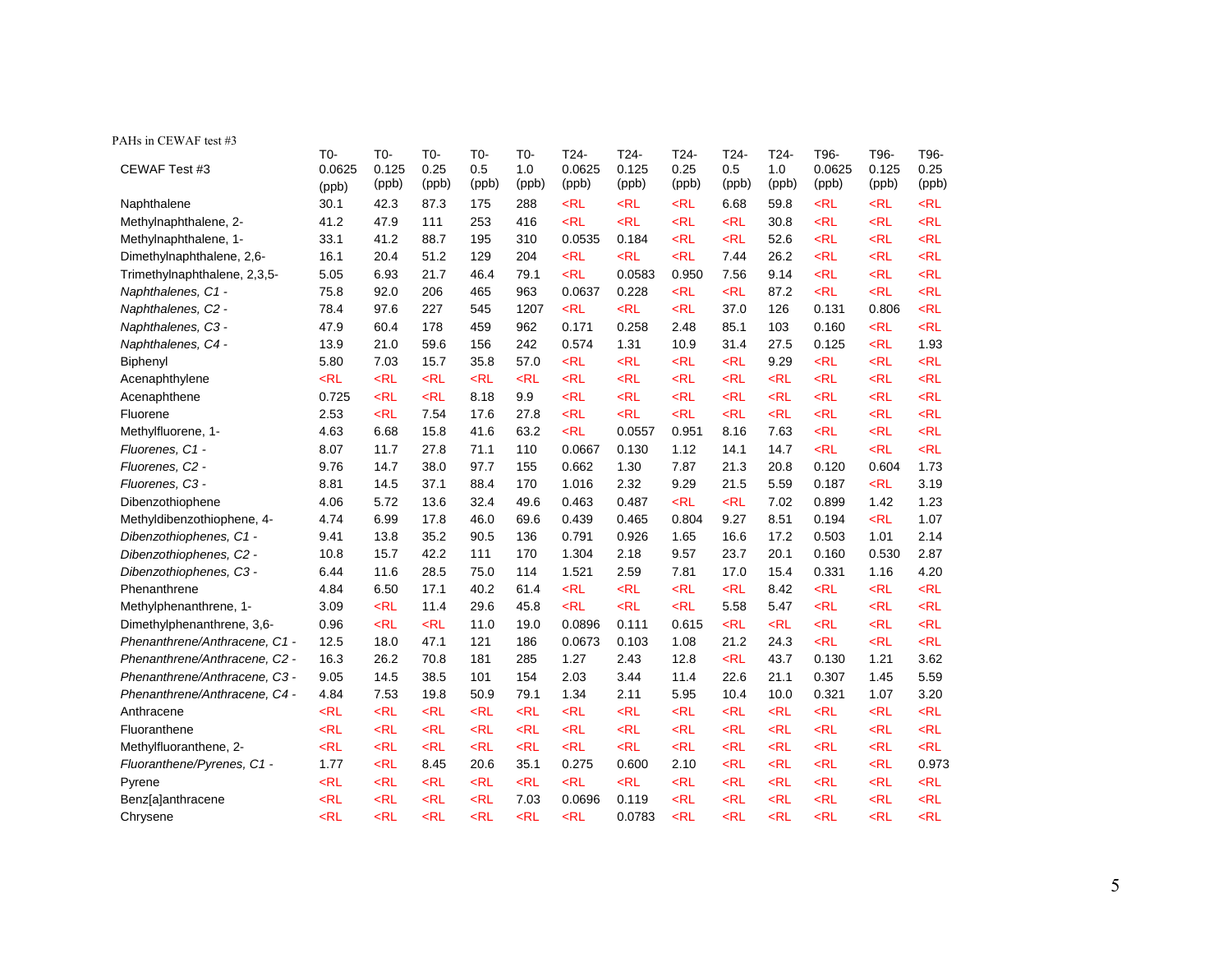| Chrysenes, C1 -           | 0.928                                                                                                                                                                                                                                                                                                                                                       | <rl< th=""><th><rl< th=""><th>10.4</th><th>15.3</th><th>0.204</th><th>0.351</th><th>1.14</th><th><rl< th=""><th><rl< th=""><th>0.0566</th><th><rl< th=""><th>0.594</th></rl<></th></rl<></th></rl<></th></rl<></th></rl<>                                                                                                         | <rl< th=""><th>10.4</th><th>15.3</th><th>0.204</th><th>0.351</th><th>1.14</th><th><rl< th=""><th><rl< th=""><th>0.0566</th><th><rl< th=""><th>0.594</th></rl<></th></rl<></th></rl<></th></rl<>                                                                                                 | 10.4                                                                                                                                                                                                                                                                    | 15.3                                                                                                                                                                                                                                        | 0.204                                                                                                                                                                                                         | 0.351                                                                                                                                                                               | 1.14                                                                                                                                                        | <rl< th=""><th><rl< th=""><th>0.0566</th><th><rl< th=""><th>0.594</th></rl<></th></rl<></th></rl<>                                | <rl< th=""><th>0.0566</th><th><rl< th=""><th>0.594</th></rl<></th></rl<> | 0.0566 | <rl< th=""><th>0.594</th></rl<>               | 0.594             |
|---------------------------|-------------------------------------------------------------------------------------------------------------------------------------------------------------------------------------------------------------------------------------------------------------------------------------------------------------------------------------------------------------|-----------------------------------------------------------------------------------------------------------------------------------------------------------------------------------------------------------------------------------------------------------------------------------------------------------------------------------|-------------------------------------------------------------------------------------------------------------------------------------------------------------------------------------------------------------------------------------------------------------------------------------------------|-------------------------------------------------------------------------------------------------------------------------------------------------------------------------------------------------------------------------------------------------------------------------|---------------------------------------------------------------------------------------------------------------------------------------------------------------------------------------------------------------------------------------------|---------------------------------------------------------------------------------------------------------------------------------------------------------------------------------------------------------------|-------------------------------------------------------------------------------------------------------------------------------------------------------------------------------------|-------------------------------------------------------------------------------------------------------------------------------------------------------------|-----------------------------------------------------------------------------------------------------------------------------------|--------------------------------------------------------------------------|--------|-----------------------------------------------|-------------------|
| Chrysenes, C2 -           | 1.04                                                                                                                                                                                                                                                                                                                                                        | $<$ RL                                                                                                                                                                                                                                                                                                                            | <rl< td=""><td>11.2</td><td>18.3</td><td>0.269</td><td>0.412</td><td>1.28</td><td><rl< td=""><td><math>&lt;</math>RL</td><td>0.104</td><td><rl< td=""><td>0.737</td></rl<></td></rl<></td></rl<>                                                                                                | 11.2                                                                                                                                                                                                                                                                    | 18.3                                                                                                                                                                                                                                        | 0.269                                                                                                                                                                                                         | 0.412                                                                                                                                                                               | 1.28                                                                                                                                                        | <rl< td=""><td><math>&lt;</math>RL</td><td>0.104</td><td><rl< td=""><td>0.737</td></rl<></td></rl<>                               | $<$ RL                                                                   | 0.104  | <rl< td=""><td>0.737</td></rl<>               | 0.737             |
| Chrysenes, C3 -           | 0.687                                                                                                                                                                                                                                                                                                                                                       | <rl< td=""><td><rl< td=""><td>7.53</td><td>12.8</td><td>0.197</td><td>0.312</td><td>0.893</td><td><rl< td=""><td><rl< td=""><td>0.078</td><td><rl< td=""><td>0.508</td></rl<></td></rl<></td></rl<></td></rl<></td></rl<>                                                                                                         | <rl< td=""><td>7.53</td><td>12.8</td><td>0.197</td><td>0.312</td><td>0.893</td><td><rl< td=""><td><rl< td=""><td>0.078</td><td><rl< td=""><td>0.508</td></rl<></td></rl<></td></rl<></td></rl<>                                                                                                 | 7.53                                                                                                                                                                                                                                                                    | 12.8                                                                                                                                                                                                                                        | 0.197                                                                                                                                                                                                         | 0.312                                                                                                                                                                               | 0.893                                                                                                                                                       | <rl< td=""><td><rl< td=""><td>0.078</td><td><rl< td=""><td>0.508</td></rl<></td></rl<></td></rl<>                                 | <rl< td=""><td>0.078</td><td><rl< td=""><td>0.508</td></rl<></td></rl<>  | 0.078  | <rl< td=""><td>0.508</td></rl<>               | 0.508             |
| Benzo(b)fluoranthene      | <rl< td=""><td><rl< td=""><td><rl< td=""><td><rl< td=""><td><rl< td=""><td><rl< td=""><td><rl< td=""><td><rl< td=""><td><rl< td=""><td><math>&lt;</math>RL</td><td><math>&lt;</math>RL</td><td><rl< td=""><td><math>&lt;</math>RL</td></rl<></td></rl<></td></rl<></td></rl<></td></rl<></td></rl<></td></rl<></td></rl<></td></rl<></td></rl<>             | <rl< td=""><td><rl< td=""><td><rl< td=""><td><rl< td=""><td><rl< td=""><td><rl< td=""><td><rl< td=""><td><rl< td=""><td><math>&lt;</math>RL</td><td><math>&lt;</math>RL</td><td><rl< td=""><td><math>&lt;</math>RL</td></rl<></td></rl<></td></rl<></td></rl<></td></rl<></td></rl<></td></rl<></td></rl<></td></rl<>             | <rl< td=""><td><rl< td=""><td><rl< td=""><td><rl< td=""><td><rl< td=""><td><rl< td=""><td><rl< td=""><td><math>&lt;</math>RL</td><td><math>&lt;</math>RL</td><td><rl< td=""><td><math>&lt;</math>RL</td></rl<></td></rl<></td></rl<></td></rl<></td></rl<></td></rl<></td></rl<></td></rl<>     | <rl< td=""><td><rl< td=""><td><rl< td=""><td><rl< td=""><td><rl< td=""><td><rl< td=""><td><math>&lt;</math>RL</td><td><math>&lt;</math>RL</td><td><rl< td=""><td><math>&lt;</math>RL</td></rl<></td></rl<></td></rl<></td></rl<></td></rl<></td></rl<></td></rl<>       | <rl< td=""><td><rl< td=""><td><rl< td=""><td><rl< td=""><td><rl< td=""><td><math>&lt;</math>RL</td><td><math>&lt;</math>RL</td><td><rl< td=""><td><math>&lt;</math>RL</td></rl<></td></rl<></td></rl<></td></rl<></td></rl<></td></rl<>     | <rl< td=""><td><rl< td=""><td><rl< td=""><td><rl< td=""><td><math>&lt;</math>RL</td><td><math>&lt;</math>RL</td><td><rl< td=""><td><math>&lt;</math>RL</td></rl<></td></rl<></td></rl<></td></rl<></td></rl<> | <rl< td=""><td><rl< td=""><td><rl< td=""><td><math>&lt;</math>RL</td><td><math>&lt;</math>RL</td><td><rl< td=""><td><math>&lt;</math>RL</td></rl<></td></rl<></td></rl<></td></rl<> | <rl< td=""><td><rl< td=""><td><math>&lt;</math>RL</td><td><math>&lt;</math>RL</td><td><rl< td=""><td><math>&lt;</math>RL</td></rl<></td></rl<></td></rl<>   | <rl< td=""><td><math>&lt;</math>RL</td><td><math>&lt;</math>RL</td><td><rl< td=""><td><math>&lt;</math>RL</td></rl<></td></rl<>   | $<$ RL                                                                   | $<$ RL | <rl< td=""><td><math>&lt;</math>RL</td></rl<> | $<$ RL            |
| Benzo(k)fluoranthene      | <rl< td=""><td><rl< td=""><td><rl< td=""><td><rl< td=""><td><math>&lt;</math>RL</td><td><rl< td=""><td><math>&lt;</math>RL</td><td><rl< td=""><td><rl< td=""><td><math>&lt;</math>RL</td><td><math>&lt;</math>RL</td><td><rl< td=""><td><rl< td=""></rl<></td></rl<></td></rl<></td></rl<></td></rl<></td></rl<></td></rl<></td></rl<></td></rl<>           | <rl< td=""><td><rl< td=""><td><rl< td=""><td><math>&lt;</math>RL</td><td><rl< td=""><td><math>&lt;</math>RL</td><td><rl< td=""><td><rl< td=""><td><math>&lt;</math>RL</td><td><math>&lt;</math>RL</td><td><rl< td=""><td><rl< td=""></rl<></td></rl<></td></rl<></td></rl<></td></rl<></td></rl<></td></rl<></td></rl<>           | <rl< td=""><td><rl< td=""><td><math>&lt;</math>RL</td><td><rl< td=""><td><math>&lt;</math>RL</td><td><rl< td=""><td><rl< td=""><td><math>&lt;</math>RL</td><td><math>&lt;</math>RL</td><td><rl< td=""><td><rl< td=""></rl<></td></rl<></td></rl<></td></rl<></td></rl<></td></rl<></td></rl<>   | <rl< td=""><td><math>&lt;</math>RL</td><td><rl< td=""><td><math>&lt;</math>RL</td><td><rl< td=""><td><rl< td=""><td><math>&lt;</math>RL</td><td><math>&lt;</math>RL</td><td><rl< td=""><td><rl< td=""></rl<></td></rl<></td></rl<></td></rl<></td></rl<></td></rl<>     | $<$ RL                                                                                                                                                                                                                                      | <rl< td=""><td><math>&lt;</math>RL</td><td><rl< td=""><td><rl< td=""><td><math>&lt;</math>RL</td><td><math>&lt;</math>RL</td><td><rl< td=""><td><rl< td=""></rl<></td></rl<></td></rl<></td></rl<></td></rl<> | $<$ RL                                                                                                                                                                              | <rl< td=""><td><rl< td=""><td><math>&lt;</math>RL</td><td><math>&lt;</math>RL</td><td><rl< td=""><td><rl< td=""></rl<></td></rl<></td></rl<></td></rl<>     | <rl< td=""><td><math>&lt;</math>RL</td><td><math>&lt;</math>RL</td><td><rl< td=""><td><rl< td=""></rl<></td></rl<></td></rl<>     | $<$ RL                                                                   | $<$ RL | <rl< td=""><td><rl< td=""></rl<></td></rl<>   | <rl< td=""></rl<> |
| Benzo(e)pyrene            | <rl< td=""><td><rl< td=""><td><rl< td=""><td><rl< td=""><td><rl< td=""><td><math>&lt;</math>RL</td><td>0.0591</td><td><math>&lt;</math>RL</td><td><rl< td=""><td><math>&lt;</math>RL</td><td><math>&lt;</math>RL</td><td><rl< td=""><td><math>&lt;</math>RL</td></rl<></td></rl<></td></rl<></td></rl<></td></rl<></td></rl<></td></rl<>                    | <rl< td=""><td><rl< td=""><td><rl< td=""><td><rl< td=""><td><math>&lt;</math>RL</td><td>0.0591</td><td><math>&lt;</math>RL</td><td><rl< td=""><td><math>&lt;</math>RL</td><td><math>&lt;</math>RL</td><td><rl< td=""><td><math>&lt;</math>RL</td></rl<></td></rl<></td></rl<></td></rl<></td></rl<></td></rl<>                    | <rl< td=""><td><rl< td=""><td><rl< td=""><td><math>&lt;</math>RL</td><td>0.0591</td><td><math>&lt;</math>RL</td><td><rl< td=""><td><math>&lt;</math>RL</td><td><math>&lt;</math>RL</td><td><rl< td=""><td><math>&lt;</math>RL</td></rl<></td></rl<></td></rl<></td></rl<></td></rl<>            | <rl< td=""><td><rl< td=""><td><math>&lt;</math>RL</td><td>0.0591</td><td><math>&lt;</math>RL</td><td><rl< td=""><td><math>&lt;</math>RL</td><td><math>&lt;</math>RL</td><td><rl< td=""><td><math>&lt;</math>RL</td></rl<></td></rl<></td></rl<></td></rl<>              | <rl< td=""><td><math>&lt;</math>RL</td><td>0.0591</td><td><math>&lt;</math>RL</td><td><rl< td=""><td><math>&lt;</math>RL</td><td><math>&lt;</math>RL</td><td><rl< td=""><td><math>&lt;</math>RL</td></rl<></td></rl<></td></rl<>            | $<$ RL                                                                                                                                                                                                        | 0.0591                                                                                                                                                                              | $<$ RL                                                                                                                                                      | <rl< td=""><td><math>&lt;</math>RL</td><td><math>&lt;</math>RL</td><td><rl< td=""><td><math>&lt;</math>RL</td></rl<></td></rl<>   | $<$ RL                                                                   | $<$ RL | <rl< td=""><td><math>&lt;</math>RL</td></rl<> | $<$ RL            |
| Benzo(a)pyrene            | <rl< td=""><td><rl< td=""><td><rl< td=""><td><rl< td=""><td><rl< td=""><td><math>&lt;</math>RL</td><td><math>&lt;</math>RL</td><td><rl< td=""><td><rl< td=""><td><math>&lt;</math>RL</td><td><math>&lt;</math>RL</td><td><rl< td=""><td><math>&lt;</math>RL</td></rl<></td></rl<></td></rl<></td></rl<></td></rl<></td></rl<></td></rl<></td></rl<>         | <rl< td=""><td><rl< td=""><td><rl< td=""><td><rl< td=""><td><math>&lt;</math>RL</td><td><math>&lt;</math>RL</td><td><rl< td=""><td><rl< td=""><td><math>&lt;</math>RL</td><td><math>&lt;</math>RL</td><td><rl< td=""><td><math>&lt;</math>RL</td></rl<></td></rl<></td></rl<></td></rl<></td></rl<></td></rl<></td></rl<>         | <rl< td=""><td><rl< td=""><td><rl< td=""><td><math>&lt;</math>RL</td><td><math>&lt;</math>RL</td><td><rl< td=""><td><rl< td=""><td><math>&lt;</math>RL</td><td><math>&lt;</math>RL</td><td><rl< td=""><td><math>&lt;</math>RL</td></rl<></td></rl<></td></rl<></td></rl<></td></rl<></td></rl<> | <rl< td=""><td><rl< td=""><td><math>&lt;</math>RL</td><td><math>&lt;</math>RL</td><td><rl< td=""><td><rl< td=""><td><math>&lt;</math>RL</td><td><math>&lt;</math>RL</td><td><rl< td=""><td><math>&lt;</math>RL</td></rl<></td></rl<></td></rl<></td></rl<></td></rl<>   | <rl< td=""><td><math>&lt;</math>RL</td><td><math>&lt;</math>RL</td><td><rl< td=""><td><rl< td=""><td><math>&lt;</math>RL</td><td><math>&lt;</math>RL</td><td><rl< td=""><td><math>&lt;</math>RL</td></rl<></td></rl<></td></rl<></td></rl<> | $<$ RL                                                                                                                                                                                                        | $<$ RL                                                                                                                                                                              | <rl< td=""><td><rl< td=""><td><math>&lt;</math>RL</td><td><math>&lt;</math>RL</td><td><rl< td=""><td><math>&lt;</math>RL</td></rl<></td></rl<></td></rl<>   | <rl< td=""><td><math>&lt;</math>RL</td><td><math>&lt;</math>RL</td><td><rl< td=""><td><math>&lt;</math>RL</td></rl<></td></rl<>   | $<$ RL                                                                   | $<$ RL | <rl< td=""><td><math>&lt;</math>RL</td></rl<> | $<$ RL            |
| Perylene                  | <rl< td=""><td><rl< td=""><td><rl< td=""><td><rl< td=""><td><math>&lt;</math>RL</td><td><rl< td=""><td><math>&lt;</math>RL</td><td><rl< td=""><td><rl< td=""><td><math>&lt;</math>RL</td><td><math>&lt;</math>RL</td><td><rl< td=""><td><rl< td=""></rl<></td></rl<></td></rl<></td></rl<></td></rl<></td></rl<></td></rl<></td></rl<></td></rl<>           | <rl< td=""><td><rl< td=""><td><rl< td=""><td><math>&lt;</math>RL</td><td><rl< td=""><td><math>&lt;</math>RL</td><td><rl< td=""><td><rl< td=""><td><math>&lt;</math>RL</td><td><math>&lt;</math>RL</td><td><rl< td=""><td><rl< td=""></rl<></td></rl<></td></rl<></td></rl<></td></rl<></td></rl<></td></rl<></td></rl<>           | <rl< td=""><td><rl< td=""><td><math>&lt;</math>RL</td><td><rl< td=""><td><math>&lt;</math>RL</td><td><rl< td=""><td><rl< td=""><td><math>&lt;</math>RL</td><td><math>&lt;</math>RL</td><td><rl< td=""><td><rl< td=""></rl<></td></rl<></td></rl<></td></rl<></td></rl<></td></rl<></td></rl<>   | <rl< td=""><td><math>&lt;</math>RL</td><td><rl< td=""><td><math>&lt;</math>RL</td><td><rl< td=""><td><rl< td=""><td><math>&lt;</math>RL</td><td><math>&lt;</math>RL</td><td><rl< td=""><td><rl< td=""></rl<></td></rl<></td></rl<></td></rl<></td></rl<></td></rl<>     | $<$ RL                                                                                                                                                                                                                                      | <rl< td=""><td><math>&lt;</math>RL</td><td><rl< td=""><td><rl< td=""><td><math>&lt;</math>RL</td><td><math>&lt;</math>RL</td><td><rl< td=""><td><rl< td=""></rl<></td></rl<></td></rl<></td></rl<></td></rl<> | $<$ RL                                                                                                                                                                              | <rl< td=""><td><rl< td=""><td><math>&lt;</math>RL</td><td><math>&lt;</math>RL</td><td><rl< td=""><td><rl< td=""></rl<></td></rl<></td></rl<></td></rl<>     | <rl< td=""><td><math>&lt;</math>RL</td><td><math>&lt;</math>RL</td><td><rl< td=""><td><rl< td=""></rl<></td></rl<></td></rl<>     | $<$ RL                                                                   | $<$ RL | <rl< td=""><td><rl< td=""></rl<></td></rl<>   | <rl< td=""></rl<> |
| $Indeno(1,2,3-c,d)pyrene$ | <rl< td=""><td><rl< td=""><td><math>&lt;</math>RL</td><td><math>&lt;</math>RL</td><td><math>&lt;</math>RL</td><td><math>&lt;</math>RL</td><td><math>&lt;</math>RL</td><td><rl< td=""><td><rl< td=""><td><math>&lt;</math>RL</td><td><math>&lt;</math>RL</td><td><math>&lt;</math>RL</td><td><math>&lt;</math>RL</td></rl<></td></rl<></td></rl<></td></rl<> | <rl< td=""><td><math>&lt;</math>RL</td><td><math>&lt;</math>RL</td><td><math>&lt;</math>RL</td><td><math>&lt;</math>RL</td><td><math>&lt;</math>RL</td><td><rl< td=""><td><rl< td=""><td><math>&lt;</math>RL</td><td><math>&lt;</math>RL</td><td><math>&lt;</math>RL</td><td><math>&lt;</math>RL</td></rl<></td></rl<></td></rl<> | $<$ RL                                                                                                                                                                                                                                                                                          | $<$ RL                                                                                                                                                                                                                                                                  | $<$ RL                                                                                                                                                                                                                                      | $<$ RL                                                                                                                                                                                                        | $<$ RL                                                                                                                                                                              | <rl< td=""><td><rl< td=""><td><math>&lt;</math>RL</td><td><math>&lt;</math>RL</td><td><math>&lt;</math>RL</td><td><math>&lt;</math>RL</td></rl<></td></rl<> | <rl< td=""><td><math>&lt;</math>RL</td><td><math>&lt;</math>RL</td><td><math>&lt;</math>RL</td><td><math>&lt;</math>RL</td></rl<> | $<$ RL                                                                   | $<$ RL | $<$ RL                                        | $<$ RL            |
| Dibenz(a,h)anthracene     | <rl< td=""><td><rl< td=""><td><math>&lt;</math>RL</td><td><rl< td=""><td><math>&lt;</math>RL</td><td><math>&lt;</math>RL</td><td><math>&lt;</math>RL</td><td><rl< td=""><td><rl< td=""><td><math>&lt;</math>RL</td><td><math>&lt;</math>RL</td><td><rl< td=""><td><math>&lt;</math>RL</td></rl<></td></rl<></td></rl<></td></rl<></td></rl<></td></rl<>     | <rl< td=""><td><math>&lt;</math>RL</td><td><rl< td=""><td><math>&lt;</math>RL</td><td><math>&lt;</math>RL</td><td><math>&lt;</math>RL</td><td><rl< td=""><td><rl< td=""><td><math>&lt;</math>RL</td><td><math>&lt;</math>RL</td><td><rl< td=""><td><math>&lt;</math>RL</td></rl<></td></rl<></td></rl<></td></rl<></td></rl<>     | $<$ RL                                                                                                                                                                                                                                                                                          | <rl< td=""><td><math>&lt;</math>RL</td><td><math>&lt;</math>RL</td><td><math>&lt;</math>RL</td><td><rl< td=""><td><rl< td=""><td><math>&lt;</math>RL</td><td><math>&lt;</math>RL</td><td><rl< td=""><td><math>&lt;</math>RL</td></rl<></td></rl<></td></rl<></td></rl<> | $<$ RL                                                                                                                                                                                                                                      | $<$ RL                                                                                                                                                                                                        | $<$ RL                                                                                                                                                                              | <rl< td=""><td><rl< td=""><td><math>&lt;</math>RL</td><td><math>&lt;</math>RL</td><td><rl< td=""><td><math>&lt;</math>RL</td></rl<></td></rl<></td></rl<>   | <rl< td=""><td><math>&lt;</math>RL</td><td><math>&lt;</math>RL</td><td><rl< td=""><td><math>&lt;</math>RL</td></rl<></td></rl<>   | $<$ RL                                                                   | $<$ RL | <rl< td=""><td><math>&lt;</math>RL</td></rl<> | $<$ RL            |
| Benzo(g,h,i)perylene      | <rl< td=""><td><rl< td=""><td><rl< td=""><td><rl< td=""><td><math>&lt;</math>RL</td><td><rl< td=""><td><rl< td=""><td><rl< td=""><td><rl< td=""><td><math>&lt;</math>RL</td><td><math>&lt;</math>RL</td><td><rl< td=""><td><rl< td=""></rl<></td></rl<></td></rl<></td></rl<></td></rl<></td></rl<></td></rl<></td></rl<></td></rl<></td></rl<>             | <rl< td=""><td><rl< td=""><td><rl< td=""><td><math>&lt;</math>RL</td><td><rl< td=""><td><rl< td=""><td><rl< td=""><td><rl< td=""><td><math>&lt;</math>RL</td><td><math>&lt;</math>RL</td><td><rl< td=""><td><rl< td=""></rl<></td></rl<></td></rl<></td></rl<></td></rl<></td></rl<></td></rl<></td></rl<></td></rl<>             | <rl< td=""><td><rl< td=""><td><math>&lt;</math>RL</td><td><rl< td=""><td><rl< td=""><td><rl< td=""><td><rl< td=""><td><math>&lt;</math>RL</td><td><math>&lt;</math>RL</td><td><rl< td=""><td><rl< td=""></rl<></td></rl<></td></rl<></td></rl<></td></rl<></td></rl<></td></rl<></td></rl<>     | <rl< td=""><td><math>&lt;</math>RL</td><td><rl< td=""><td><rl< td=""><td><rl< td=""><td><rl< td=""><td><math>&lt;</math>RL</td><td><math>&lt;</math>RL</td><td><rl< td=""><td><rl< td=""></rl<></td></rl<></td></rl<></td></rl<></td></rl<></td></rl<></td></rl<>       | $<$ RL                                                                                                                                                                                                                                      | <rl< td=""><td><rl< td=""><td><rl< td=""><td><rl< td=""><td><math>&lt;</math>RL</td><td><math>&lt;</math>RL</td><td><rl< td=""><td><rl< td=""></rl<></td></rl<></td></rl<></td></rl<></td></rl<></td></rl<>   | <rl< td=""><td><rl< td=""><td><rl< td=""><td><math>&lt;</math>RL</td><td><math>&lt;</math>RL</td><td><rl< td=""><td><rl< td=""></rl<></td></rl<></td></rl<></td></rl<></td></rl<>   | <rl< td=""><td><rl< td=""><td><math>&lt;</math>RL</td><td><math>&lt;</math>RL</td><td><rl< td=""><td><rl< td=""></rl<></td></rl<></td></rl<></td></rl<>     | <rl< td=""><td><math>&lt;</math>RL</td><td><math>&lt;</math>RL</td><td><rl< td=""><td><rl< td=""></rl<></td></rl<></td></rl<>     | $<$ RL                                                                   | $<$ RL | <rl< td=""><td><rl< td=""></rl<></td></rl<>   | <rl< td=""></rl<> |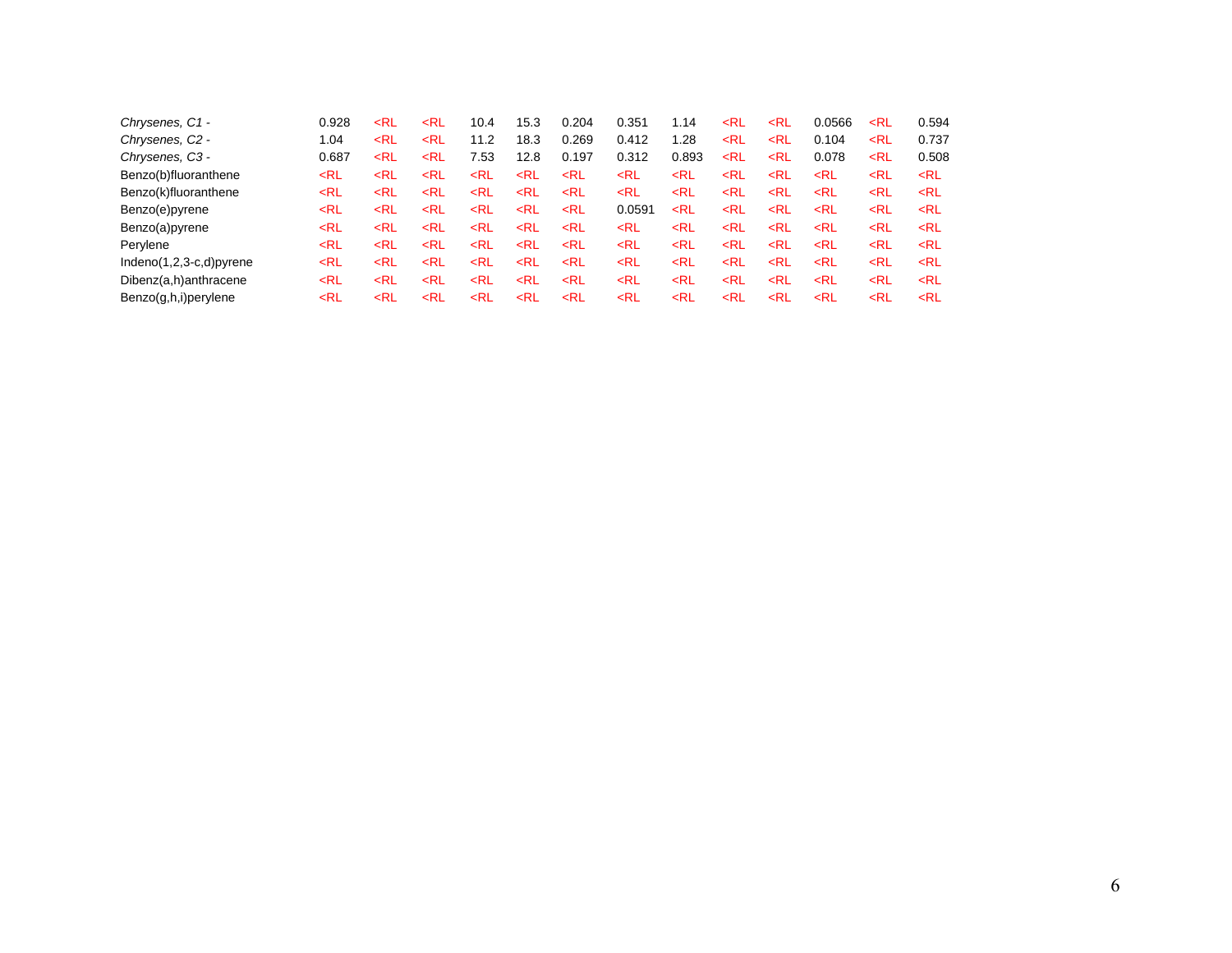| PAHs in WAF test #3           |           |        |                  |                  |                  |           |         |           |                   |                   |                   |           |           |
|-------------------------------|-----------|--------|------------------|------------------|------------------|-----------|---------|-----------|-------------------|-------------------|-------------------|-----------|-----------|
|                               | $-T0-$    | $T0-$  | T <sub>0</sub> - | T <sub>0</sub> - | T <sub>0</sub> - | $T24-$    | $T24-$  | $T24-$    | T <sub>24</sub> - | T <sub>24</sub> - | T <sub>96</sub> - | T96-      | T96-      |
| WAF Test #3                   | 0.5       | 1.0    | 2.0              | 4.0              | 8.0              | 0.5       | 1.0     | 2.0       | 4.0               | 8.0               | 0.5               | 1.0       | 2.0       |
|                               | (ppb)     | (ppb)  | (ppb)            | (ppb)            | (ppb)            | (ppb)     | (ppb)   | (ppb)     | (ppb)             | (ppb)             | (ppb)             | (ppb)     | (ppb)     |
| Naphthalene                   | 44.1      | 42.8   | 27.4             | 48.4             | 9.70             | 0.0217    | 0.0209  | 0.0251    | 0.0196            | 0.0517            | 0.0278            | 0.0216    | 0.0113    |
| Methylnaphthalene, 2-         | 22.1      | 16.6   | 11.7             | 20.6             | 14.1             | 0.00946   | 0.0112  | 0.0110    | 0.00874           | 0.0133            | 0.0216            | 0.0184    | 0.00862   |
| Methylnaphthalene, 1-         | 18.3      | 14.6   | 10.0             | 17.5             | 12.6             | 0.00537   | 0.00708 | 0.00618   | $<$ RL            | $<$ RL            | 0.0263            | 0.0215    | 0.00738   |
| Dimethylnaphthalene, 2,6-     | 3.80      | 3.09   | 3.41             | 3.27             | 35.0             | $<$ RL    | $<$ RL  | $<$ RL    | $<$ RL            | $<$ RL            | 0.0104            | 0.00885   | $<$ RL    |
| Trimethylnaphthalene, 2,3,5-  | 0.552     | 0.495  | 0.620            | 0.647            | 7.62             | $<$ RL    | $<$ RL  | 0.00651   | 0.0132            | 0.0671            | $<$ RL            | 0.00511   | 0.00553   |
| Naphthalenes, C1 -            | 42.1      | 32.5   | 22.5             | 39.6             | 27.7             | 0.0138    | 0.0170  | 0.0176    | 0.0115            | 0.0185            | 0.0503            | 0.0419    | 0.0165    |
| Naphthalenes, C2 -            | 17.5      | 15.5   | 11.0             | 18.0             | 18.0             | 0.0151    | 0.0199  | 0.0229    | 0.0254            | 0.0436            | 0.0707            | 0.0460    | 0.0267    |
| Naphthalenes, C3 -            | 4.65      | 4.34   | 4.88             | 4.77             | 6.39             | 0.0137    | 0.0185  | 0.0340    | 0.0388            | 0.121             | 0.0452            | 0.0475    | 0.0479    |
| Naphthalenes, C4 -            | 0.638     | 0.686  | 0.766            | 0.841            | 11.3             | 0.0177    | 0.0139  | 0.0320    | 0.0590            | 0.121             | 0.0111            | 0.0224    | 0.0189    |
| Biphenyl                      | 2.95      | 2.22   | 2.55             | 2.41             | 25.4             | $<$ RL    | $<$ RL  | $<$ RL    | $<\!\!RL$         | 0.00662           | $<$ RL            | $<\!\!RL$ | $<\!\!RL$ |
| Acenaphthylene                | $<$ RL    | 0.0668 | 0.0846           | 0.0785           | 0.845            | $<$ RL    | $<$ RL  | $<$ RL    | $<$ RL            | 0.0101            | $<$ RL            | $<$ RL    | $<$ RL    |
| Acenaphthene                  | $<$ RL    | 0.178  | 0.187            | 0.185            | 1.93             | $<\!\!RL$ | $<$ RL  | $<$ RL    | $<\!\!RL$         | $<$ RL            | $<$ RL            | $<$ RL    | $<$ RL    |
| Fluorene                      | 0.783     | 0.650  | 0.761            | 0.684            | 8.65             | $<$ RL    | $<$ RL  | $<$ RL    | $<$ RL            | $<$ RL            | $<$ RL            | $<$ RL    | $<$ RL    |
| Methylfluorene, 1-            | 0.544     | 0.522  | 0.557            | 0.531            | 6.89             | $<$ RL    | $<$ RL  | $<\!\!RL$ | $<$ RL            | 0.0606            | $<$ RL            | $<$ RL    | $<$ RL    |
| Fluorenes, C1 -               | 0.955     | 0.916  | 0.974            | 0.950            | 12.3             | $<$ RL    | 0.00533 | 0.00804   | 0.0107            | 0.0811            | $<$ RL            | $<$ RL    | 0.00542   |
| Fluorenes, C2 -               | $<\!\!RL$ | 0.455  | 0.465            | 0.472            | 6.17             | 0.0208    | 0.0182  | 0.0388    | 0.0710            | 0.136             | 0.0130            | 0.0129    | 0.0273    |
| Fluorenes, C3 -               | $<$ RL    | 0.233  | 0.298            | 0.276            | 3.46             | 0.0140    | 0.0155  | 0.0311    | 0.0477            | 0.0709            | 0.0147            | 0.0168    | 0.0200    |
| Dibenzothiophene              | 0.749     | 0.553  | 0.647            | 0.636            | 8.94             | 0.167     | 0.123   | 0.0426    | 0.0169            | 0.0295            | 0.311             | 0.217     | 0.108     |
| Methyldibenzothiophene, 4-    | $<$ RL    | 0.264  | 0.260            | 0.274            | 3.48             | 0.0379    | 0.0339  | 0.0190    | 0.00840           | $<$ RL            | 0.0243            | 0.0189    | 0.0208    |
| Dibenzothiophenes, C1 -       | 0.692     | 0.706  | 0.789            | 0.778            | 10.0             | 0.0455    | 0.0523  | 0.0447    | 0.0497            | 0.0787            | 0.0430            | 0.0467    | 0.0579    |
| Dibenzothiophenes, C2 -       | $<$ RL    | 0.618  | 0.663            | 0.640            | 8.10             | 0.0745    | 0.105   | 0.147     | 0.167             | 0.314             | 0.0515            | 0.0718    | 0.116     |
| Dibenzothiophenes, C3 -       | $<\!\!RL$ | 0.336  | 0.398            | 0.377            | 5.54             | 0.0453    | 0.0759  | 0.116     | 0.146             | 0.291             | 0.0215            | 0.0373    | 0.0875    |
| Phenanthrene                  | 0.689     | 0.424  | 0.526            | 0.548            | 8.59             | $<$ RL    | $<$ RL  | $<$ RL    | $<$ RL            | $<$ RL            | $<$ RL            | $<$ RL    | $<$ RL    |
| Methylphenanthrene, 1-        | $<\!\!RL$ | 0.162  | 0.174            | 0.174            | 2.29             | $<$ RL    | 0.00626 | 0.00945   | 0.00868           | 0.0204            | $<$ RL            | $<$ RL    | $<$ RL    |
| Dimethylphenanthrene, 3,6-    | $<$ RL    | $<$ RL | $<$ RL           | $<$ RL           | $<$ RL           | $<$ RL    | $<$ RL  | $<$ RL    | $<$ RL            | $<$ RL            | $<$ RL            | $<$ RL    | $<$ RL    |
| Phenanthrene/Anthracene, C1 - | 0.659     | 0.666  | 0.702            | 0.708            | 9.36             | 0.00640   | 0.0101  | 0.0177    | 0.0169            | 0.0360            | 0.00576           | 0.00762   | 0.0125    |
| Phenanthrene/Anthracene, C2 - | 0.541     | 0.678  | 0.674            | 0.599            | 7.65             | 0.0196    | 0.0249  | 0.0468    | 0.0738            | 0.135             | 0.0117            | 0.0116    | 0.0254    |
| Phenanthrene/Anthracene, C3 - | $<$ RL    | 0.274  | 0.248            | 0.199            | 2.83             | 0.00719   | 0.0109  | 0.0214    | 0.0331            | 0.0608            | 0.00760           | 0.0090    | 0.0147    |
| Phenanthrene/Anthracene, C4 - | $<$ RL    | 0.074  | 0.0668           | 0.0672           | 0.890            | $<$ RL    | 0.0107  | 0.0144    | 0.0156            | 0.0341            | $<$ RL            | 0.0062    | 0.00981   |
| Anthracene                    | $<$ RL    | $<$ RL | $<$ RL           | $<$ RL           | $<$ RL           | $<$ RL    | $<$ RL  | $<\!\!RL$ | $<$ RL            | 0.0092            | $<$ RL            | $<$ RL    | $<$ RL    |
| Fluoranthene                  | $<$ RL    | $<$ RL | $<$ RL           | $<$ RL           | $<$ RL           | $<$ RL    | $<$ RL  | $<$ RL    | $<$ RL            | $<$ RL            | $<$ RL            | $<$ RL    | $<$ RL    |
| Methylfluoranthene, 2-        | $<$ RL    | $<$ RL | $<$ RL           | $<$ RL           | $<$ RL           | $<$ RL    | $<$ RL  | $<$ RL    | $<$ RL            | $<$ RL            | $<$ RL            | $<$ RL    | $<$ RL    |
| Fluoranthene/Pyrenes, C1 -    | $<$ RL    | $<$ RL | $<$ RL           | $<$ RL           | $<$ RL           | $<$ RL    | $<$ RL  | $<$ RL    | 0.00737           | 0.0108            | $\leq$ RL         | $<$ RL    | $<$ RL    |
| Pyrene                        | $<$ RL    | $<$ RL | $<$ RL           | $<$ RL           | $<$ RL           | $<$ RL    | $<$ RL  | $<$ RL    | $<$ RL            | $<$ RL            | $<$ RL            | $<$ RL    | $<$ RL    |
| Benz[a]anthracene             | $<$ RL    | $<$ RL | $<$ RL           | $<$ RL           | $<$ RL           | $<$ RL    | $<$ RL  | $<$ RL    | $<$ RL            | $<$ RL            | $<$ RL            | $<$ RL    | $<$ RL    |
| Chrysene                      | $<$ RL    | $<$ RL | $<$ RL           | $<$ RL           | $<$ RL           | $<$ RL    | $<$ RL  | $<$ RL    | $<$ RL            | $<$ RL            | $<$ RL            | $<$ RL    | $<$ RL    |
| Chrysenes, C1 -               | $<$ RL    | $<$ RL | $<$ RL           | $<$ RL           | $\leq$ RL        | $<$ RL    | $<$ RL  | $<$ RL    | $<$ RL            | $<$ RL            | $<$ RL            | $\leq$ RL | $<$ RL    |